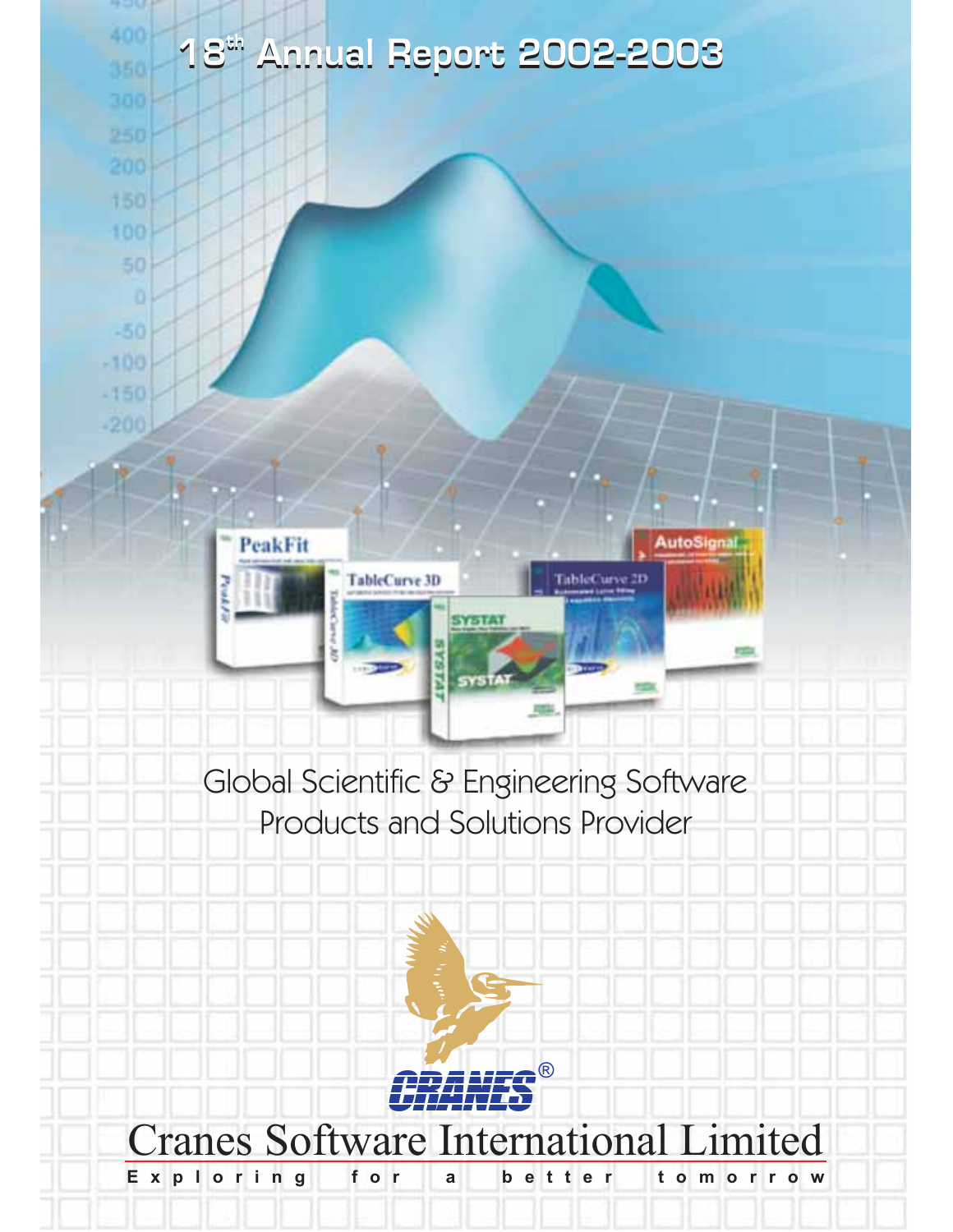

#### Cranes Software International Limited  $f$  $0<sub>0</sub>$  $\mathsf{b}$  $\epsilon$  $t \circ$  $m$  $\mathbf{F}$  is the contract of  $\mathbf{S}$  of the theory is the three than  $\mathbf{F}$ Annual Report 2002-2003

Cranes Software International Limited (CSIL) has maintained  $\rm absolute\, focus$  on serving the requirements of  $scientists$  and engineers worldwide. We have nurtured strong relationships with this community over a decade that has helped us create an unparalleled knowledge base. Our  $\deg$  domain  $\operatorname{expertise}$  now enables us to structure new businesses, and has led to the launch of consulting services, an ever-improving range of products and investment in cutting edge technology research. This relationship pipeline is invaluable intellectual property, delivering strong financial performance now and expected to translate into increasing stakeholder value over the long-term.

- $\bullet$ Leading player in setting new standards in the specialised field of technical software products and solutions.
- $\bullet$ Established strong position in niche businesses by closely aligning with the needs of scientists and engineers for over a decade.
- $\bullet$ Unique vertically integrated business model driven by multi-industry applications of mathematics, statistics and related analytical techniques.
- $\ddot{\phantom{0}}$ Pioneered the usage of scientific and engineering tools in India, creating a market for high performance technical products.
- $\bullet$ Collaborated with leading engineering institutes and universities in India to create a sustainable resource base of trained engineers.
- $\bullet$ Client base includes government institutions, premier academic institutions and leading corporations across the globe.
- $\ddot{\phantom{0}}$ Multiple investments in technological innovation in the fields of wireless networks, micro-electro-mechanical systems and audio technologies.
- $\bullet$ First Indian company to successfully compete in the global markets with its proprietary range of scientific and numerical products.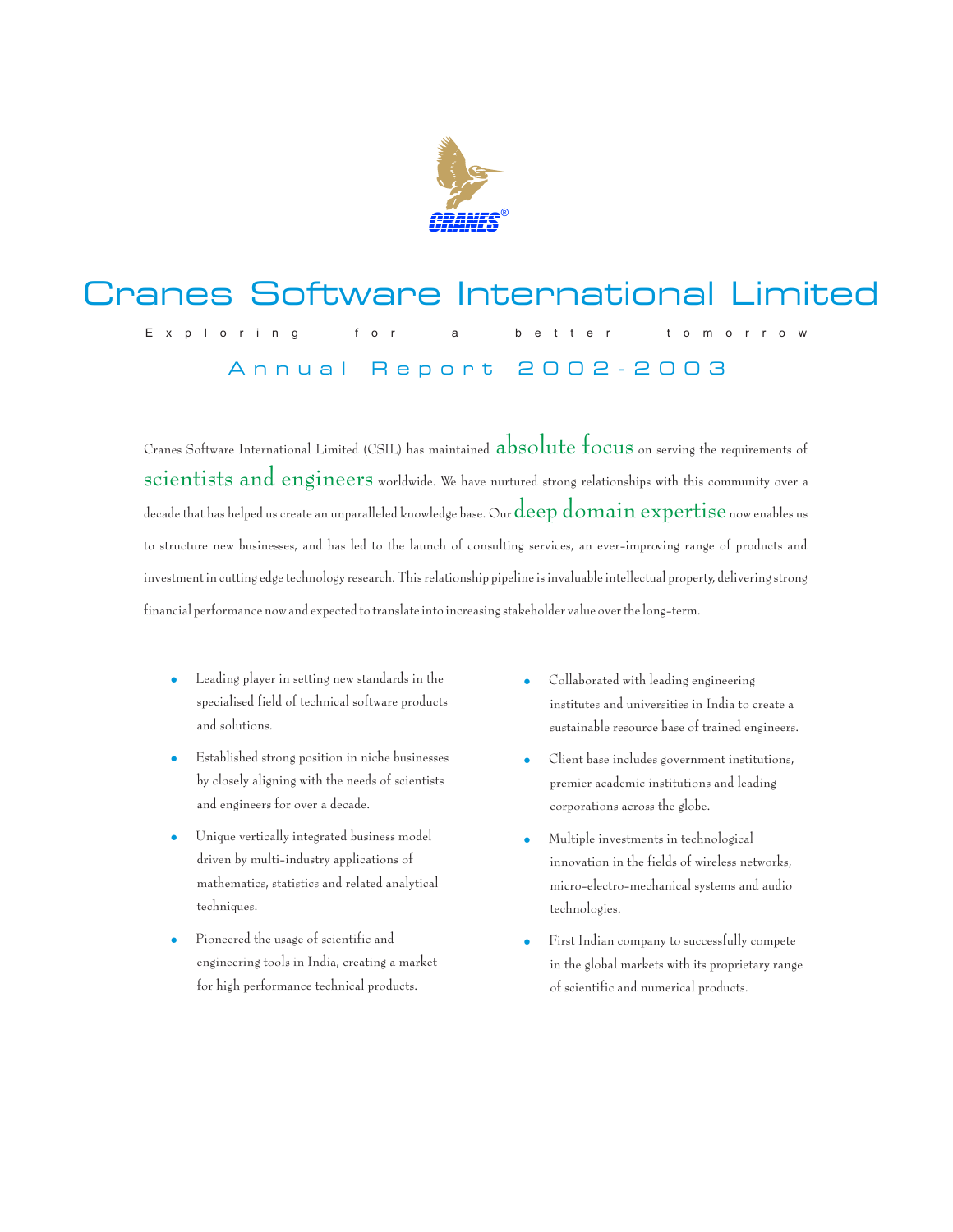

| <b>Board of Directors</b> | Dr. Rudra Pratap<br>Mr. Asif Khader<br>Mr. Mukkaram Jan<br>Mr. Mueed Khader<br>Mr. Richard Gall<br>Mr. Ronald Brown<br>Mr. Ajay Singh<br>Mr. Mirza Yawar Baig | Chairman<br>$\overline{\phantom{0}}$<br><b>Managing Director</b><br>$\overline{\phantom{0}}$<br>Director<br>$\overline{\phantom{a}}$<br>Director<br>$\overline{\phantom{a}}$<br><b>Director</b><br>$\overline{\phantom{a}}$<br><b>Director</b><br>$\overline{\phantom{0}}$<br><b>Director</b><br>$\overline{\phantom{a}}$<br><b>Director</b><br>$\overline{\phantom{a}}$ |
|---------------------------|---------------------------------------------------------------------------------------------------------------------------------------------------------------|--------------------------------------------------------------------------------------------------------------------------------------------------------------------------------------------------------------------------------------------------------------------------------------------------------------------------------------------------------------------------|
| <b>Company Secretary</b>  | Mr. B. Parasuram                                                                                                                                              |                                                                                                                                                                                                                                                                                                                                                                          |
| <b>Bankers</b>            | The Jammu & Kashmir Bank Ltd.<br>Infantry Road Branch, Bangalore.                                                                                             |                                                                                                                                                                                                                                                                                                                                                                          |
| <b>Auditors</b>           | S Janardhan & Associates<br><b>Chartered Accountants</b><br>Apt. No. 104 & 203, Embassy Centre,<br>No. 11, Crescent Road, Bangalore - 560 001.                |                                                                                                                                                                                                                                                                                                                                                                          |
| <b>Registered Office</b>  | #35/1, Alappat Building, 3 <sup>rd</sup> Floor,<br>Cunningham Road, Bangalore - 560 052.                                                                      |                                                                                                                                                                                                                                                                                                                                                                          |
| <b>Head Office</b>        | # 29, $7th$ Cross, $14th$ Main,<br>Vasanthnagar, Bangalore - 560 052.                                                                                         |                                                                                                                                                                                                                                                                                                                                                                          |
| <b>Registrars</b>         | M/s Alpha Systems Pvt. Ltd.<br>#30, Ramana Residency,<br>4 <sup>th</sup> Cross, Sampige Road,<br>Malleswaram, Bangalore - 560 003                             |                                                                                                                                                                                                                                                                                                                                                                          |
| Website                   | www.cranessoftware.com                                                                                                                                        |                                                                                                                                                                                                                                                                                                                                                                          |

Cranes Software International Limited. All rights reserved. SYSTAT, TableCurve 2D, TableCurve 3D and PeakFit are registered trademarks of Systat Software, Inc. All other company and product names are trademarks and/or registered trademarks of their respective owners.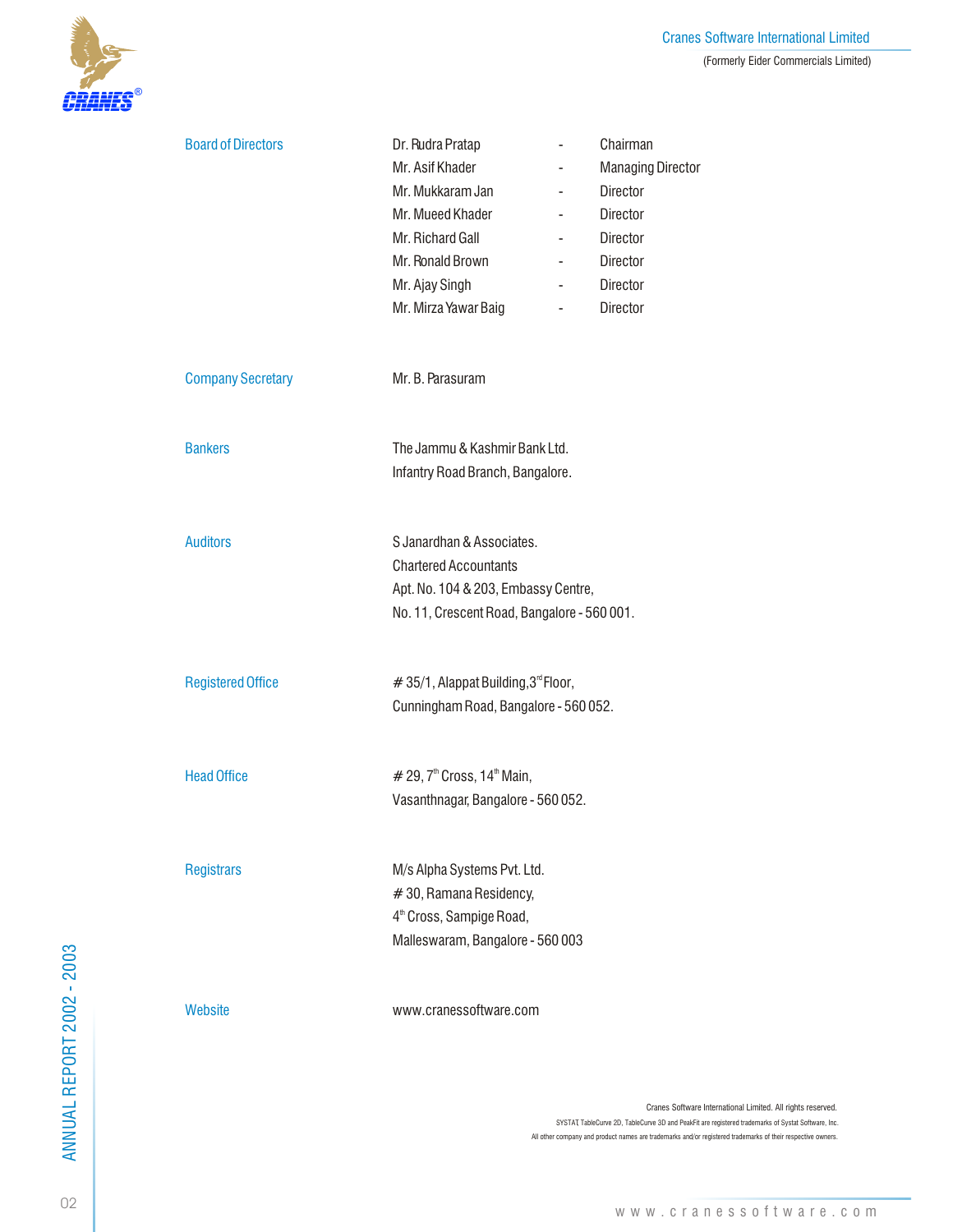



03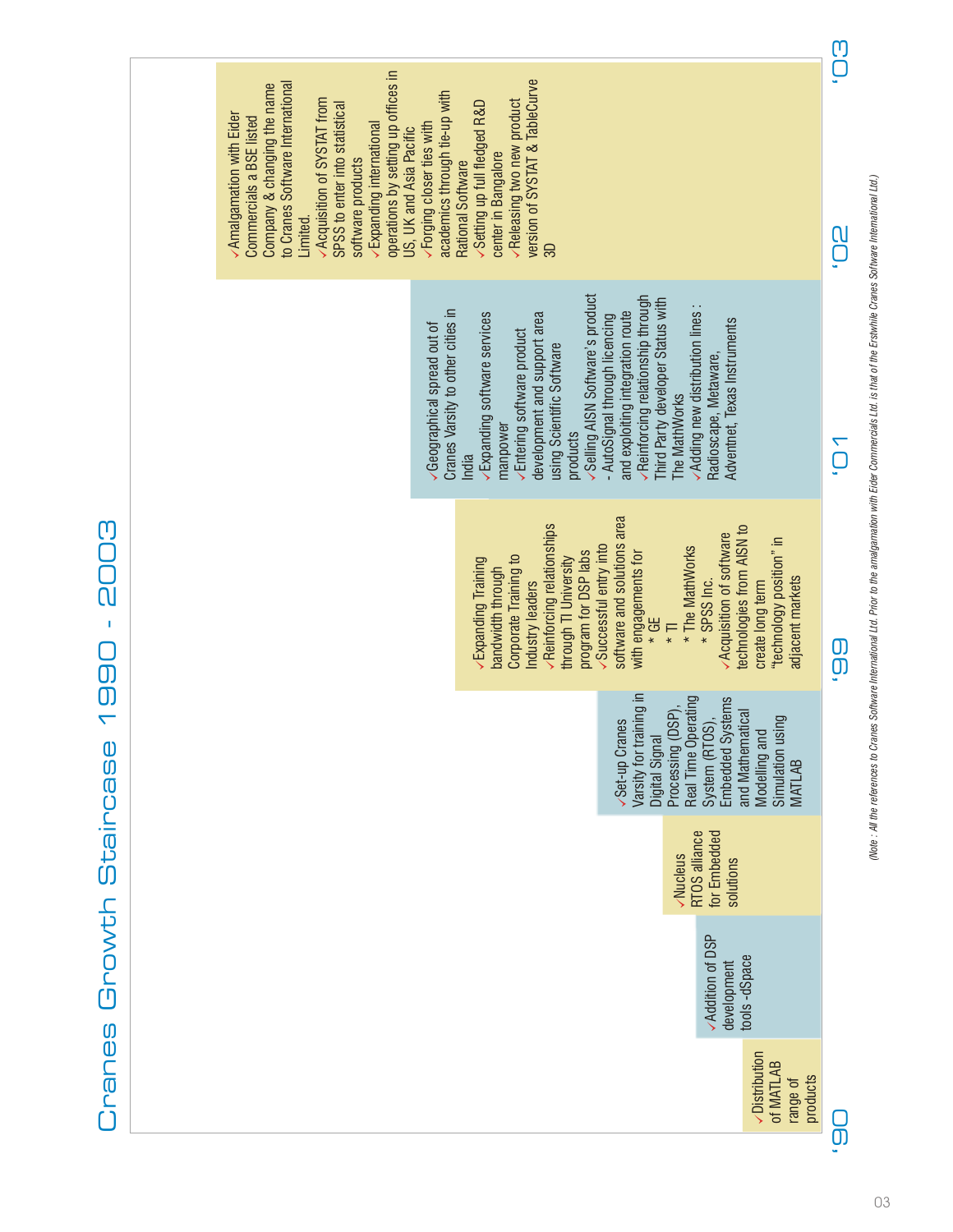

## Chairman's message to shareowners

## Dear shareowners,

Over the last two decades, we have seen the emergence of knowledge-led endeavours as the key drivers of innovation, industrial activity, and economic growth worldwide. Technology has been at the forefront, as the chief enabler of such endeavours. The credit for the mammoth strides in technology in recent times and the tangible benefits accruing from such advancements that we see today goes to thousands of engineers, scientists and researchers around the world, who continue to explore new frontiers in science and technology with unyielding determination and passion.



**Dr. Rudra Pratap** *Chairman*

At Cranes, we have made it our business to serve the engineering and scientific community in the most effective way possible, by providing them best-in-class, state-of-the-art analytic tools and solutions that enable them to optimise their productivity, whatever be the scale and complexity of the operation at hand.

Over the years, we have built unparalleled competencies in the area of scientific and engineering software products and solutions. These competencies have been further reinforced with the acquisition of SYSTAT™ and our existing range of scientific software products. In addition, we have embraced the cause of technology advancement by investing in multidimensional R&D straddling cutting-edge technologies, including some path-breaking 'disruptive' technologies. The objective is multi-fold, that of promoting continuous improvements in our proprietary technology portfolio, taking forward our innovative forays in several new technology areas and, of course, creating significant returns from our technology investments. We have been able to further strengthen our bonds with the engineering and scientific fraternity through Cranes Varsity, preparing engineers and scientists for the ever-changing requirements of industry in view of evolving trends and advent of newer technologies.

Cranes has forged strategic partnerships with scientists, engineers and researchers at large corporations, leading educational institutions and influential research organizations that use our products and solutions on a daily basis. Our customers routinely address multiple complexities in their scientific work, and our products and solutions are geared towards helping them address these specific challenges. We are already working on enhancing our capabilities further and competencies so that we may continue to be trusted partners in the endeavours of the engineering and scientific community.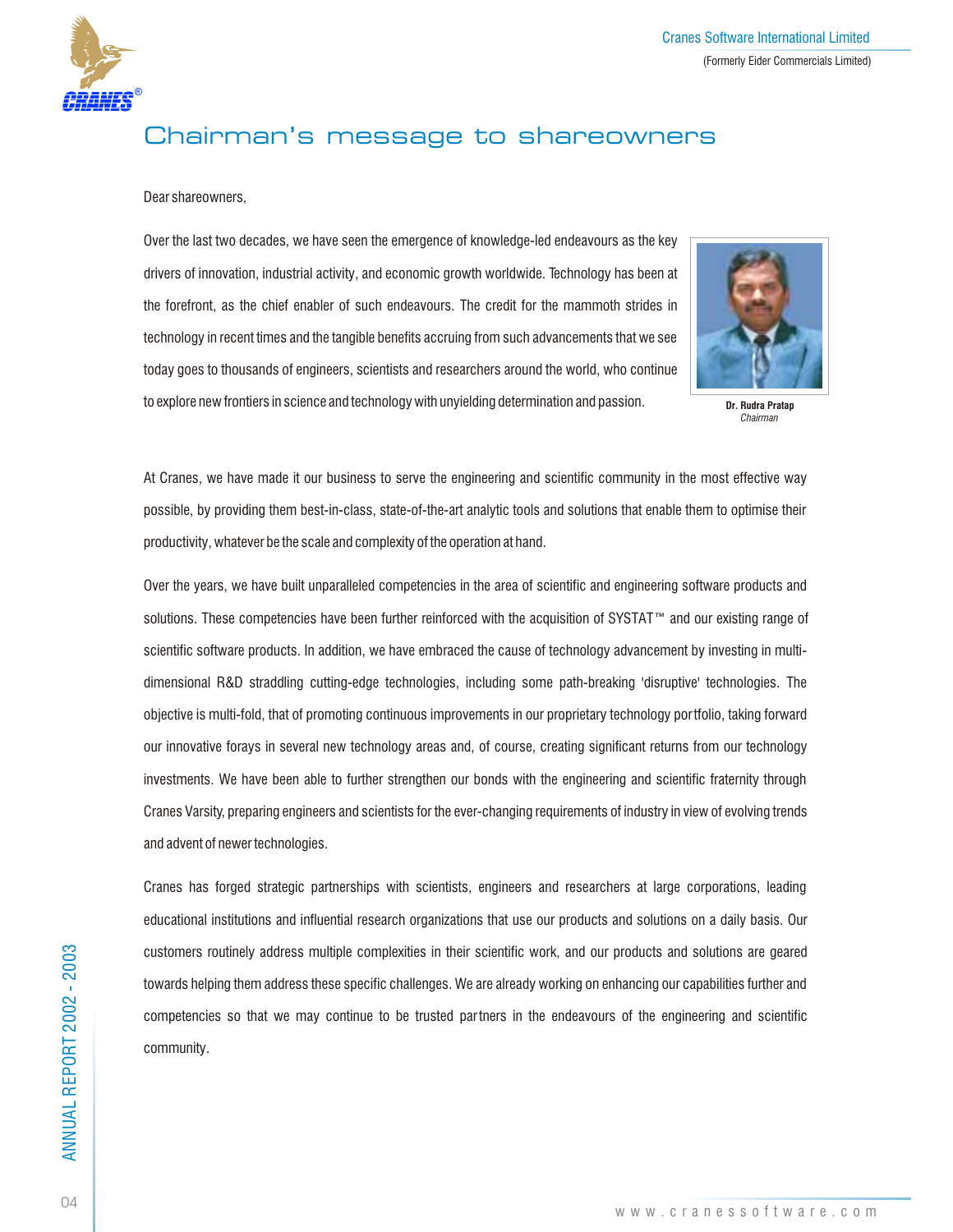

Keeping pace with the requirements of the scientific community that we aim to serve. Our investments in technology research have also remained focused on market dynamics. Our MEMS technology initiative, something that I personally am deeply involved with, is one such example. MEMS (Micro-Electro-Mechanical Systems) is one of the most promising technologies today that is driven by multi-disciplinary research and is the gateway to yet another exciting field - that of nanotechnology. Nanotechnology is an emerging area that involves manipulating matter at the atomic scale, resulting in products that will be lighter, stronger, cleaner, less expensive and more precise. Our research teams have the mandate to create intellectual property (IPRs) in these high-potential areas, with the objective of commercial exploitation in the long term, while realising potential revenue opportunities in the interim period.

The future, I believe, is very exciting and equally promising in the area of Digital Signal Processing (DSP), Embedded Systems, Mathematical Modelling and Simulation. Dedicated teams at Cranes are already engaged in developing innovative tools and solutions in these areas. These efforts will not only allow us to meet the evolving needs of scientists and engineers in particular and society in general, but will also enable us to enhance value for you, our shareholders.

We at Cranes believe that our best days are still ahead of us. The progress we have made during the year and the support we have received from our customers - the engineering and scientific community - and other stakeholders make me confident of our ability to sustain the current growth momentum far into the future.

**Rudra Pratap** *Chairman*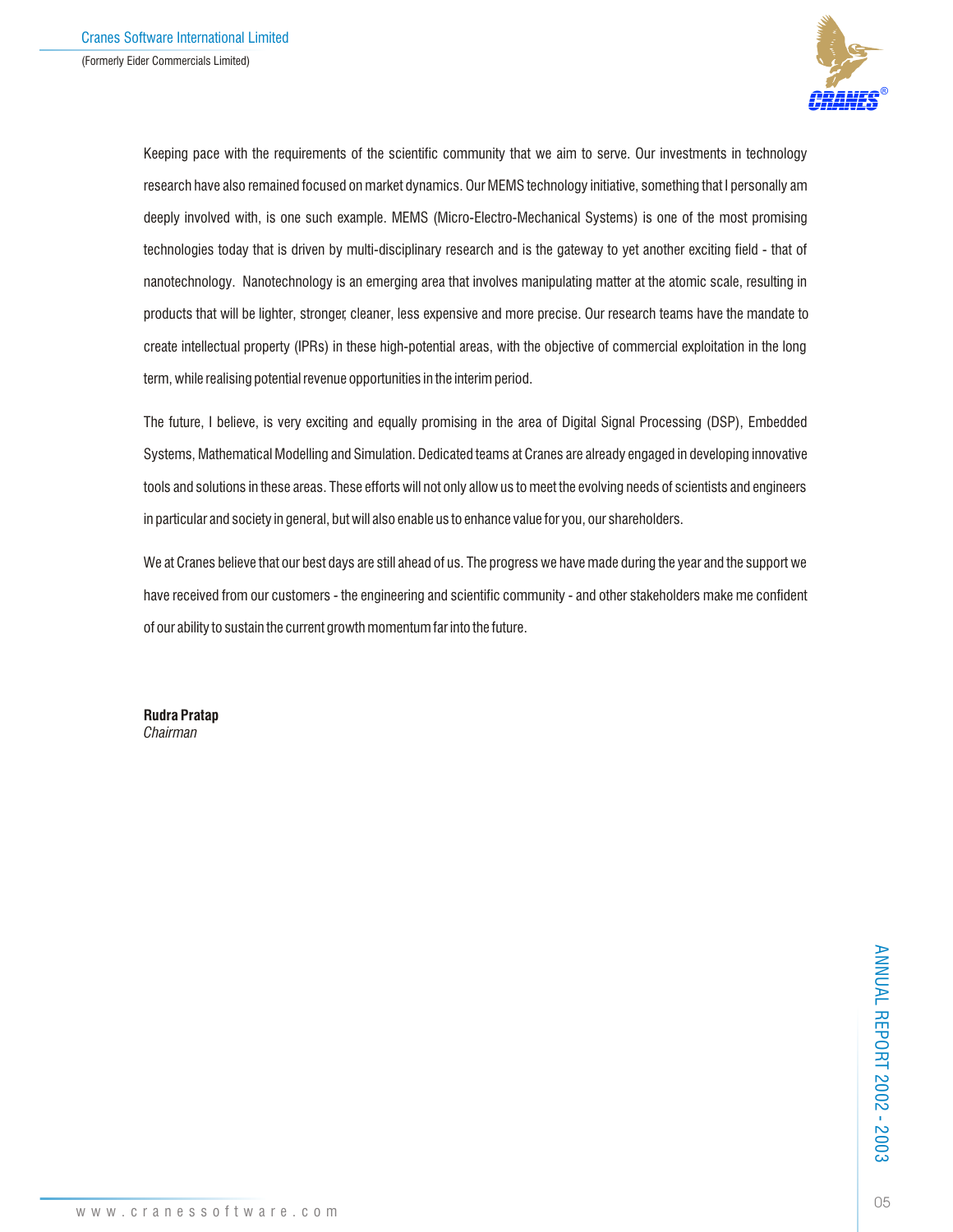

## CEO's Message Evolving to a new plane

## Dear shareowners,

Over the last decade, CSIL has created a leadership position in the high-end and lucrative field of scientific and engineering software, contributing significantly to the very growth of the concept and usage trends in India. This has been achieved after a long and eventful journey that started with a license to market anti-virus software in 1991. Throughout this journey, we have remained focused on our core competence - that of addressing the requirements of the scientists and engineers.



**Asif Khader** *Managing Director*

CSIL started its foray into scientific products a decade ago with the distribution rights to MATLAB, the world's leading technical computing software that now has a base of 500,000 technical users spread across over 100 countries worldwide. The association that started with distributing this path-breaking product has now progressed to several such relationships. As a result, CSIL now has three differentiated categories of products in its distribution portfolio: Mathematical Modeling and Simulation tools embodied in the MATLAB product; alliances in the Embedded Systems space with Nucleus, dSpace and Metaware; and the most recent partnership for Business Intelligence products, Witness and Simba, with the U.K.-based Lanner Group.

But this is not the only dimension to this journey of evolution. In 1998, CSIL deepened its relationship with its MATLAB principal, the MathWorks Inc., gaining recognition as its Authorised Training Partner. This move resulted in the creation of the Cranes Varsity initiative. Cranes Varsity had the far-reaching proposition of contributing to the growth of generic usage of scientific software in India. Our efforts in this context have since gained significant recognition, as indicated by our alliances with Texas Instruments and Rational Software, both leading companies within our business domains.

A couple of years after initiating the university programme, recognising the customers' need for total solutions, we embarked upon consulting on the products sold by us. With consulting capabilities, CSIL created its vertically integrated business model. The business now has two state-of-the-art development facilities in Bangalore, employing a core team of highly skilled development engineers.

Our journey moved overseas with the acquisition of AISN Software and its range of visualization software products, providing CSIL its initial exposure to product ownership. This was further extended in the previous year with the award winning SYSTAT product coming into our fold. Creating consulting capabilities in these products, we gained our first exposure to overseas projects.

We continue moving forward on maintaining the cutting edge of our product portfolio. The launch of the SYSTAT version 10.2 has been extremely well received with encouraging critical acclaim and customer feedback. This is but another stepping stone to further achievements. The initiatives to evolve and upgrade are ongoing and we expect fur ther, sharper products to come from this pipeline. We will keep you informed about such developments.

There are further aspects to this ongoing progress. Initially servicing the Indian defense sector, CSIL, with its extended offerings has now created deep relationships within the automotive, consumer electronics, multimedia, semiconductors, power and communications sectors. Our list of customers makes for impressive reading: GE, Texas Instruments, Robert Bosch, Intel, Philips, Motorola, Siemens, ABB, Daimler-Chrysler, Wipro, Infosys, Reliance, L&T and government agencies including the U.S. armed forces.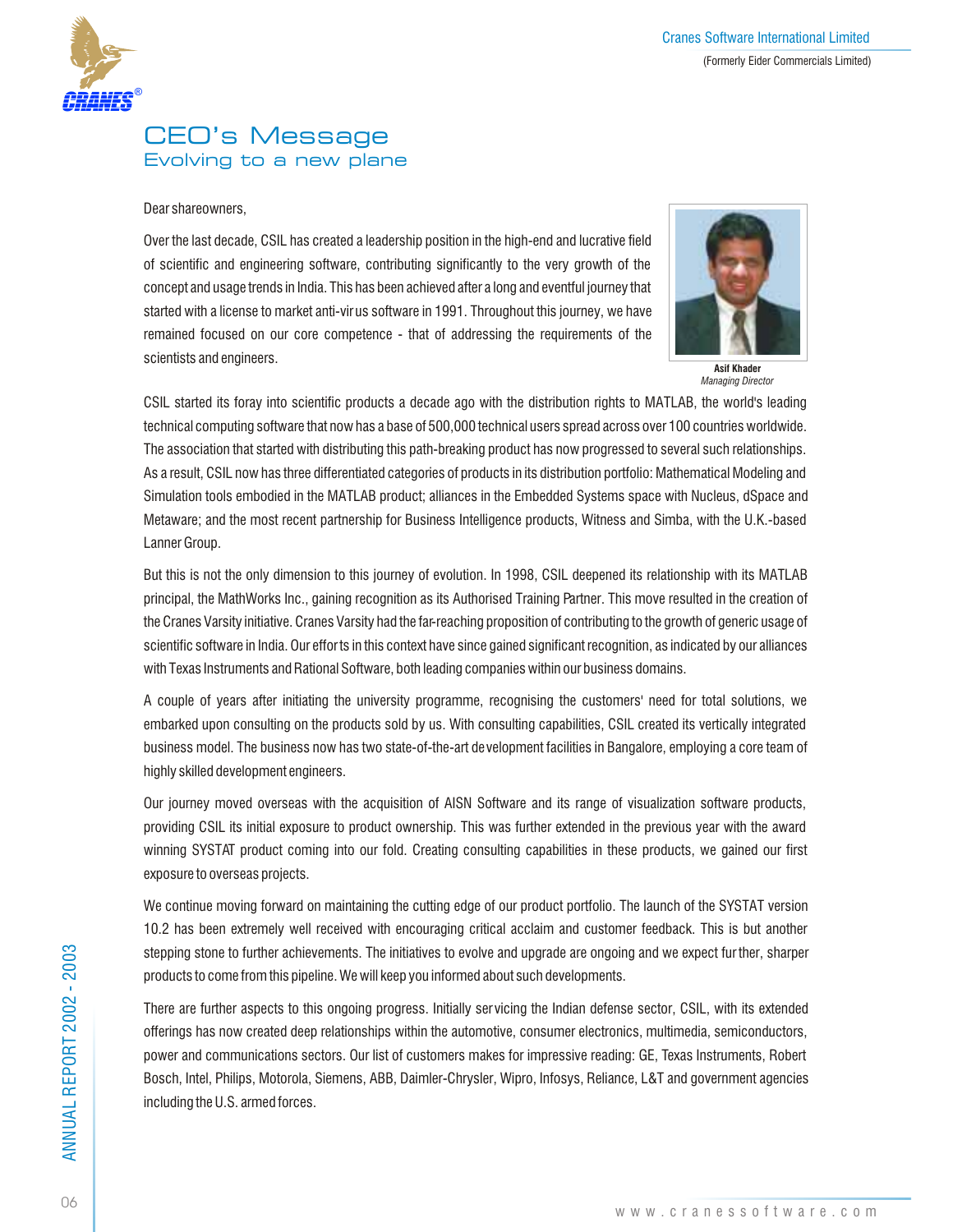

What we have discussed are the several aspects of our journey towards our objectives. But can a company with such varying dimensions be satisfied with the potential of merely linear growth for any extended period of time?

The answer obviously is in the negative. CSIL is committed to the continuous enhancement of the value it brings to its focused customer segments. This commitment has created the need to constantly innovate and extend current resources to change the paradigm. This commitment has led to our investments in technologies of the future, enabling the recent MEMS Lab and Wireless initiatives, for instance.

Another move forward, achieved in the previous fiscal year, is our decision to enter the public domain. The decision to list CSIL has enabled various categories of investors to participate in this journey. Of course, another aspect of being a publicly listed company is the increasing importance of harmonising long-term objectives with performance delivery every quarter. We are certain that this will fur ther impel CSIL to extend its resources, leveraging the immense talent available to achieve its objectives.

At the current juncture, CSIL has created multiple partnerships that have seen it taking on the mantle of an integrated solutions provider to the technology user across the world. We believe that our sales and marketing delivery model, which we have created and constantly improved upon, now positions us to rapidly enhance our growth opportunities. This comes from the invaluable intellectual property of our relationships with the scientist and the engineer, and a deep understanding of what his requirements are.

Our strategy will, therefore, be to leverage this knowledge to create the optimal operating structure. Initial success has come in the form of the extension of the Lanner Group relationship into the rapidly growing U.A.E. market.

A further element of our growth perspective comes from additionally focusing our delivery on specific verticals. Very recently, we have started addressing the research requirements of manufacturing industries by collaborating with Central Manufacturing Technologies Institute (CMTI). CSIL will help productise CMTI's significant expertise in manufacturing research and also create the sales pipeline to take the offering to the market. This partnership holds immense potential but is only the first of many such vertically oriented initiatives.

We are proud of our achievements, more so considering that they come from a start-up created by first generation entrepreneurs. But what encourages us the most is the quality of people that have come forward to associate with us. The first and most important mention would, of course, be Dr. Rudra Pratap, the Chairman of CSIL's Board, who has literally opened our minds to what we can achieve through focused effort. We are for tunate to have several such distinguished people of technology and business on our Board, all of whom are helping us shape our destiny. Our multi-function research team today comprises many technology thought leaders, the combined abilities of whom can only bring substantial success in our endeavours.

Before we close, we would like to reiterate that we will continue to maintain an unwavering commitment to partner with scientists and engineers, in the achievement of their objectives, helping them create new initiatives, reach new frontiers. We believe that this absolute focus allows us to enhance our competitive ability, thereby creating value for all those associated with us on our ever-onward journey.

The journey continues…

**Asif Khader** *Managing Director*

*(Note : All references to Cranes Software International Limited prior to the amalgamation with Eider Commercials Ltd. is that of the Erstwhile Cranes Software International Limited)*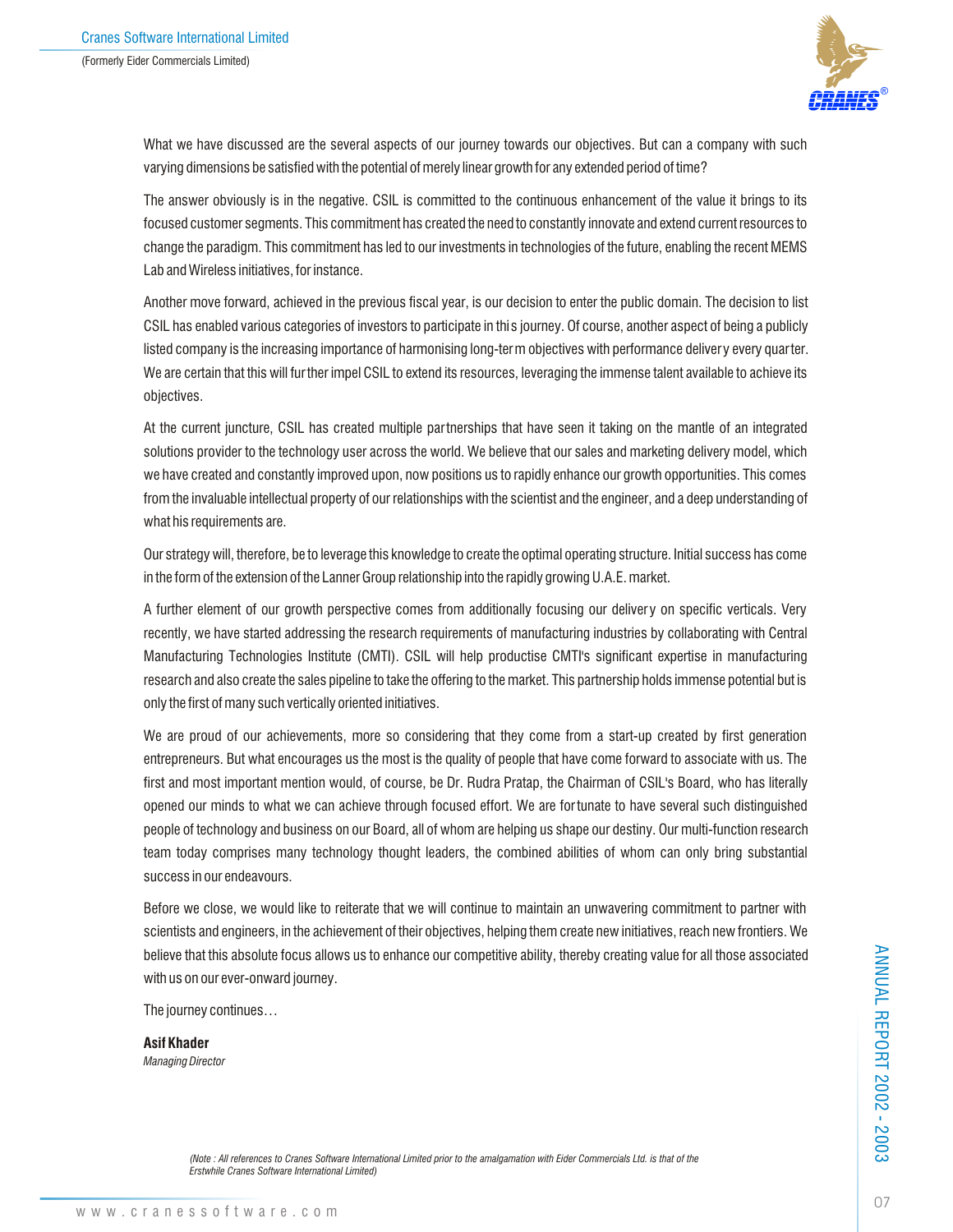

## Board of Directors

CSIL's Board of Directors is an eminent body of professionals that brings to the Company considerable experience in technology innovation, governance policy, general management, consulting and leading diverse businesses. Their credentials reflect CSIL's objective of evolving into a world-class organisation through the emphasis on leveraging the experiences and resources of successful businesspersons to drive strategic direction and sound, sustainable growth. The Board has a balanced representation of executive, non-executive and independent Directors, an imperative for a professional organization doing global business.



Standing (L - R) - Richard Gall, Ajay Singh, Mueed Khader, Ronald Brown Sitting (L - R) - Mukkaram Jan, Rudra Pratap, Asif Khader

Dr. Rudra Pratap Asif Khader<br>
Chairman Managing Director

Mukkaram Jan Richard Gall Director Director Director

Director Director

Mirza Yawar Baig Ajay Singh Director Director

Managing Director

Ronald Brown Mueed Khader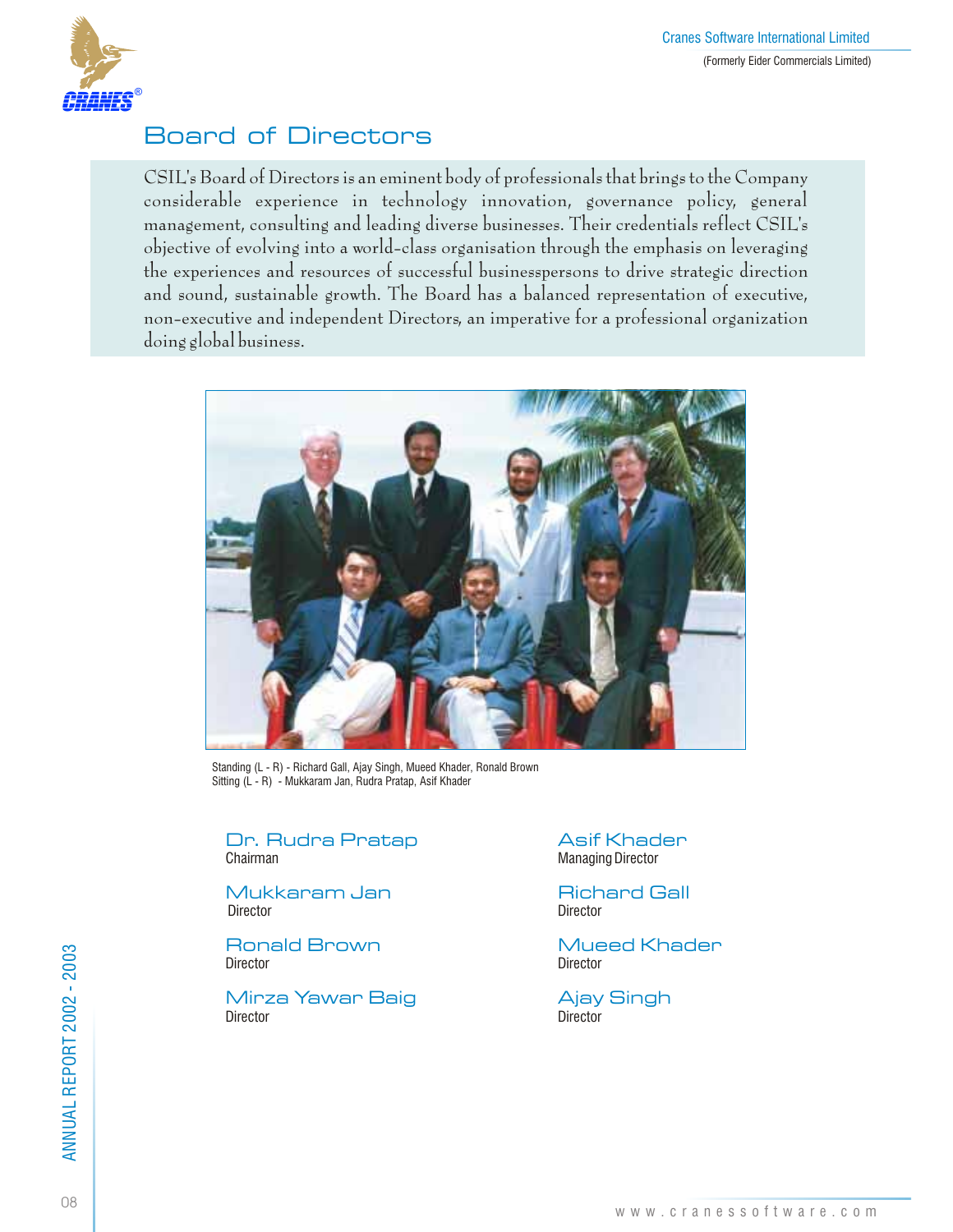



## Dr. Rudra Pratap

## *Chairman*

Dr. Rudra Pratap is the Chairman on the CSIL's Board. He is an acknowledged expert in the areas of computational mechanics, non-linear dynamics, vibro-acoustics and spearheads CSIL initiatives in MEMS technology research. He is a B.Tech. from IIT Kharagpur, an M.S. from the University of Arizona and a Ph.D. from Cornell University. He worked with IBM in the U.S. before taking up teaching at Cornell, where he has been felicitated for his contribution. He is now an Associate Professor in Mechanical Engineering at the Indian Institute of Science, Bangalore. Dr. Rudra Pratap has published over 20 papers in prestigious international journals and of the books authored by him, "Getting started with MATLAB", a quick introduction for scientists and engineers used by several Universities all over the world. He actively contributes to all strategic decision making at CSIL.



### Asif Khader  *Managing Director*

## Asif Khader, Managing Director, is a co-founder of Erstwhile CSIL and its CEO since inception of operations over a decade ago. Equally at ease with business and technology mechanics, Asif has led CSIL's metamorphosis from a marketing-led organisation to a leading player in the scientific software domain. He has been instrumental in creating and enhancing CSIL's successful relationships with leading global organisations as well as its focus on investing in future technologies. Asif has a B.E. in computer engineering and an additional degree in statistics.



## Mukkaram Jan  *Director*

Mukkaram Jan is a co-founder of Erstwhile CSIL. Mukkaram contributed substantially while CSIL initiated business operations and remains its largest shareholder. He has interests in several other business ventures, many of which are technology related, and provides valuable strategic business inputs to the CSIL executive management team.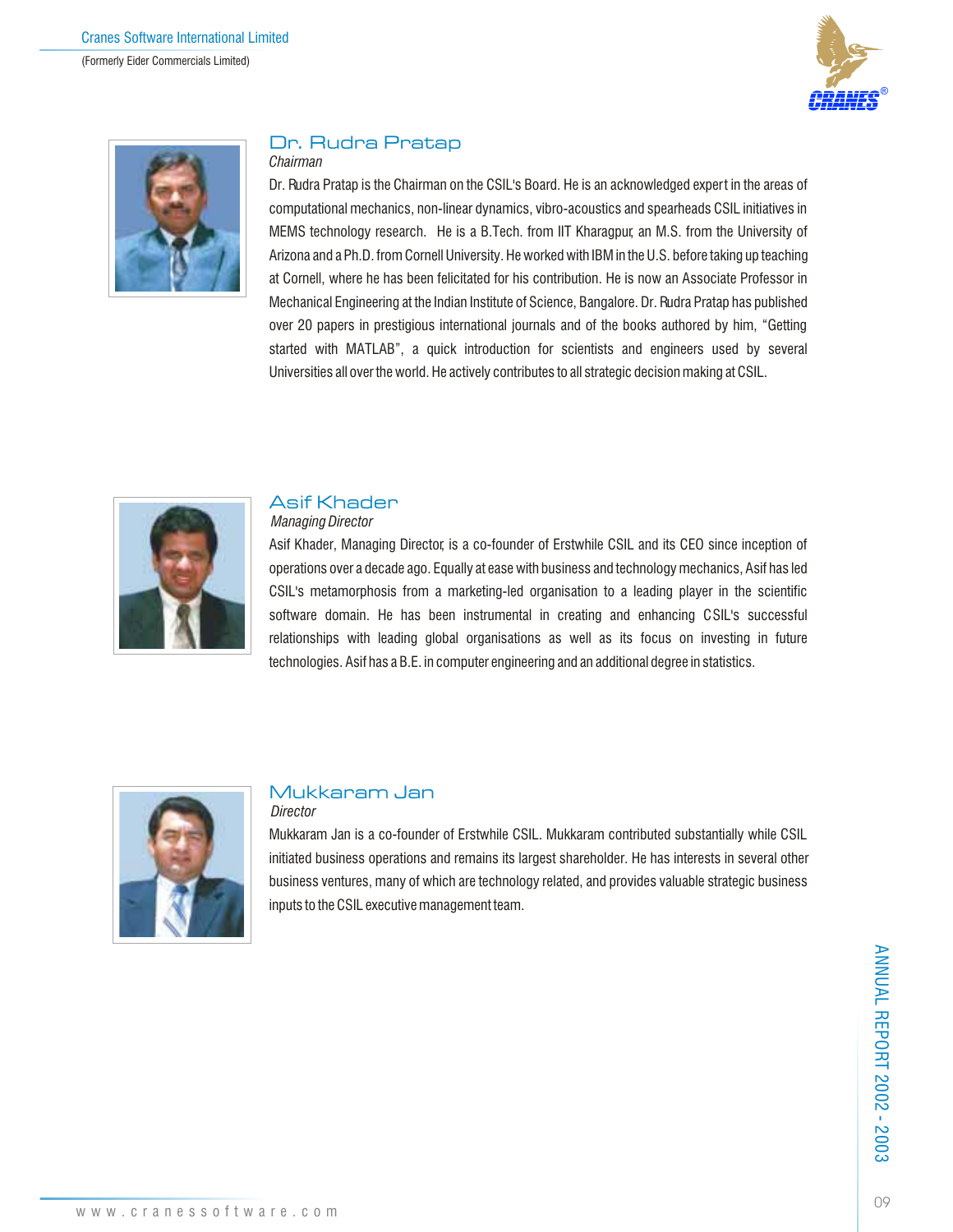



## Richard Gall

## *Director*

Richard Gall brings over three decades of techno-commercial experience to the CSIL Board. Richard spent a substantial portion of his career at Texas Instruments and subsequently worked with leading corporations such as defense technology major Raytheon and product developer Parametric Technology. During his professional career he has acquired considerable India experience, as Managing Director of Texas Instruments' Indian operations and Technical Director of Parametric's R&D centre in Pune. During his career, Richard has developed deep relationships with several Fortune 500 companies and is leading CSIL's foray into U.S. markets alongwith overseeing Europe and Japan strategies. He has also developed strong process methodologies and is well grounded in Six Sigma. Richard has a B.S. in electrical engineering from Purdue University and an MBA.



## Ronald Brown

*Director*

Ronald Brown founded AISN Software to pursue his vision for analytical software for scientists and engineers. This vision led to the launch of several successful scientific software products such as TableCurve 2D, TableCurve 3D, PeakFit, and AutoSignal that have set the standards in their respective domains. These products are now owned and marketed by CSIL subsidiary Systat Software, Inc. with Ron heading the ongoing development as the Chief Software Architect. Ron graduated with a chemical engineering degree from Purdue University in 1975. His experience includes working at the 3M Research Center in Minnesota, at Eastman Kodak's film manufacturing center in New York, and at several Silicon Valley technology companies.



## Mueed Khader

*Director*

Mueed Khader has been with CSIL for over five years and, as an intrinsic part of the core executive management team, has contributed to the significant growth of the organization during this period. His responsibilities include formulating the overall strategic decision-making and operations process of Systat Software, Inc., a key driver of the Company's worldwide operations.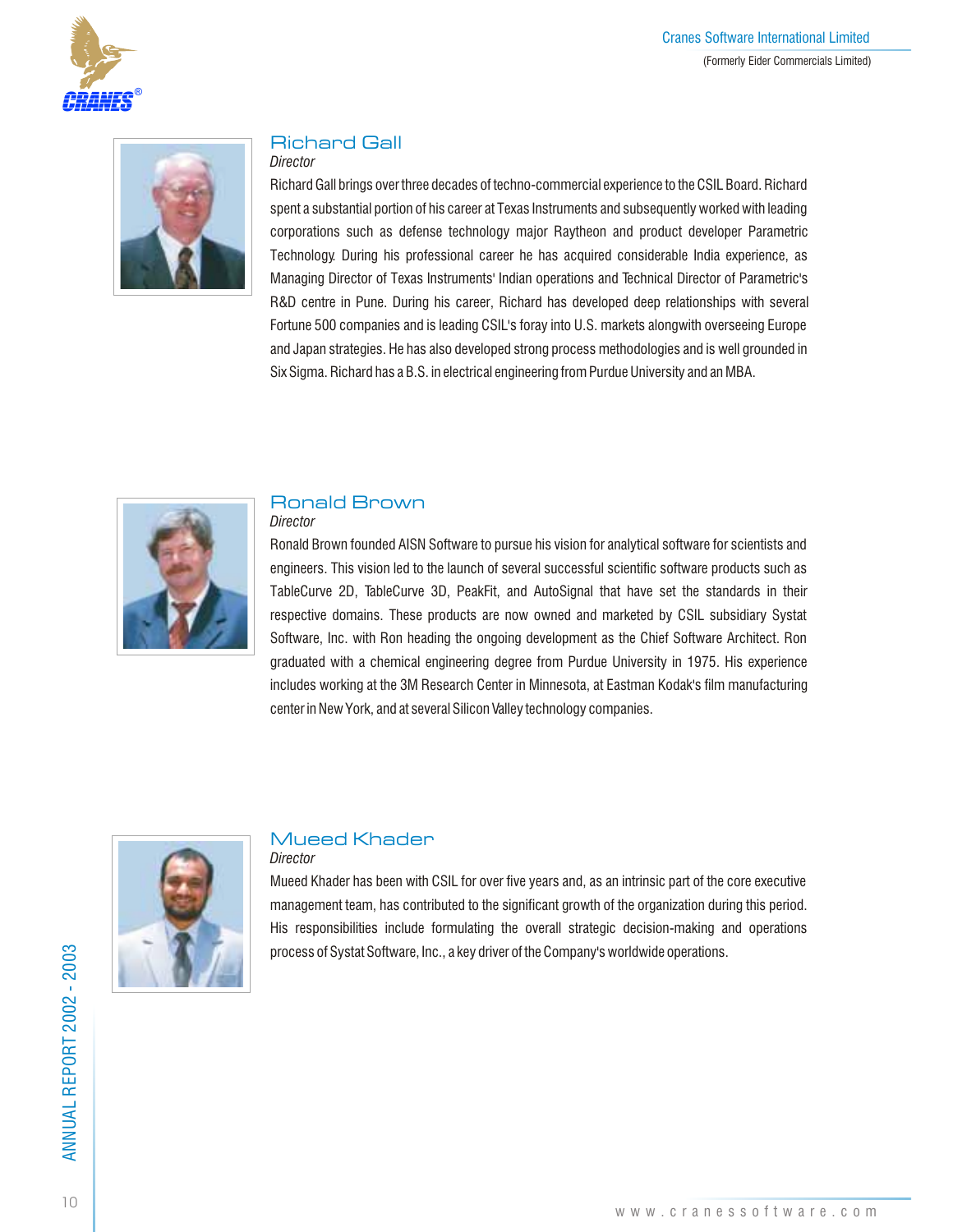



## Mirza Yawar Baig

### *Director*

Mirza Yawar Baig has been recently inducted on the CSIL Board. He brings with him extensive experience in managerial and organisational development and training people across all levels of the corporate structure. He founded his consultancy in 1994 and has since acquired valuable crosscultural exposure to working with business executives, government officials, engineers and academic institutions from various nationalities in three continents. Currently he is associated as a consultant to the faculties of several institutions in the U.S. and India, including the American Management Association, New York, and IIM Bangalore and the U.S.-based corporate training institutions run by GE and Oracle amongst others.



## Ajay Singh

## *Director*

Another addition to the Board is Ajay Singh. Following a B.Tech. from IIT Delhi, an MBA from Cornell University, a law degree from the University of Delhi and a stint in the corporate world, Ajay embarked on a career in public administration that has seen him associated with several key government agencies. Ajay is currently an Advisor to the Minister of Communications and Information Technology and part of the Government of India's IT policy think tank. CSIL turns to him for his guidance on its long-time business strategies and directions.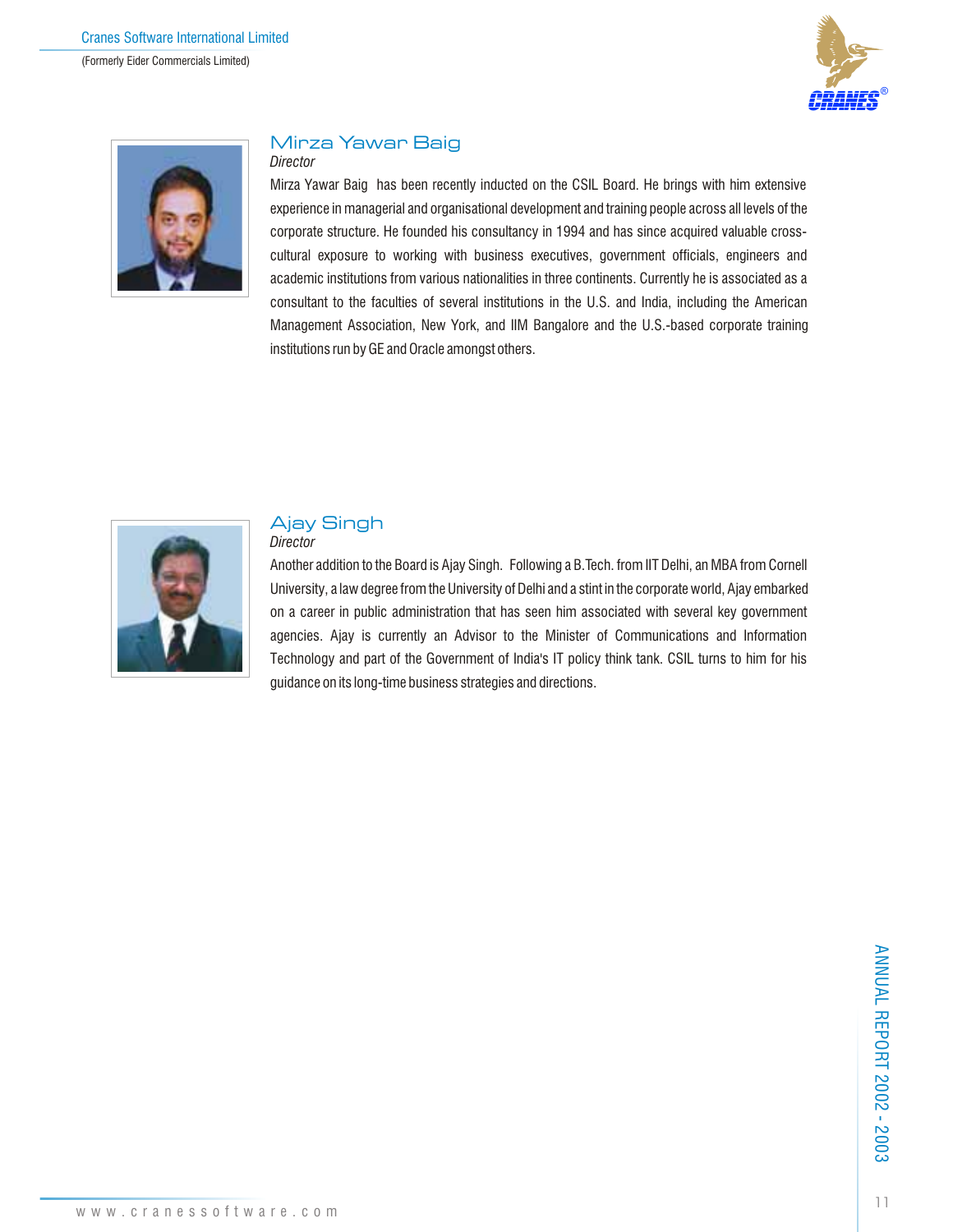

## Key Management Team



Standing (L - R) - Ashfaq Ibrahim, B. Parasuram, Rajiv Menon, Syed Aarif Hashmi, Dr. T. Krishnan, Jayaram S., Nabonita Baruah, Ashok Kumar Sharma, M.K. Pradeep Kumar and T.G. Vardarajan Sitting (L - R) - Richard Gall, Ajay Singh, Mukkaram Jan, Rudra Pratap, Asif Khader, Ronald Brown, Mueed Khader

CSIL has made consistent and ongoing initiatives to create business upsides through innovations that are at the forefront of technology. It is this amalgam of commerce and science that has attracted several leading technology experts to associate with the Company. These people complement the rich base of thought leaders on CSIL's Board and are at the helm of the Company's foray into creating intellectual property in many unique technology areas.

Following CSIL's venture into product ownership with the acquisition of the SYSTAT product, constant enhancements in line with customer demand are imperative to sustainability and growth. Dr. T. Krishnan is leading this initiative. Dr. Krishnan retired as a Professor of Applied Statistics at the Indian Statistical Institute after gaining 38 years of teaching, consulting and research experience in India and internationally. Soon thereafter he started his association with CSIL, attracted by the Company's commitment to developing statistical software.

Dr. Krishnan's initiatives in SYSTAT product development are ably assisted by <mark>Dr. Anil Kharshikar</mark> who has 34 years of teaching experience in universities across India. As a statistical consultant he draws into his research knowledge in sampling theory, design of experiments and regression theory to contribute to SYSTAT's next version development.

**Dr. Amlan Nayak** spearheads the development work related to SYSTAT products. He has more than 13 years of hands-on experience in software development that includes strong understanding in the areas scientific and engineering computation and graphics. Dr. Nayak holds a Ph. D. in Mechanics and an M. Tech from IIT, Madras.

**Ashok Sharma**, CSIL's Chief Technology Officer, with his 27 years' experience is a veteran in design and engineering. He has worked in such leading companies as BHEL, ABB and GE Transportation before recently joining CSIL. At CSIL, his responsibility in essence is to transform ideas and algorithms into specific customised solutions, creating domain expertise and delivery competencies. Apart from leading CSIL's foray in wireless technologies, he heads the quality-focused initiatives of the Company.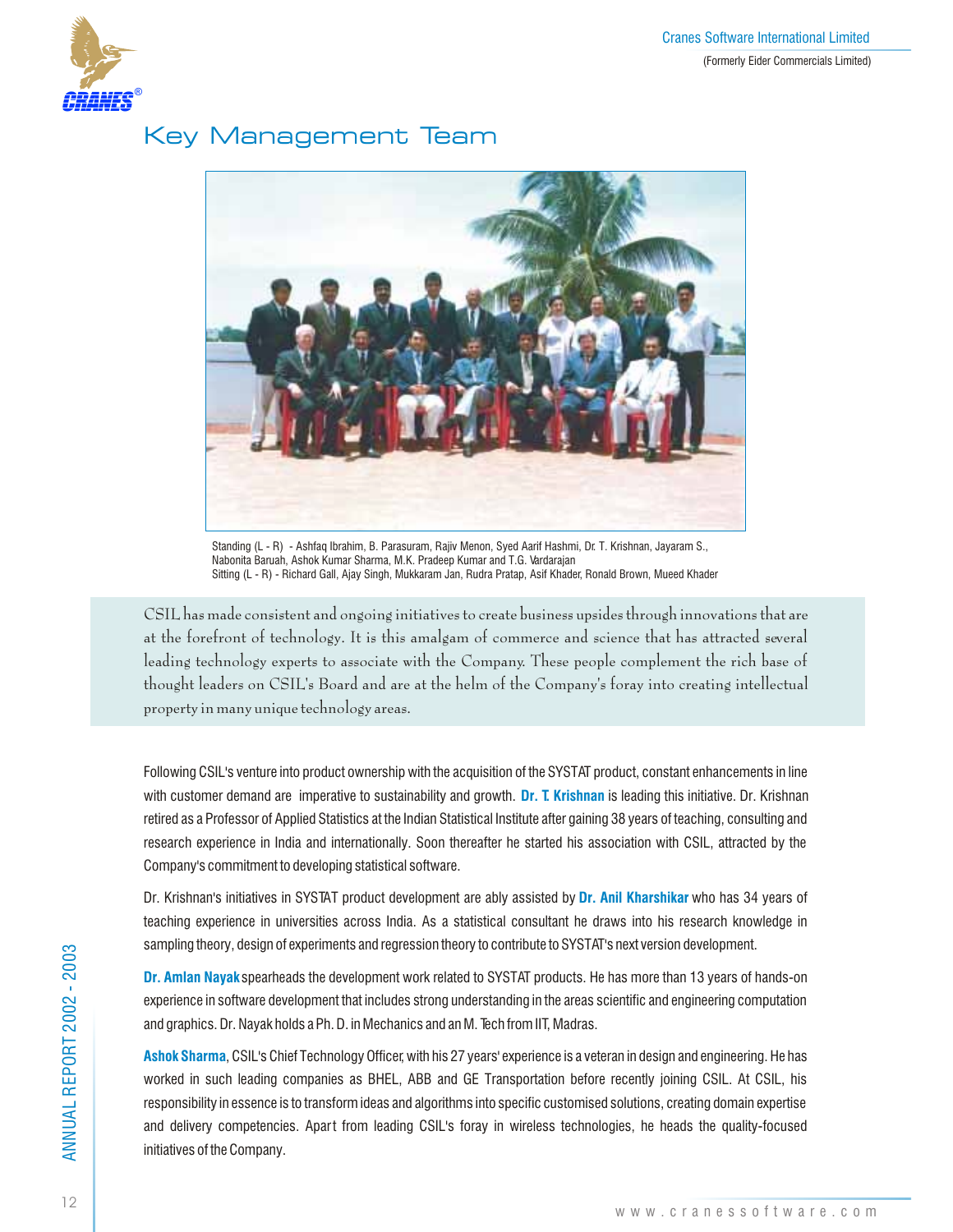

The rich vein of technical talent available to CSIL is further complemented by a team of highly talented and experienced individuals devoted to turning ideas into commercial sense and sustainable revenue streams.

Pradeep Kumar has climbed the CSIL corporate ladder over his ten years' association with the Company and is currently responsible for establishing the vision, strategic intent and the operational aspects of CSIL's product distribution division, Cranes Varsity and the Consultancy division.

Rajiv Menon heads the global development activities of the SYSTAT range of products: SYSTAT, TableCurve 2D, TableCurve 3D and PeakFit. He is responsible for creating the development road map to the final product roll out. Rajiv has brought to CSIL, ten years of diverse technology experience, from formulating designs to delivering business solutions.

**Aarif Hashmi** heads global tech support and product management group, drawing upon his 16 years of techno-commercial industry knowledge of managing relationships, business process analysis and sales and marketing to create collateral support for CSIL's worldwide sales team.

Ashfaq Ibrahim has been one of the key members of the CSIL core team over the last eight years. He currently heads the Cranes Varsity initiative, designed to create a resource pool of engineers proficient in the domains of Digital Signal Processing (DSP), Embedded Systems and Mathematical Modeling and Simulation.

**Nabonita Baruah** , CSIL's Chief Financial Officer, is a Chartered Accountant with an MBA in Finance and a degree in law. She has sixteen years of accountancy, financial management, M&A and capital raising experience in diverse industries including information technology and manufacturing. Prior to CSIL, Nabonita has worked with HCL Perot Systems, IBM, GE and MRF Tyres after an initial stint in the civil services.

Drawing upon the significant resources available on its Board and senior management team, CSIL has constituted focused groups that support the Company's investments both in proprietary products as well as new technologies.

**A Technical Review group**, informally headed by Dr. T Krishnan, focuses on the technical aspects of the product evolution and enhancement roadmap. Also providing their inputs are Dr. Rudra Pratap, CSIL's Chairman and Chief Scientific Advisor , Dr. Amlan Nayak, Dr. Vadiraj, head of tech support, Ron Brown, original author of the products TableCurve 2D, TableCurve 3D, PeakFit and AutoSignal, also CSIL's Chief Software Architect and member of the CSIL board and other members of CSIL's tech think tank. The key objective is to maintain the cutting edge of the proprietary products por tfolio at all times. Further Asif Khader and other senior members of the management team are also par t of this core group.

Another group reviews the techno-commercial direction of CSIL's investments in new technologies such as MEMS and wireless. This is important from the viewpoint of creating a fine balance between long-term objectives and ongoing ROI from technology investments. The group comprises Dr. Rudra Pratap, Asif Khader, Ron Brown and Dr. T. Krishnan.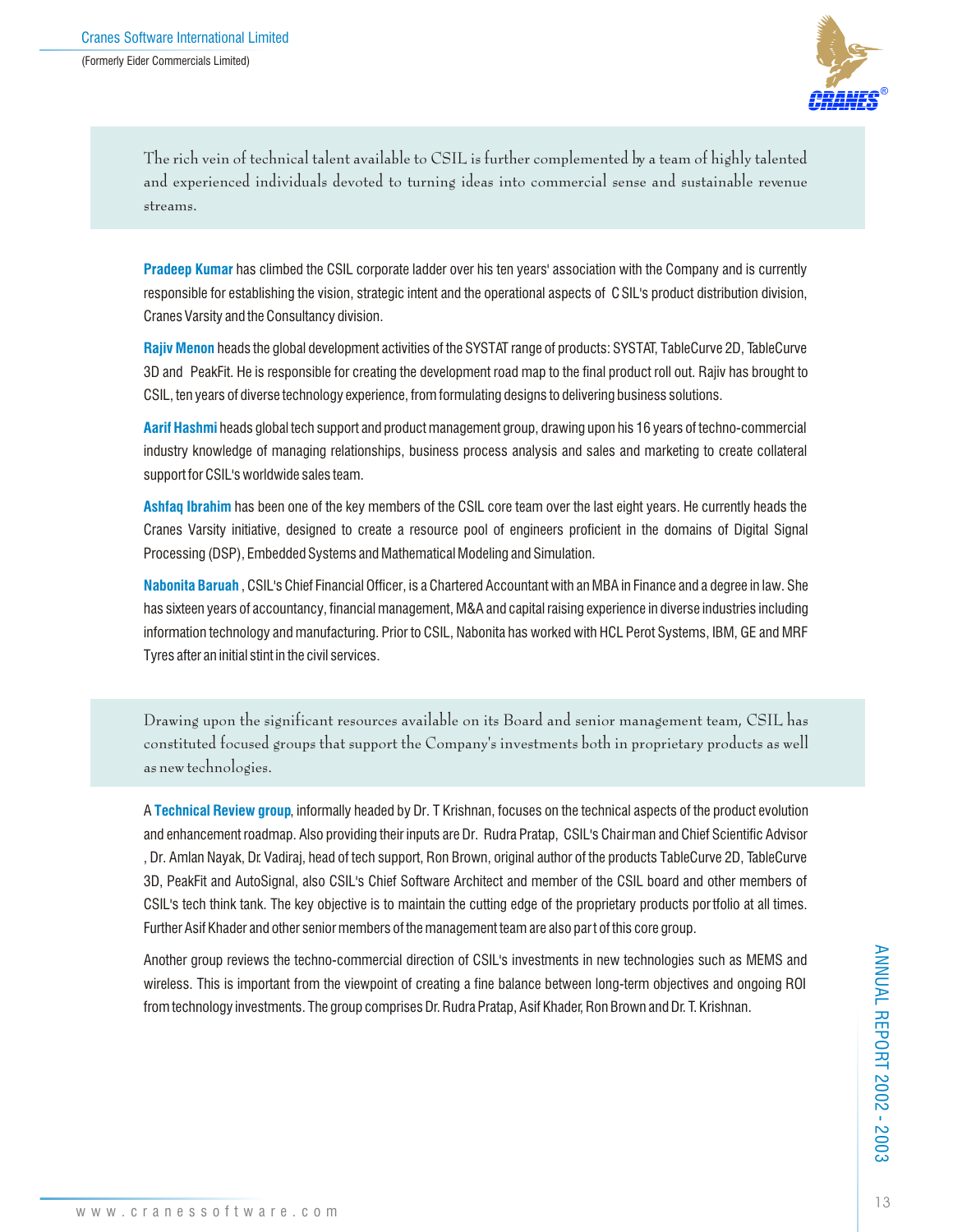

## Product Alliances

Matlab serves as the platform for all your technical computing needs. It integrates mathematical computing, visualization and a powerful technical language.

RadioLab 3G accelerates 3G development by providing engineers with a real-time tool to simulate the workings of complex 3G communication systems.

dSPACE systems enable manufacturers of controllers and electronically controlled units to reduce their development times and costs dramatically and to noticeably increase their product quality.

Nucleus RTOS software shortens time-to-market and provides a complete solution for engineers. This complete list of Nucleus products includes prototyping products, kernels, networking suite, Web-enabling software, graphics package, multitasking debugger and application monitoring tools.

WITNESS Simulation Software is an effective decision support tool, used for modeling scenarios ranging from facilities planning to staffing and logistics problems.

# **MATLAB**







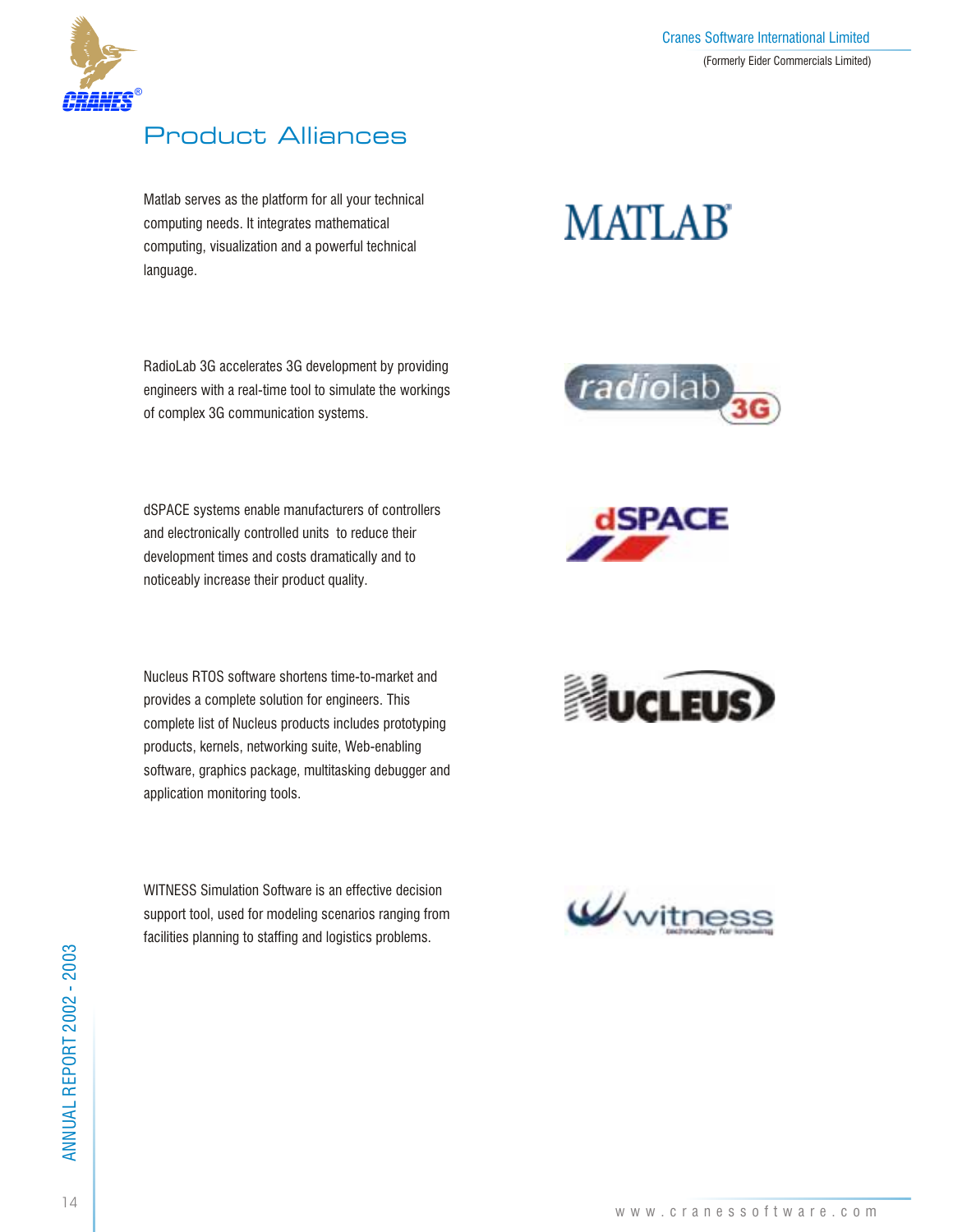

SIMBA Developer Suite is a stream of products for enabling the development of SIMulation Based Applications with WITNESS as the core engine

Wsimba

Adventnet - Providing infrastructure software for a variety of IT and telecom management needs.



**This range of technical computing software tools is available across the country through a comprehensive distribution network.**



ANNUAL REPORT 2002 - 2003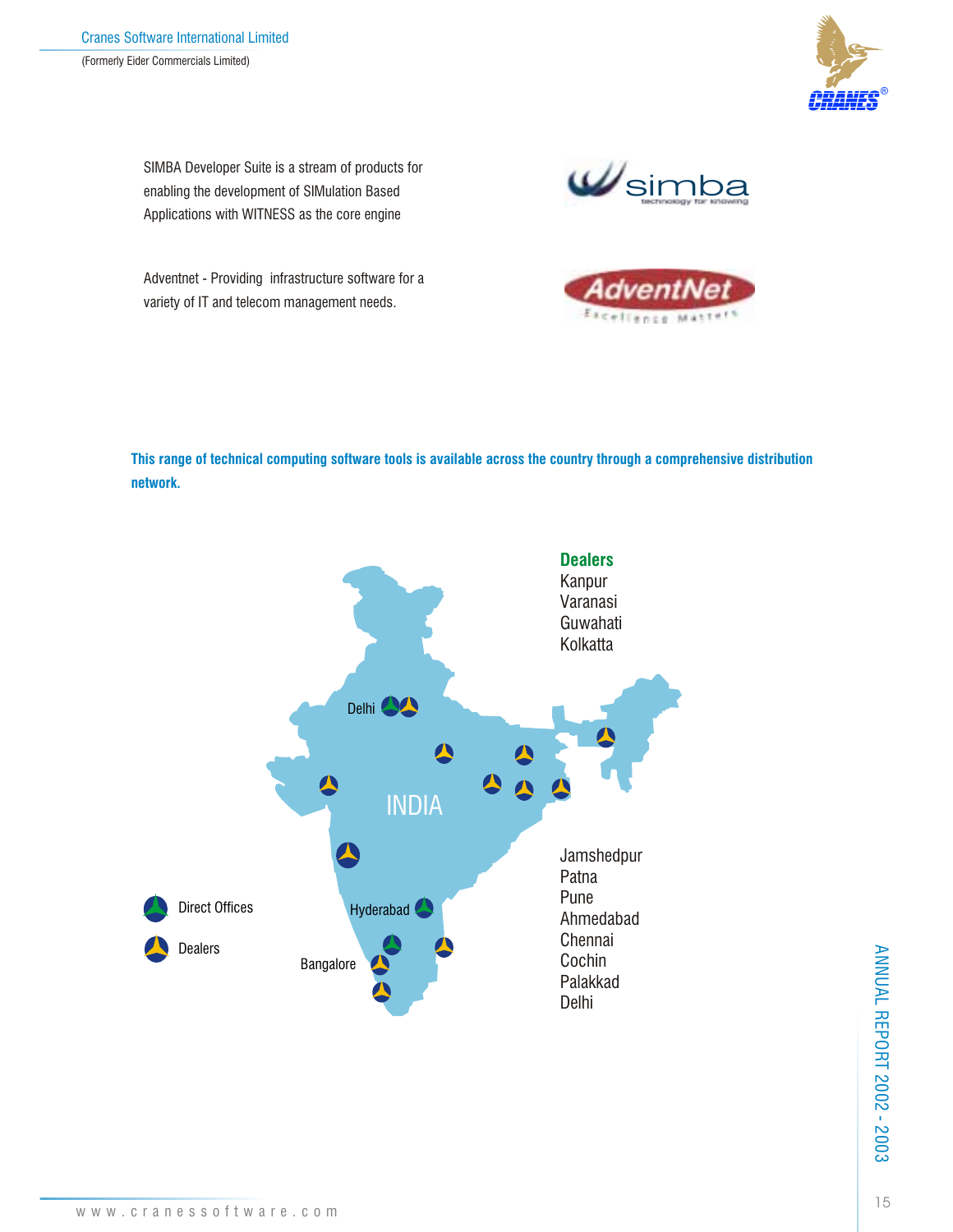

## Systat Software, Inc.

CSIL incorporated Systat Software, Inc. as a fully owned subsidiary with the intent to acquire and maintain SYSTAT®, a leading and well-recognised scientific software product for technical professionals from SPSS Science, part of the U.S.based \$ 200 million SPSS Inc.

CSIL further consolidated its presence in scientific sof tware product ownership through the acquisition of U.S. Company AISN Software' product range including TableCurve 2D, TableCurve 3D and PeakFit.

These products have since then been consolidated under Systat Software, Inc. for providing a focused platform to create solutions driven by statistics and related analytical techniques. The core objective is to meet the evolving challenges of scientists, engineers, researchers, educators and all other user segments that use statistics for advancement in their professional work.

CSIL's continued commitment to its scientific product range has led to a dual leverage strategy. Systat Software has leveraged its established, ISO 9001 certified offshore research facilities to create and launch regular updates across its range of products. These product enhancements embody the creative genius of Systat Software's intellectual resources and essentially respond to market usage trends.

The latest product versions are SYSTAT V 10.2 and TableCurve 3D V 4.0 both of which have received rave reviews and strong acceptance amongst usage segments. These versions, however, are but stepping-stones in the process of continuous improvement and SYSTAT V 11.0 is currently being worked upon.

Secondly, these world-class products need to reach the customer worldwide and the importance of visibility in key markets is immense. Systat has created the front-end infrastructure through locally incorporated subsidiaries in the U.S., U.K. and India that provide wide coverage in focus markets i.e. Americas, Europe and Asia Pacific.



*Systat Software, Inc. - USA*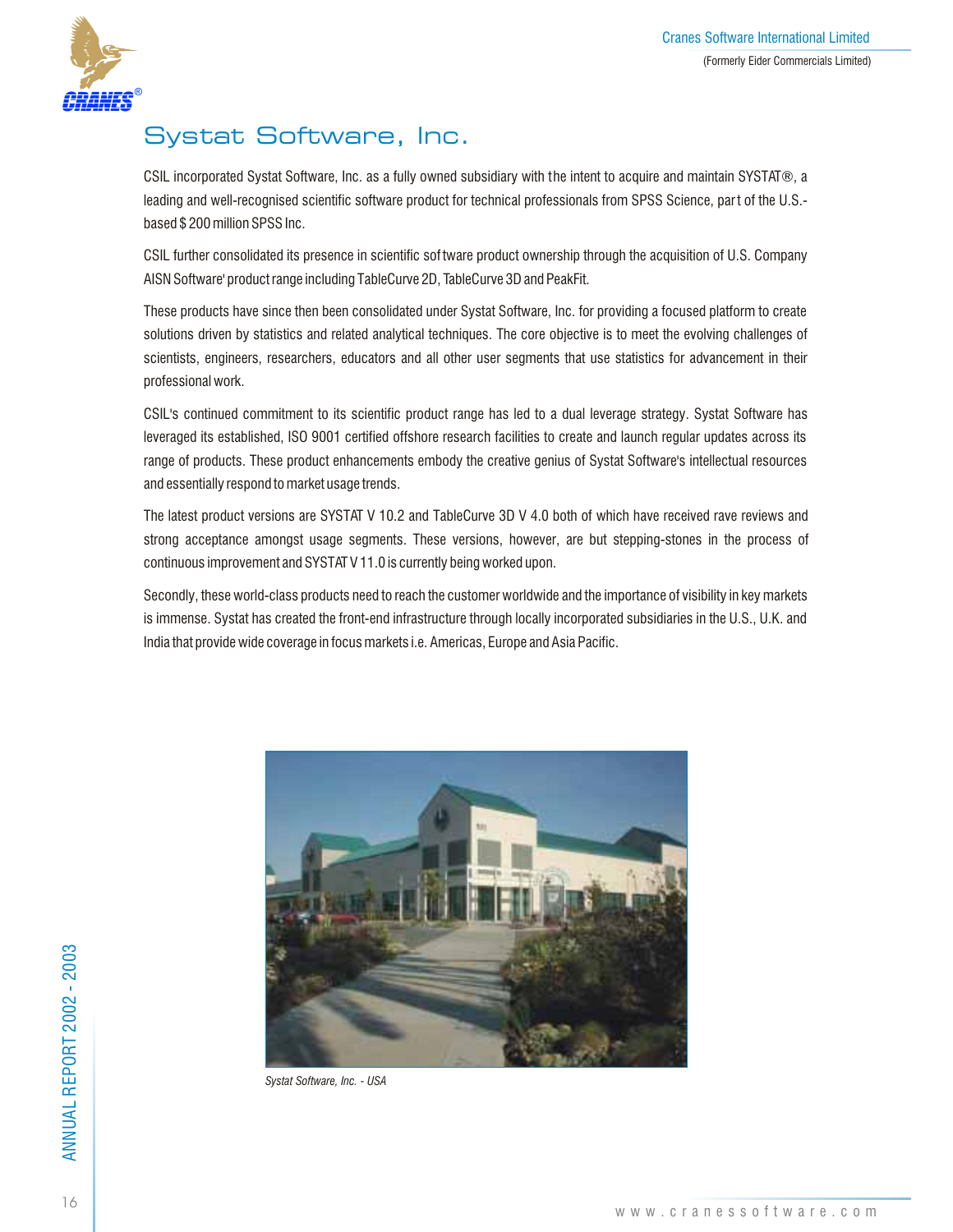



## Awards and Recommendations

British Journal of Mathematical and Statistical Psychology - Recommendation, 2002 - SYSTAT version 10.2:

"I think it is a marvelously cost-effective package for academic purposes, where the aim is to teach a broad and diverse statistical and metric/non-metric analysis curriculum."

Golden Triangle PC Club - Recommendation, 2002 - SYSTAT version 10.2:

"SYSTAT has powerful application, and should be seriously considered by lab technicians, as well as scientists leading their various research teams."

 $\star$  Science Magazine - Recommendation, 2002 - SYSTAT version 10.2:

"SYSTAT is a comprehensive, but compact, statistical package for Windows. Targeted at non-novice users, its statistics and distinctively strong graphics are versatile, reliable and well-integrated for exploratory data analysis."

Scientific Computing World - Review, 2002 -SYSTAT version 10.0:

"I found that in solving some of my more demanding communication puzzles I turned to SYSTAT for its extended display techniques."

Scientific Computing and Instrumentation - Top five statistical software products 1999

# **PeakFit®**

| <b>PeakFit</b> |                                             |  |
|----------------|---------------------------------------------|--|
|                | Sophisticated data manipulation             |  |
|                | <b>Highly advanced baseline subtraction</b> |  |
|                | <b>Full graphical placement of peaks</b>    |  |
|                | <b>Quality graphs and data outputs</b>      |  |
|                | Saves research time                         |  |

## Client Testimonials

- $\star$ "We know of no other comparable program that offers such sophisticated data analysis..." - Journal of the American Chemical Society, Vol. 114, No. 20.
- $\star$ "PeakFit is extremely powerful and has all the features I need. It is especially adept at finding hidden peaks... with almost no effort on my par t!" - Margaret B Aydelotte, PhD, Rush Medical College.

## Awards and Recommendations

Scientific Computing and Instrumentation - Editors' Choice, May, 2003 - PeakFit 4.11

"PeakFit 4.11 is automated peak separation and analysis software designed to support wide variety of research applications including accurate peak analysis of nonlinear data making it an ideal choice for spectroscopy, chromatography and electrophoresis."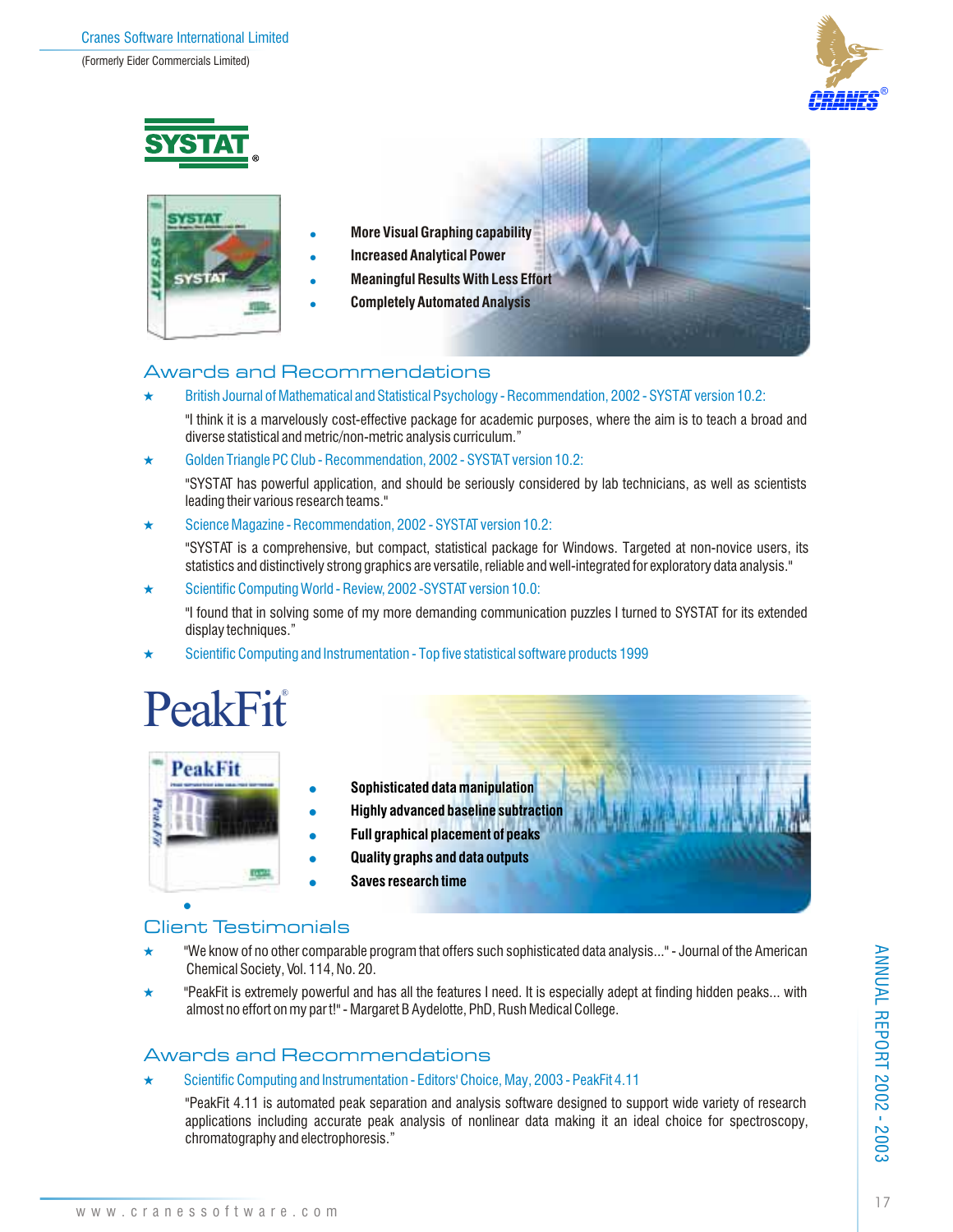



- **Quickly finds the best fitting equations for data**
- **Automated Curve Fitting**
- **Customised to User Defined Equations**
- **Accurate Extrapolation of datasets**

## Client Testimonials

 $\star$ "In a matter of seconds, TableCurve 2D can offer a selection of numerical representation for data that does not conform to a 'standard' equation. TableCurve 2D cut in half the time it took to complete many of our operations." - James Teeters, Head, Scientific Department, Naval Architectural Firm, Sparkman & Stephens, Inc.

## TABLE Curve

| <b>TableCurve 3D</b> |
|----------------------|
|                      |
|                      |
|                      |

- **Optimal Data Description**
- $\bullet$ **Automated surface Fitting**
- **Fit User-Defined Functions**
- **Graphical Review of Results**
- **Flexible Output Options**

## Client Testimonials

- $\star$ "I have tried other products including my own programs and I can truthfully say, 'There is no competition to TableCurve programs.'" - Patrick Lestrade, Professor of Physics, Mississippi State University.
- ÷ "There is no comparison in terms of power and ease of use. Jobs that used to take me days now take 15minutes with a much more powerful result." - Jack Mallinkrodt, Consulting Engineer.

## Awards and Recommendations

 $\bullet$ 

 $\bullet$  $\bullet$  $\bullet$ 

## Scientific Computing and Instrumentation - Editors' Choice, February, 2003 -TableCurve 3D 4.0

"TableCurve 3D 4.0 offers new features and enhancements offering automation, better data management and improved 3D rendering. With an intuitive, the latest release provides better review organization and multiple data set management capabilities."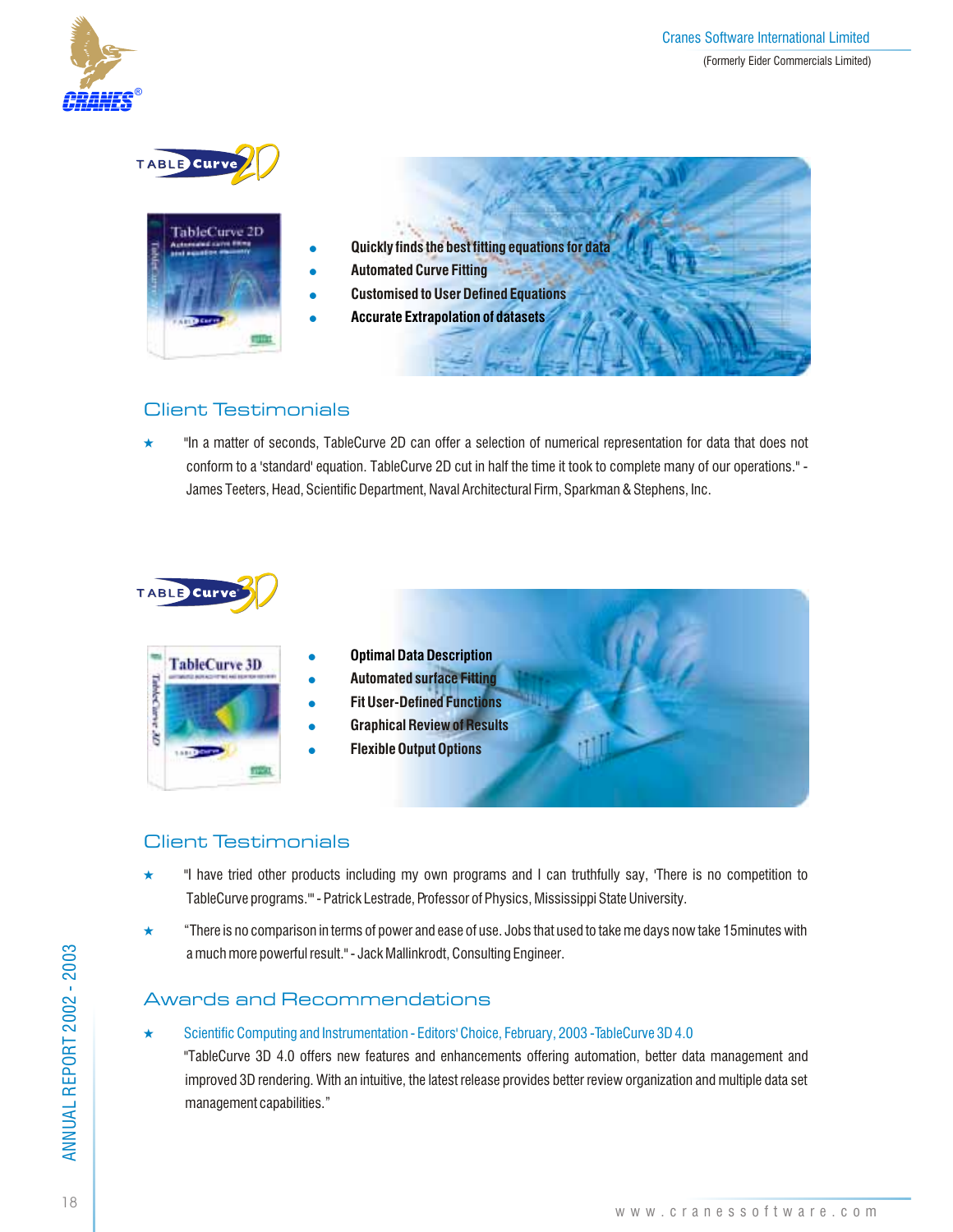



ANNUAL REPORT 2002 - 2003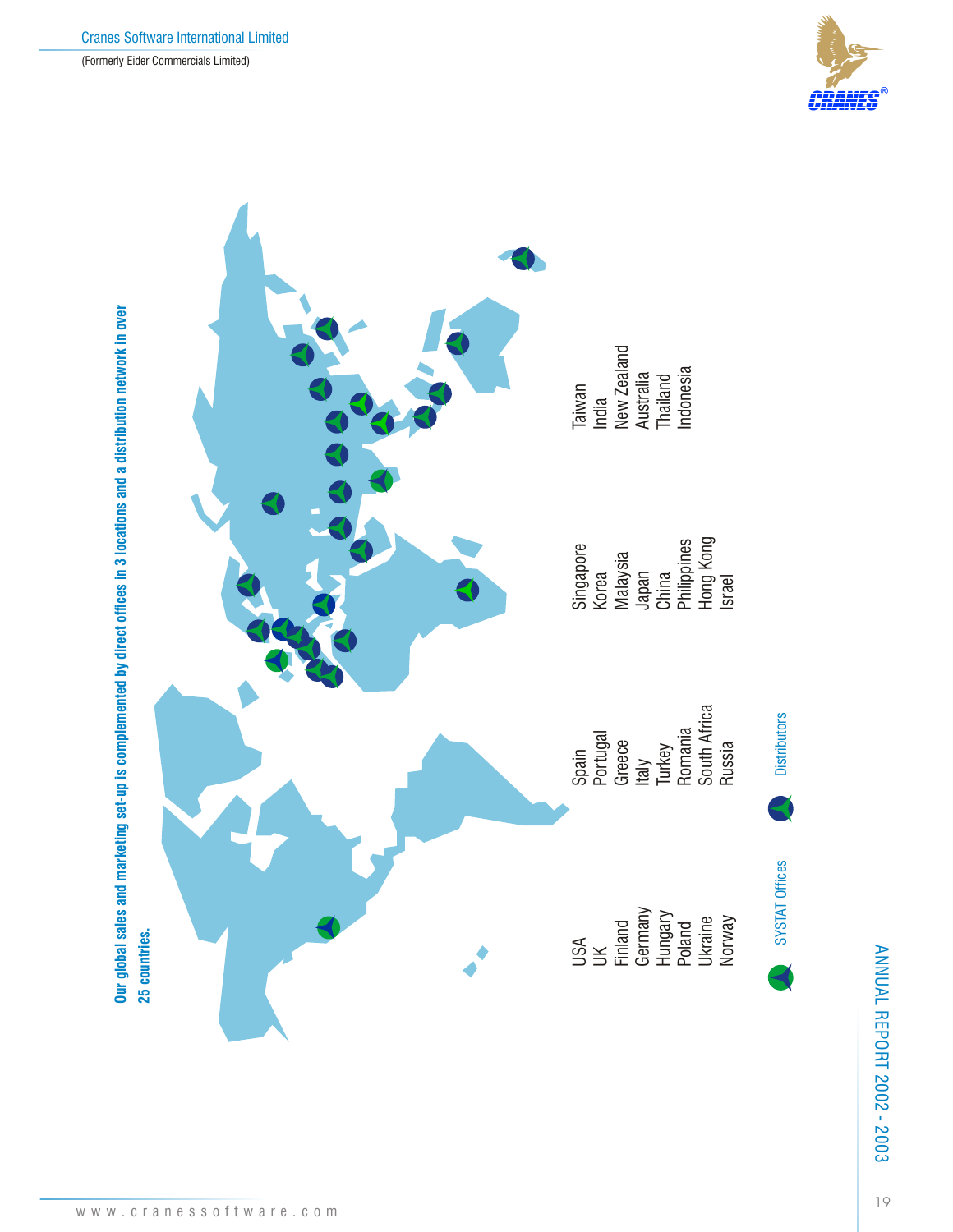

## Cranes Varsity

Over the years, the CSIL management has continued to create opportunities in its existing lines of business while optimising the resources and strategies that enhance its future growth prospects. The Company's foray into training is one such initiative, conceptualized with the objective of widening the base of trained programmers and analysts in its offering segments.

Cranes Varsity, established over four years back, is a resource centre for scientific and engineering excellence. It caters to the customers' underlying need to train resources on specific products and their applications.



Varsity has been addressing the growing demand for qualified professionals in the areas of Digital Signal Processing (DSP), Real Time Embedded Systems (RTES) and Mathematical Modelling and Simulation (MMS) for customers, both in India and internationally. The industry-focused course curriculum is implemented by professional in-house faculty and visiting faculty that includes academia from leading universities as well as industry experts.

Varsity has emerged as the preferred training destination for several leading Indian corporates as well as MNCs, and over the last two years the institution has trained over 1500 engineers.

Since its inception, Cranes Varsity has shown substantial growth. Cranes Varsity is an authorised connections partner of The MathWorks Inc. for training on their MATLAB range of digital computing products. Alliances with several universities have led to the inclusion of MATLAB as part of their course curriculum. In terms of physical resources, the Bangalore-based facilities have been extended with a new centre at Hyderabad.

Cranes Varsity has also been working very closely with the educational community and providing them with world-class scientific software and engineering solutions in the domain areas of DSP, RTOS and MMS. Keeping with that tradition, Cranes Varsity has introduced TI DSP University Programme. Addressing an anticipated dearth of DSP programming talent, CSIL has leveraged its experience to establish a partnership with the Indian operations of Texas Instruments, the world leader in analog and digital solutions. With the strategy to popularise the use of TI's tools, TI DSP labs are being established in engineering colleges across India thus creating a strong resource base of developers.

Another significant initiative in the field of technical education has been the partnership with Rational Software this year, the partnership is towards introducing Rational Seed Program to the universities and colleges in India.

## **Multinational Alliance Partners :**



CSIL - TI DSP University Program facilitates the inclusion of leading edge semiconductor technology into engineering research and course curricula.



Rational SEED Program - This program enables students to gain experience with Rational Software's development tools, technologies and best software practices.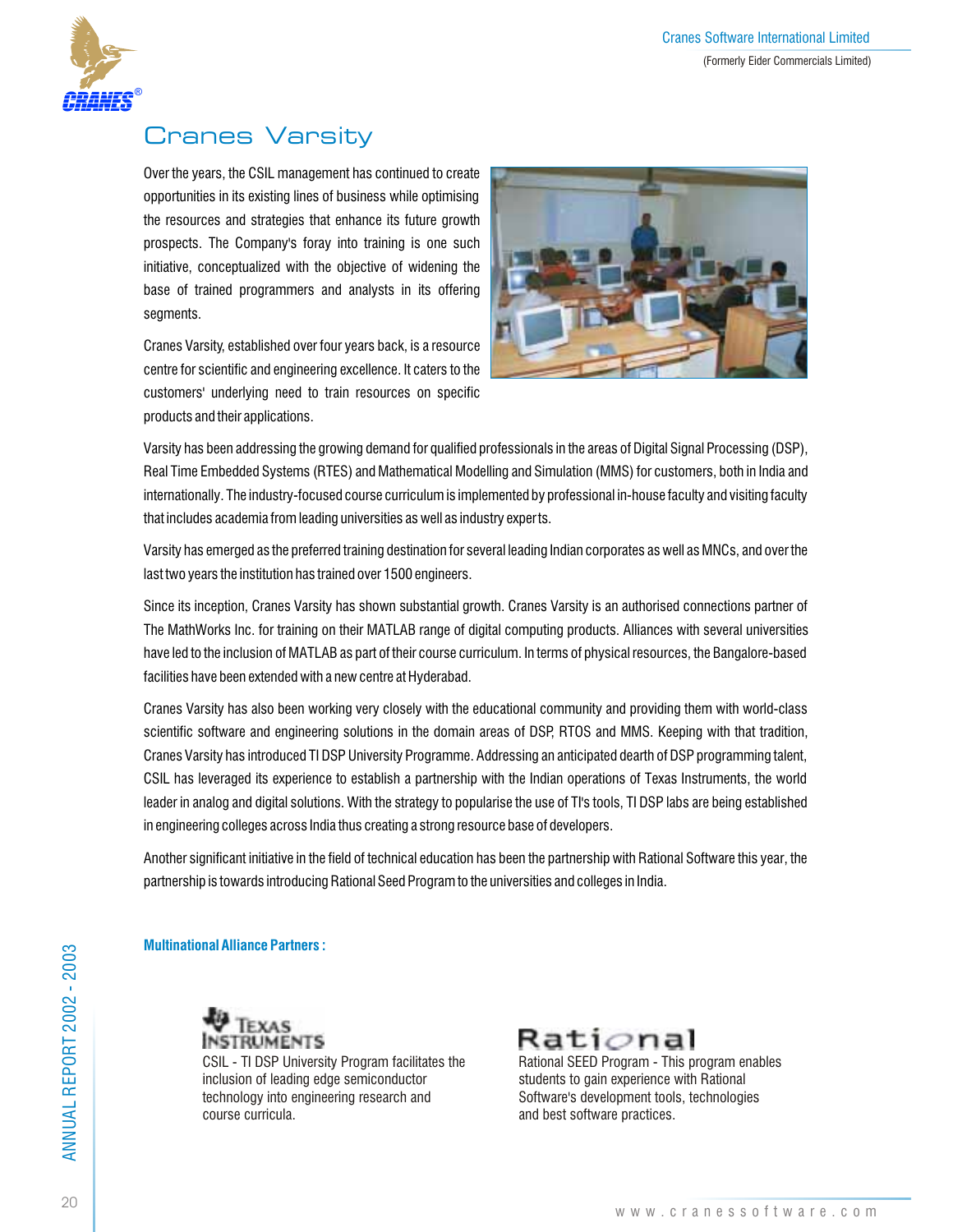

## CranesSci MEMS Lab

Micro-Electro Mechanical Systems (MEMS) technology is tipped to be the next technological leap after the silicon revolution. The technology straddles systems that integrate mechanical and electronic components on the same chip at micro  $10<sup>-6</sup>$  and nano  $10<sup>-9</sup>$  scales.

The potential applications of MEMS technology are far wider than any single technology ever known in human history, ranging from energy conversion, communication, controls, biomedicine, space exploration, defense, environmental monitoring and several other emerging areas. MEMS devices could, for instance, create substantial electronic storage capabilities far beyond currently recognised parameters. Efforts to develop applications in such usage areas are intensifying across the world. However, in India, limited availability of comprehensive fabrication and testing facilities have till now limited well-coordinated research activity.

CSIL has played a pioneering role in MEMS research by establishing CranesSci MEMS Lab, collaborating with Indian Institute of Science (IISc), Bangalore. Located inside the IISc campus, this initiative is headed by Dr. Rudra Pratap, the Chairman on CSIL's Board, working with his team of highly qualified and talented researchers.

CranesSci MEMS Lab is focused on developing designs for MEMS-based devices with a wide range of applications. The lab is currently working on MEMS-based sensors for acoustic applications and scanners for ultrasound imaging. Success in achieving its long-term stated objectives could see the venture create significant technological and financial upsides. However, in the interim period the focus is also on widening usage and interest in MEMS research. For this purpose, the team is in the process of developing a productable software for the simulation of MEMS that will enable organized research activity, thereby, virtually becoming a resource centre for other institutions.

CSIL, apart from its active par ticipation in this MEMS research project, will also contribute to the commercialization of any Intellectual Property Rights (IPRs) created in the area of MEMS.





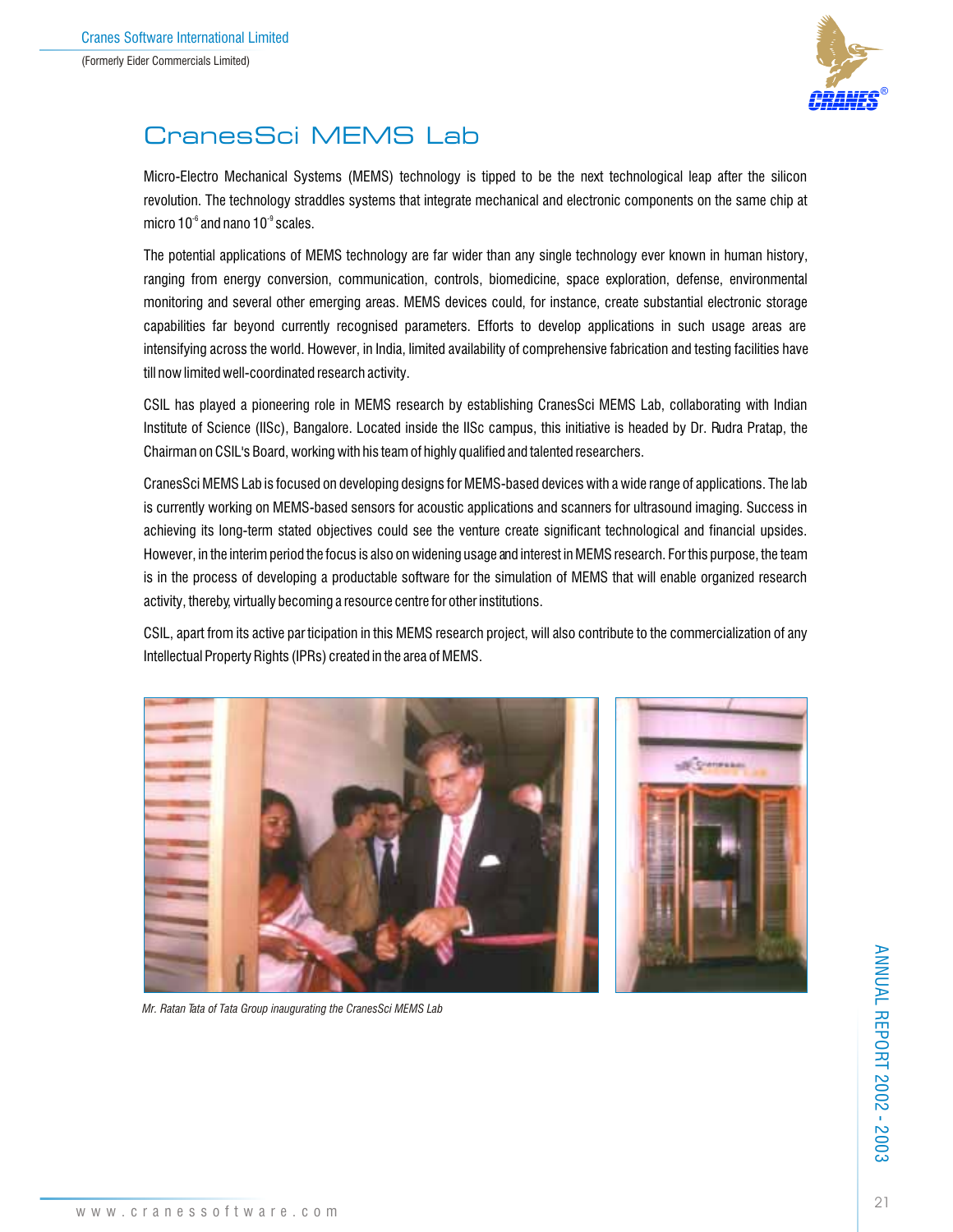

## **Wireless**

CSIL's recognition of and investment in technologies of the future has extended into the area of wireless local area networks. Wireless LANs use radio frequencies to transmit data and thereby have the potential replacing wired connections by creating high mobility, scalable networks at reduced cost of ownership.

The 802.11a is the globally recognised wireless technology standard that delivers significant performance advantages over previously used technologies. These include multiple improvements in bandwidth, connection speed and reliability compared to the widely used 802.11b standard.

Through its continuing research in this area, Cranes has developed Intellectual Property (IP) cores for Wireless Communication systems and Wireless Local Area Network (WLAN) test solutions for the automated test equipment (ATE) Industry. These solutions enable customers to manufacture superior products at reduced time-to-market as the cores are highly optimized, tested vigorously and hence can be readily integrated as a par t of the solution.

CSIL's association with world technology leaders such as Texas Instruments, the MathWorks and Tektronix enables the Company to create the right mix of semiconductors, modeling & simulation and ATE expertise. Such expertise helps it address the complete solution offering to customers. Flexible licensing options reduce the cost of ownership for customers.

A significant breakthrough achieved recently in this field is the 802.11a-powered MATLAB-based solution created for Tektronix, a world leader in test, measurement and monitoring. Tektronix is commencing to offer this solution towards enhancing its range of high-end oscilloscopes.



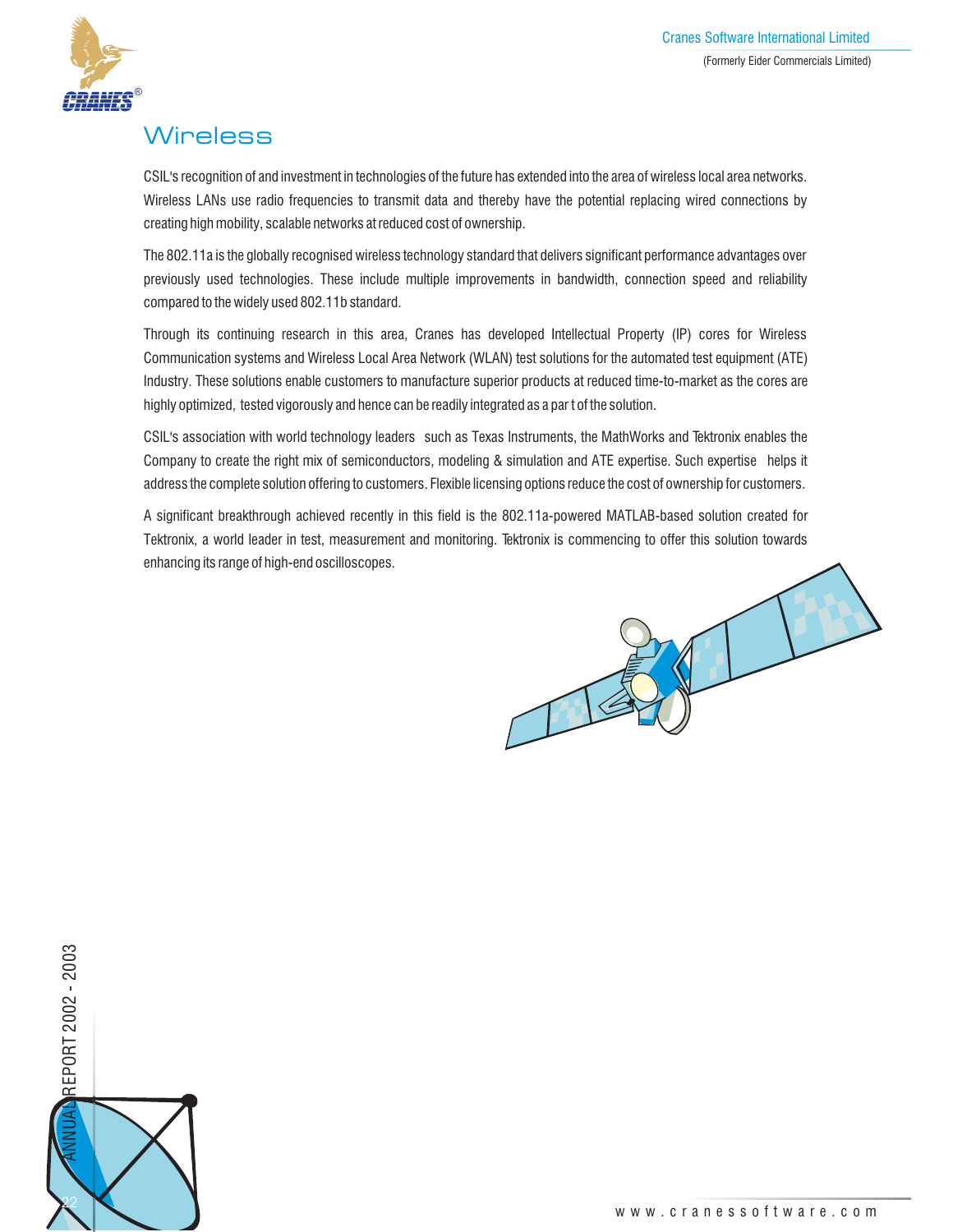

## Financial Performance Analysis

During FY 2003, the software industry worldwide continued to face difficult operating conditions, as demand remained weak across a large number of industry segments. The market for software products showed comparative resilience and expanded by about 4% in the year. However, outside the leading global system and application software developers, the market has been witnessing ongoing consolidation with the key considerations being financial strengths, technology upgradation initiatives, expansion opportunities and cost-efficient customer service capabilities.

The global IT services market is now expected to grow by an encouraging 3.5% to over US\$ 550 billion after a substantial period of weak demand witnessed worldwide. The major contribution to this growth is expected out of increasing Asian demand, mainly from ASEAN and Japan, while the size of the largely mature markets of North America and Western Europe could be sustained at last year's levels. As a result, the software products markets can also be expected to expand in line, with cost-efficient innovation an important ingredient to success.

#### **OPERATING PERFORMANCE REVIEW**

**CSIL - Standalone**

| <b>USIL-Standalone</b>   |                |                               |
|--------------------------|----------------|-------------------------------|
| <b>Particulars</b>       | <b>FY 2003</b> | (Rs. in Millions)<br>FY 2002* |
| Overseas                 | 342.9          | 106.0                         |
| Domestic                 | 138.5          | 220.9                         |
| Net Sales / Services     | 481.4          | 326.9                         |
| Other income             | 4.8            | 0.5                           |
| <b>Total income</b>      | 486.2          | 327.4                         |
| <b>CSIL-Consolidated</b> |                |                               |
| <b>Particulars</b>       | <b>FY 2003</b> | FY 2002*                      |
| Overseas                 | 464.3          | 115.3                         |
| Domestic                 | 145.8          | 220.9                         |
| Net Sales / Services     | 610.1          | 336.2                         |
| Other income             | 5.4            | 3.4                           |
| <b>Total income</b>      | 615.5          | 339.6                         |
|                          |                |                               |

*\*18-month period ended 31 March 2002; all growth numbers are provided on an annualized basis.*

CSIL demonstrated the strength of its business model and growth strategies through the robust operating and financial performance delivered in FY 2003. This growth was contributed by expansion in business volumes across segments, from its core segments of scientific and engineering software products - both owned and distributed - to the enabling businesses of training, consulting and implementation across this range of products.

During the year, CSIL completed the acquisition of SYSTAT from SPSS Science, USA. The Company also added the products TableCurve 2D, TableCurve 3D and PeakFit acquired from AISN Software, USA to its product portfolio. These products are housed in CSIL's wholly owned subsidiary, Systat Software, Inc. However, the FY 2003 performance of the Indian holding company has been driven by these product acquisitions and the significant business subsequently generated from its growing worldwide consulting competencies on these products. This enables CSIL to deliver complete solutions to its worldwide customers providing a larger customer interface and deeper engagement levels.



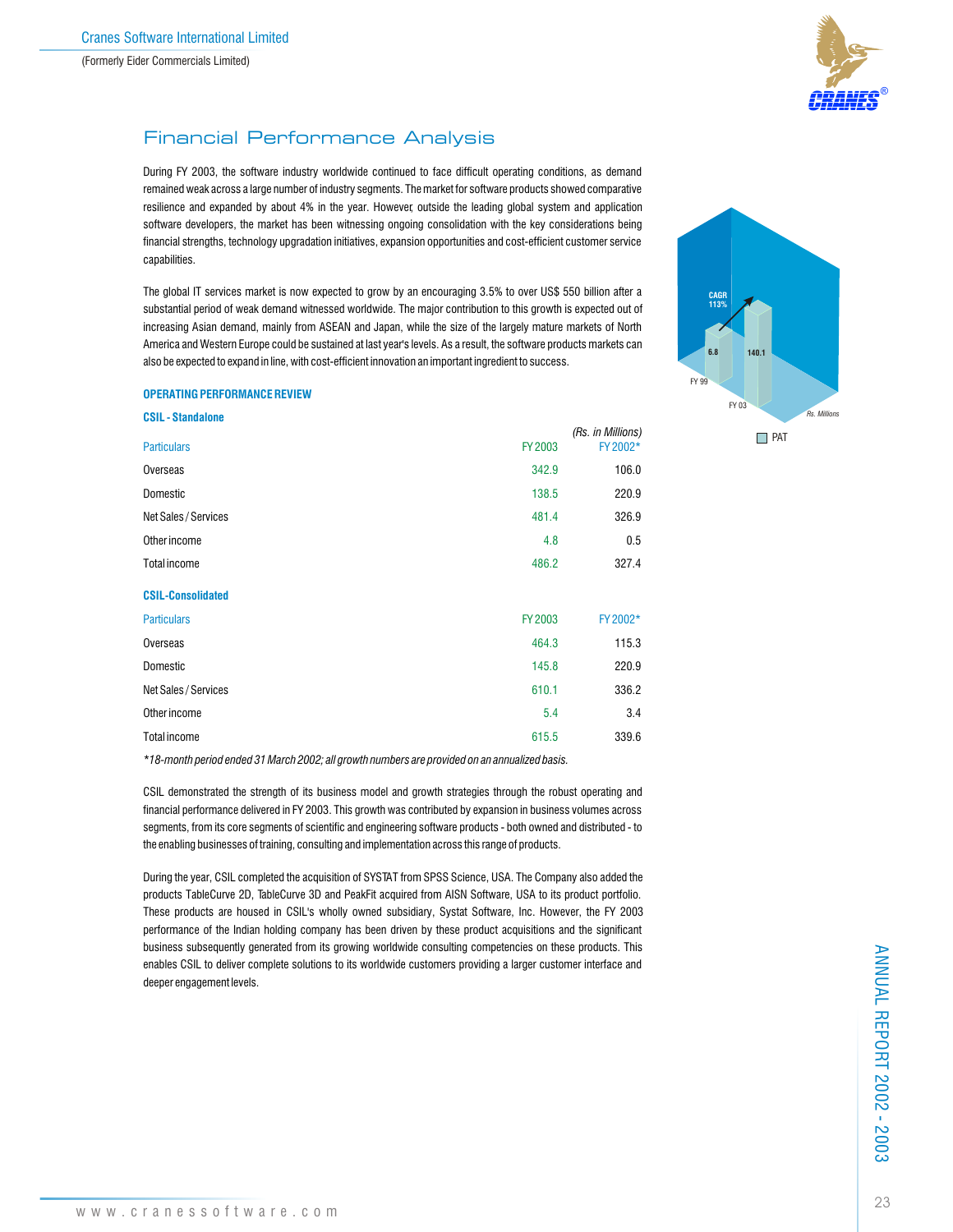

CSIL's expertise and experience in addressing the specific requirements of scientists and engineers worldwide has enabled the Company to forge multiple product alliances. Ongoing enhancements to CSIL's software product distribution portfolio provide Indian scientists access to globally leading software and ongoing upgrades. This is CSIL's original line of business, which continued to deliver growth in FY 2003.

The training business also showed substantial growth with the expanding domestic network supplemented by the alliances with Texas Instruments and Rational Software.

This strategy yielded encouraging results as SYSTAT version 10.2, TableCurve 3D version 4.0 and PeakFit version 4.11 were all introduced over the last twelve months. These products have been extremely well received in user markets, both with upgraded existing users as also new users. Further version releases are part of an ongoing process and are planned in the coming months.

Systat Software UK Ltd, a wholly owned subsidiary of Systat Software, Inc., was incorporated in FY 2003 to strengthen the footprint in Europe. The subsidiary provides marketing, sales and tech support for the proprietar y product range in Europe. During the year under review, Systat Software Asia Pacific Ltd. also became a subsidiary of CSIL.

#### **CSIL - Standalone**

|               | (Rs. in Millions)<br>FY 2002* |
|---------------|-------------------------------|
|               |                               |
| 112.1(23.0%)  | 73.9.(22.6%)                  |
| 34.7(7.1%)    | 38.3 (11.7%)                  |
| 58.3 (12.1%)  | 60.4 (18.4%)                  |
| 205.1 (42.2%) | 172.6 (52.7%)                 |
|               |                               |
| FY 2003       | FY 2002*                      |
| 120.1 (19.5%) | 73.9 (21.8%)                  |
| 80.6 (13.1%)  | 41.7 (12.3%)                  |
| 111.8 (18.2%) | 72.1 (21.2%)                  |
| 312.5 (50.8%) | 187.7 (55.3%)                 |
|               | FY 2003                       |

*\* 18-month period ended 31 March 2002; all growth numbers are provided on an annualized basis.*

*\*\* Figures in parenthesis reflect percentages of total Income.*

Given the successful leverage of its existing resources, the growth momentum in CSIL's business volumes and revenues was significantly greater than that in expenditure. As a result, total expenditure reduced to 42.2% of total income and EBITDA expanded to 57.8% from 47.3% in FY 2002. Also, on a group basis EBITDA was higher at 49.3% as compared to 44.7% in FY 2002.

Material costs that primarily comprise the cost of products requisitioned from the Company's global principals and cost of manufacturing of own products increased in propor tion with revenues as later higher versions were released. However, at a Group level this expense head was lower at 20 % of total income from 21.8 % in FY 2002.

Personnel expenses in CSIL's were substantially lower at 7.1% of total income as against 11.7% in FY 2002 as the focus of operations moved to the overseas business to some extent. However, these expenses were a higher proportion of group income at 13.1% (FY 2002: 12.3%) as the Company invested in offshore R&D capabilities, increased the global interface for its proprietary products, moved its education business overseas and invested in new technology research. The Company invested in research initiatives in MEMS technology and wireless, expenses pertaining to which have been written off during the year.

General and administrative expenses were lower both as a proportion of CSIL's domestic company income as well as its consolidated group income.



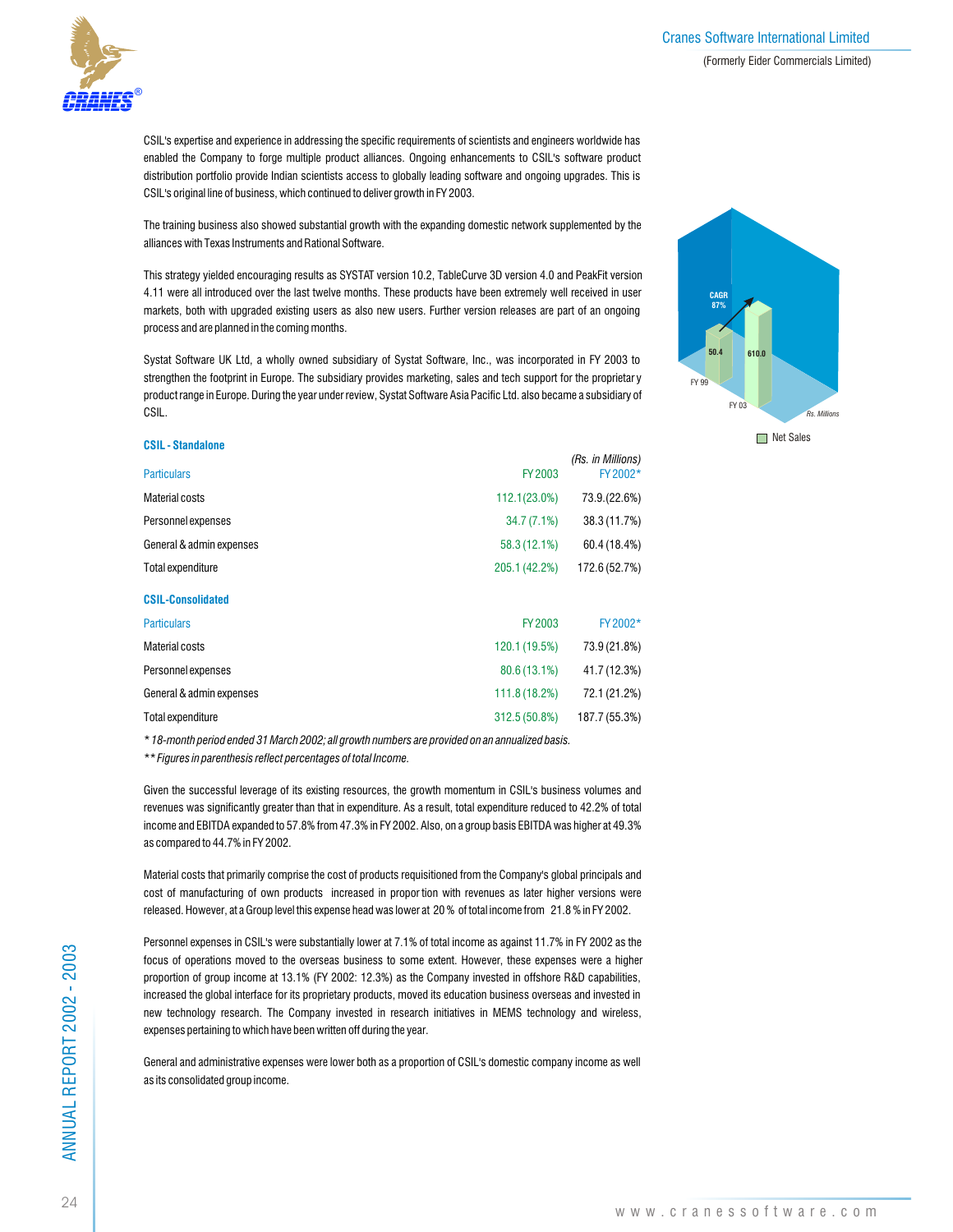(Formerly Eider Commercials Limited)



#### **CSIL - Standalone**

| <b>Particulars</b>                             | <b>FY 2003</b> | (FS. III WIIIIUIIS)<br>FY 2002* |
|------------------------------------------------|----------------|---------------------------------|
| Earnings before interest, depreciation and tax | 281.0          | 154.7                           |
| Interest                                       | 33.2           | 9.9                             |
| Depreciation                                   | 28.9           | 32.1                            |
| Profit before tax                              | 218.9          | 112.7                           |
| Provision for taxation                         | 78.4           | 30.7                            |
| Profit after tax                               | 140.5          | 82.0                            |
| <b>CSIL-Consolidated</b>                       |                |                                 |
| <b>Particulars</b>                             | <b>FY2003</b>  | FY 2002*                        |
| Earnings before interest, depreciation and tax | 303.0          | 151.9                           |
| Interest                                       | 33.3           | 10.0                            |
| Depreciation                                   | 50.2           | 32.1                            |
| Profit before tax                              | 219.5          | 109.8                           |
| Provision for taxation                         | 79.0           | 29.7                            |
| Profit after tax                               | 140.5          | 80.0                            |

*\* 18-month period ended 31 March 2002; all growth numbers are provided on an annualized basis.*

Interest costs increased significantly during FY 2003 as the quantum of debt funds increased in line with the business activity. The charge for depreciation also increased as the incremental resources of the Indian operations were supplemented by the rapid growth in the overseas subsidiaries. Profit before tax increased 94.1% in CSIL's local operations and by 99.9% on a group basis.

The taxation amount is increased due to increase in profit before tax. Overseas subsidiaries' operations are also liable for payment of tax locally according to local taxation laws. Profit after tax increased by 60.8 % for CSIL entity translating into earnings per share of Rs. 16.34 .

#### **FINANCIAL CONDITION**

#### **Sources of Funds**

#### Shareholders' equity

During FY 2003, Reserves and Surplus increased by Rs. 125.9 million on a consolidated group basis and Rs. 126.2 million for the standalone Indian operations as the profits generated by the business were largely retained to address the multiple growth opportunities currently being pursued. Thereby, the shareholders' equity was at Rs. 395.5 million as on March 31, 2003 as compared to Rs. 269.6 million twelve months ago (consolidated basis). The corresponding book value increased to Rs. 37.94 per share.

#### Loan Funds

Aggregate debt on CSIL's balance sheet increased to Rs. 213.2 million as on March 31, 2003 from Rs. 191.4 million at the end of FY 2002. The entire quantum of debt funds pertains to CSIL's Indian operating entity, as the subsidiary balance sheets remain completely debt free. Debt funds comprise short-term loans and cash credit facilities from banks..

#### **Applications of Funds**

#### Fixed Assets

In line with the expansion of business operations across its operating segments, CSIL invested in fixed assets during FY 2003 of value Rs. 253.3 million. Thereby, the consolidated group's gross block more than doubled from Rs. 237.4 million a year ago to Rs. 490.7 million. The Indian operations' gross asset base increased from Rs. 213.0 million to Rs. 352.2 million even as the subsidiaries invested aggressively towards creating assets that support their rapid expansion. The subsidiaries combined gross assets increased to Rs. 138.5 million as on March 31, 2003 from Rs. 24.4 million as the initial U.S. presence was supported by operations in Europe and Asia Pacific, a worldwide dealership network and a software products research facility based out of Bangalore.



*(Rs. in Millions)*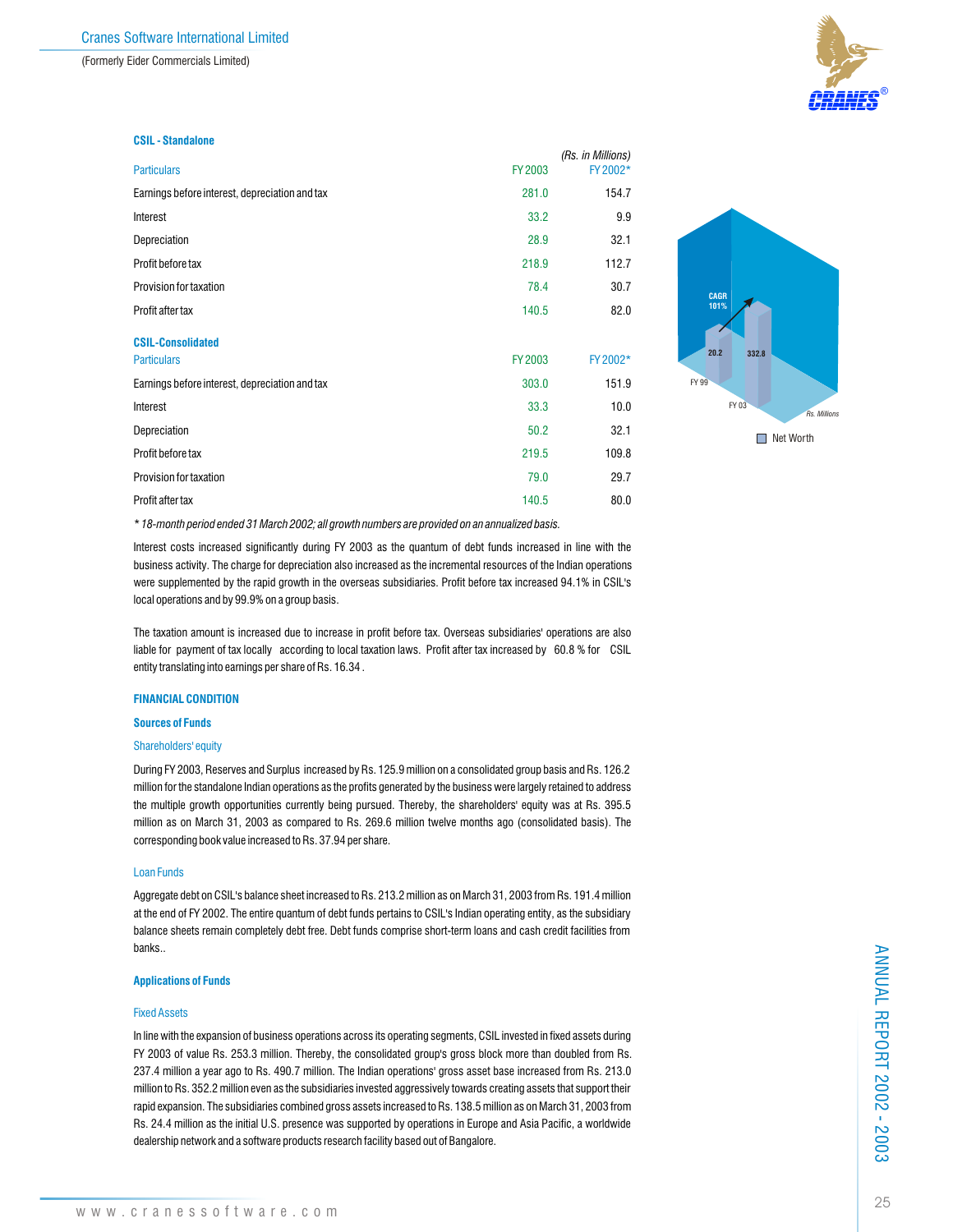

#### **Investments**

CSIL's Indian company investment portfolio increased from Rs. 18.4 million to Rs. 140.1 million. These investments have been made by CSIL in its overseas subsidiaries Systat Software, Inc., USA (Rs. 139.6 million) and Systat Asia Pacific Ltd. (Rs. 0.5 million). An additional investment of Rs. 121.2 million was made in the U.S. subsidiary during the year,. while the US subsidiary, received its first tranche of capitalization. This investment was primarily used for acquiring Intellectual Property Rights and Source Code of Products and for Research and Development purpose. Subsequently, CSIL's Board of Directors has ratified the proposal to invest an additional Rs. 10 million in the Asia Pacific subsidiary to be utilized towards enhancing the R&D facilities in Bangalore.

#### **Inventories**

The value of trade inventory at the end of FY 2003 stood at Rs. 73.4 million for the CSIL Group (Rs. 22.7 million last year) and Rs. 49.5 million for the Indian company's operations (Rs. 22.7 million). As CSIL is the authorized distributor for a number of leading global software companies, its inventory comprises the software packages available with it at any given point of time. These packages are sold to end users through CSIL's global distribution pipeline. Inventories have increased along with the growing size of its business operations in India and internationally.



| <b>Sundry debtors</b>            |                      | (Rs. in Millions)    |
|----------------------------------|----------------------|----------------------|
| <b>Particulars</b>               | As on March 31, 2003 | As on March 31, 2002 |
| CSIL - Indian company operations | 268.5                | 185.2                |
| - more than six months           | 4.6                  | 57.4                 |
| - others                         | 263.9                | 127.8                |
| <b>CSIL consolidated</b>         | 276.7                | 186.3                |
| - more than six months           | 4.6                  | 57.7                 |
| - others                         | 272.1                | 128.6                |

CSIL's consolidated operations' debtors were at Rs.276.7 million as on March 31, 2003 compared to Rs.128.6 million at the end of last year. CSIL's outstanding trade debtor levels are relatively high at the end of the fiscal year, as revenues from the business tend to be seasonal with a larger proportion of sales in the four th quarter (January - March). During FY 2003, 42% of the year's sales (Rs.257.2 million) were booked in the fourth quar ter of the year. The quality of debtors continues to be high and only 1.7% of the debtors are outstanding for longer than six months. As on June, 11, 2003 the outstanding debtors' level had reduced to Rs.192.9 million.

#### Cash and bank balances

CSIL's consolidated group cash and bank balances reduced to Rs. 9.4 million as on March 31, 2003 from Rs. l32.7 million as funds were utilized towards business expansion. Accordingly, the Indian operations' cash balance also reduced significantly to Rs. 3.4 million from Rs. 129.7 million.

#### Loans and advances

Loans and advances in the balance sheet were at Rs. 55.7 million for the group and Rs. 49.5 million for the standalone Indian operations. These largely pertain to advances to international alliance principals in the normal course of the business against which software packages are received.

#### Current liabilities and provisions

Sundry creditors stood at Rs. 68.1 million for the group at the end of FY 2003 compared to Rs. 58.6 million in the previous year. For Indian Entity Sundry creditors stood at Rs. 48.9 million as of March 31, 2003 compared to Rs. 44.9 million in the previous year.

Provisions of Rs. 49.2 million were made at the end of FY 2003 (Rs. 49.1 million in the Indian company) that comprised of income tax, gratuity and dividend payments, payable after the financial year end.

#### Miscellaneous expenditure

Miscellaneous expenses pertain to costs incurred on corporate transactions, such as CSIL's sof tware product acquisitions and other deferred revenue expenditure that are written off over a period of five years.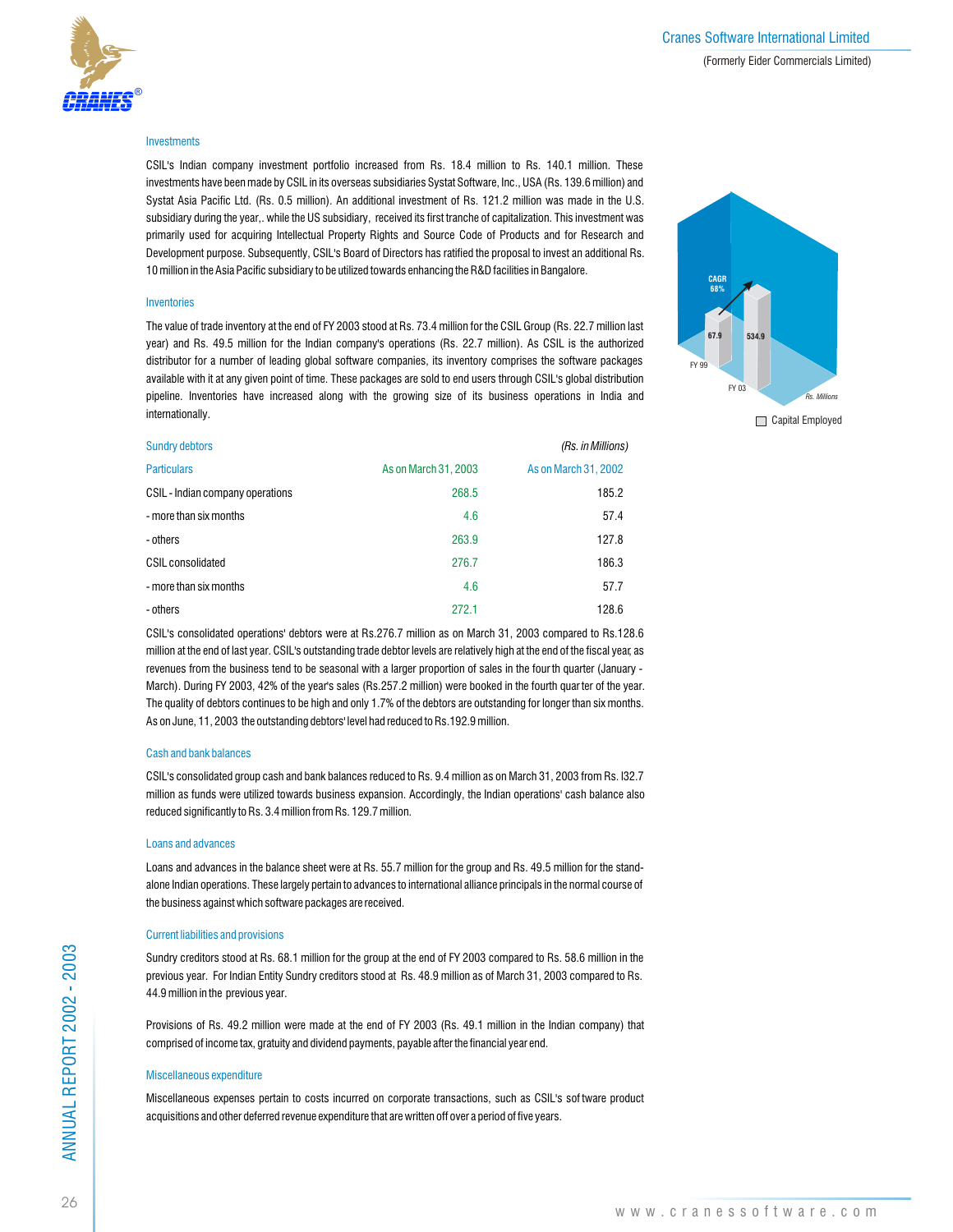(Formerly Eider Commercials Limited)



## FINANCIAL STATEMENTS FOR 2002 - 03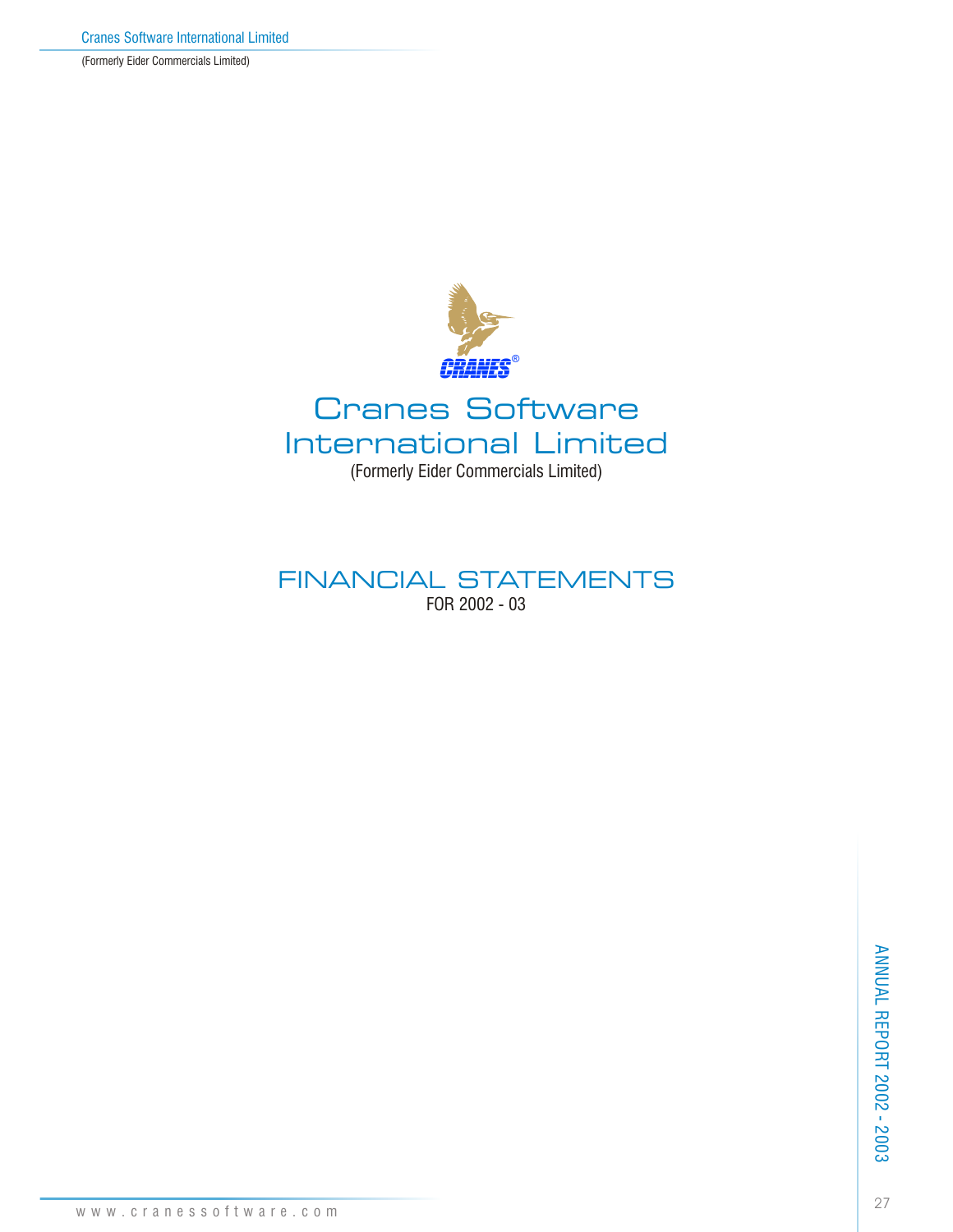## DIRECTORS' REPORT

Your Directors are pleased to present their Eighteenth annual report together with the accounts for the year ended March 31, 2003.

| A. Financial Performance           | (Rs. in lakhs) |             |  |
|------------------------------------|----------------|-------------|--|
|                                    | $2002 - 03$    | $2001 - 02$ |  |
| Sales and Operating Revenues       | 4,861.87       | 3,274.69    |  |
| Profit before tax                  | 2,189.59       | 1,127.45    |  |
| Provision for tax                  | 784.10         | 307.04      |  |
| Profit after tax                   | 1.405.49       | 820.41      |  |
| Prior Period tax adjustments       | (2.34)         | 0.53        |  |
| Surplus brought forward            | 826.44         | 29.50       |  |
| Amount available for appropriation | 2,229.59       | 850.44      |  |

## **Appropriation**

A fixed dividend of 12% is payable on the preference shares as per the terms of the issue & the same has been declared by the Board of Directors and paid during the year. Members may take note of the payment of Preference Dividend, your Directors, have recommended a dividend of 12% on the equity shares. The amount on account of the above dividends including dividend tax and surcharge thereon on distributed profits works out to Rs.141.09 lakhs, leaving the company with Rs. 2088.50 lakhs, of which Rs. 1900 lakhs is transferred to general reserve and the balance of Rs.188.50 lakhs is retained as surplus in the Profit and Loss Account.

## **B. Subsidiary Companies**

During the year the Company opened a new sub-subsidiary Systat Software UK Ltd. (subsidiary of wholly owned subsidiary - Systat Software, Inc., US) in London for its Europe operations. Financials of both the companies are attached in Annual Report.

During the year, Systat Software Asia Pacific Ltd., became a wholly owned subsidiary of the Company. A copy of the audited accounts for the subsidiary companies have been enclosed.

## **C. Deposits**

Your Company has not accepted deposits from the public during the current year.

## **D. Directorate**

Dr. Rudra Pratap & Mr. Richard Gall retire by rotation and being eligible offer themselves for re-election.

The following personnel were appointed as additional directors of the Company during the year - Mr. Ronald Brown with effect from 21.11.02, Mr. Ajay Singh with effect from 18.02.03 and Mr. Mirza Yawar Baig with effect from 31.03.03. The Company has received notices under Sec 257 of the Companies Act, 1956 from the members proposing the candidature of all the above for the office of Directors in the Company.

## **E. Conservation of energy**

Even though the operations of your Company are not energy-intensive, adequate measures have been taken to reduce energy consumption by using efficient equipments. Since it is a software product company, primarily dealing with scientific software products and product related projects and consulting, energy cost forms a very small part of total cost, the impact on cost is not material.

## **F. Research & Development Activities**

The statement giving information as required under Companies (Disclosure of Particulars in the Report of the Board of Directors) Rules 1988 is enclosed to this report.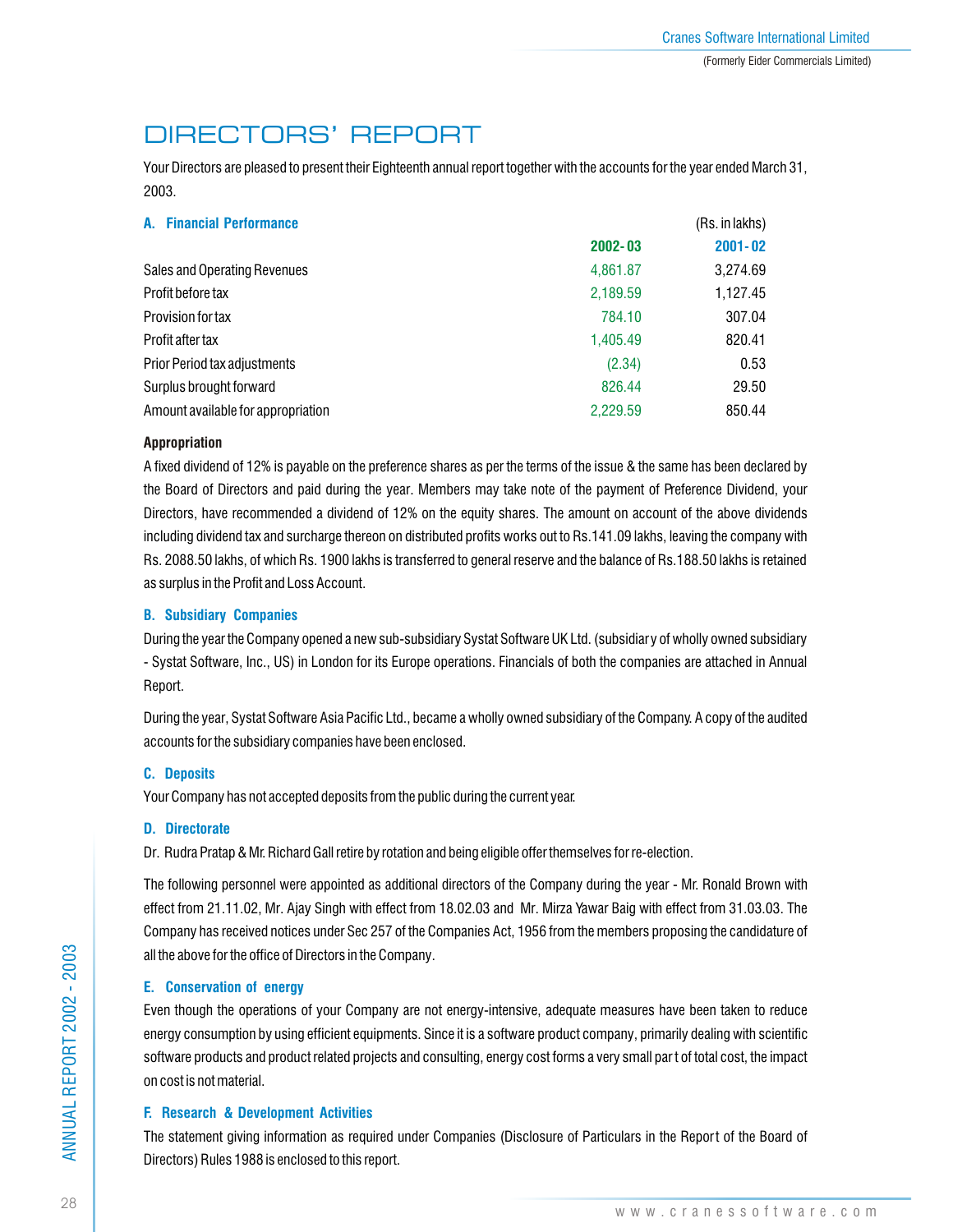## **G. Foreign Exchange Earnings and Outgo**

Foreign exchange earned (FOB) during 2002-03 is Rs. 3,428.63 lakhs and foreign exchange outgo is Rs.156.82 lakhs during the year.

### **H. Employees**

The particulars of employees as per Section 217 (2A) of the Companies Act 1956, read with the Companies (Particulars of Employees), 1975 are not applicable since none of the employees earn remuneration exceeding the amounts specified therein .

## **I. Consolidated Financial Statements**

In accordance with the Accounting Standard AS-21 on consolidated financial statements, your Directors have pleasure in attaching the Consolidated Financial Statements which form a part of the Annual Report and Accounts.

## **J. Directors' Responsibility Statement**

Pursuant to Section 217(2AA) of the Companies Act 1956, the Directors hereby confirm that they have:

- i. Followed the applicable accounting standards in the preparation of the annual accounts;
- ii Selected such accounting policies and applied them consistently and made judgments and estimates that were reasonable and prudent so as to give a true and fair view of the state of affairs of the Company at the end of the financial year and of the profits of the Company for the year under review;
- iii. Taken proper and sufficient care for the maintenance of adequate accounting records in accordance with the provisions of the Companies Act 1956, for safeguarding the assets of the Company and detecting fraud and other irregularities;
- iv. Prepared the accounts for the financial year on a 'going concern' basis.

## **K. Corporate Governance**

A detailed report on Corporate Governance and Management Discussion and Analysis are attached.

#### **L. Auditors**

The company's auditors Messrs. Janardhan & Associates, Chartered Accountants, retire at the ensuing annual general meeting and are eligible for reappointment. The declaration under Section 224(1)(B) of the Companies Act 1956 has been received from them.

#### **M. Acknowledgement**

You Directors would like to express their sincere appreciation for the assistance and co-operation received from Banks, Financial Institutions, Government, Customers, Suppliers and Shareholders for the year under review. Your Directors also wish to place on record their appreciation for the committed services of the employees at all levels of the Company.

For and on behalf of the Board

Bangalore 23.07.2003

> Asif Khader **Mukkaram Jan** *Managing Director Director*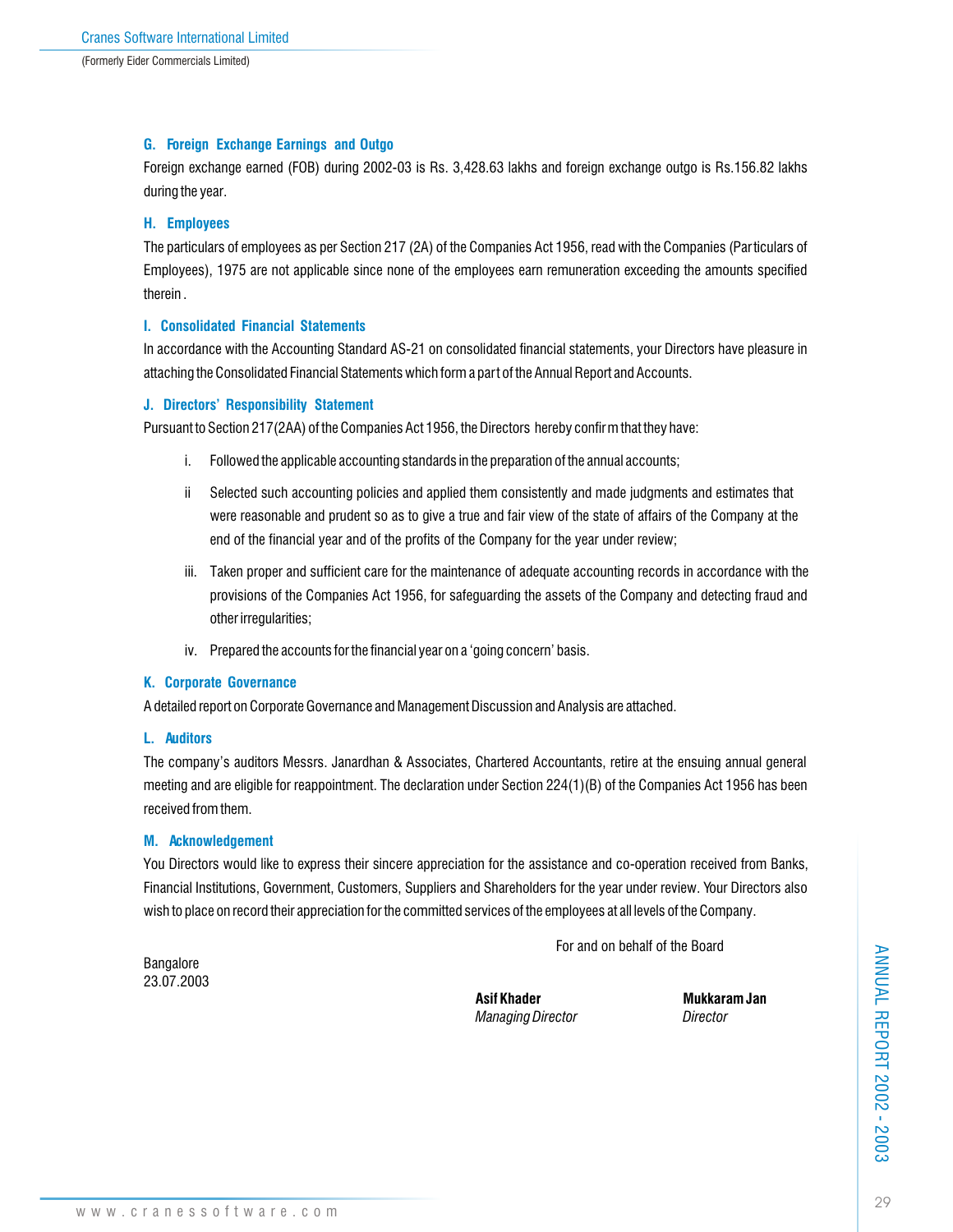## **Form - B**

Information as per section 217(1)(e) of the Companies Act, 1956 read with Companies (Disclosure of particulars in the report of the Board of Directors) Rules, 1988 and forming par t of the Directors' Report for the year ended 31st March, 2003.

## **Research & Development Activities and Technology Absorption :**

During the year, the Company had acquired new scientific software product 'SYSTAT' from SPSS Inc., US. Further, the Company acquired software products, TableCurve 2D, TableCurve 3D and PeakFit from AISN Software, US.

The Company has got a sixty member 'Product Development' team, working in Bangalore, exclusively for scientific software product development and up-gradation of existing scientific software products. The Company had already come up with revised version of 'SYSTAT'- version 10.2. Further a new up-graded version of 'SYSTAT' is in development process expected to be marketable within one year.

The Company has come up with the upgraded version of TableCurve 3D-version 4.0 during the year.

All these products are international scientific software products and are sold globally. Cost of the product development during the year is Rs. 1.3 crores.

The company in association with the Centre for Sponsored Schemes and Projects of Indian Institute of Science, Bangalore is in the process of setting up a Micro-Electro-Mechanical Systems (MEMS) design and testing lab. The lab will develop tools and technology for design and simulation as well as design concepts. The project is initially for a period of three years. The Company has contributed a total Rs. 48 lakhs to the project till date. MEMS sensor technology promises to span all aspects of current technical areas such as communication, controls, biomedical applications, space exploration, defence, environmental monitoring and manipulations etc.

For and on behalf of the Board

Bangalore 23.07.2003

> Asif Khader **Mukkaram Jan** *Managing Director Director*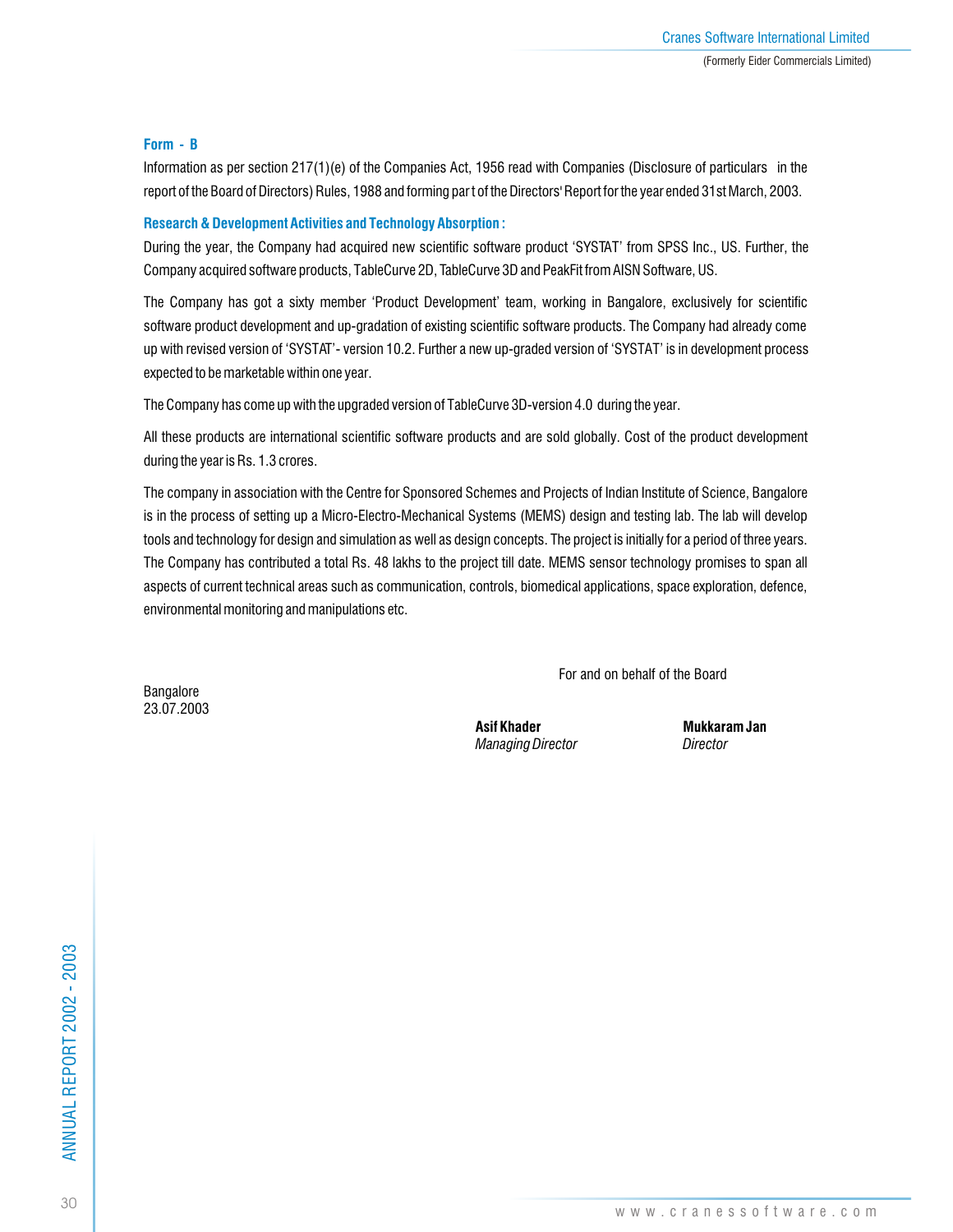## Management Discussion and Analysis Report

(Annexure to Directors' Report)

### **1. Industry Structure and Developments**

The years of late has seen the emergence of knowledge led endeavours as the key drivers of innovation, industrial activity and economic growth worldwide. Technology has been on the forefront of all these endeavours. The scientific software product industry continued its growth during the last year despite slow down in market growth. The finish software industry is relatively young and still a strongly growing sector, which, nevertheless, has already achieved a significant position in international economy. Software product business refers to business concerning software that is developed and maintained by the companies themselves and in which customization is another aspect. Continuous improvement and up-gradation of existing products lead to maintain a large product development team. Constant Innovation and advancement of technology are a must to sur vive in the industry.

### **2. Financial and Operational Performance**

During 2002, the Company acquired 'SYSTAT' (scientific statistical software product), from SPSS-US. Prior to this the Company acquired TableCurve 3D, TableCurve 2D and PeakFit from AISN Software - US. The Company's revenue growth is 110% during the year 2002-03.

**3. Outlook**

Keeping pace with the requirements of the scientific community in terms of the developments, technology is the key for survival. MEMS (Micro-Electro-Mechanical Systems) , Digital Signal Processing (DSP), Embedded Systems, are some of the most promising technologies today, that is driven by multi-disciplinary research. Nano technology is another emerging area for the future. Major growth initiatives will have to be therefore centered on such growth areas.

## **4. Opportunities and Threats & Risks**

Taking into consideration the economic situation, software product companies are doing extremely well even though huge growth expectations have been met. Software product companies need external funding for growth and internationalisation because international success requires not only product development but also strong emphasis on sales and marketing.

During the year, the profitability of software companies decreased in comparison to previous years. Many companies intend to apply for external funding.

Over the years, your Company has built unparalleled competencies in the area of scientific and engineering software products and solutions. These competencies have been reinforced with the acquisition of SYSTAT. The future is promising in the areas of Digital Signal Processing (DSP), Embedded Systems, Mathematical Modeling and Simulation. Dedicated teams at Cranes are already engaged in developing innovative tools and solutions in these areas.

## **5. Internal Control Systems**

The Company has placed considerable emphasis and effort on internal control systems. On the technical side, the Company has achieved ISO 9001. CMM Level 5 is in process, which is a commentary on the strength of internal processes and their adequacy. The internal control is multi-layered and measured by metrics on a continuous basis. On the finance and administrative side, the internal checks and balances are automated by a formal system of Internal Audit and quarterly full cycle statutor y audit processes.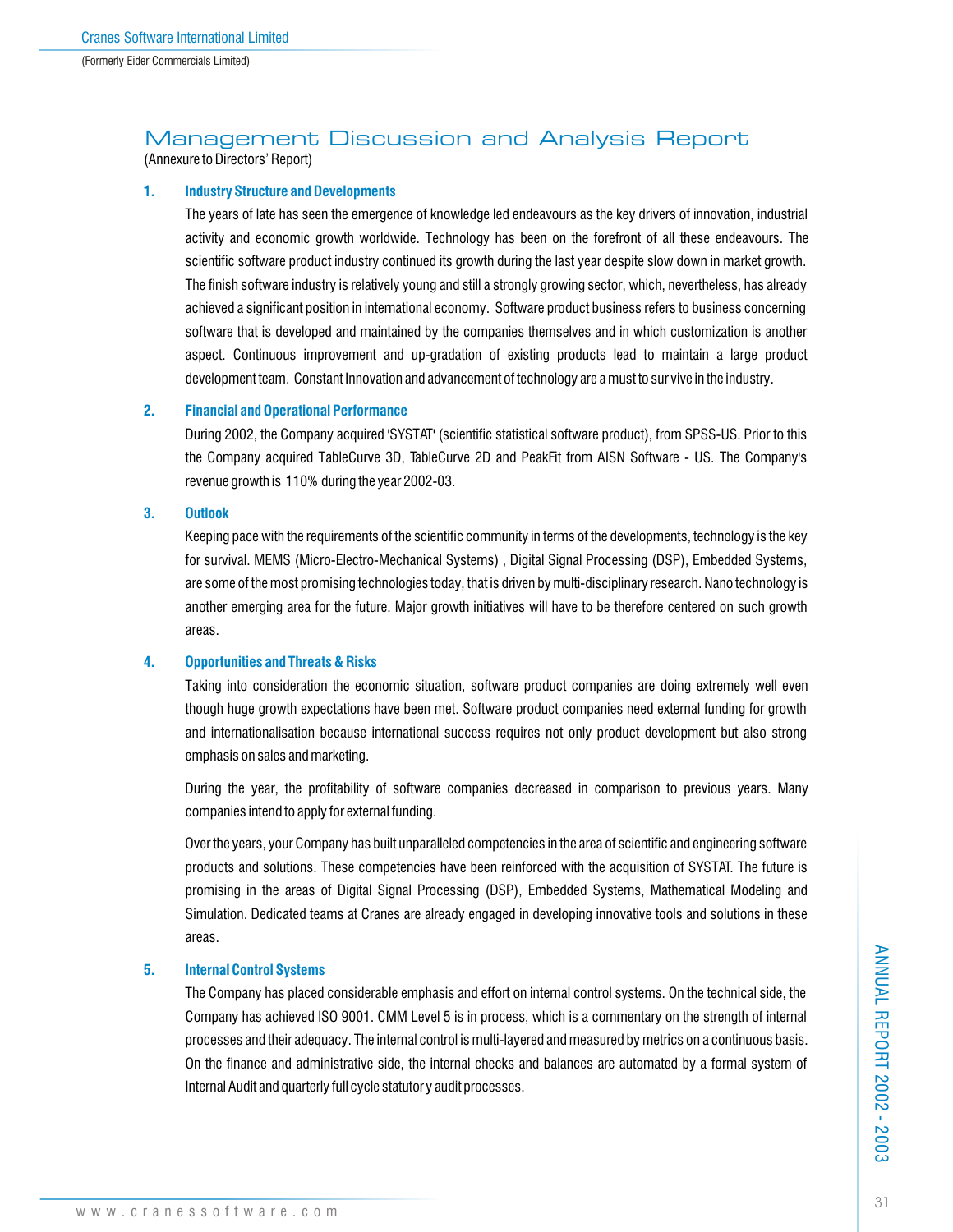## **6. Human Resources**

Your company places great value on its greatest asset - its employees in facing up to the challenge of catering to global markets. Our emphasis on Training is on an on-going basis to all our employees to equip them to meet the growing business needs. Our goal is to have a motivated group of professionals with a rich blend of technology and domain expertise.

## **7. Disclaimer**

The information and opinion expressed in this Report may contain cer tain forward-looking statements, which the management believes are true to the best of its knowledge at the time of its preparation. The Company cannot guarantee that these assumptions / expectations are accurate or will be realized. The management shall not be liable for any loss, which may arise as a result of any action taken on the basis of the information contained herein. Prior written permission of the company may be obtained for furnishing this information to any person.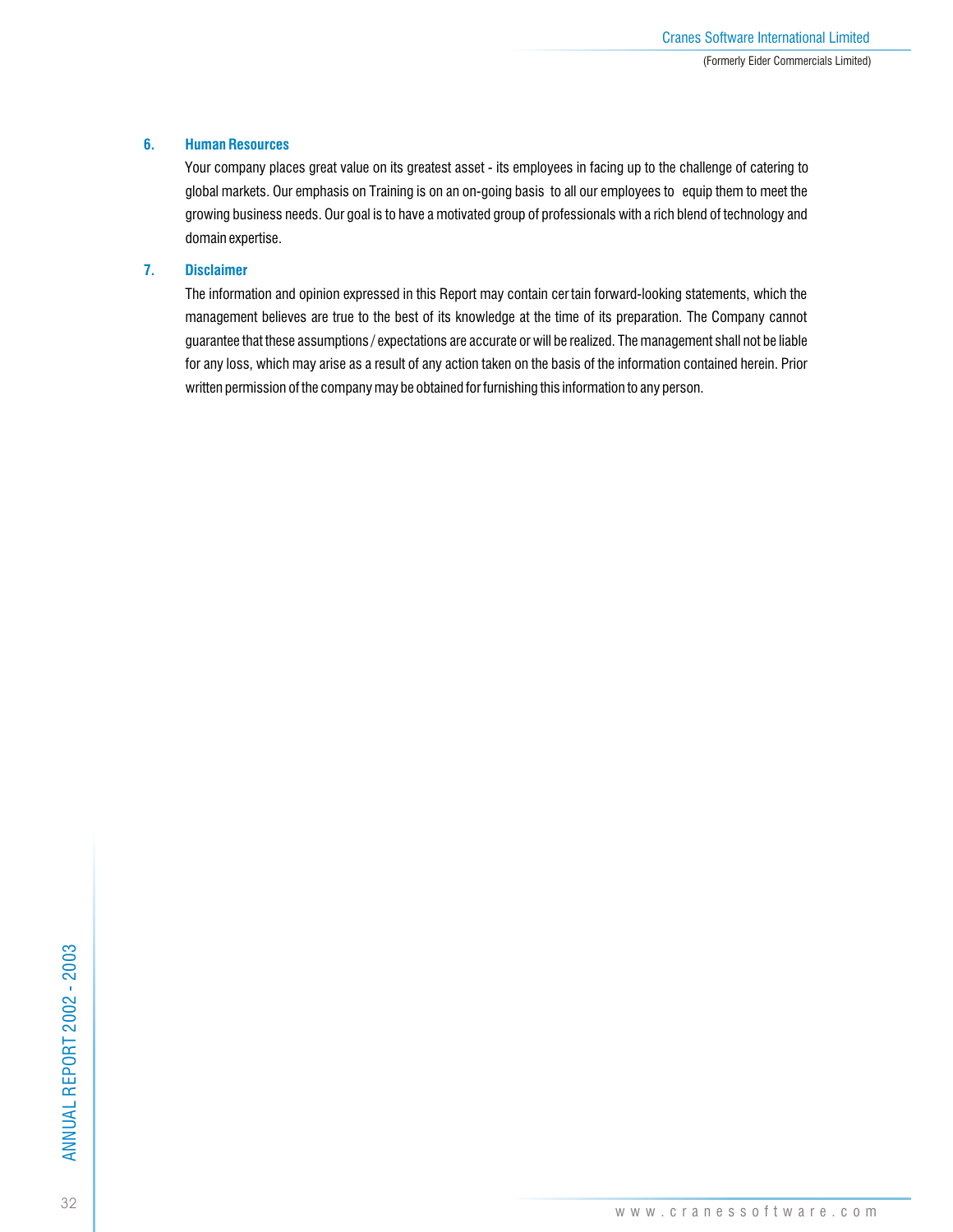## Corporate Governance Report

(Annexure to Directors' Report)

- 1. The cornerstone of the Philosophy of Governance adopted by your Board has at all times been based on
	- Relationship
	- Value for money
	- Technology
	- Speed
	- No debt; live within means

The Company will continue to seek enhancement to shareholder value within the framework of business ethics, regulatory compliances and contribution to society. The Company has a clearly defined policy documented "Code of Conduct of Employees" that defines obligations of each of its employees to the Company expectations of value driven behaviour.

## 2. Board of Directors :

The composition of the Board is as follows : **Promoter Group :** Asif Khader Mukkaram Jan Mueed Khader **Non- Executive Directors :** Dr. Rudra Pratap **Calculation Contract Contract Pressure Contract Pressure Contract Pressure Contract Pressure** Ajay Singh **Allection** Christian Age of the Independent Director Mirza Yawar Baig **Mirza Yawar Baig Accord Parameter Accord Parameter Accord Parameter Accord Parameter Accord Parameter Accord Parameter Accord Parameter Accord Parameter Accord Parameter Accord Parameter Accord Paramete** Richard Gall Ronald Brown

## 3. Details of attendance at Board Meetings and last AGM and details of memberships in other Boards & Board Committees:

The Board met 14 times during the year on 18/04/02, 30/04/02, 16/05/02, 28/05/02, 21/06/02, 28/06/02, 26/07/02, 23/08/02, 12/09/02, 21/11/02, 30/11/02, 30/01/03, 18/02/03, 31/03/03.

| Name of the         | Date of        | No. of Board                       | Whether              | <b>Membership</b>         |                       | <b>Committees</b> |
|---------------------|----------------|------------------------------------|----------------------|---------------------------|-----------------------|-------------------|
| <b>Director</b>     | Appointment    | <b>Meetings</b><br><b>Attended</b> | attended<br>last AGM | in other<br><b>Boards</b> | <b>Member</b><br>ship | Chairman<br>ship  |
| Dr. Rudra Pratap    | 21.06.02       | 8                                  | Yes                  |                           | 3                     | $\overline{c}$    |
| Asif Khader         | 30.04.02       | 11                                 | Yes                  | 3                         |                       |                   |
| Mukkaram Jan        | 30.04.02       | 10                                 | Yes                  | 3                         |                       |                   |
| Mueed Khader        | 30.04.02       | 7                                  | Yes                  | 2                         |                       |                   |
| <b>Richard Gall</b> | 16.05.02       | 3                                  | No                   |                           |                       |                   |
| <b>Ronald Brown</b> | 21.11.02       | 2                                  | N.A                  |                           |                       |                   |
| Ajay Singh          | 18.02.03       |                                    | N.A                  |                           |                       |                   |
| Vidya Ramachandran  | $^\star$       | 5                                  | Yes                  |                           |                       |                   |
| <b>Sudhir Goel</b>  | $***$          | 3                                  | N.A                  |                           |                       |                   |
| Shailesh Daga       | $***$          | 3                                  | N.A                  |                           |                       |                   |
| Mirza Yawar Baig    | $31 - 03 - 03$ |                                    | N.A                  |                           |                       |                   |
|                     |                |                                    |                      |                           |                       |                   |

Resigned from the Board of directors on 21.11.02.

\*\* Resigned from the Board of directors on 16.05.02.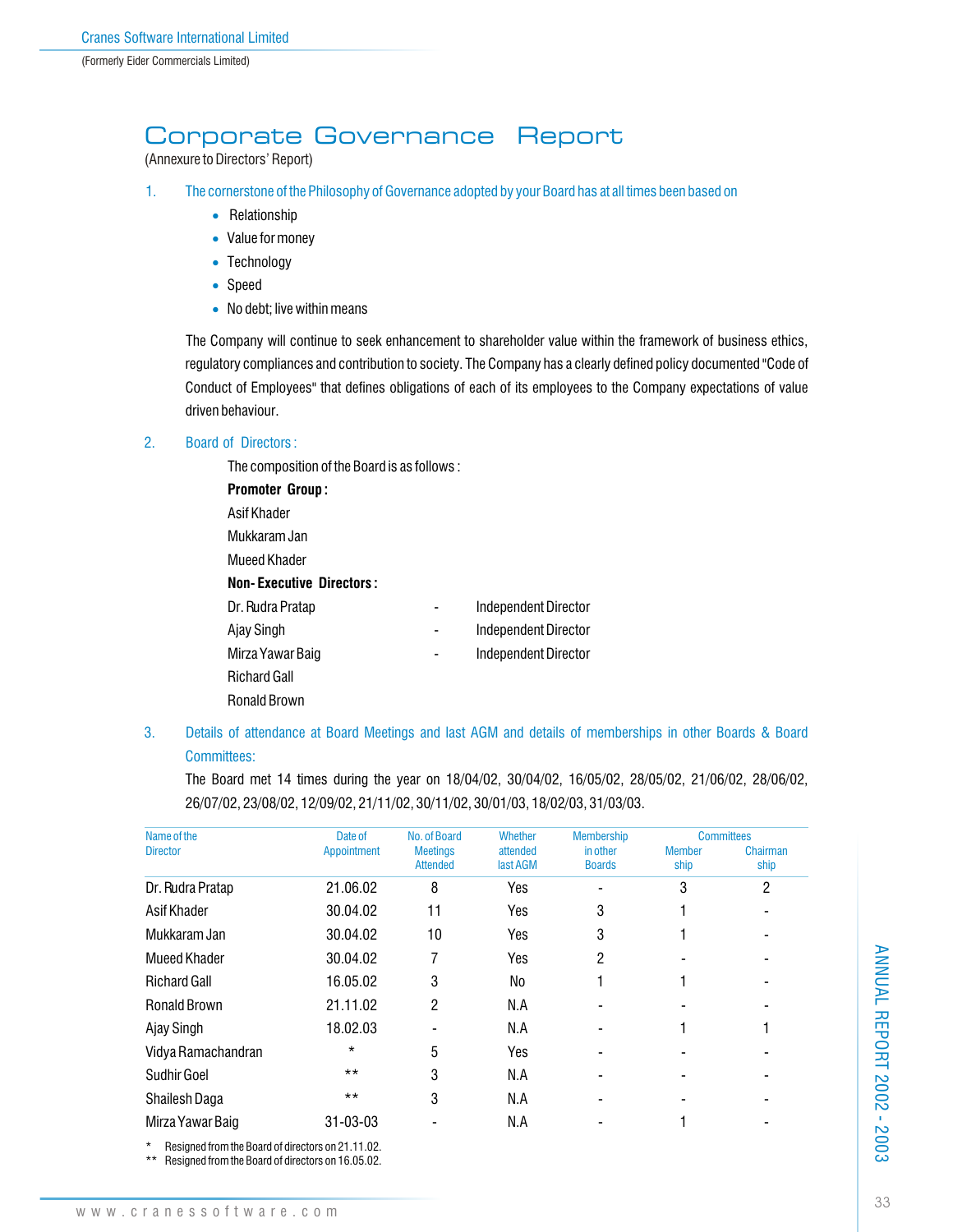## 4. Audit Committee :

The Company has constituted an Audit Committee as required under the provisions of the Companies Act, 1956 consisting of the following directors :

| Dr. Rudra Pratap    | $\blacksquare$ | Chairman |
|---------------------|----------------|----------|
| <b>Richard Gall</b> | $\blacksquare$ | Member   |
| Mueed Khader        |                | Member   |

The committee met on 21/06/02, 25/06/02 & 30/11/02. All the members (except Mr. Richard Gall for the meeting on 30/11/02) attended these meetings.

The Company Secretary is the secretary of the committee.

The statutory auditors attended the meetings except the meeting on 21/06/02. Ms. Nabonita Baruah - Chief Finance Officer & Mr. Varadarajan - General Manager Finance, attended the meetings by invitation.

The scope of reference of the committee includes :

- Review of audit with Statutory Auditors & Internal Auditors
- Limited Review of Half Yearly accounts with Statutory Auditors
- Review of annual financial statements with Auditors & Management before submission to the Board.

The audit committee has been reconstituted on 31/03/03 to be in line with the listing requirements. The members of the reconstituted audit committee are :

| Ajay Singh       |   | Chairman |
|------------------|---|----------|
| Mirza Yawar Baig | - | Member   |
| Dr. Rudra Pratap |   | Member   |

## 5. Remuneration Committee :

The Board has constituted a remuneration committee under the provisions of Schedule XIII of the Companies Act, 1956 to finalize and propose the remuneration for Wholetime Directors & Managing Director. The committee met on 25/06/02 for discussion & fixing the remuneration to be paid to the Managing director & Wholetime Directors. The remuneration w.e.f 01/07/02 has been approved by the shareholders at the last Annual General Meeting held on 12/09/02. There is no change or variation in the terms proposed this year.

The details of remuneration of the managerial personnel for the year 2002-03 is given in item (II)(3) of notes to accounts, Schedule No. 19.

## For Non-Executive Directors :

Sitting fee is paid to non-executive Directors for attending Board Meetings, Audit Committee meetings and other committee meetings. The sitting fee has been increased during the year in May, 2002 for attending Board / Committee meetings from Rs.100/- to Rs.3000/- for every meeting attended by the Directors apart from reimbursement of actual travel & out of pocket expenses incurred by them for attending the meetings. No other remuneration is paid to non-executive Directors.

## Shareholder Grievance Committee:

A Shareholder Grievance Committee consisting of Dr. Rudra Pratap, Mukkaram Jan & Asif Khader has been constituted with effect from 30/01/03 to look into the grievances of investors. Requests for dematerialization are generally confirmed on a weekly basis. During the year there were no complaints received from stock exchanges / SEBI / Department of Company Affairs.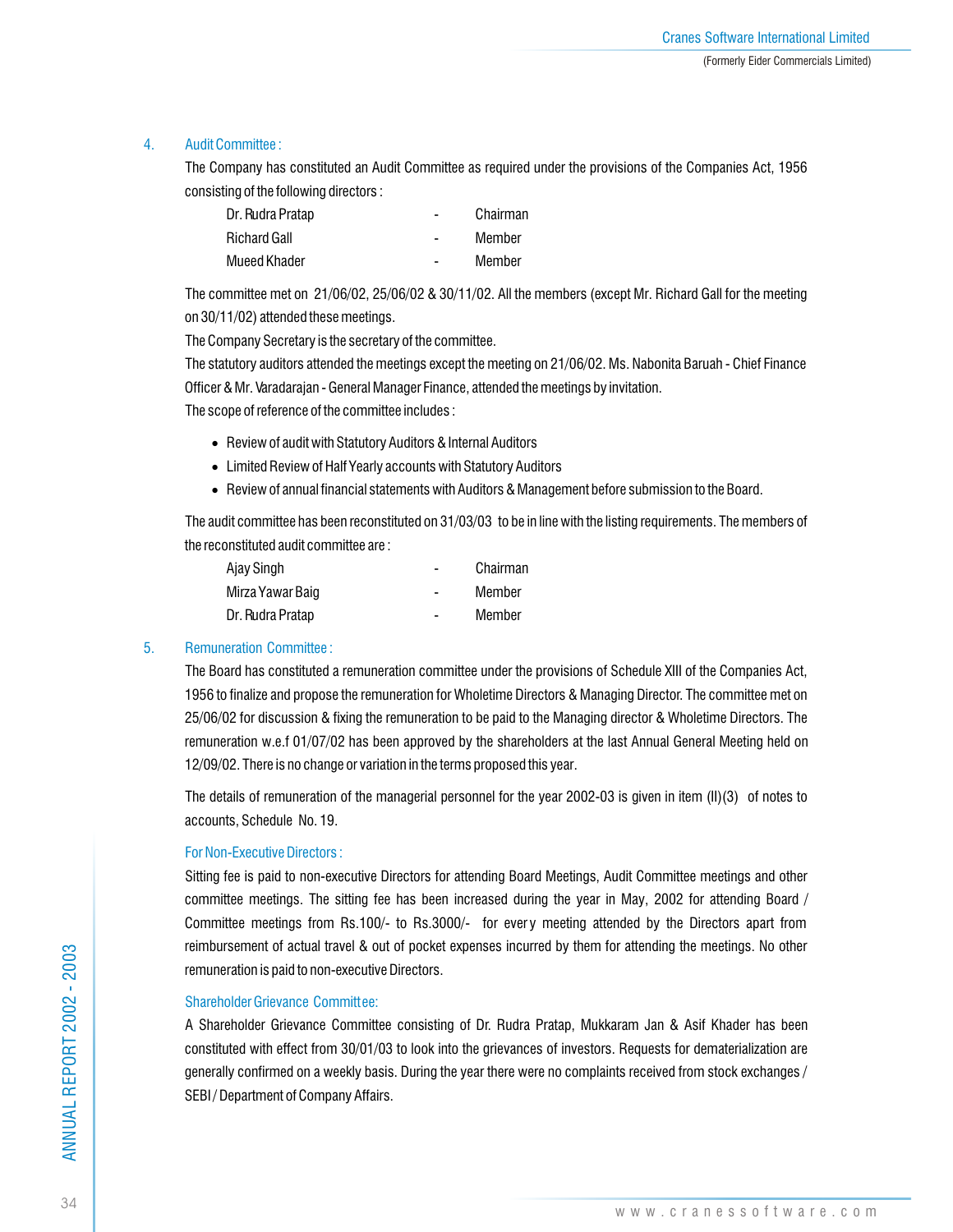## 6. General Body Meeting :

The last three General Body Meetings were held as under :

| Date of AGM          | Time      | Venue                                                     |
|----------------------|-----------|-----------------------------------------------------------|
| 18th August, 2000    | 3.00 p.m. | Regd. Office: W-50 MIDC Industrial Area, Taloja - 410 208 |
| 23rd August, 2001    | 2.00 p.m. | Regd. Office: W-50 MIDC Industrial Area, Taloja - 410 208 |
| 12th September, 2002 | 3.30 p.m. | Hotel Marine Plaza, 29, Marine Drive, Mumbai - 400 020    |

For AGM 2003, the Company does not have any proposal for postal ballot.

## 7. Disclosures :

During the year the Company had not entered into any transactions of material nature with any of the Promoters, Directors, Management or relative etc. which were in conflict with the interest of the company.

The Company had not made disclosures to the Stock Exchanges under SEBI Takeover Regulations and opted for the SEBI Regularization Scheme - 2002 and filed the returns in respect of the earlier years.

During the year, the registered office was shifted from Mumbai to Bangalore after complying with all the statutory requirements required for the same.

## 8. Means of Communication :

The quarterly results are published in "The Economic Times" & "Samyukta Karnataka" (Kannada). The results are also put on the web site of the company (www.cranessoftware.com)

## 9. General Shareholder Information :

Ronald Brown, Ajay Singh & Mirza Yawar Baig who are Additional Directors retire at the ensuing Annual General Meeting and are proposed for appointment. Particulars about the above Directors and the Directors who are retiring & are eligible for re-appointment have been given in the notice convening the Annual General Meeting & Explanatory Statement.

Annual General Meeting : 22nd September, 2003. Financial Calendar of Board Meetings (tentative) for approval of : i. Annual Accounts 2003 11th June, 2003 ii. Unaudited Results - I Qtr Last week of July, 2003 iii. Unaudited Results - II Qtr Last week of October, 2003 iv. Unaudited Results - III Qtr Last week of January, 2004 v. Annual Accounts - 31.03.04 Last week of June, 2004 Book Closure : 12th Sept' 03 to 22nd Sept' 03. Dividend payment : On or after 28th September, 2003 Listing on Stock Exchanges : The Stock Exchange, Mumbai P J Towers, Dalal Street. Mumbai - 400 001 Scrip Code : 512093. Listing Fee : Annual Listing fee for 2003-04 has been paid to the stock exchanges where the shares are listed.

Application has been made to Bangalore Stock Exchange for listing the Company's shares on the exchange.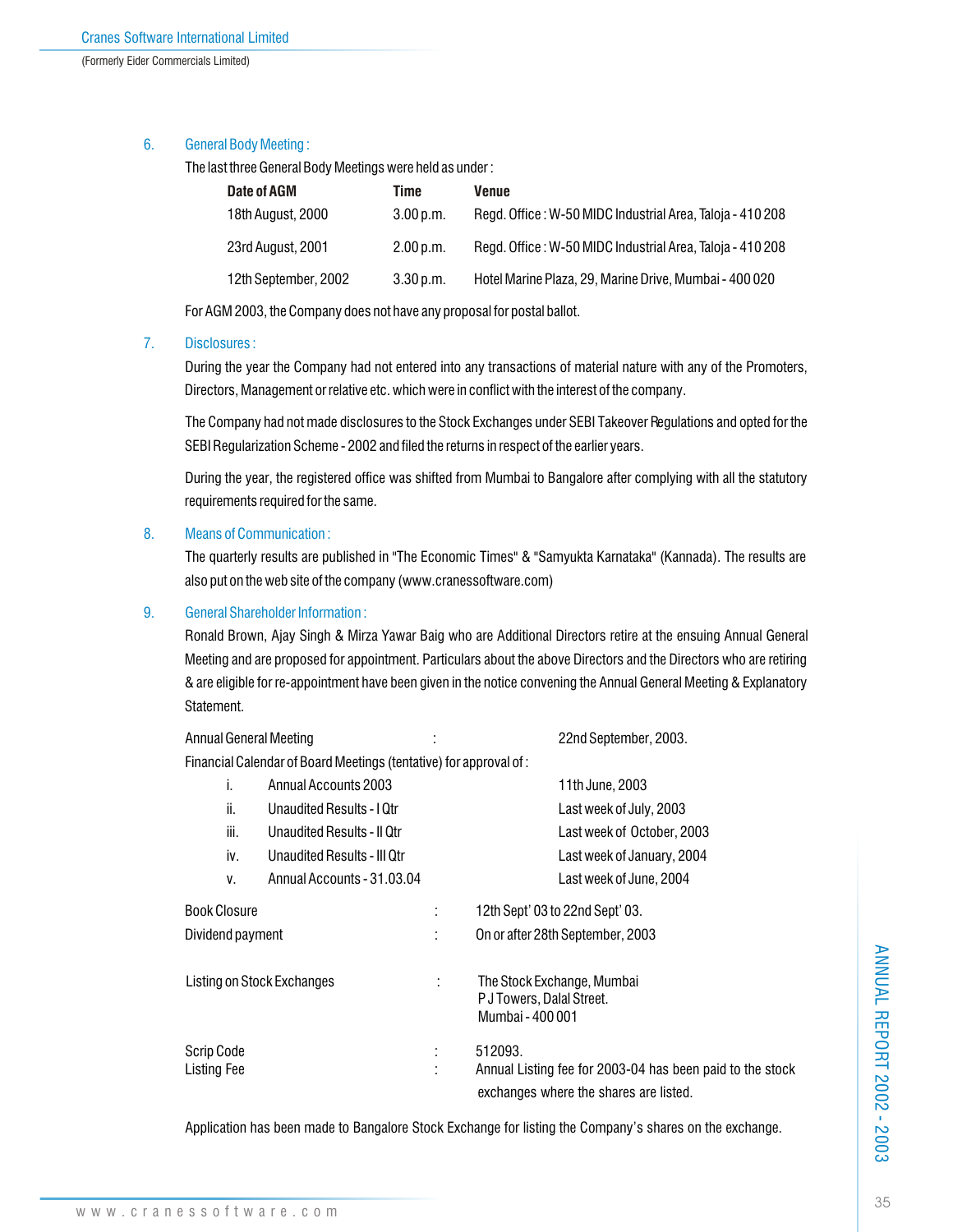Share Price Data : There were no trading in the shares under the erstwhile Eider Commercials Ltd. name, from April 2002 to October 2002, after amalgamation the shares were permitted for trading under the new name Cranes Software International Limited only from 28th October, 2002. The share price data on the Stock Exchange, Mumbai (BSE) for the period from October 2002 to March 2003 is as under

| <b>Month</b>  | <b>High</b> | Low    |             | <b>BSE Sensex</b> |
|---------------|-------------|--------|-------------|-------------------|
|               | (Rs.)       | (Rs.)  | <b>High</b> | Low               |
| October 2002  | 34.55       | 24.00  | 3038.92     | 2828.48           |
| November 2002 | 72.30       | 41.45  | 3245.98     | 2928.63           |
| December 2002 | 129.50      | 75.90  | 3413.83     | 3186.62           |
| January 2003  | 119.00      | 103.80 | 3416.92     | 3199.18           |
| February 2003 | 114.90      | 101.75 | 3341.61     | 3218.37           |
| March 2003    | 112.75      | 101.20 | 3311.57     | 3039.83           |
|               |             |        |             |                   |

### Registrar & Transfer Agents :

The Share Transfer work is being done by M/s Alpha Systems Pvt. Ltd, No.30 Ramana Residency, 4th Cross, Sampige Road, Malleswaram, Bangalore - 560 003 who are a SEBI registered Registrar & Transfer agents for both physical and demat shares.

## Share Transfer System :

The power to approve transfer of shares has been delegated by the Board to the Share Transfer committee. Share transfers are processed within 30 days from the receipt. Letters are sent to the transferees giving an option for dematerialization of shares acquired in physical form. For those who opt for dematerialization, shares are dematerialized and electronic credit given through the registrars. For those who do not exercise the option within the stipulated 30 days, share certificates are forwarded.

| No. of shares held                           |               | <b>Folios</b> |               | <b>Shares</b> |  |  |
|----------------------------------------------|---------------|---------------|---------------|---------------|--|--|
|                                              | <b>Number</b> | %             | <b>Number</b> | %             |  |  |
| 500<br>Upto                                  | 135           | 49.09         | 44184         | 0.52          |  |  |
| 501<br>1000<br>$\overline{\phantom{a}}$      | 34            | 12.37         | 29935         | 0.36          |  |  |
| 1001<br>2000<br>$\overline{\phantom{a}}$     | 22            | 8.00          | 32409         | 0.38          |  |  |
| 2001<br>3000<br>$\qquad \qquad \blacksquare$ | 14            | 5.09          | 36375         | 0.43          |  |  |
| 3001<br>4000<br>$\overline{\phantom{a}}$     | 12            | 4.36          | 44500         | 0.53          |  |  |
| 4001<br>5000<br>$\overline{\phantom{a}}$     | 5             | 1.82          | 25000         | 0.30          |  |  |
| 5001<br>10000<br>$\overline{\phantom{a}}$    | 14            | 5.09          | 107849        | 1.28          |  |  |
| 10001<br>Above                               | 39            | 14.18         | 8102188       | 96.20         |  |  |
| <b>Total</b>                                 | 275           | 100.00        | 8422440       | 100.00        |  |  |
|                                              |               |               |               |               |  |  |

#### Distribution of Shareholdings as on 31st March, 2003.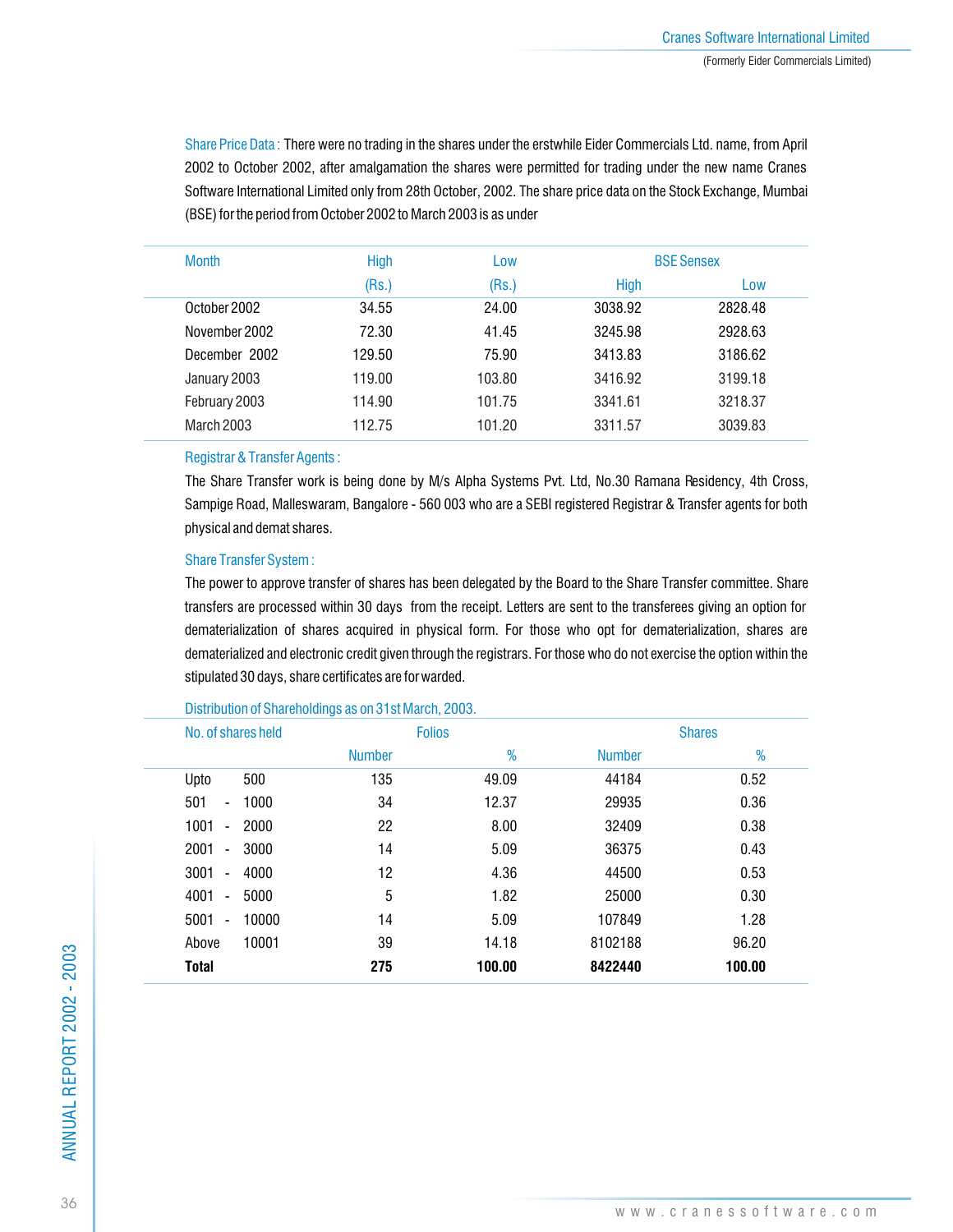(Formerly Eider Commercials Limited)

|         | Pattern of Shareholding as 011 51 St March, 2005 |               |                    |
|---------|--------------------------------------------------|---------------|--------------------|
| SI. No. | Category                                         | No. of shares | % of Share Holding |
|         | Promoters                                        | 3519300       | 41.78              |
| 2       | <b>Mutual Funds</b>                              | 548993        | 6.52               |
| 3       | <b>Banks</b>                                     | 270851        | 3.22               |
| 4       | <b>Private Bodies Corporate</b>                  | 1806110       | 21.44              |
| 5       | <b>Foreign National</b>                          | 400000        | 4.75               |
| 6       | <b>Foreign Company</b>                           | 163520        | 1.94               |
| 7       | FII's                                            | 100000        | 1.19               |
| 8       | Individuals & Others                             | 1613666       | 19.16              |
|         | Total                                            | 8422440       | 100.00             |
|         |                                                  |               |                    |

## Pattern of Shareholding as on 31st March, 2003

Dematerialisation of Shares : The Company has entered into necessary agreements with NSDL & CDSL for dematerialization of shares held by investors.

The demat ISIN Number allotted to the Company is **INE234B01015**.

Office Locations : Being a scientific software product company, it has a product development center in Bangalore and its branches at New Delhi & Hyderabad

#### Address for Communication :.

#### **1. To the Company :**

Asif Khader Managing Director Cranes Software International Ltd. # 29, 7th Cross, 14th Main Vasanthnagar, Bangalore -560 052.

## **2. To the Registrar & Transfer Agent - for Share Transfers / Transmissions..etc**

Mr. Sridhar Asst. Vice President Alpha Systems Pvt. Ltd No. 30, Ramana Residency 4th Cross, Sampige Road Malleswaram Bangalore - 560 003.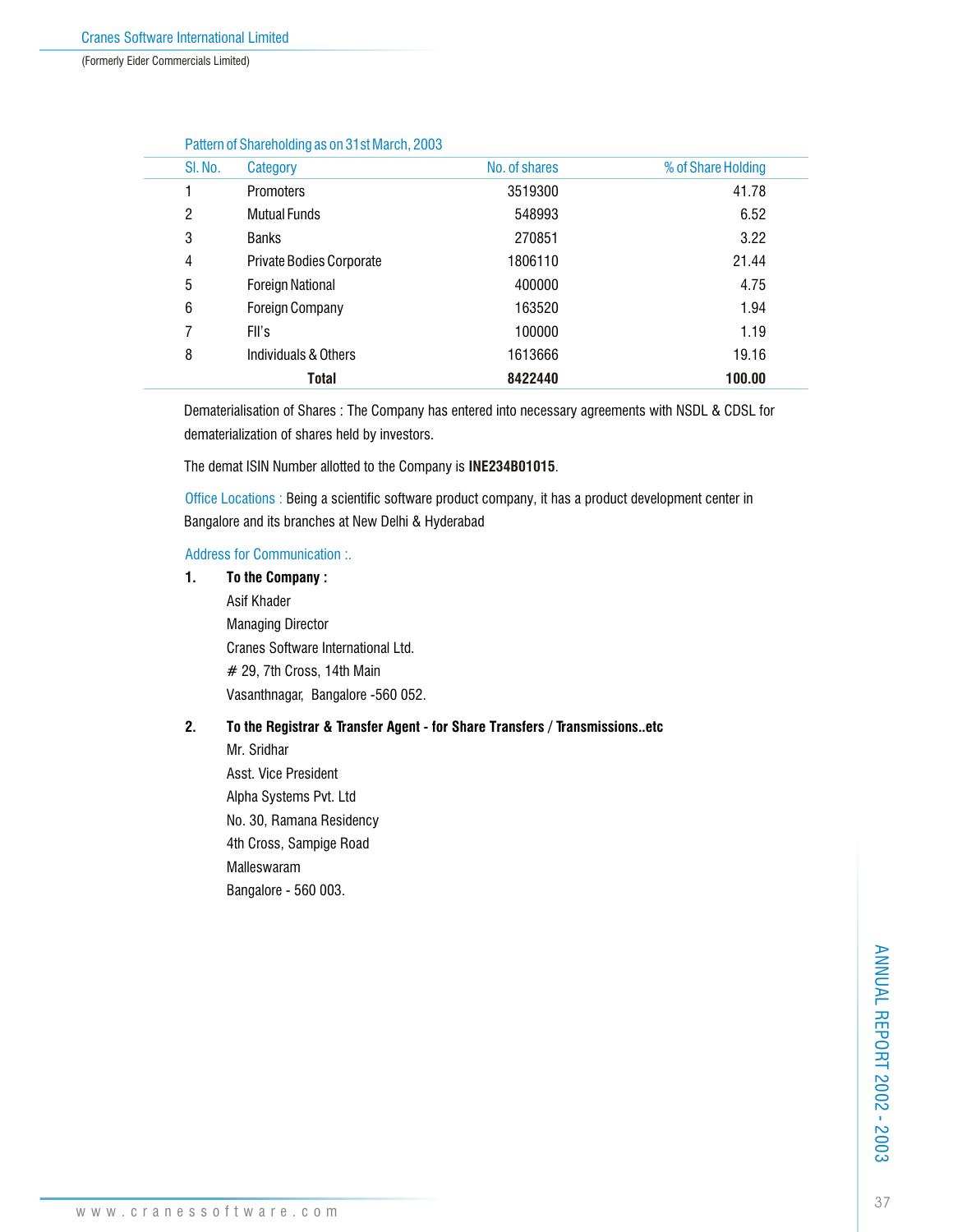## Auditor's Certificate

(Under Clause 49 of the Listing Agreement)

To the Members of Cranes Software International Limited, Bangalore

We have examined the compliance of conditions of Corporate Governance by CRANES SOFTWARE INTERNATIONAL LIMITED, for the year ended 31.3.2003, as stipulated in Clause 49 of the Listing Agreement of the said Company with stock exchanges.

The compliance of conditions of corporate governance is the responsibility of the management. Our examination was limited to procedures and implementation thereof, adopted by the Company for ensuring the compliance of the conditions of the Corporate Governance. It is neither an audit nor an expression of opinion on the financial statements of the Company.

In our opinion and to the best of our information and according to the explanations given to us,

We certify that the Company has complied with the conditions of Corporate governance as stipulated in the above mentioned Listing Agreement.

We state that no investor grievances are pending for a period exceeding one month against the Company as per the records maintained by the Shareholders/Investors Grievance Committee.

We further state that such compliance is neither an assurance as to the future viability of the Company nor the efficiency or effectiveness with which the management has conducted the affairs of the Company.

> **For S.Janardhan and Associates Chartered Accountants**

23.07.2003 *Partner*

Bangalore **Balakrishna. S. Bhat** Membership No - 202976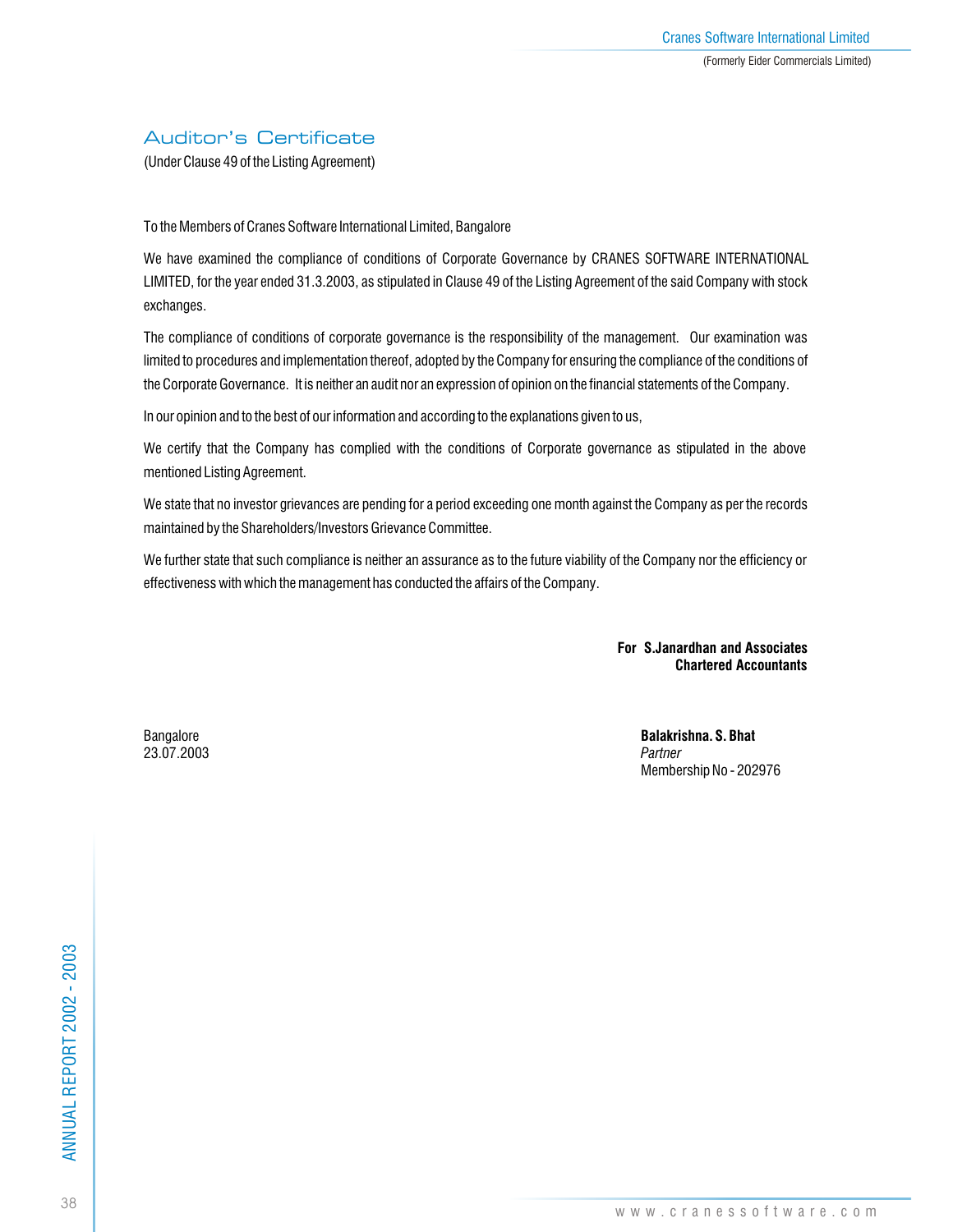# Auditor's Report

### The Members of CRANES SOFTWARE INTERNATIONAL LIMITED

We have audited the attached Balance Sheet of M/S.CRANES SOFTWARE INTERNATIONAL LIMITED, BANGALORE as at 31st March 2003 and also the Profit and Loss Account and the Cash Flow Statement for the year ended on that date annexed thereto. These financial statements are the responsibility of the Company's management. Our responsibility is to express an opinion on these financial statements based on our audit.

We conducted our audit in accordance with the auditing standards generally accepted in India. Those standards require that we plan and perform the audit to obtain reasonable assurance about whether the financial statements are free of material misstatement. An audit includes examining, on a test basis, evidence supporting the amounts and disclosures in the financial statements. An audit also includes assessing the accounting principles used and significant estimates made by management, as well as evaluating the overall financial statement presentation. We believe that our audit provides a reasonable basis for our opinion.

As required by the Manufacturing and Other Companies (Auditor's Repor t) Order, 1988 issued by the Central Government of India in terms of sub-section (4A) of section 227 of the Companies Act, 1956, we enclose in the Annexure a statement on the matters specified in paragraphs 4 and 5 of the said Order.

Further to our comments in the Annexure referred to above, we report that:

- i) We have obtained all the information and explanations, which to the best of our knowledge and belief were necessary for the purposes of our audit;
- ii) In our opinion, proper books of account as required by law have been kept by the company so far as appears from our examination of those books;
- iii) The Balance Sheet, Profit and Loss Account and Cash Flow Statement dealt with by this report are in agreement with the books of account;
- iv) In our opinion, the Balance Sheet, Profit and Loss Account and Cash Flow Statement dealt with by this report comply with the accounting standards referred to in sub-section (3C) of section 211 of the Companies Act, 1956;
- v) On the basis of written representations received from the Directors, as on 31st March 2003 and taken on record by the Board of Directors, we report that none of the Directors is disqualified as on 31st March 2003 from being appointed as Director in terms of clause (g) of sub-section (1) of section 274 of the Companies Act, 1956;
- vi) In our opinion and to the best of our information and according to the explanations given to us, the said accounts give the information required by the Companies Act, 1956, in the manner so required and give a true and fair view in conformity with the accounting principles generally accepted in India:
	- (a) in the case of the Balance Sheet, of the state of affairs of the Company as at 31st March 2003;
	- (b) in the case of the Profit and Loss Account, of the Profit for the year ended on that date; and
	- (c) in the case of the Cash Flow Statement, of the cash flows for the year ended on that date.

**For S.Janardhan and Associates Chartered Accountants**

Bangalore **Balakrishna. S. Bhat** Membership No.202976

11.06.2003 *Partner*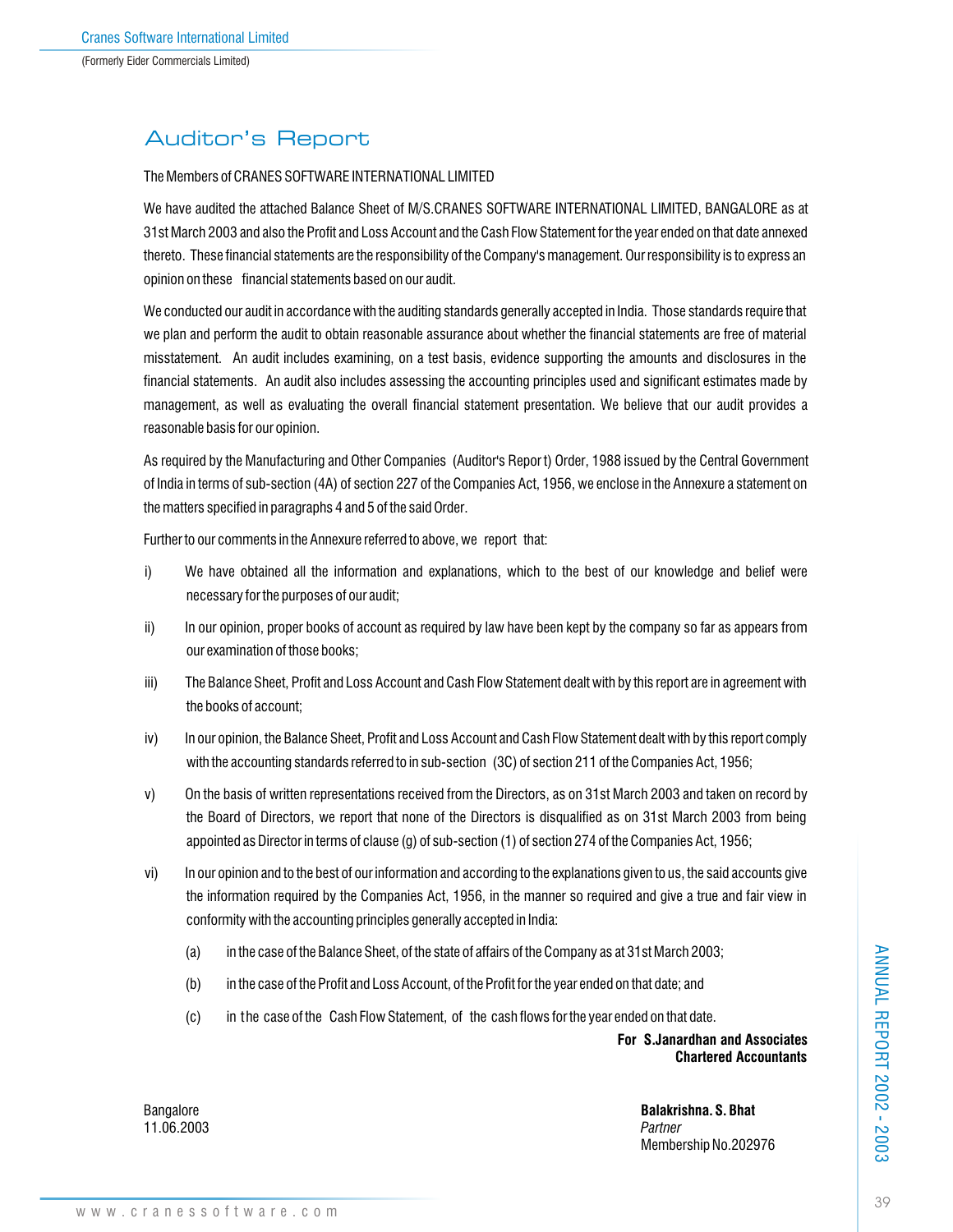# Annexure to the Auditor's Report

(Referred to in paragraph 1 of our report of even date)

- 1. The Company has maintained proper records showing full particulars including quantitative details and situation of fixed assets. All the assets have been physically verified by the management during the year and there is a regular programme of verification which in our opinion is reasonable having regard to the size of the company and the nature of its assets. No discrepancies were noticed on such verification.
- 2. None of the fixed assets have been revalued during the year.
- 3. Physical inventory of stock of goods has been taken during the year and at the end of the year by the management. In our opinion the frequency of verification is reasonable.
- 4. In our opinion and according to the information and explanations given to us, the procedures of physical verification of stocks followed by the management are reasonable and adequate in relation to the size of the company and nature of its business.
- 5. In our opinion the discrepancies noticed on physical verification of stock as compared to book records were not material and the same have been properly dealt with in the books of accounts.
- 6. In our opinion and on the basis of our examination of stock records, the valuation of stock is fair and proper, in accordance with the normally accepted accounting principles and is on the same basis as in the preceding year.
- 7. The Company has not taken/granted any loans, secured or unsecured from/to Companies, firms and other parties listed in the register maintained under section 301 of the Companies Act, 1956 and or from/to the Companies under the same management as defined under section 370(1B) of the Companies Act, 1956.
- 8. The Company has not granted any loans or advances in the nature of loans except interest free staff advances, which are being recovered as stipulated.
- 9. In our opinion and according to the information and explanations given to us, there are adequate internal control procedures commensurate with the size of the company and the nature of its business, with regard to purchase of goods and other assets and with regard to the sale of goods.
- 10. In our opinion and according to information and explanations given to us, the transactions of purchase of goods and materials and sale of goods, materials or services made in pursuance of contracts or arrangements entered in the registers maintained under section 301 of the Companies Act, 1956 and aggregating to Rs.50,000/- or more during the year in respect of each party, have made at prices which are reasonable having regard to the prevailing market prices for such goods or materials have been made with other parties.
- 11. As explained to us, the company has a regular procedure for determination of unserviceable or damaged goods. Adequate provisions have been made in accounts for the loss arising on the items so determined.
- 12. In our opinion and according to the information and explanations given to us, the company has not accepted any deposit from the public.
- 13. Since the Company does not manufacture any products, there is no scrap or by-products.
- 14. In our opinion, the company has an inhouse internal audit system commensurate with the size and nature of its business.
- 15. The Central Government has not prescribed maintenance of cost record as required under section 209(1)(d) of the Companies Act, 1956.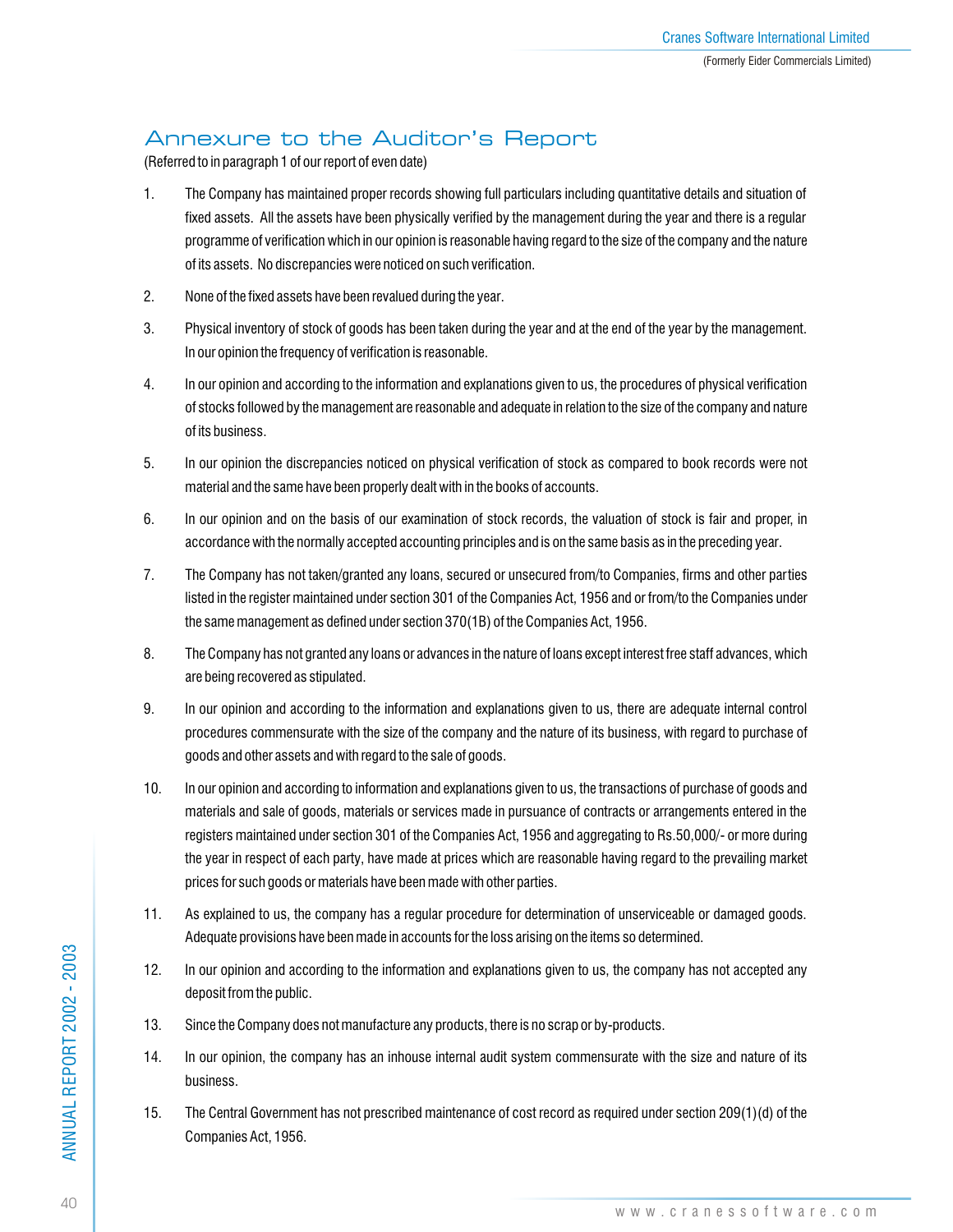- 16. According to the records of Company, Provident Fund and Employees State Insurance dues have been regularly deposited during the year with the appropriate authorities.
- 17. According to the information and explanations given to us, no undisputed amounts in respect of Income-tax, Wealthtax, Sales-tax, Customs Duty and Excise Duty were outstanding as at 31st March, 2003, for more than six months from the date they became payable.
- 18. According to the information and explanations given to us, no personal expenses of directors or employees have been charged to revenue account, other than those payable under contractual obligations or in accordance with the generally accepted business practice.
- 19. The company is not a sick industrial company within the meaning of section (3)(1)(O) of Sick Industrial Companies (Special Provision) Act, 1985.
- 20. According to the information and explanations given to us, there is no damaged goods during the year and hence the provisions of para 4(c)(ii) are not applicable.

**For S.Janardhan and Associates Chartered Accountants**

11.06.2003 *Partner*

Bangalore **Balakrishna. S. Bhat**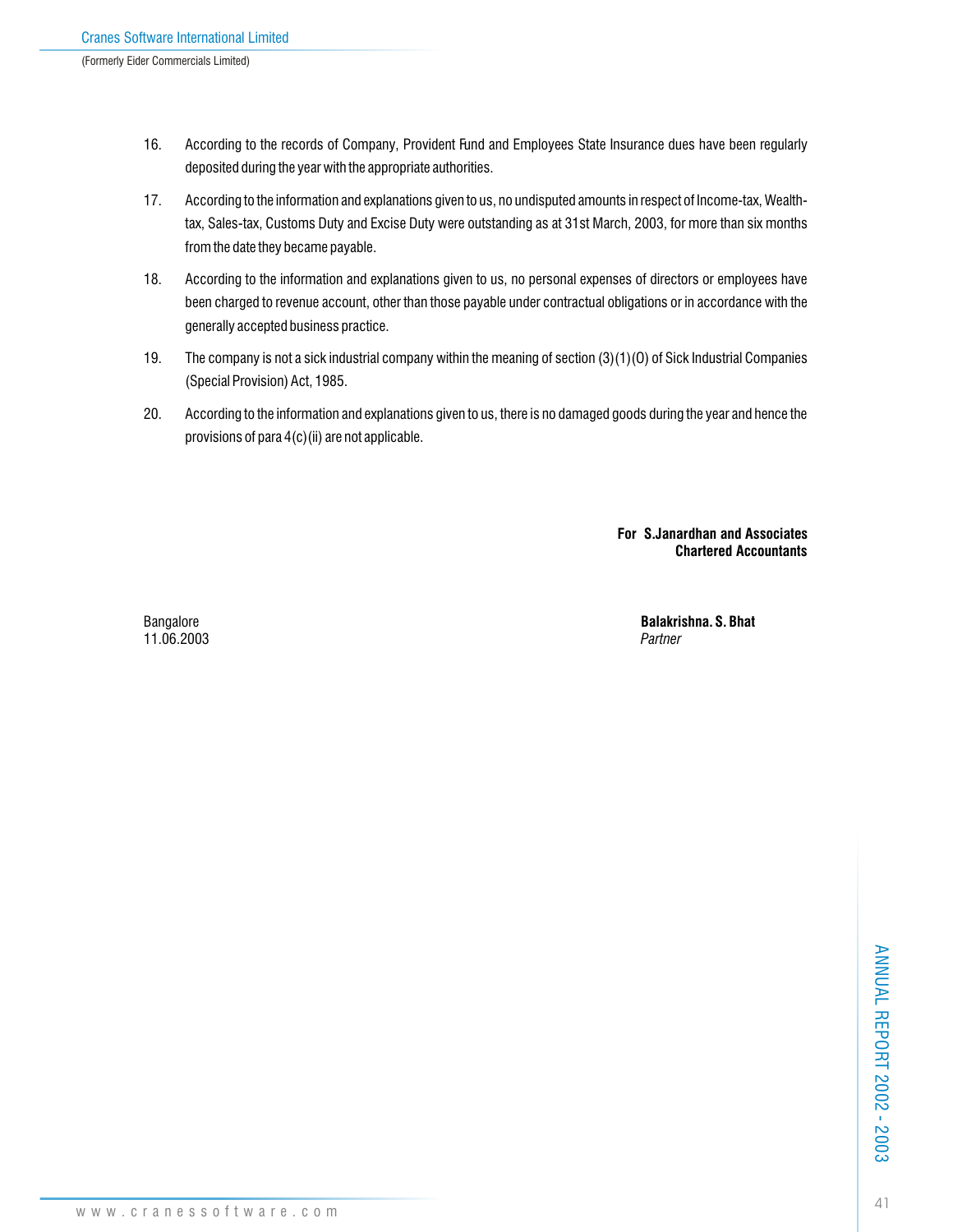# Balance Sheet

|         | As at 31st March 2003                                                                                 |                |                                         |                                |                           |                     |
|---------|-------------------------------------------------------------------------------------------------------|----------------|-----------------------------------------|--------------------------------|---------------------------|---------------------|
|         | <b>PARTICULARS</b>                                                                                    | SCH.<br>No.    | 31.03.2003<br>(Rs.)                     | 31.03.2003<br>(Rs.)            | 31.03.2002<br>(Rs.)       | 31.03.2002<br>(Rs.) |
| I.      | <b>Sources Of Funds</b>                                                                               |                |                                         |                                |                           |                     |
|         | 1. Shareholders' Funds:<br>(a) Share Capital                                                          | 1              | 104,224,400                             |                                | 104,224,400               |                     |
|         | (b) Reserves and Surplus                                                                              | $\overline{2}$ | 292,081,221                             |                                | 165,876,014               |                     |
|         |                                                                                                       |                |                                         | 396,305,621                    |                           | 270,100,414         |
|         | 2. Loan Funds                                                                                         |                |                                         |                                |                           |                     |
|         | (a) Secured Loans                                                                                     | 3              | 35,364,698                              |                                | 180,704,160               |                     |
|         | (b) Unsecured Loans                                                                                   | 4              | 177,868,220                             | 213,232,918                    | 10,673,373                | 191,377,533         |
|         | <b>TOTAL</b>                                                                                          |                |                                         | 609,538,539                    |                           | 461,477,947         |
|         |                                                                                                       |                |                                         |                                |                           |                     |
| Ⅱ.      | <b>Application of Funds</b><br>1. Fixed Assets                                                        | 5              |                                         |                                |                           |                     |
|         | (a) Gross Block                                                                                       |                | 352,214,080                             |                                | 212,957,193               |                     |
|         | (b) Less : Depreciation                                                                               |                | 73,881,098                              |                                | 44,929,828                |                     |
|         | (c) Net Block<br>(d) Capital Work in Progress                                                         |                | 278,332,982<br>4,906,500                | 283,239,482                    | 168,027,365<br>2,600,000  | 170,627,365         |
|         |                                                                                                       |                |                                         |                                |                           |                     |
|         | 2. Investments                                                                                        | 6              |                                         | 140,112,950                    |                           | 18,409,110          |
|         | 3. Current Assets,<br><b>Loans &amp; Advances:</b>                                                    |                |                                         |                                |                           |                     |
|         | (a) Inventories                                                                                       | 7              | 49,526,135                              |                                | 22,683,000                |                     |
|         | (b) Sundry Debtors                                                                                    | 8              | 268,451,362                             |                                | 185,215,377               |                     |
|         | (c) Cash and Bank Balances<br>(d) Loans and Advances                                                  | 9<br>10        | 3,362,842                               |                                | 129,748,796               |                     |
|         |                                                                                                       |                | 49,470,399<br>370,810,738               |                                | 25,300,894<br>362,948,067 |                     |
|         | <b>Less: Current Liabilities</b><br>& Provisions                                                      | 11             |                                         |                                |                           |                     |
|         | (a) Current Liabilities                                                                               |                | 49,118,391                              |                                | 44,982,392                |                     |
|         | (b) Provisions                                                                                        |                | 49,072,215<br>98,190,606                |                                | 12,142,454<br>57,124,846  |                     |
|         | <b>Net Current Assets</b>                                                                             |                |                                         | 272,620,132                    |                           | 305,823,221         |
|         | 4. Deferred Tax (Liability)<br>/Assets                                                                |                |                                         | (92,005,661)                   |                           | (39,095,637)        |
|         | 5. Miscellaneous Expenditure :<br>(To the extent not<br>written off or adjusted)                      | 12             |                                         | 5,571,636                      |                           | 5,713,888           |
|         | Notes to Accounts & Significant<br><b>Accounting Polices</b>                                          | 19             |                                         |                                |                           |                     |
|         | Total                                                                                                 |                |                                         | 609,538,539                    |                           | 461,477,947         |
|         | Schedule Nos. 1 to 12 and 19 form an integral part of Balance Sheet<br>As per our report of even date |                |                                         | For and on behalf of the Board |                           |                     |
|         | For S.Janardhan & Associates<br><b>Chartered Accountants</b>                                          |                |                                         |                                |                           |                     |
| Partner | Balakrishna S. Bhat                                                                                   |                | Asif Khader<br><b>Managing Director</b> | Mukkaram Jan<br>Director       | Parasuram B               | Company Secretary   |
|         | Place: Bangalore                                                                                      |                |                                         |                                |                           |                     |

Date : 11.06.2003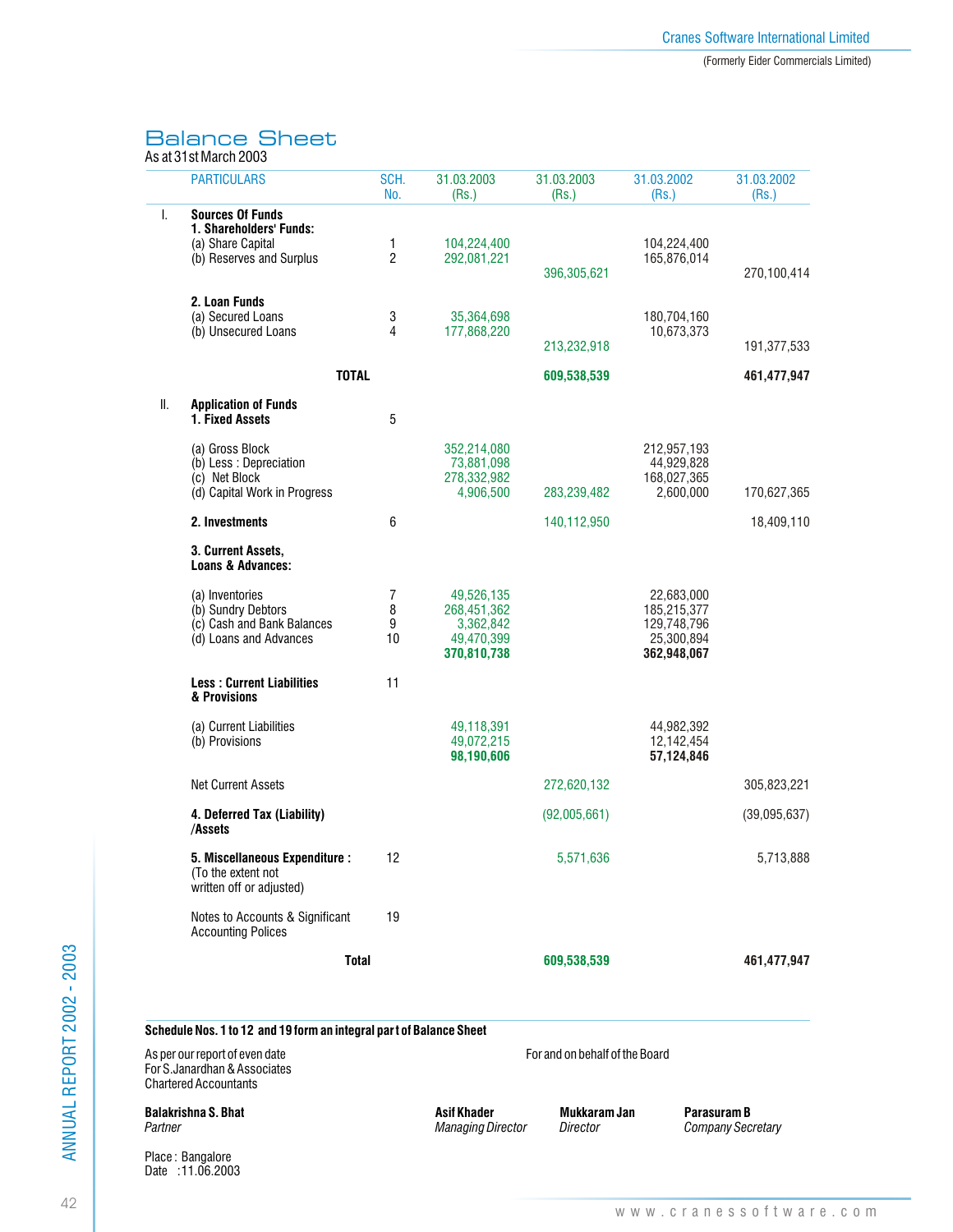(Formerly Eider Commercials Limited)

# Profit & Loss Account

For the Year Ended 31st March 2003

| <b>PARTICULARS</b>                                                    | SCH.<br>No. | 31.03.2003<br>(Rs.)        | 31.03.2003<br>(Rs.) | 31.03.2002<br>(Rs.)     | 31.03.2002<br>(Rs.) |
|-----------------------------------------------------------------------|-------------|----------------------------|---------------------|-------------------------|---------------------|
| <b>INCOME</b>                                                         |             |                            |                     |                         |                     |
| <b>Sales</b>                                                          | 13          | 481,431,619                |                     | 326,960,409             |                     |
| Other Income                                                          | 14          | 4,755,638                  |                     | 508,362                 |                     |
|                                                                       |             |                            | 486, 187, 257       |                         | 327,468,771         |
| <b>EXPENDITURE</b>                                                    |             |                            |                     |                         |                     |
| Cost of Goods Sold                                                    | 15          | 112,143,360                |                     | 73,897,481              |                     |
| <b>Personnel Expenses</b>                                             | 16          | 34,685,244                 |                     | 38,338,452              |                     |
| <b>Administrative Expenses</b>                                        | 17<br>18    | 58,296,234                 |                     | 60,454,957              |                     |
| Interest and Financial Charges (Net)<br>Depreciation                  |             | 33, 152, 514<br>28,951,270 |                     | 9,949,466<br>32,083,610 |                     |
|                                                                       |             |                            | 267,228,622         |                         | 214,723,967         |
| <b>PROFIT BEFORE TAX</b>                                              |             |                            | 218,958,635         |                         | 112,744,804         |
| Less: Provision for Current Tax                                       |             |                            | 25,500,000          |                         | 10,920,000          |
| Less: Deferred Tax                                                    |             |                            | 52,910,024          |                         | 19,783,552          |
| <b>PROFIT AFTER TAX</b>                                               |             |                            | 140,548,611         |                         | 82,041,252          |
| Add/(Less): Income tax relating to<br>earlier years                   |             |                            | (234, 026)          |                         | 53,422              |
| <b>NET PROFIT</b>                                                     |             |                            | 140,314,585         |                         | 82,094,674          |
| Add: Balance brought forward from<br>previous year                    |             |                            | 82,644,374          |                         | 2,949,700           |
| Profit available for appropriation                                    |             |                            | 222,958,959         |                         | 85,044,374          |
| <b>Appropriations</b>                                                 |             |                            |                     |                         |                     |
| Preference Dividend                                                   |             |                            | 2,400,000           |                         | 2,400,000           |
| <b>Proposed Equity Dividend</b>                                       |             |                            | 10,106,928          |                         |                     |
| Tax on Dividend                                                       |             |                            | 1,602,450           |                         |                     |
| General Reserve - Transfer<br><b>Balance Carried to Balance Sheet</b> |             |                            | 190,000,000         |                         |                     |
|                                                                       |             |                            | 18,849,581          |                         | 82,644,374          |
|                                                                       |             |                            | 222,958,959         |                         | 85,044,374          |
| Earnings per share                                                    |             |                            | 16.34               |                         | 9.46                |
| Notes to Accounts & Significant<br><b>Accounting Polices</b>          | 19          |                            |                     |                         |                     |

#### **Schedule Nos. 13 to 18 and 19 form an integral part of Profit & Loss Account**

As per our report of even date  $\blacksquare$  For and on behalf of the Board For S.Janardhan & Associates Chartered Accountants

**Balakrishna S. Bhat Character States Asif Khader States Asif Khader Mukkaram Jan Parasuram B**<br>Partner Company Sec.

Place : Bangalore Date : 11.06.2003

*Partner Managing Director Director Company Secretary*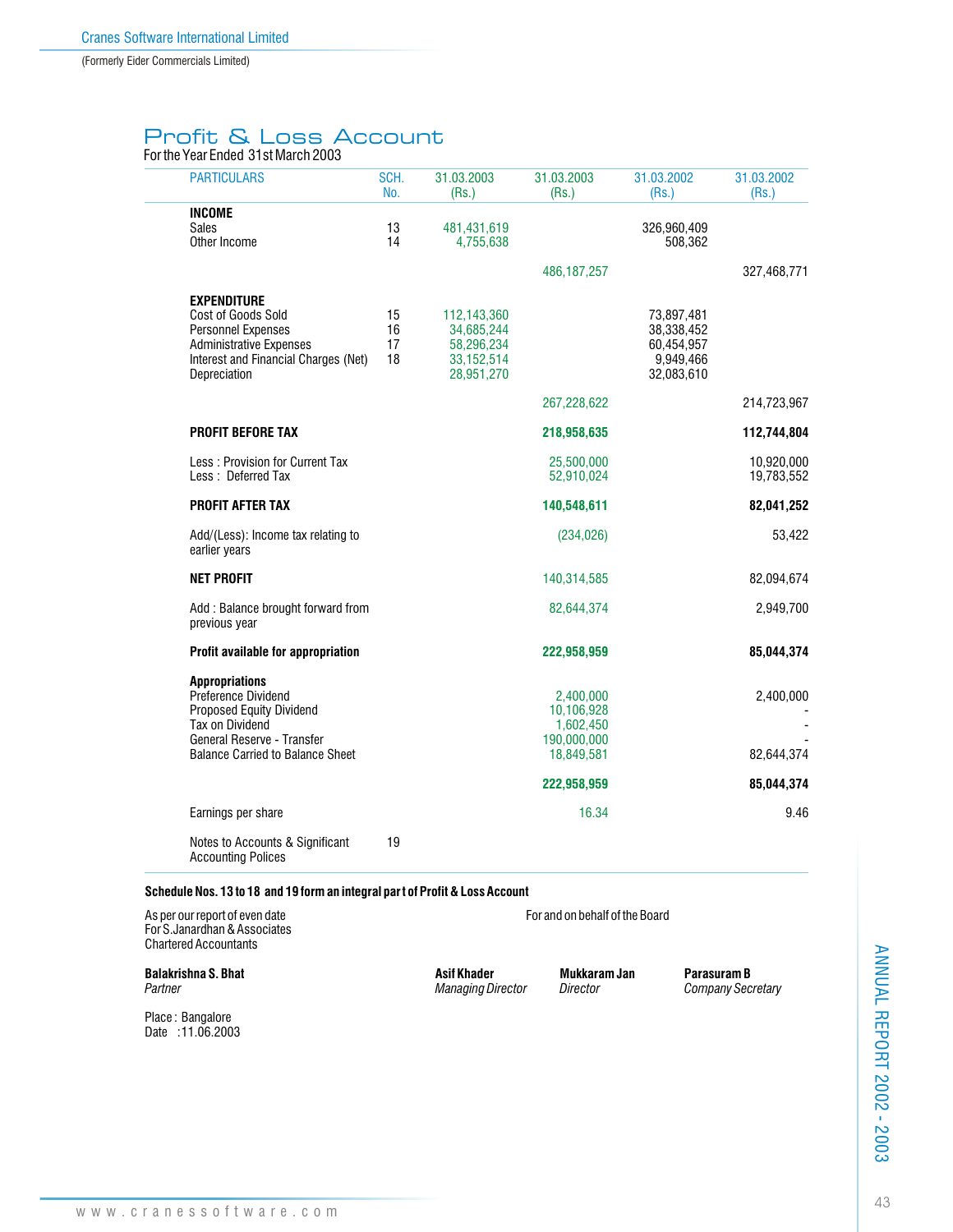#### Schedules annexed to and forming part of Balance Sheet As at 31st March 2003

| 31.03.2003<br>(Rs.) | 31.03.2002<br>(Rs.)                                                                                            |
|---------------------|----------------------------------------------------------------------------------------------------------------|
|                     |                                                                                                                |
|                     |                                                                                                                |
|                     |                                                                                                                |
|                     | 90,000,000<br>20,000,000                                                                                       |
|                     | 110,000,000                                                                                                    |
|                     |                                                                                                                |
| 84,224,400          | 84,224,400                                                                                                     |
| 20,000,000          | 20,000,000                                                                                                     |
| 104,224,400         | 104,224,400                                                                                                    |
|                     |                                                                                                                |
| 2,778,840           |                                                                                                                |
|                     | 22,090,925                                                                                                     |
|                     |                                                                                                                |
|                     | 22,090,925<br>19,312,085                                                                                       |
| 192,778,840         | 2,778,840                                                                                                      |
|                     | 80.452.800                                                                                                     |
| 18,849,581          | 82,644,374                                                                                                     |
| 292,081,221         | 165,876,014                                                                                                    |
|                     |                                                                                                                |
|                     | 130,804,676                                                                                                    |
|                     | 47,778,823                                                                                                     |
|                     | 462.300                                                                                                        |
| 191,358             | 446.502                                                                                                        |
| 771,183             | 1,211,859                                                                                                      |
| 35,364,698          | 180,704,160                                                                                                    |
|                     |                                                                                                                |
| 177,868,220         | 5,323,373                                                                                                      |
|                     | 5,350,000                                                                                                      |
| 177,868,220         | 10,673,373                                                                                                     |
|                     | 90,000,000<br>20,000,000<br>110,000,000<br>190,000,000<br>192,778,840<br>80,452,800<br>34, 181, 057<br>221,100 |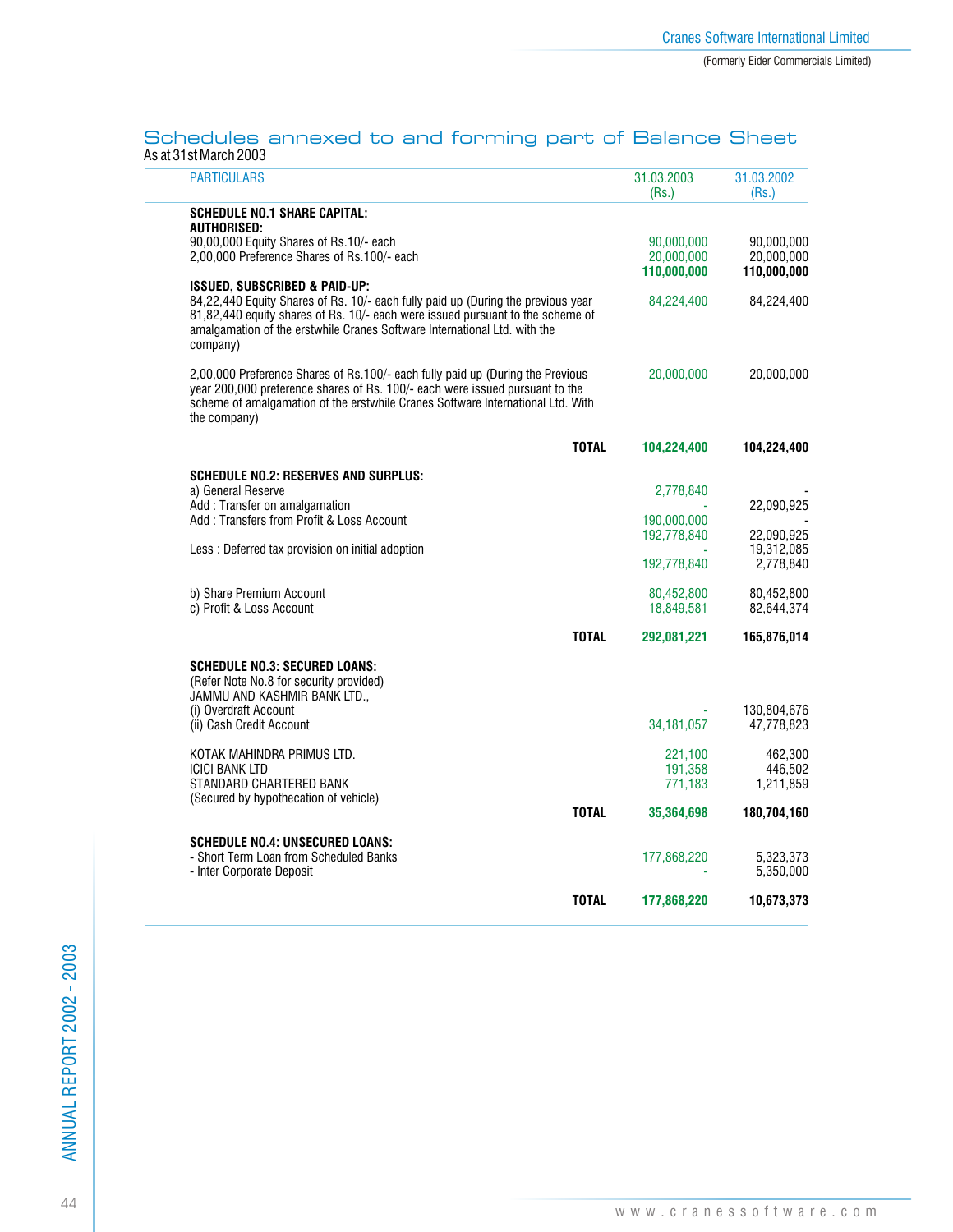| <b>PARTICULARS</b>   |              |                    |             |            |                    |            |             |             |
|----------------------|--------------|--------------------|-------------|------------|--------------------|------------|-------------|-------------|
|                      |              | <b>GROSS BLOCK</b> |             |            | DEPRECIATION BLOCK |            |             | NET BLOCK   |
|                      | Cost as on   | <b>Additions</b>   | Total as on | Upto       | For the            | Total upto | As on       | As on       |
|                      | 1.4.2002     |                    | 31.03.2003  | 4.2002     | Year               | 31.03.2003 | 31.03.2003  | 31.03.2002  |
| Land                 | 26,305,037   |                    | 26,305,037  |            |                    |            | 26,305,037  | 26,305,037  |
| Furniture & Fixtures | 16, 195, 115 | 472,095            | 16,667,210  | 2,754,954  | 1,037,681          | 3,792,635  | 12,874,575  | 13,440,157  |
| Computers            | 39,667,671   | 1,742,741          | 41,410,412  | 12,873,585 | 6,020,909          | 18,894,494 | 22,515,918  | 26,794,085  |
| Computer Software    | 18,917,752   | 136,614,502        | 255,532,254 | 27,947,739 | 21,100,032         | 49,047,771 | 206,484,483 | 90,970,013  |
| Plant & Machinery    | 7,170,165    | 427,545            | 7,597,710   | 753,658    | 346,171            | 1,099,829  | 6,497,881   | 6,416,507   |
| Vehicle              | 4,701,457    |                    | 4,701,457   | 599,892    | 446,477            | 1,046,369  | 3,655,088   | 4,101,566   |
| Total                | 212,957,197  | 139,256,883        | 352,214,080 | 44,929,828 | 28,951,270         | 73,881,098 | 278,332,982 | 168,027,365 |
| Previous Year        |              | 214,816,382        | 212,957,197 |            | 45,804,241         | 44,929,828 | 168,027,365 |             |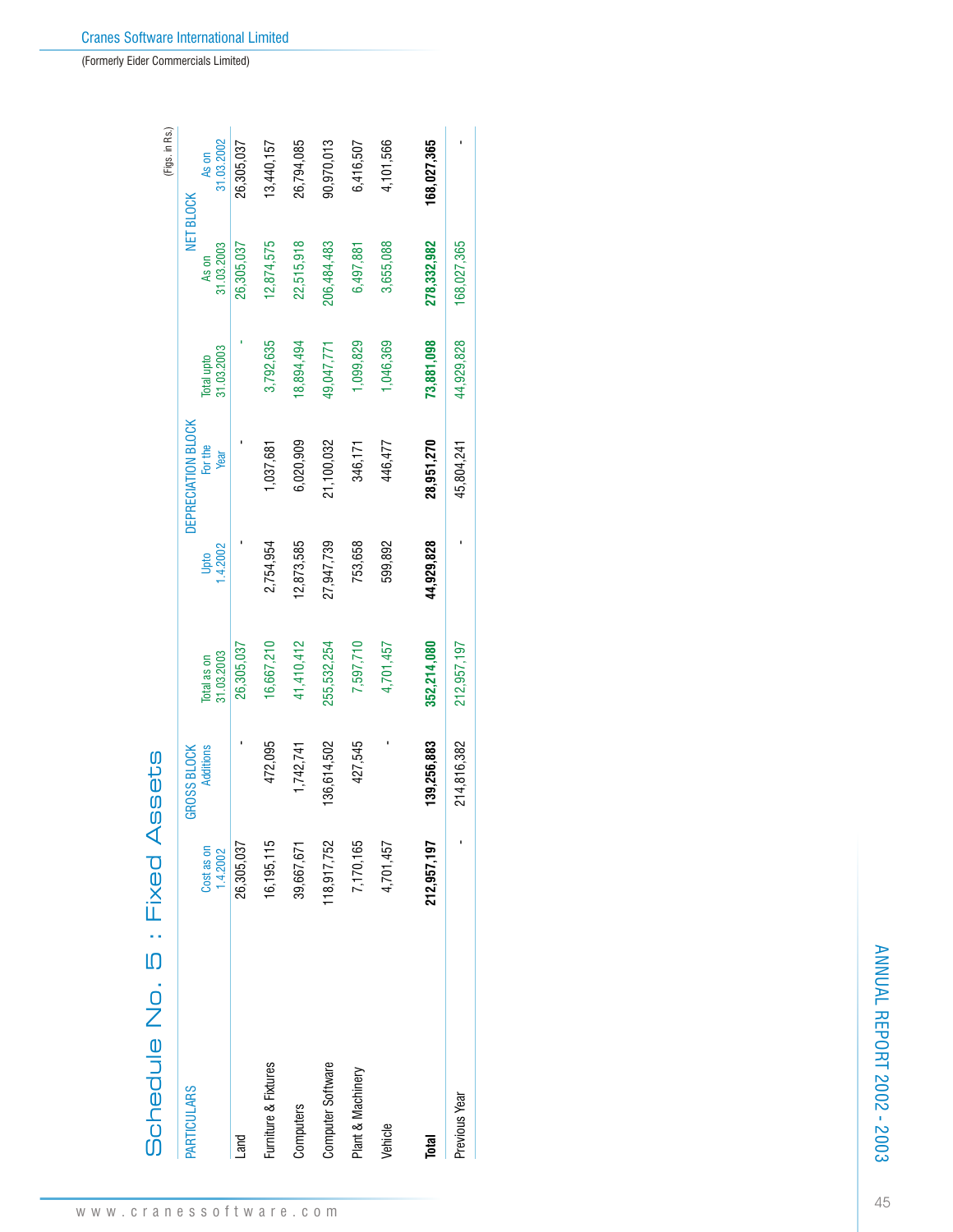#### Schedules annexed to and forming part of Balance Sheet As at 31st March 2003

| <b>PARTICULARS</b>                                                                                                                                                                                                            |              | 31.03.2003<br>(Rs.)     | 31.03.2002<br>(Rs.)      |
|-------------------------------------------------------------------------------------------------------------------------------------------------------------------------------------------------------------------------------|--------------|-------------------------|--------------------------|
| Schedule No.6: Investments:                                                                                                                                                                                                   |              |                         |                          |
| (At cost - non trade - unquoted)<br>(i) Systat Software, Inc. USA (807500 shares of face value USD 1/- each<br>out of which 390000 shares of USD 1/- and 417500 shares at USD 1/-<br>with a premium of USD 5/- fully paid up) |              | 139,607,950             | 18,404,110               |
| (ii) Systat Software Asia Pacific Ltd                                                                                                                                                                                         |              | 500,000                 |                          |
| (50000 shares of Rs.10/- each fully paidup)<br>(iii) Government Security                                                                                                                                                      |              | 5,000                   | 5,000                    |
|                                                                                                                                                                                                                               |              |                         |                          |
|                                                                                                                                                                                                                               | <b>TOTAL</b> | 140,112,950             | 18,409,110               |
| <b>SCHEDULE NO.7: INVENTORIES:</b><br>(Valued at lower of cost or market value, as valued and certified by the<br>management)                                                                                                 |              |                         |                          |
| Stock - in - trade                                                                                                                                                                                                            |              | 49,526,135              | 22,683,000               |
|                                                                                                                                                                                                                               | <b>TOTAL</b> | 49,526,135              | 22,683,000               |
|                                                                                                                                                                                                                               |              |                         |                          |
| Schedule No.8:Sundry Debtors:<br>(Unsecured - Considered Good)                                                                                                                                                                |              |                         |                          |
| - Outstanding for more than six months                                                                                                                                                                                        |              | 4,595,499               | 57,451,704               |
| - Others                                                                                                                                                                                                                      |              | 263,855,863             | 127,763,672              |
|                                                                                                                                                                                                                               | <b>TOTAL</b> | 268,451,362             | 185,215,377              |
| <b>SCHEDULE NO.9: CASH AND BANK BALANCES:</b>                                                                                                                                                                                 |              |                         |                          |
| Balances with Scheduled Banks in:                                                                                                                                                                                             |              |                         |                          |
| - Current Account<br>- Deposit Account                                                                                                                                                                                        |              | 892.176<br>2,307,144    | 3.366.244<br>126,315,147 |
|                                                                                                                                                                                                                               |              | 3,199,320               | 129,681,390              |
| - Cash on Hand                                                                                                                                                                                                                |              | 163,522                 | 67,406                   |
|                                                                                                                                                                                                                               | <b>TOTAL</b> | 3,362,842               | 129,748,796              |
| <b>SCHEDULE NO.10: LOANS AND ADVANCES:</b>                                                                                                                                                                                    |              |                         |                          |
| (unsecured, considered good)                                                                                                                                                                                                  |              |                         |                          |
| (a) Advances recoverable in cash or in kind or for value to be received<br>(b) Deposits                                                                                                                                       |              | 41,564,796<br>7,905,603 | 14,742,367<br>10,558,527 |
|                                                                                                                                                                                                                               |              |                         |                          |
|                                                                                                                                                                                                                               | <b>TOTAL</b> | 49,470,399              | 25,300,894               |
| <b>SCHEDULE NO.11: CURRENT LIABILITIES &amp; PROVISIONS:</b>                                                                                                                                                                  |              |                         |                          |
| <b>CURRENT LIABILITIES:</b><br>(i) Sundry Creditors                                                                                                                                                                           |              | 48,863,998              | 44,878,152               |
| (ii) Directors' Current Account                                                                                                                                                                                               |              | 254,393                 | 104.240                  |
| <b>PROVISIONS:</b>                                                                                                                                                                                                            | <b>TOTAL</b> | 49,118,391              | 44,982,392               |
| - Income Tax                                                                                                                                                                                                                  |              | 34,020,000              | 11,624,200               |
| - Gratuity                                                                                                                                                                                                                    |              | 942,837                 | 518,254                  |
| - Preference Dividend<br>- Proposed Equity Dividend                                                                                                                                                                           |              | 2,400,000<br>10,106,928 |                          |
| - Dividend Tax                                                                                                                                                                                                                |              | 1,602,450               |                          |
|                                                                                                                                                                                                                               | <b>TOTAL</b> | 49,072,215              | 12,142,454               |
| <b>SCHEDULE NO.12: MISCELLANEOUS EXPENDITURE</b>                                                                                                                                                                              |              |                         |                          |
| (To the extent not written off or adjusted)                                                                                                                                                                                   |              |                         |                          |
| <b>Preliminary Expenses</b>                                                                                                                                                                                                   |              |                         | 427,857                  |
| <b>Amalgamation Expenses</b><br>Deferred Revenue Expenditures                                                                                                                                                                 |              | 2,724,900<br>4,596,763  | 1,396,406<br>5,745,954   |
|                                                                                                                                                                                                                               |              | 7,321,663               | 7,570,217                |
| Less: 1/5th written off                                                                                                                                                                                                       |              | 1,750,027               | 1,856,329                |
|                                                                                                                                                                                                                               | <b>TOTAL</b> | 5,571,636               | 5,713,888                |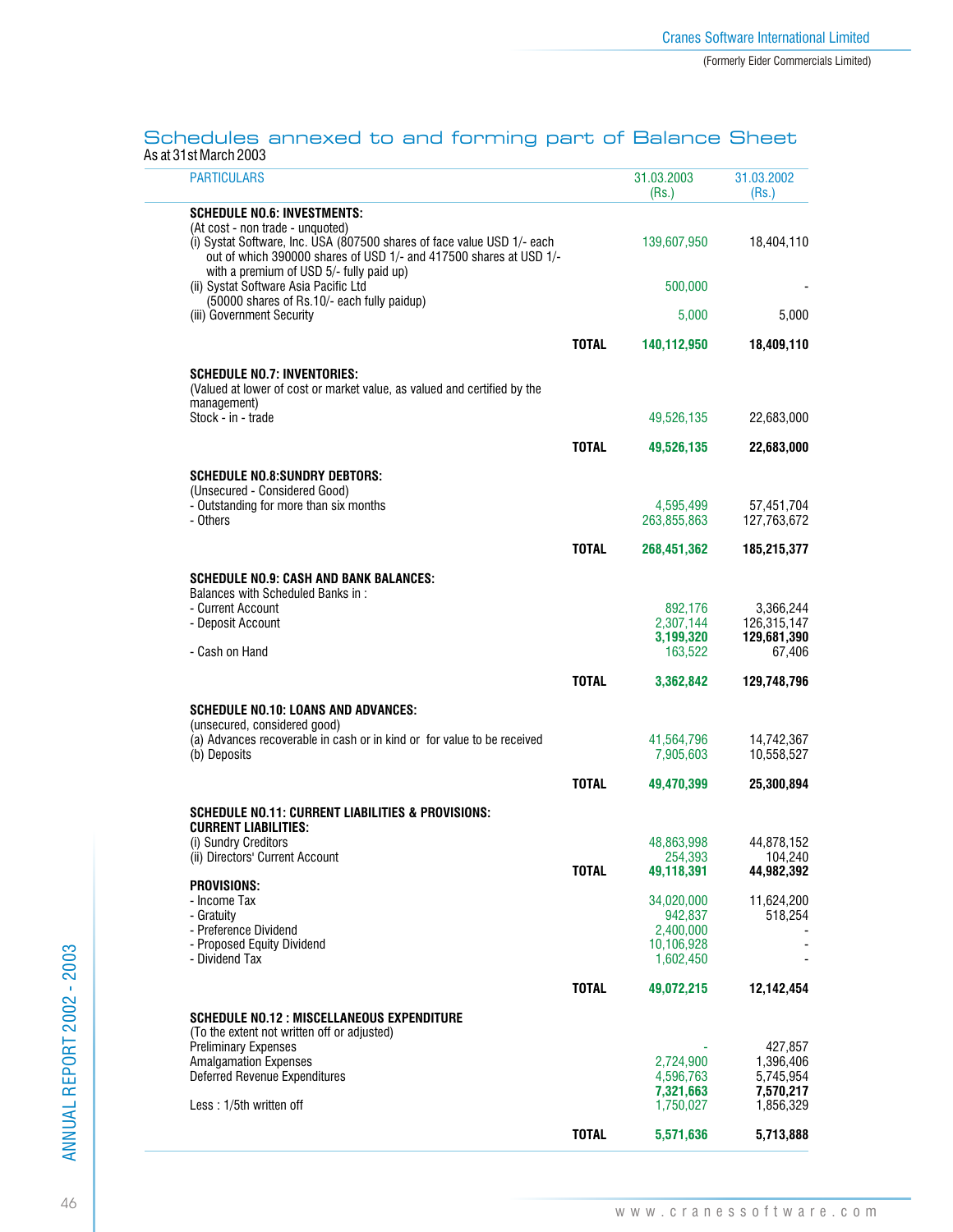## Schedules forming part of Profit & Loss Account

For the Year Ended 31st March 2003

| <b>PARTICULARS</b>                                             |              | 31.03.2003<br>(Rs.)       | 31.03.2002<br>(Rs.)      |
|----------------------------------------------------------------|--------------|---------------------------|--------------------------|
| <b>SCHEDULE - 13: SALES:</b>                                   |              |                           |                          |
| <b>Software Sales &amp; Services:</b>                          |              |                           |                          |
| Sales:<br><b>Exports</b>                                       |              | 342,863,052               | 86,861,312               |
| Domestic                                                       |              | 116,516,240               | 191,334,347              |
|                                                                |              | 459,379,292               | 278,195,659              |
| <b>Software Training</b>                                       |              | 22,052,327                | 48,764,750               |
|                                                                | <b>TOTAL</b> | 481,431,619               | 326,960,409              |
| <b>SCHEDULE -14: OTHER INCOME:</b>                             |              |                           |                          |
| <b>Exchange Fluctuation Account</b>                            |              | 4,755,638                 | 508,362                  |
|                                                                |              |                           |                          |
|                                                                | <b>TOTAL</b> | 4,755,638                 | 508,362                  |
| SCHEDULE -15: COST OF GOODS SOLD:                              |              |                           |                          |
| <b>Opening Stock</b>                                           |              | 22,683,000                | 7,000,386                |
| ADD: Purchases                                                 |              | 136,231,389               | 86,531,317               |
| <b>ADD: Direct Expenses</b>                                    |              | 2,755,106                 | 3,048,778                |
| <b>LESS: Closing Stock</b>                                     |              | 161,669,495<br>49,526,135 | 96,580,481<br>22,683,000 |
|                                                                |              |                           |                          |
|                                                                | <b>TOTAL</b> | 112,143,360               | 73,897,481               |
| <b>SCHEDULE -16: PERSONNEL EXPENSES:</b>                       |              |                           |                          |
| <b>Salaries</b>                                                |              | 30,066,678                | 33,584,082               |
| Gratuity                                                       |              | 521,906                   | 150,424                  |
| E.S.I Contribution<br>P.F. Contribution                        |              | 91,202<br>2,849,149       | 97,443<br>2,517,006      |
| <b>Staff Welfare</b>                                           |              | 1,156,309                 | 1,989,497                |
|                                                                | <b>TOTAL</b> | 34,685,244                | 38,338,452               |
|                                                                |              |                           |                          |
| <b>SCHEDULE -17: ADMINISTRATIVE EXPENSES:</b>                  |              |                           |                          |
| <b>Auditors Remuneration</b>                                   |              | 105,000                   | 102,900                  |
| <b>General Expenses</b><br><b>Sales Commission</b>             |              | 19,996,040<br>1,790,248   | 24,527,916<br>11,424,041 |
| Insurance                                                      |              | 108,866                   | 60,348                   |
| Office Rent                                                    |              | 6,096,859                 | 6,814,879                |
| <b>Rates and Taxes</b>                                         |              | 745,751                   | 214,181                  |
| <b>Remuneration to Directors</b>                               |              | 3,493,500                 | 2,472,000                |
| Loss on Sale of Car<br>Loss on Sale of Invesment               |              |                           | 185,229<br>94,400        |
| <b>Travelling and Conveyance</b>                               |              | 6,535,616                 | 7,798,002                |
| Repairs & Maintenance                                          |              | 492,608                   | 279,719                  |
| Preliminary expenses written off                               |              | 1,750,027                 | 1,856,329                |
| <b>Directors Sitting Fees</b>                                  |              | 71.000                    | 12,000                   |
| <b>Consultancy Charges</b>                                     |              | 17,110,719                | 4,613,014                |
|                                                                | <b>TOTAL</b> | 58,296,234                | 60,454,957               |
| <b>SCHEDULE -18: INTEREST &amp; FINANCIAL CHARGES</b>          |              |                           |                          |
| Interest on Fixed Loan                                         |              | 321.961                   | 3,198,204                |
| Interest - Others                                              |              | 55,711,512                | 20,307,339               |
|                                                                |              | 56,033,473                | 23.505.543               |
| Less: Interest received on Fixed Deposit<br>(TDS - Rs.4788632) |              | 22,880,959                | 13,556,077               |
|                                                                |              |                           |                          |
|                                                                | <b>TOTAL</b> | 33, 152, 514              | 9,949,466                |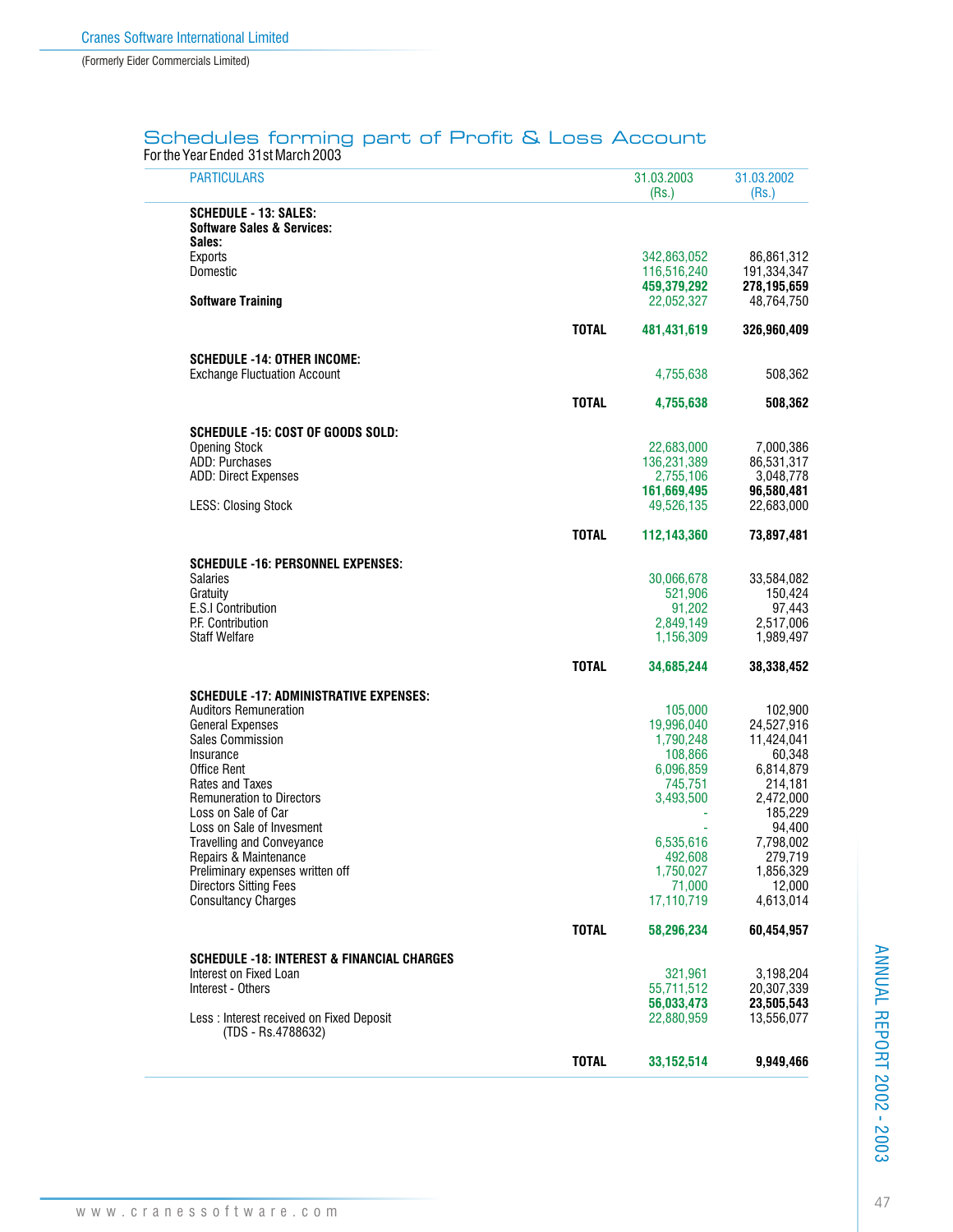## Notes to Accounts

## **Schedule No. 19 :- Notes to Accounts and Significant Accounting Policies.**

- **I. Significant Accounting Policies :-**
- a) Basis of Accounting:

Generally mercantile system of accounting is followed except for those associated with significant uncertainty and are in accordance with the Accounting Standards referred in sub-section (3C) of Section 211 of the Companies Act, 1956.

## b) Revenue Recognition:

- (i) Sale is recognized on delivery of goods to the Customer.
- (ii) Software Development is recognized on the basis of achievement of prescribed milestone as relevant to each contract or proportionate completion method.
- (iii) Technical Service Contract is recognized over the period of the contract.

## c) Fixed Assets

Fixed Assets are stated at historical cost of acquisition less accumulated depreciation.

- d) Depreciation
	- (i) Depreciation has been provided on straight line method at the rates prescribed under Schedule XIV of the Companies Act, 1956, on a pro-rata basis corresponding to the date of installation and put into use.
	- (ii) Depreciation on assets costing less than Rs.5000 is written off in the year of purchase irrespective of the date of installation.

### e) Inventory

- (i) Software products are valued at lower of the cost or market value.
- (ii) Software products developed/being developed are valued at estimated cost.

## f) Investments-long Term

Investment in foreign subsidiary has been reflected at the exchange rate prevailing at the date of transaction. Investment in Domestic Subsidiary is stated at cost. Any fall in value of investments, other than temporary is provided for.

## g) Exchange Fluctuation

- (i) Foreign currency transactions are accounted at the exchange rates prevailing on the date of the transaction.
- (ii) Gains and losses resulting from the settlement of foreign currency transaction and from the translation of monetary assets and liabilities denominated in foreign currencies at the year end restated at closing rate, are recognized in profit and loss account.
- (iii) Exchange rate difference relating to Fixed Assets is adjusted to the cost of the asset.

## h) Research And Development:

The Company in association with the Centre for Sponsored Schemes and Projects of Indian Institute of Science, Bangalore is in the process of setting up a designing and testing laboratory over a period of three years. The intellectual property rights and patents for technologies and products developed by the lab will be jointly owned by the Indian Institute of Science and the Company. At the end of this process the company will be identifying a fabrication facility for commercial exploitation. Payments made to the institution in respect of the aforesaid activity is capitalized under the head "Capital Work in Progress" and will be written off over the useful life of the intellectual right after the commencement of commercial usage of the same.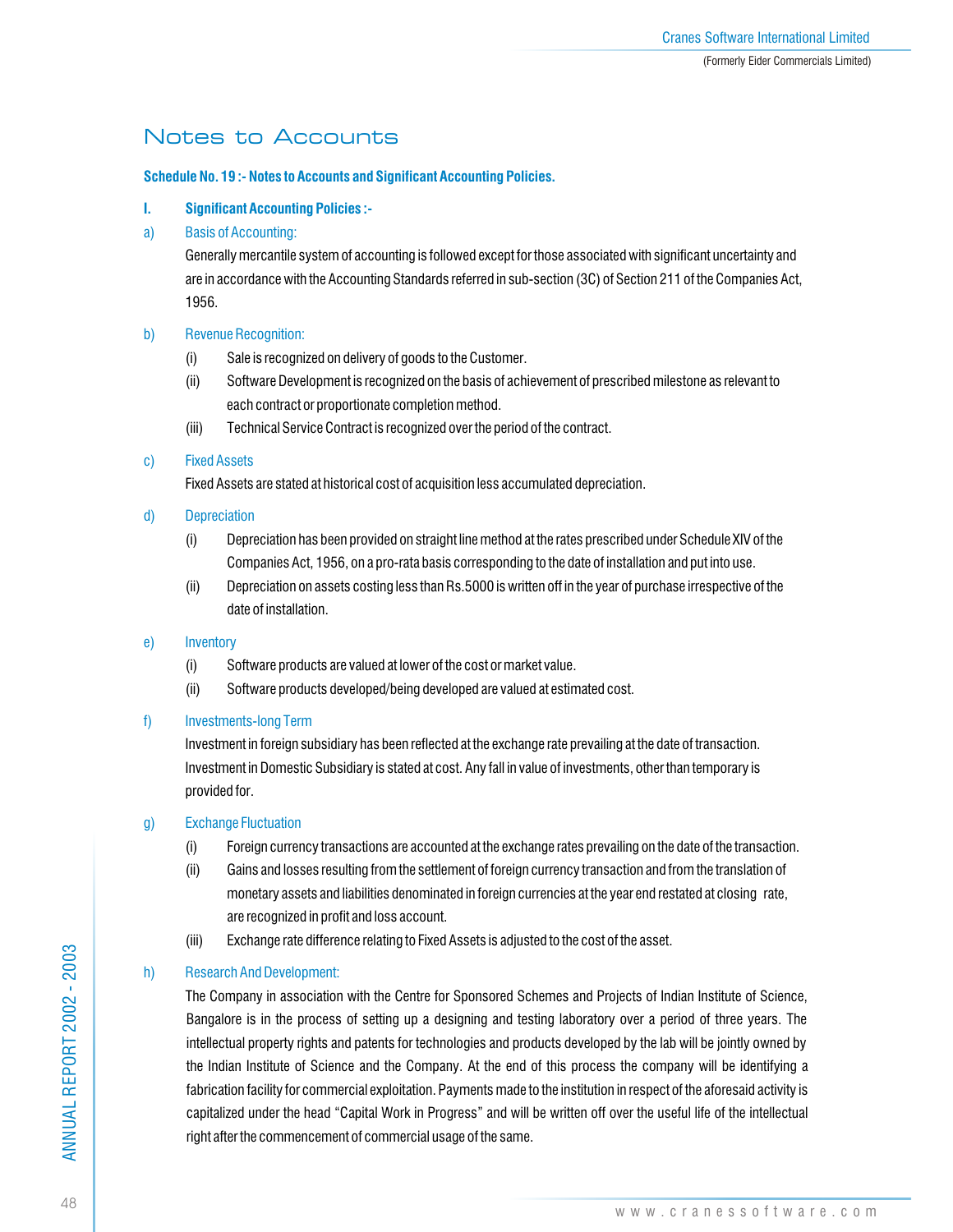## i) Employees Retirement Benefits

- (i) Provident Fund remittances to the Government are charged against the revenue on accrual basis.
- (ii) Gratuity liability is determined on the assumption that the eligible employees are retiring at the end of every year.

## j) Deferred Tax

- (i) Deferred tax is recognized, subject to the consideration of prudence in respect of deferred tax assets on timing differences being the difference between taxable income and accounting income that originate in one period and are capable of reversal in one or more subsequent periods.
- (ii) Recognition of deferred tax assets for unabsorbed Capital Losses: Deferred Tax assets are recognized on Unabsorbed capital losses only if it is reasonably certain that such deferred tax assets can be realised against future taxable capital gains.
- k) Freatment of Contingent Liabilities: **Contingent liabilities not provided for are reflected in Notes on Accounts.**

## l) Earning Per Share:

Basic/diluted earnings per share is calculated by dividing the net earning available to the equity share holders by the weighted average number of equity shares outstanding during the year.

## **II. Notes on Accounts: -**

|                |                                                                                                                  |            | $2002 - 03$<br>Rs. | $2001 - 02$<br>Rs. |
|----------------|------------------------------------------------------------------------------------------------------------------|------------|--------------------|--------------------|
| $\mathbf{1}$ . | Contingent Liabilities not provided for:                                                                         |            |                    |                    |
|                | <b>Bank Guarantees outstanding</b>                                                                               |            | 1,756,235          | 1,327,555          |
| 2.             | Estimated amount of contracts remaining to be executed                                                           |            | 2,002,500          | 2,002,500          |
|                | on capital works and not provided for                                                                            |            |                    |                    |
| 3.             | Directors Remuneration.                                                                                          |            |                    |                    |
|                | <b>Managing Director</b>                                                                                         | Salary     | 668,484            | 437,500            |
|                |                                                                                                                  | Allowances | 669,516            | 437,500            |
|                |                                                                                                                  | (a)        | 1,338,000          | 875,000            |
|                | Wholetime directors                                                                                              | Salary     | 1,077,072          | 798,500            |
|                |                                                                                                                  | Allowances | 1,078,428          | 798,500            |
|                |                                                                                                                  | (b)        | 2,155,500          | 1,597,000          |
|                | <b>Total Managerial remuneration</b>                                                                             | $(a+b)$    | 3,493,500          | 2,472,000          |
| 4.             | Value of imports calculated on CIF basis                                                                         |            |                    |                    |
|                | Capital Goods:                                                                                                   |            | 24,651,554         | 36,293,383         |
|                | <b>Trading Goods:</b>                                                                                            |            | 108,512,032        | 86,147,916         |
| 5.             | Earnings in Foreign Currency - FOB value of Exports                                                              |            | 342,863,051        | 86,861,312         |
| 6.             | <b>Expenditure incurred in Foreign Currency</b>                                                                  |            | 15,682,422         | 1,497,822          |
| 7              | a) Exchange fluctuation capitalized to the fixed accets during the vear is Rs 188 140 (Previous Vear Rs 199 050) |            |                    |                    |

7. a) Exchange fluctuation capitalized to the fixed assets during the year is Rs.183,140 (Previous Year Rs.122,959) b) The Exchange differences credited in the Profit & Loss account on account of revenue for the period Rs. 4,755,638 (Net) (Previous Year (Net) Rs. 508,362)

8. a) Cash Credit Account is secured by hypothecation of stocks of consumer software, book debts, document of title to goods and are guaranteed by directors and collaterally secured by property at Frazer Town, Bangalore. b) Creditors for finance are secured by hypothecation of vehicles.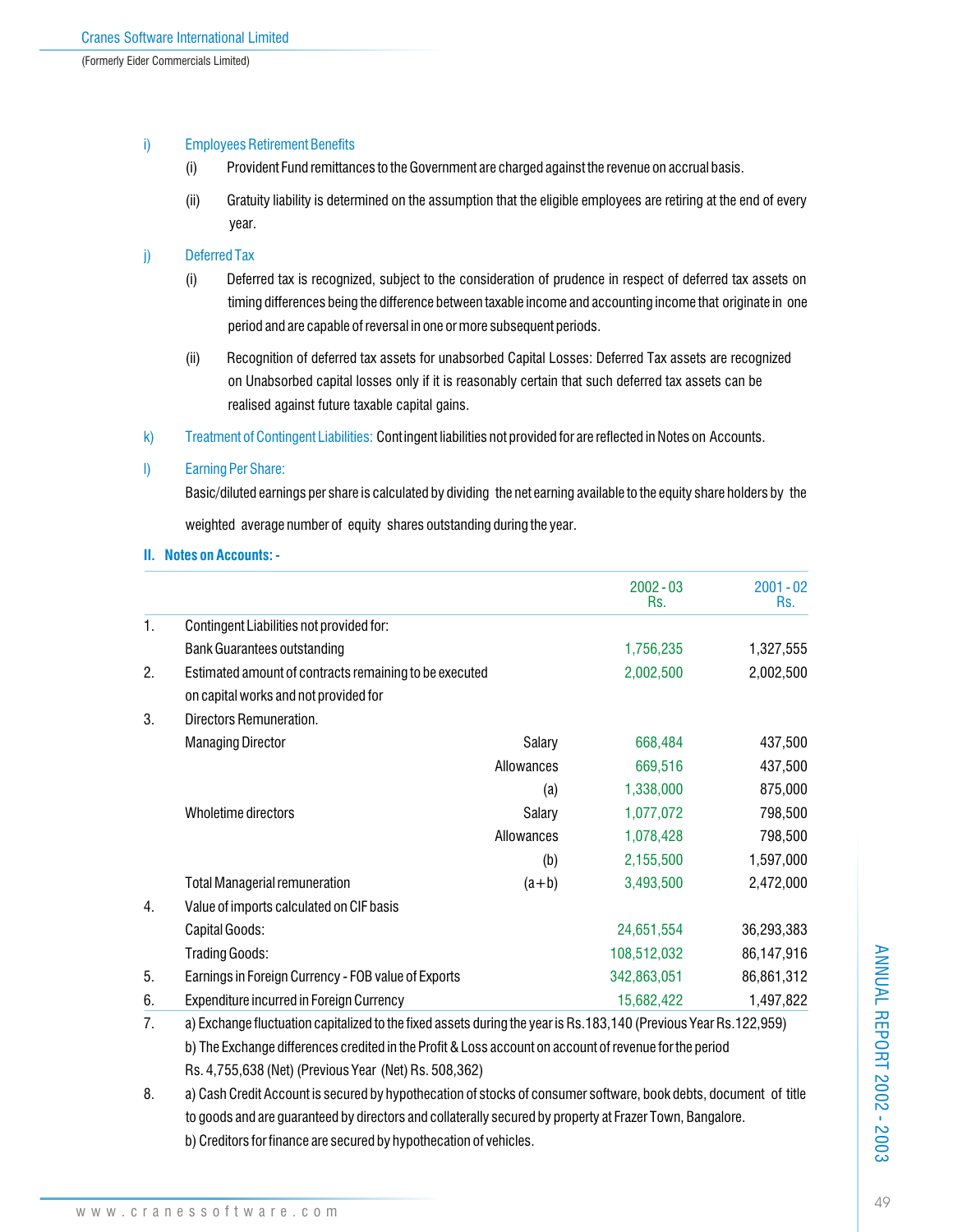- 9. Some of the Debtors and Creditors balance are subject to confirmation.
- 10. There are no amounts outstanding to small scale industrial undertaking as ascer tained by the management
- 11. In the opinion of the Board of Directors, all the Current assets, Loans and advances have at least the value as stated in the Balance sheet if realised in the ordinary course of the Business.
- 12. Deferred revenue expenditure and amalgamation expenses are written off over a period of 5 years
- 13. The Company is dealing with computer software which is not liable for excise duty.
- 14. The figures of the Previous years are not comparable, as the previous year consists of 18 Months.
- 15. Quantitative Details:

| 2002-2003               |                          |                 |               | In Nos.              |
|-------------------------|--------------------------|-----------------|---------------|----------------------|
| <b>Item Description</b> | <b>Opening Stock</b>     | <b>Receipts</b> | <b>Issues</b> | <b>Balance as on</b> |
|                         |                          |                 |               | 31.3.2003            |
| Matlab Media CD Kits    | 118                      | 390             | 269           | 239                  |
| Dongles                 | 17                       | 225             | 203           | 39                   |
| Matlab                  | 62                       | 356             | 261           | 157                  |
| <b>Simulink</b>         | 85                       | 197             | 157           | 125                  |
| <b>Toolboxes</b>        | 1164                     | 1315            | 1021          | 1458                 |
| <b>DSP Starter kits</b> | $\overline{\phantom{a}}$ | 87              | 48            | 39                   |
| <b>Statistics</b>       | $\blacksquare$           | 20              | ۰             | 20                   |
| <b>TOTAL</b>            | 1446                     | 2590            | 1959          | 2077                 |

| Ir |  |  |
|----|--|--|
|    |  |  |
|    |  |  |

| .                       |                      |                 |               | In Nos.              |
|-------------------------|----------------------|-----------------|---------------|----------------------|
| <b>Item Description</b> | <b>Opening Stock</b> | <b>Receipts</b> | <b>Issues</b> | <b>Balance as on</b> |
|                         |                      |                 |               | 31.3.2002            |
| Matlab Media CD Kits    | 61                   | 503             | 446           | 118                  |
| Dongles                 | 45                   | 287             | 315           | 17                   |
| Matlab                  | 41                   | 435             | 414           | 62                   |
| <b>Simulink</b>         | 32                   | 292             | 239           | 85                   |
| <b>Toolboxes</b>        | 656                  | 2340            | 1832          | 1164                 |
| <b>Total</b>            | 835                  | 3857            | 3246          | 1446                 |

The Company has no manufacturing operations, hence licensed and installed capacity are not applicable.

| 1 U. | <u>Hepails allu Mailliteilahtee illuluues.</u> |                    |                    |
|------|------------------------------------------------|--------------------|--------------------|
|      |                                                | $2002 - 03$<br>Rs. | $2001 - 02$<br>Rs. |
|      | <b>Repairs to Buildings</b>                    | 156,852            | 72,032             |
|      | <b>Repairs to Machinery</b>                    | 147,599            | 83,603             |
|      | Repairs to Others                              | 188,157            | 124,084            |
|      |                                                | 492,608            | 279,719            |
| 17.  | Auditors remuneration is for                   |                    |                    |
|      | (i) Statutory Audit                            | 100,000            | 98,400             |
|      | (ii)Service Tax                                | 5,000              | 4,500              |
|      |                                                | 105,000            | 102,900            |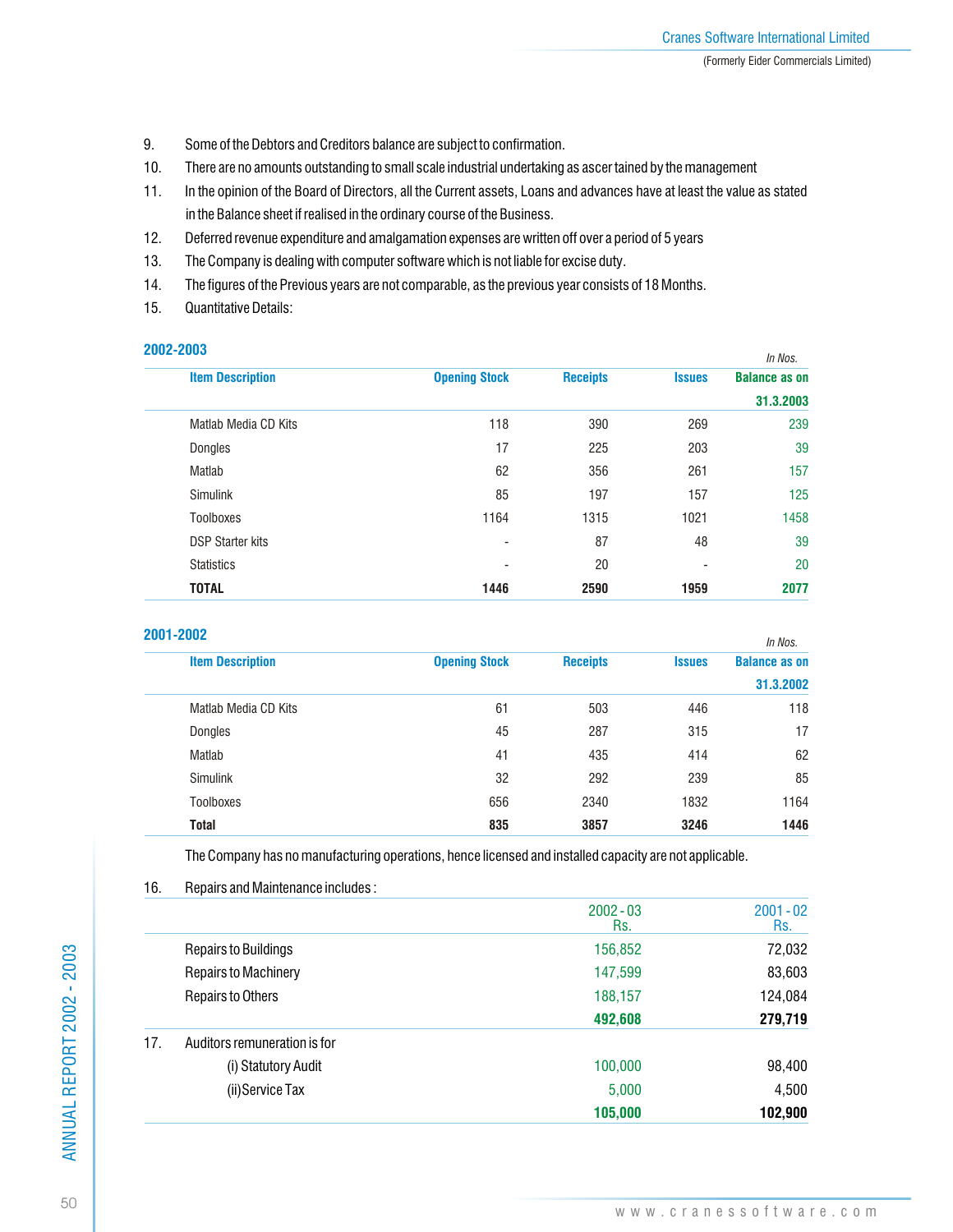(Formerly Eider Commercials Limited)

## 18. Deferred Tax.

|                                             | Deferred Tax as at the year end are attributable to the following |            |  |  |  |  |  |
|---------------------------------------------|-------------------------------------------------------------------|------------|--|--|--|--|--|
|                                             | Deferred Tax asset                                                |            |  |  |  |  |  |
| Carry forwards Capital Loss<br>33,756<br>a) |                                                                   |            |  |  |  |  |  |
| b)                                          | Expenses allowable for tax purposes when paid                     | 338,243    |  |  |  |  |  |
|                                             | Less: Deferred Tax Liability:                                     |            |  |  |  |  |  |
| a)                                          | Depreciation                                                      | 90,208,092 |  |  |  |  |  |
| b)                                          | Expenses yet to be written off in the books                       | 2,169,567  |  |  |  |  |  |
|                                             | Net Taken to Balance Sheet (Liability)<br>92,005,660              |            |  |  |  |  |  |

19. Earnings per share

Calculation of EPS

The following reflects the income and share data used in the computation of Basic Earnings per share

|    |                                                        | $2002 - 03$    | $2001 - 02$    |
|----|--------------------------------------------------------|----------------|----------------|
| 1. | Net Profit before deferred tax and preference dividend | Rs.218,958,635 | Rs.101,821,803 |
| 2. | Net Profit after deferred tax and Preference dividend  | Rs.137,607,085 | Rs.79,641,251  |
| 3. | <b>Total Number of Equity Shares:</b>                  | Nos.8,422,440  | Nos.8,422,440  |
| 4. | EPS before deferred tax & Preference dividend          | Rs. 25.99      | Rs. 12.09      |
| 5. | EPS after deferred tax and Preference dividend         | Rs.16.34       | Rs. 9.46       |
| 6. | Nominal value per share                                | <b>Rs.10</b>   | <b>Rs.10</b>   |

## 20. Related party Disclosures as ascer tained by the management:

| <b>Subsidiaries</b> | <b>Associates</b>      | <b>Key</b><br><b>Management</b><br><b>Personnel</b> | <b>Relatives of</b><br><b>Key</b><br><b>Management</b> | <b>Total Related</b><br><b>Parties</b> |
|---------------------|------------------------|-----------------------------------------------------|--------------------------------------------------------|----------------------------------------|
| (Rs.)               | (Rs.)                  | (Rs.)                                               | (Rs.)                                                  | (Rs.)                                  |
| 27,190,004          | 5,075                  |                                                     |                                                        | 27,190,004<br>5,075                    |
| 140,107,950         |                        |                                                     |                                                        | 140,107,950                            |
|                     | 717,956                |                                                     |                                                        | 717,956                                |
|                     | 9.767.100<br>9,797,100 |                                                     |                                                        | 9,767,100<br>9,797,100                 |
| 140,107,950         |                        | 3.493.500                                           |                                                        | 3,493,500<br>140,107,950<br>254,393    |
|                     |                        |                                                     | 254,393                                                | <b>Personnel</b>                       |

ANNUAL REPORT 2002 - 2003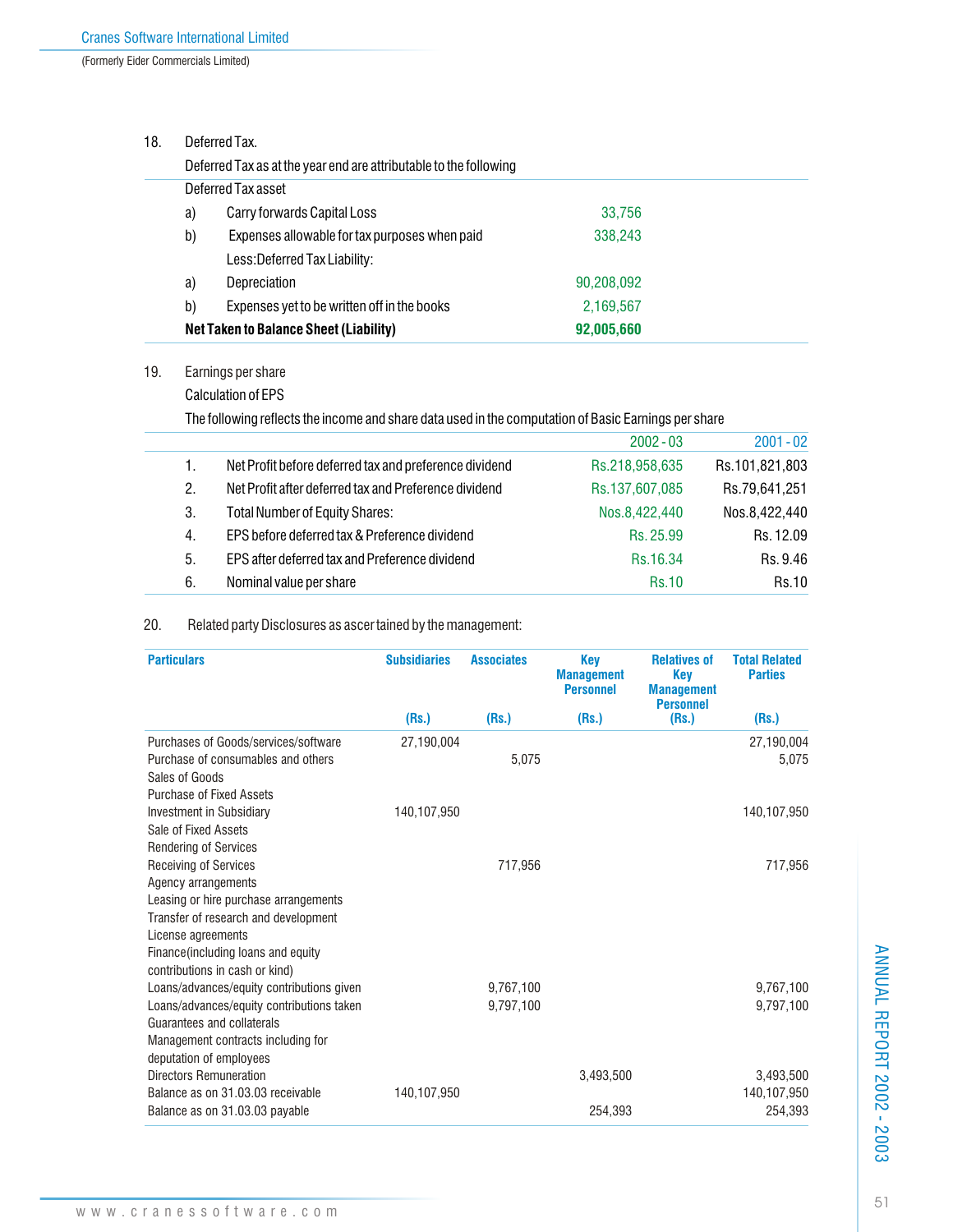| _____ |  |
|-------|--|

Names of related parties and description of relationship:

| <b>Holding Company</b>                | . Nil<br>t.                                       |
|---------------------------------------|---------------------------------------------------|
| <b>Subsidiaries</b>                   | 1. Systat Software, Inc., US                      |
|                                       | 2. Systat Software Asia Pacific Limited           |
|                                       | 3. Systat Software UK Ltd.                        |
| <b>Key Management Personnel</b>       | Mr. Asif Khader<br>÷                              |
|                                       | Mr. Mukkaram Jan                                  |
|                                       | Mr. Mueed Khader                                  |
| Relatives of Key Management Personnel | Nil                                               |
| <b>Other Related Parties</b>          | Jansons Telecom Private Limited                   |
|                                       | Jansons Land and Property Development Pvt Limited |
|                                       | <b>Cranes Consulting Private Limited</b>          |
|                                       | Orca Infotech Private Limited                     |
|                                       | SPSS South Asia Private Limited                   |
|                                       | Sameesha Technologies                             |
|                                       | Jansons                                           |
|                                       | Keysoft Solutions Private Limited.                |

## 21. Segment Reporting:

i) Primary Segment Information :

|                  |                                                                                                                                          |              | Rs. in Lakhs                   |
|------------------|------------------------------------------------------------------------------------------------------------------------------------------|--------------|--------------------------------|
| SI <sub>No</sub> | <b>PARTICULARS</b>                                                                                                                       |              | 31.03.2003                     |
| $\mathbf{1}$     | <b>Segment Revenue:</b><br>a) Product Division<br>b) Training Division                                                                   |              | 4,593.79<br>220.53             |
|                  | Less: Inter segment Revenue                                                                                                              | <b>Total</b> | 4,814.32                       |
|                  | <b>Net Sales</b><br>Add: Other unallocable Income                                                                                        |              | 4,814.32<br>47.56              |
|                  | <b>Total Income</b>                                                                                                                      |              | 4,861.88                       |
| $\mathbf{2}$     | <b>Segment Results</b><br>$Profit(+) / Loss(-)$ before tax and interest from each segment<br>a) Product Division<br>b) Training Division | <b>Total</b> | 2,397.12<br>123.99<br>2,521.11 |
|                  | Less : i) Interest<br>ii) Other unallocable expenditure net off unallocable income                                                       |              | 331.52                         |
|                  | <b>Total Profit Before Tax</b>                                                                                                           |              | 2,189.59                       |
| 3                | Capital Employed (Segment assets - Segment liabilities)<br>a) Product Division<br>b) Training Division                                   |              | 2,909.46<br>135.43             |
|                  |                                                                                                                                          | <b>Total</b> | 3,044.89                       |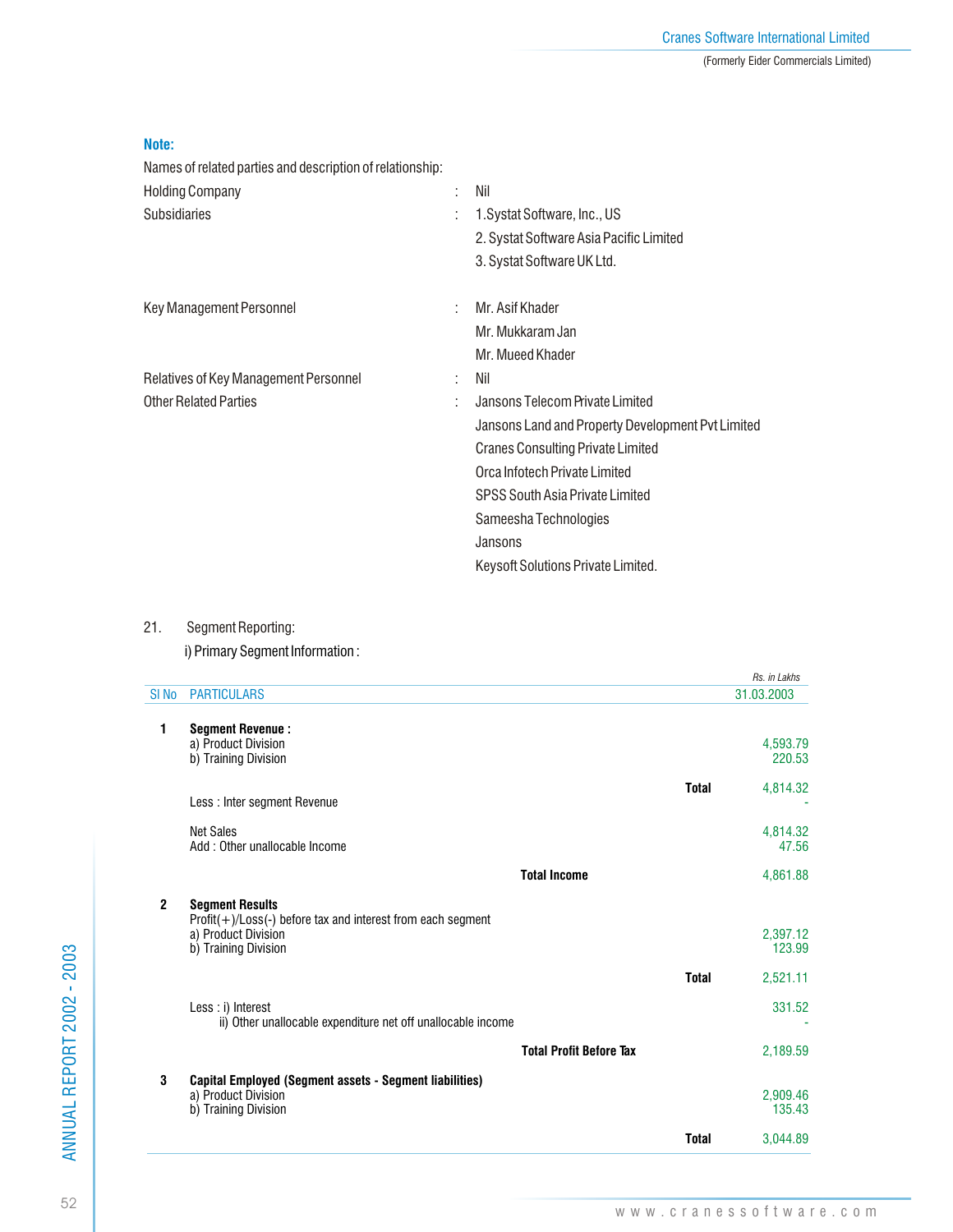(Formerly Eider Commercials Limited)

### ii) Secondary Segment Information :

| Geographical Segment :                   |                                      |                                           | Rs. In Lakhs |
|------------------------------------------|--------------------------------------|-------------------------------------------|--------------|
| <b>Particulars</b>                       | <b>Domestic</b><br><b>Operations</b> | <b>International</b><br><b>Operations</b> | <b>Total</b> |
| <b>Segment Revenue</b>                   | 1.385.69                             | 3.428.63                                  | 4.814.32     |
| Carrying amount of segment assets        | 1.782.75                             | 1.874.23                                  | 3.656.98     |
| Additions to Fixed and intangible assets | 1.392.76                             |                                           | 1.392.76     |

As per our report of even date **For and on behalf of the Board** 

For S.Janardhan & Associates Chartered Accountants

Place : Bangalore Date :11.06.2003

**Balakrishna S. Bhat Asif Khader Mukkaram Jan Parasuram B**<br>Partner Maraging Director Director Company Sec.

*Partner Managing Director Director Company Secretary*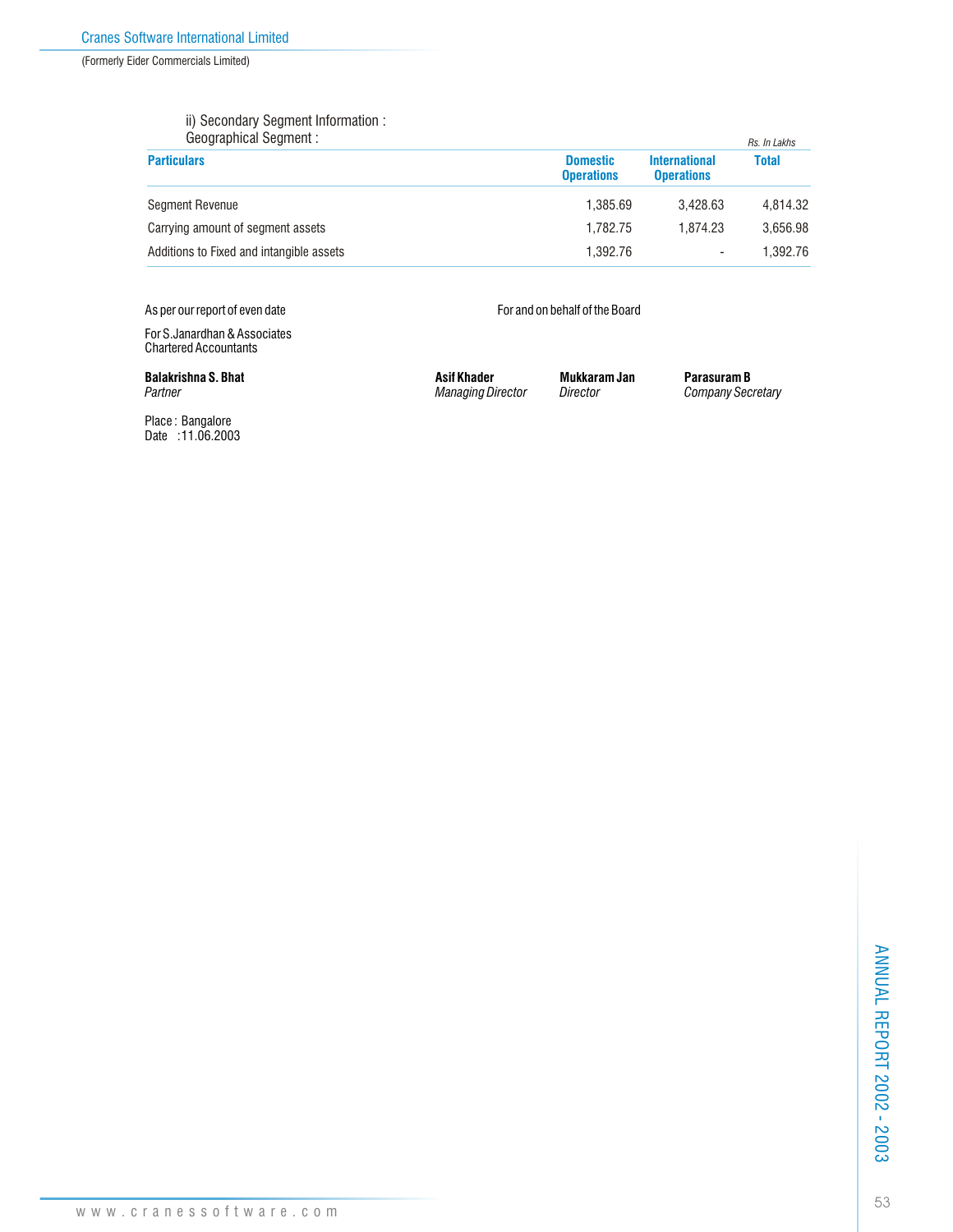## Balance Sheet Abstract and Company's General Business Profile

I. Registration Details

| Registration No.          | State ( |
|---------------------------|---------|
| 3 1 6 2 1                 |         |
| <b>Balance Sheet Date</b> |         |
| 3 1 0 3 0 3               |         |
| Month<br>Date<br>Year     |         |

State Code<br> $\boxed{0|8}$ 

II. Capital raised during the year (Amount in Rs. Thousands)

| Public Issue       | Rights Issue             |  |  |  |
|--------------------|--------------------------|--|--|--|
|                    |                          |  |  |  |
| <b>Bonus Issue</b> | <b>Private Placement</b> |  |  |  |
|                    |                          |  |  |  |

|                          | usanus)             |  |  |  |  |  |  |  |
|--------------------------|---------------------|--|--|--|--|--|--|--|
|                          | <b>Rights Issue</b> |  |  |  |  |  |  |  |
|                          |                     |  |  |  |  |  |  |  |
| <b>Private Placement</b> |                     |  |  |  |  |  |  |  |
|                          |                     |  |  |  |  |  |  |  |
|                          |                     |  |  |  |  |  |  |  |

III. Position of mobilisation and deployment of funds (Amount in Rs. Thousands) **Total Assets** 

|                                            | .                      |
|--------------------------------------------|------------------------|
| ჩ                                          | Բ                      |
| <b>Sources of funds</b>                    |                        |
| Paid up Capital                            | Reserves & Surplus     |
|                                            | 9                      |
| Secured Loans                              | <b>Unsecured Loans</b> |
|                                            | 8                      |
| <b>Application of funds</b>                |                        |
| Net fixed assets *                         | Investments            |
| 9                                          | 3                      |
| Net current assets                         | Misc. Expenditure      |
|                                            |                        |
| <b>Accumulated Losses</b>                  | Deferred Tax Liability |
|                                            | 6                      |
| $\star$ inoluding conital work in programs |                        |

| Reserves & Surplus | q | 2 |      |  |
|--------------------|---|---|------|--|
| Unsecured Loans    |   |   |      |  |
|                    |   |   | 7868 |  |
| Investments        |   |   |      |  |
|                    |   |   |      |  |
|                    |   |   |      |  |

including capital work in progress

IV. Performance of Company (Amount in Rs. Thousands)

| Turnover                 |  |       |     |                |  |
|--------------------------|--|-------|-----|----------------|--|
|                          |  | 8 6 1 |     | $\overline{8}$ |  |
| Profit/Loss before tax   |  |       |     |                |  |
| 2 <sup>1</sup>           |  |       | 895 |                |  |
| Earning per share in Rs. |  |       |     |                |  |
|                          |  |       |     |                |  |

Total Expenditure  $|2|6|7|2|28$ 

(Please tick appropriate box + for profit, - for loss) Profit/Loss after tax Dividend rate %  $|1|4|0|5|4|9|$ 12 %

V. Generic names of three principal products/services of company (as per monetary terms) Item Code No.(ITC Code) 8 | 5 | 2 | 4 | 3 | 9 | 9 | 0

Product Description For S.Janardhan & Associates For and on behalf of the Board

|  | S O FTWAR |  |  |  |  |  |
|--|-----------|--|--|--|--|--|
|  |           |  |  |  |  |  |
|  |           |  |  |  |  |  |

Chartered Accountants

Place : Bangalore Date : 11.06.2003

**Balakrishna. S. Bhat Asif Khader Mukkaram Jan Parasuram B**<br>Partner Maraging Director Director Company Sec.

*Partner Managing Director Director Company Secretary*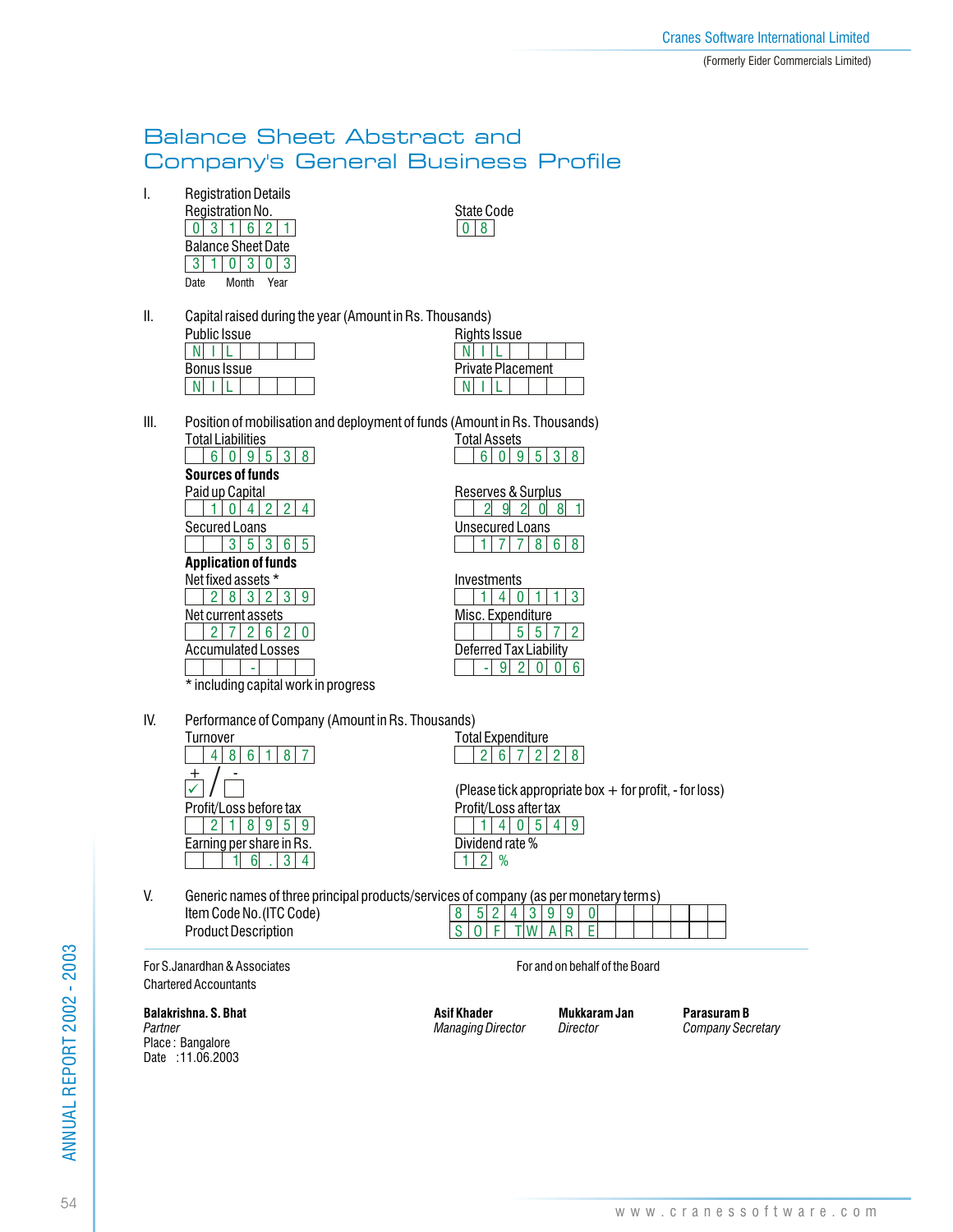## Cash Flow Statement

For the Year Ended 31st March 2003

| <b>PARTICULARS</b>                                                                                                                                                                                                                                                              | 31.03.2003<br>(Rs.)                                                      | 31.03.2002<br>(Rs.)                                                                |
|---------------------------------------------------------------------------------------------------------------------------------------------------------------------------------------------------------------------------------------------------------------------------------|--------------------------------------------------------------------------|------------------------------------------------------------------------------------|
| Net Profit before taxation                                                                                                                                                                                                                                                      | 218,958,635                                                              | 112,744,803                                                                        |
| - Depreciation<br>- Interest & financial charges<br>- Exchange rate difference<br>- (Profit)/loss on sale of assets (Net)<br>- Profit on sale of investments<br>- Preliminary Expenses written off<br>- Adjustments relating to previous year                                   | 28,951,270<br>33, 152, 514<br>1,750,027                                  | 32,083,609<br>9,949,465<br>(1,067,814)<br>185,228<br>94,400<br>1,856,329<br>53,422 |
| OPERATING PROFIT BEFORE WORKING CAPITAL CHANGES                                                                                                                                                                                                                                 | 276,814,976                                                              | 155,899,442                                                                        |
| <b>Adjustments for Working Capital</b><br>- Debtors<br>- Inventory<br>- Loans & Advances<br>- Current Liabilties<br>- Miscellaneous Expenditure<br>- Provision for gratuity                                                                                                     | (83, 235, 985)<br>(26, 843, 135)<br>(23,068,800)<br>4,135,999<br>424.583 | (146, 954, 826)<br>(15,682,614)<br>8,111,230<br>26,963,194<br>(7, 180, 449)        |
| <b>NET CHANGES IN WORKING CAPITAL</b>                                                                                                                                                                                                                                           | (128, 587, 338)                                                          | (134, 743, 465)                                                                    |
| CASH GENERATED FROM OPERATIONS<br>- Interest & Finance Charges<br>- Interest income                                                                                                                                                                                             | 148,227,638<br>(56,033,473)<br>24,439,497                                | 21,155,977<br>(23,505,542)<br>11,945,011                                           |
| NET CASH FROM OPERATING ACTIVITIES (A)                                                                                                                                                                                                                                          | 116,633,663                                                              | 9,595,446                                                                          |
| <b>CASH FLOW FROM INVESTMENT ACTIVITIES</b><br>- Purchase of Fixed Assets<br>- Sale of Fixed Assets<br>- Sale of Investments<br>- Purchase of investments<br>- Increase in Deferred Revenue Expenditure<br>- Investment in Subsidiary<br>- Increase in Capital Work in Progress | (139, 256, 887)<br>(1,607,775)<br>(121,703,840)<br>(2,306,500)           | (104, 914, 211)<br>799,547<br>354,000<br>(18, 404, 110)                            |
| NET CASH USED IN INVESTMENT ACTIVITIES (B)                                                                                                                                                                                                                                      | (264, 875, 002)                                                          | (122, 164, 774)                                                                    |
| <b>CASH FLOW FROM FINANCIAL ACTIVITIES</b><br>- Net Increase/(Decrease) in borrowings<br>- Increase in Share Capital<br>- Share Premium<br>- Unsecured Loans                                                                                                                    | (145, 339, 462)<br>167,194,847                                           | 148,892,091<br>25,635,200<br>8,452,800<br>(2, 149, 556)                            |
| <b>CASH GENERATED FROM FINANCING ACTIVITIES (C)</b>                                                                                                                                                                                                                             | 21,855,385                                                               | 180,830,535                                                                        |
| NET INCREASE IN CASH AND CASH EQUIVALENTS (A+B+C)                                                                                                                                                                                                                               | (126, 385, 955)                                                          | 68,261,207                                                                         |
| Opening Cash and cash equivalents<br>Closing Cash and cash equivalents                                                                                                                                                                                                          | 129,748,796<br>3,362,842                                                 | 65,609,596<br>129,748,796                                                          |

## For and on behalf of the Board

Place: Bangalore **Asif Khader Mukkaram Jan** Date : 11.06.2003 Managing Director Director

**Parasuram B**<br>*Company Secretary*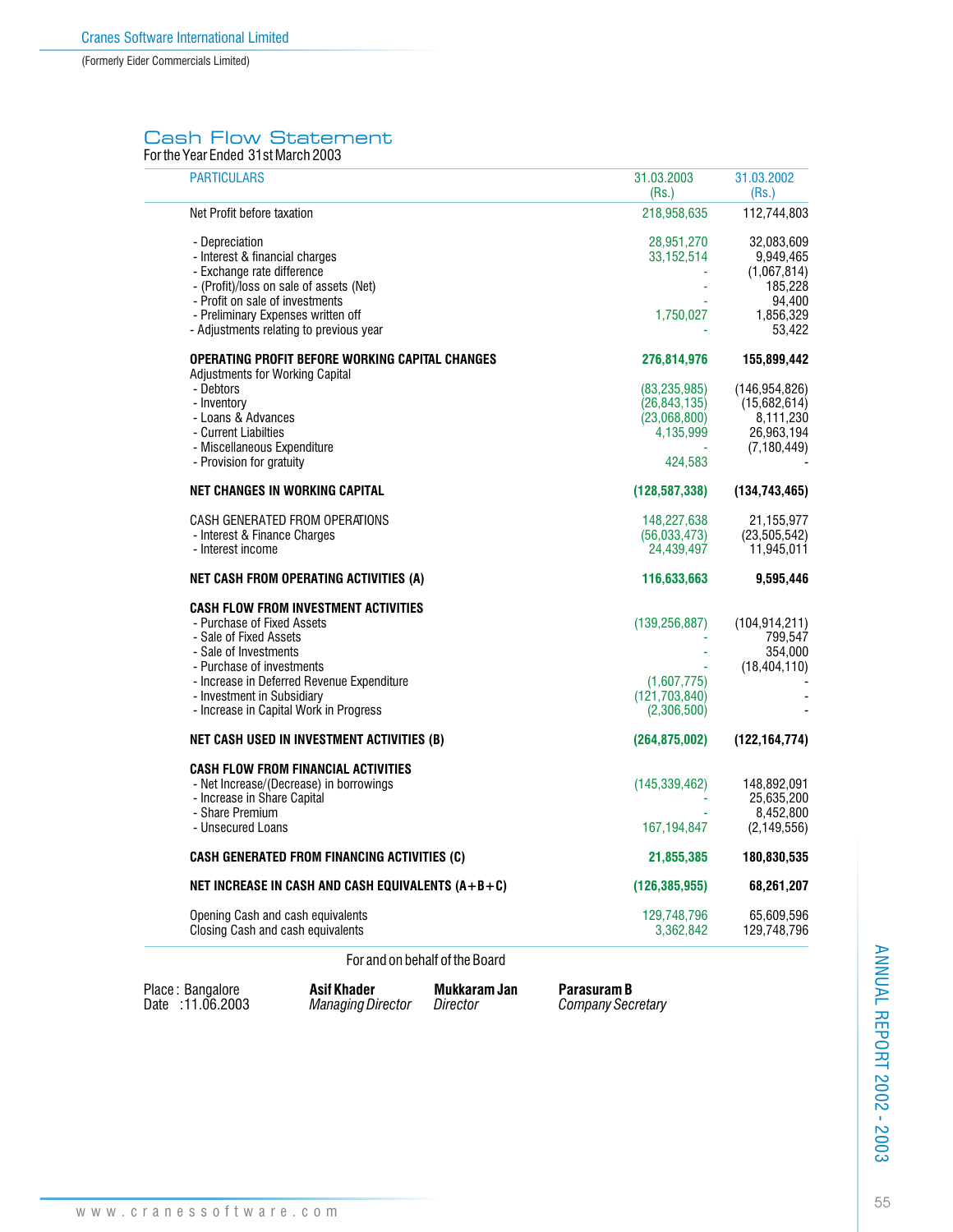## Auditor's Certificate

We have verified the above cash flow statement of Cranes Software International Ltd (formerly Eider Commercials Ltd) derived from the Audited Financial Statements for the year ended 31st March, 2003 and found the same to be drawn in accordance therewith and also with the requirement of clause 32 of the Listing Agreement with Stock Exchanges.

> For S.Janardhan & Associates Chartered Accountants

Date : 11.06.2003 *Partner*

Place : Bangalore **Balakrishna. S. Bhat Balakrishna. S. Bhat Balakrishna. S. Bhat Date : 11.06.2003** 

## Statement pursuant to Section 212 of the Companies Act, 1956 relating to companys' Interest in Subsidiary Companies.

Sl.No. PARTICULARS

| 1              | Name of the Subsidiary Companies                                                                                                                                                                                                                                                                                                                                              | <b>Systat Software</b><br>Asia Pacific Ltd. | <b>Systat Software,</b><br>Inc. USA | <b>Systat Software</b><br>UK Ltd. |
|----------------|-------------------------------------------------------------------------------------------------------------------------------------------------------------------------------------------------------------------------------------------------------------------------------------------------------------------------------------------------------------------------------|---------------------------------------------|-------------------------------------|-----------------------------------|
| $\overline{2}$ | The financial Year of the subsidiary                                                                                                                                                                                                                                                                                                                                          | 31.03.2003                                  | 31.03.2003                          | 31.03.2003                        |
| 3              | No. of shares Held<br>a.<br>Face value per share<br>b.<br>Extent of interest as at year end<br>C.                                                                                                                                                                                                                                                                             | 50.000<br>Rs. 10/-<br>100%                  | 807,500<br>$USD$ 1/-<br>100%        | $100 *$<br>$£ 1/-$<br>$100\%$ *   |
| 4              | The Net aggregate amount, of Profit/(Loss) of the subsidiary so<br>far as it concerns members of Cranes Software International Ltd<br>Not dealt with in the holding company's accounts<br>a.<br>1) For the financial year ended 31st March, 2003<br>For the previous financial years of the subsidiary<br>2)<br>companies since it became the holding Company's<br>subsidiary | Rs. 10.03.817                               | (US \$36,158)<br>(US \$40,853)      | £19.974                           |
|                | Dealt with in the holding company's accounts<br>b.<br>1) For the financial year ended 31st March, 2003<br>For the previous financial years of the subsidiary<br>2)<br>companies since it became the holding Company's<br>subsidiary                                                                                                                                           |                                             |                                     |                                   |

\* Held by Systat Software, Inc. USA.

#### For and on behalf of the Board

Place : Bangalore **Asif Khader Mukkaram Jan Parasuram B**<br>
Date :11.06.2003 **Asif Khader Managing Director** Director Company Sec.

 $Company$  Secretary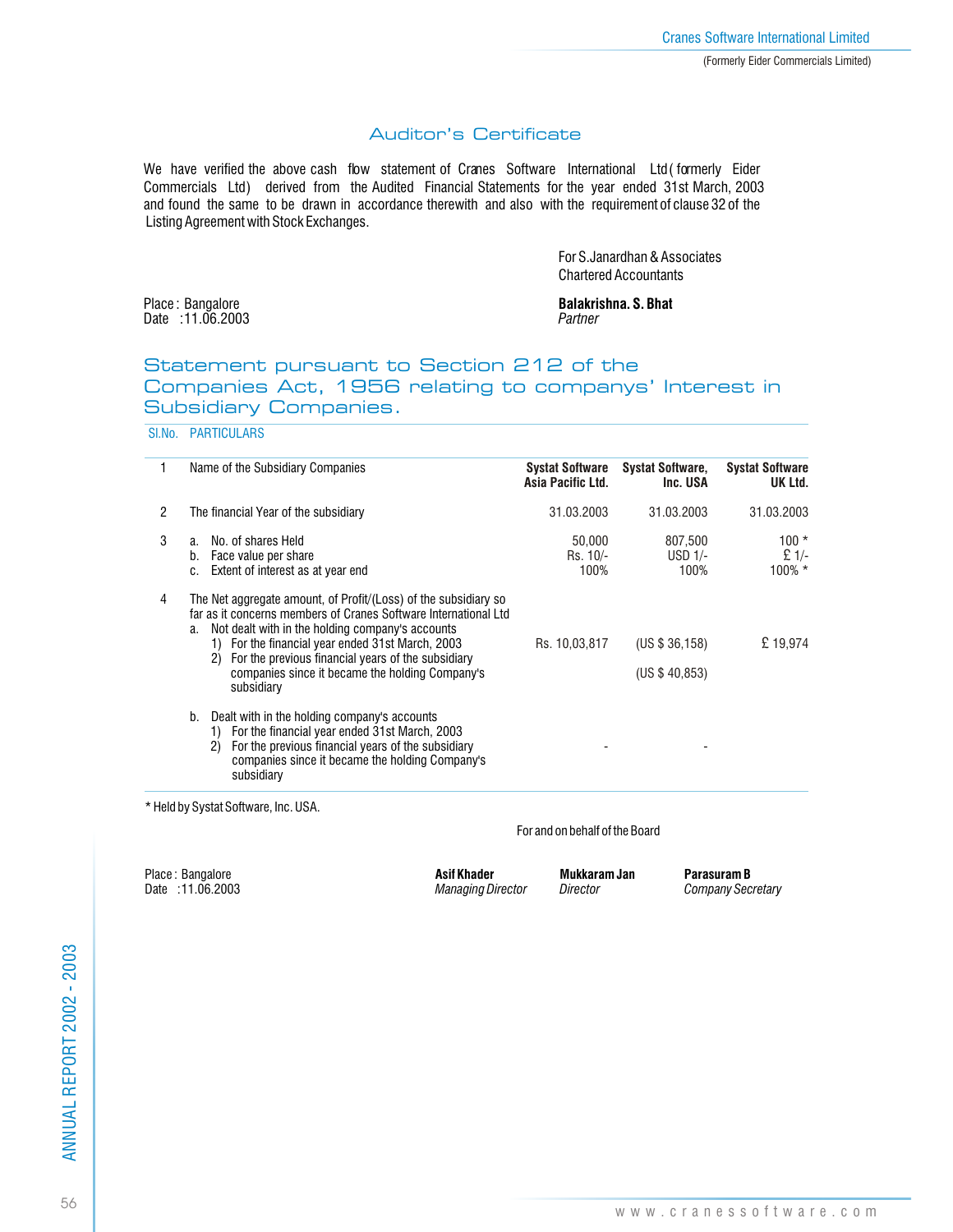(Formerly Eider Commercials Limited)

# Cranes Software International Limited (Formerly Eider Commercials Limited)

# **CONSOLIDATED** FINANCIAL STATEMENTS FOR 2002 - 03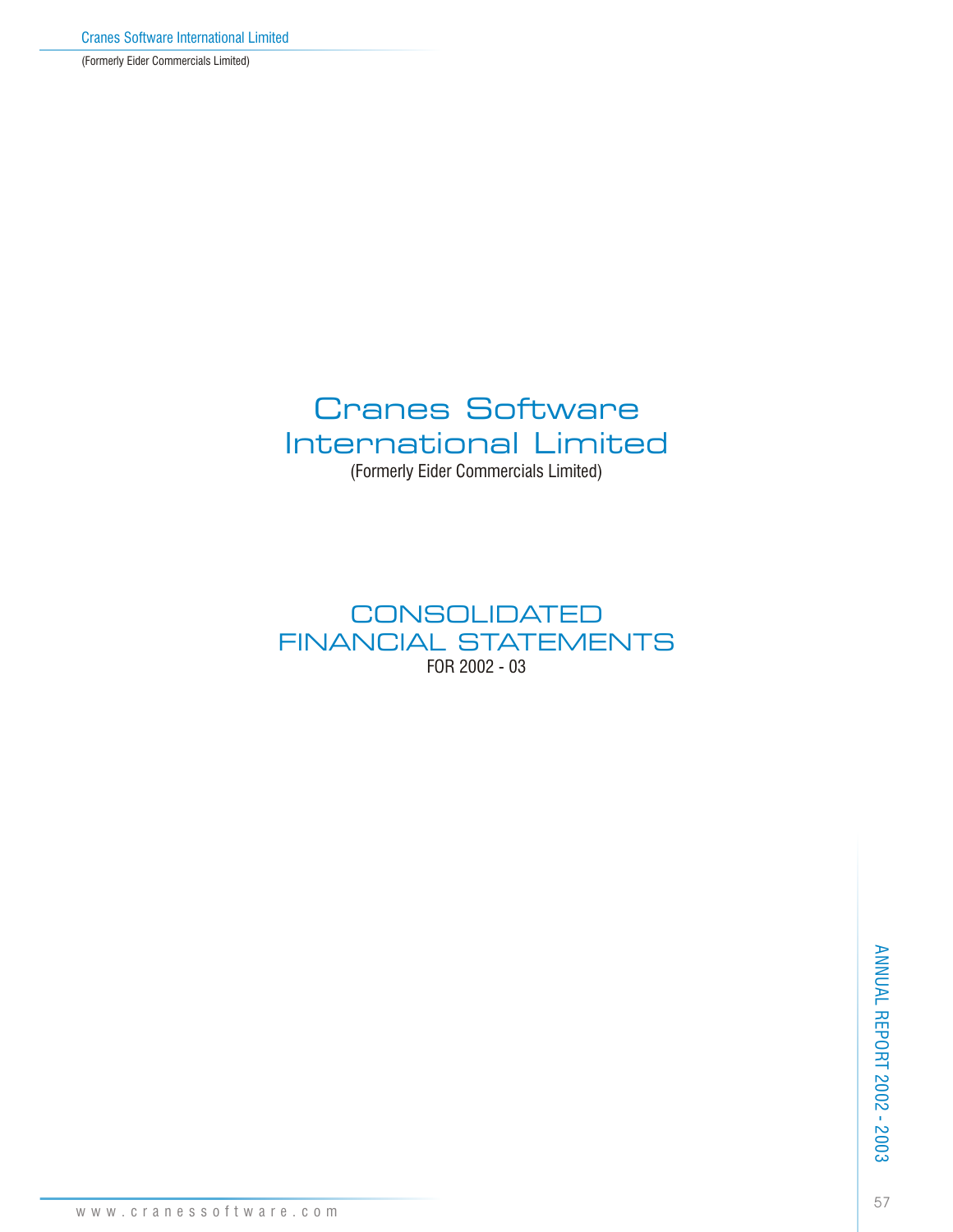## Consolidated Auditors' Report

We have examined the attached Consolidated Balance Sheet of M/s Cranes Software International Limited, Bangalore and its subsidiary as at 31st March, 2003 and also the Consolidated Profit and Loss Account and the Consolidated Cash Flow Statement for the year then ended.

These financial statements are the responsibility of the Company's management. Our responsibility is to express an opinion on these financial statements based on our Audit. We conducted our audit in accordance with the generally accepted auditing standards in India. These standards require that we plan and perform the audit to obtain reasonable assurance whether the financial statements are prepared, in all material respects, in accordance with an identified financial reporting framework and are free of material misstatements. An audit includes, examining on a test basis, evidence supporting the amounts and disclosures in the financial statements. An audit also includes assessing the accounting principles used and significant estimates made by management, as well as evaluating the overall financial statements. We believe that our audit provides a reasonable basis for our opinion.

We did not audit the financial statements of the subsidiaries, whose financial statements reflect total assets of US\$ 3511064 as at 31st March, 2003 and total revenues of US\$ 2502434 for the year then ended. These financial statements have been audited by other Auditor, whose report has been furnished to us, and our opinion, insofar as it relates to the amounts included in respect of the subsidiary is based solely on the report of the other auditor.

We report that the consolidated financial statements have been prepared by the Company in accordance with the requirements of Accounting Standard (AS) 21, Consolidated Financial Statements, issued by the Institute of Chartered Accountants of India and on the basis of the separate audited financial statements of M/s Cranes Software International Limited and its subsidiary included in the Consolidated Financial Statements.

On the basis of the information and explanation given to us and on the consideration of the separate audit reports on individual audited financial statements of M/s Cranes Software International Limited and its aforesaid subsidiary, we are of the opinion that:

- a. the Consolidated Balance Sheet gives a true and fair view of the consolidated state of affairs of the M/s Cranes Software International Limited and its subsidiary as at 31st March, 2003; and
- b. the Consolidated Profit and Loss Account, gives a true and fair view of the consolidated results of operations of the M/s Cranes Software International Limited and its subsidiary for the year then ended.
- c. the Consolidated Cash Flow statement of the cash flows for the year ended on that date.

**For S.Janardhan and Associates Chartered Accountants**

11.06. 2003 *Partner*

Bangalore **Balakrishna. S. Bhat**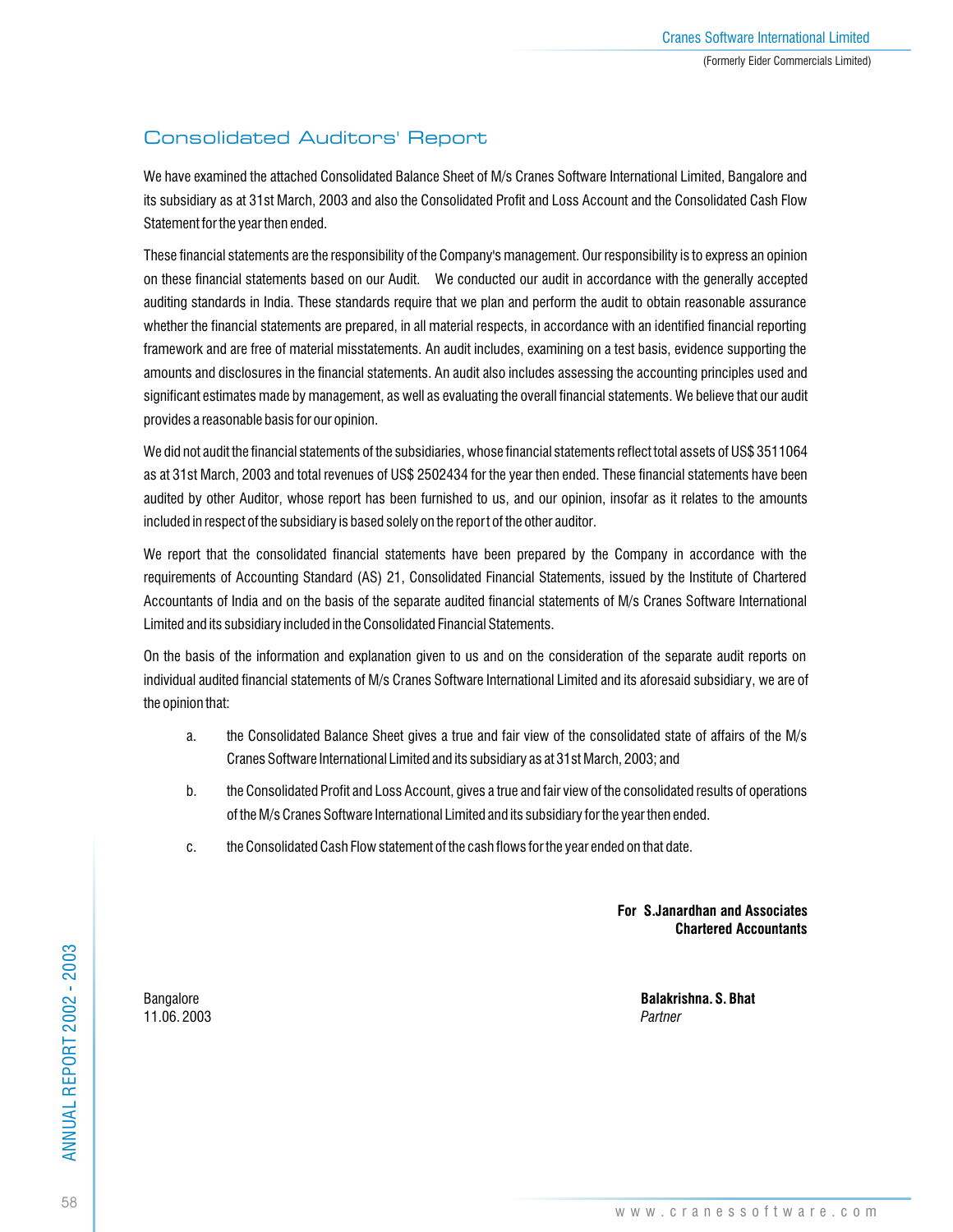# Consolidated Balance Sheet

## As at 31st March 2003

|                          | <b>PARTICULARS</b>                                                                                    | SCH.<br>No.         | 31.03.2003<br>(Rs.)                                                 | 31.03.2003<br>(Rs.)            | 31.03.2002<br>(Rs.)                                                   | 31.03.2002<br>(Rs.) |
|--------------------------|-------------------------------------------------------------------------------------------------------|---------------------|---------------------------------------------------------------------|--------------------------------|-----------------------------------------------------------------------|---------------------|
| I.<br>$\mathbf{1}$       | <b>Sources Of Funds</b><br><b>Shareholders' Funds:</b>                                                |                     |                                                                     |                                |                                                                       |                     |
| (a)<br>(b)               | Capital<br>Reserves and Surplus                                                                       | 1<br>$\overline{2}$ | 104,224,400<br>291,305,510                                          | 395,529,910                    | 104,224,400<br>165,352,665                                            | 269,577,065         |
| $\overline{2}$           | <b>Loan Funds</b>                                                                                     |                     |                                                                     |                                |                                                                       |                     |
| (a)<br>(b)               | <b>Secured Loans</b><br><b>Unsecured Loans</b>                                                        | 3<br>$\overline{4}$ | 35,364,698<br>177,868,220                                           | 213,232,918                    | 180,704,160<br>10,673,373                                             | 191,377,533         |
|                          | <b>TOTAL</b>                                                                                          |                     |                                                                     | 608,762,828                    |                                                                       | 460,954,598         |
| ΙΙ.<br>$\mathbf{1}$      | <b>Application of Funds</b><br><b>Fixed Assets</b>                                                    | 5                   |                                                                     |                                |                                                                       |                     |
| (a)<br>(b)<br>(c)<br>(d) | Gross Block<br>Less : Depreciation<br>Net Block<br>Capital Work in Progress                           |                     | 490,725,031<br>98,928,753<br>391,796,278<br>4,906,500               | 396,702,778                    | 237,414,112<br>48,703,158<br>188,710,954<br>2,600,000                 | 191,310,954         |
| $\overline{2}$           | <b>Investments</b>                                                                                    | 6                   |                                                                     | 5,000                          |                                                                       | 5,000               |
| 3                        | <b>Current Assets, Loans &amp;</b><br><b>Advances:</b>                                                |                     |                                                                     |                                |                                                                       |                     |
| (a)<br>(b)<br>(c)<br>(d) | Inventories<br><b>Sundry Debtors</b><br><b>Cash and Bank Balances</b><br>Loans and Advances           | 7<br>8<br>9<br>10   | 73,352,125<br>276,742,281<br>9,372,312<br>55,698,721<br>415,165,439 |                                | 22,683,000<br>186,254,124<br>132,667,064<br>31,191,197<br>372,795,385 |                     |
|                          | <b>Less: Current Liabilities &amp;</b><br><b>Provisions</b>                                           | 11                  |                                                                     |                                |                                                                       |                     |
| (a)<br>(b)               | <b>Current Liabilities</b><br>Provisions                                                              |                     | 68,401,982<br>49,210,215<br>117,612,197                             |                                | 58,631,427<br>12,142,454<br>70,773,881                                |                     |
|                          | <b>Net Current Assets</b>                                                                             |                     |                                                                     | 297,553,242                    |                                                                       | 302,021,504         |
| 4                        | <b>Deferred Tax (Liability)/Assets</b>                                                                |                     |                                                                     | (91, 152, 328)                 |                                                                       | (38,096,748)        |
| 5                        | <b>Miscellaneous Expenditure:</b><br>(To the extent not written off or<br>adjusted)                   | 12                  |                                                                     | 5,654,136                      |                                                                       | 5,713,888           |
|                          | <b>TOTAL</b>                                                                                          |                     |                                                                     | 608,762,828                    |                                                                       | 460.954.598         |
|                          | Schedule Nos. 1 to 12 and 19 form an integral part of Balance Sheet<br>As per our report of even date |                     |                                                                     | For and on behalf of the Board |                                                                       |                     |

#### **Schedule Nos. 1 to 12 and 19 form an integral part of Balance Sheet**

| As per our report of even date |  |
|--------------------------------|--|
| For S. Janardhan & Associates  |  |
| <b>Chartered Accountants</b>   |  |

*Partner Managing Director Director Company Secretary* Place : Bangalore Date : 11.06.2003

**Balakrishna S. Bhat Asif Khader Mukkaram Jan Parasuram B**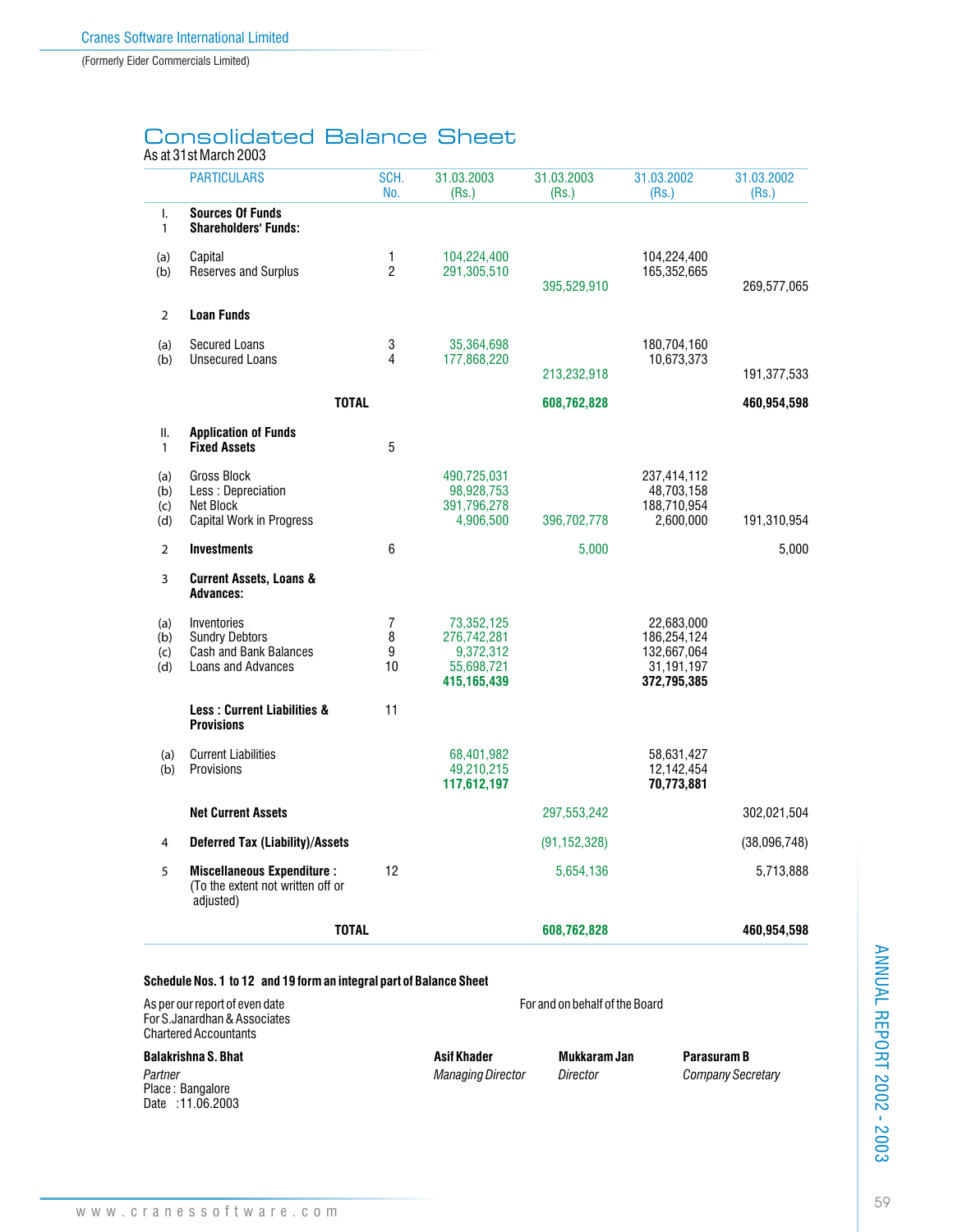## Profit & Loss Account - Consolidated

For the Year Ended 31st March 2003

| <b>PARTICULARS</b>                                                                                                                             | SCH.<br>No.          | 31.03.2003<br>(Rs.)                                                  | 31.03.2003<br>(Rs.)                                                              | 31.03.2002<br>(Rs.)                                               | 31.03.2002<br>(Rs.)                   |
|------------------------------------------------------------------------------------------------------------------------------------------------|----------------------|----------------------------------------------------------------------|----------------------------------------------------------------------------------|-------------------------------------------------------------------|---------------------------------------|
| <b>INCOME</b>                                                                                                                                  |                      |                                                                      |                                                                                  |                                                                   |                                       |
| <b>Sales</b><br>Other Income                                                                                                                   | 13<br>14             | 610,133,340<br>5.400.603                                             |                                                                                  | 336,244,779<br>3.361.577                                          |                                       |
|                                                                                                                                                |                      |                                                                      | 615,533,943                                                                      |                                                                   | 339,606,356                           |
| <b>EXPENDITURE</b>                                                                                                                             |                      |                                                                      |                                                                                  |                                                                   |                                       |
| Cost of Goods Sold<br><b>Personnel Expenses</b><br><b>Administrative Expenses</b><br>Interest and Financial Charges (Net)<br>Depreciation      | 15<br>16<br>17<br>18 | 120,059,847<br>80,623,312<br>111,842,293<br>33.263.617<br>50,225,595 | 396,014,664                                                                      | 73,897,481<br>41,739,480<br>72,091,633<br>9.963.322<br>32,134,066 | 229,825,983                           |
| <b>PROFIT BEFORE TAX</b>                                                                                                                       |                      |                                                                      | 219,519,279                                                                      |                                                                   | 109,780,373                           |
| Less: Provision for Current Tax<br>Less: Deferred Tax                                                                                          |                      |                                                                      | 25,731,635<br>53,249,528                                                         |                                                                   | 10,920,000<br>18.784.663              |
| <b>PROFIT AFTER TAX</b>                                                                                                                        |                      |                                                                      | 140,538,116                                                                      |                                                                   | 80,075,710                            |
| Add/(Less): Income tax relating to                                                                                                             |                      |                                                                      | (474, 926)                                                                       |                                                                   | 53,422                                |
| earlier years<br><b>NET PROFIT</b>                                                                                                             |                      |                                                                      | 140,063,190                                                                      |                                                                   | 80,129,132                            |
| Add: Brought forward from                                                                                                                      |                      |                                                                      | 81,647,333                                                                       |                                                                   | 3,918,201                             |
| previous year<br>Profit available for appropriation                                                                                            |                      |                                                                      | 221,710,523                                                                      |                                                                   | 84,047,333                            |
| <b>APPROPRIATIONS</b>                                                                                                                          |                      |                                                                      |                                                                                  |                                                                   |                                       |
| - Preference Dividend<br>- Proposed Equity Dividend<br>- Tax on Dividend<br>- General Reserve - Transfer<br>- Balance carried to Balance Sheet |                      |                                                                      | 2,400,000<br>10,106,928<br>1,602,450<br>190,000,000<br>17,601,145<br>221,710,523 |                                                                   | 2,400,000<br>81,647,333<br>84,047,333 |

#### **Schedule Nos. 13 to 18 and 19 form an integral part of Profit & Loss Account**

As per our report of even date For and on behalf of the Board For S.Janardhan & Associates Chartered Accountants

**Balakrishna S. Bhat Character States Asif Khader States Asif Khader Mukkaram Jan Parasuram B**<br>Partner Company Sec.

*Partner Managing Director Director Company Secretary*

Place : Bangalore Date : 11.06.2003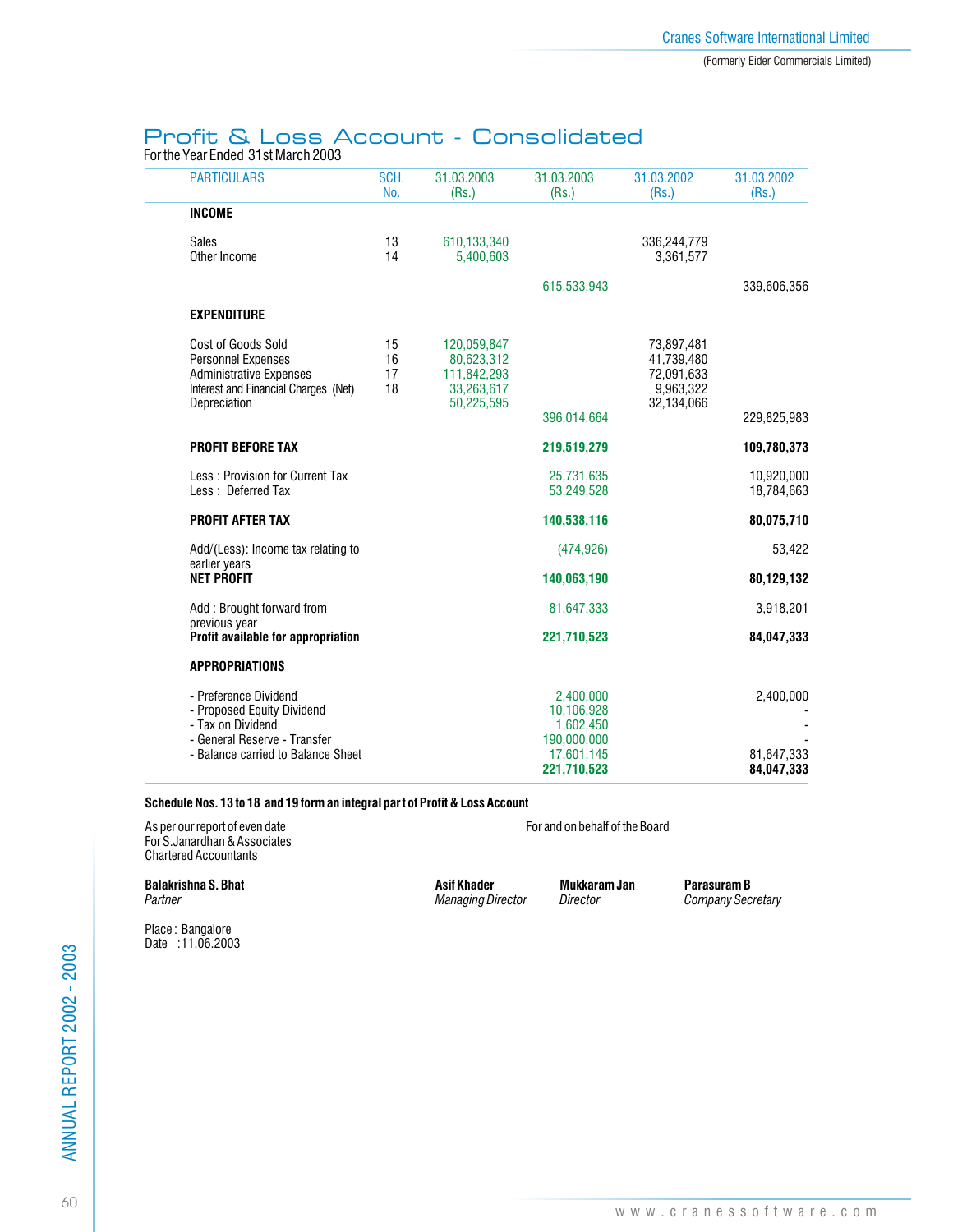| Schedules Annexed to and forming part of Balance Sheet |  |  |  |
|--------------------------------------------------------|--|--|--|
| As at 31st March 2003                                  |  |  |  |

| <b>PARTICULARS</b>                                                                                                                                                                                                                                                                                             | 31.03.2003<br>(Rs.)                                         | 31.03.2002<br>(Rs.)                                                         |
|----------------------------------------------------------------------------------------------------------------------------------------------------------------------------------------------------------------------------------------------------------------------------------------------------------------|-------------------------------------------------------------|-----------------------------------------------------------------------------|
| <b>SCHEDULE NO.1 SHARE CAPITAL:</b>                                                                                                                                                                                                                                                                            |                                                             |                                                                             |
| <b>AUTHORISED:</b><br>90,00,000 Equity Shares of Rs.10/- each<br>2,00,000 Preference Shares of Rs.100/- each                                                                                                                                                                                                   | 90,000,000<br>20,000,000                                    | 90,000,000<br>20,000,000                                                    |
| <b>TOTAL</b>                                                                                                                                                                                                                                                                                                   | 110,000,000                                                 | 110,000,000                                                                 |
| <b>ISSUED, SUBSCRIBED &amp; PAID-UP:</b><br>84,22,440 Equity Shares of Rs. 10/- each fully paid up (During the Previous Year<br>81,82,440 equity shares of Rs. 10/- each were issued pursuant to the scheme of<br>amalgamation of the Erstwhile Cranes Software International Ltd. with the company)           | 84,224,400                                                  | 84,224,400                                                                  |
| 2,00,000 Preference Shares of Rs. 100/- each fully paid up (During the Previous<br>Year 200,000 equity shares of Rs. 100/- each were issued pursuant to the scheme<br>of amalgamation of the Erstwhile Cranes Software International Ltd. with the<br>company)                                                 | 20,000,000                                                  | 20,000,000                                                                  |
| <b>TOTAL</b>                                                                                                                                                                                                                                                                                                   | 104,224,400                                                 | 104,224,400                                                                 |
| <b>SCHEDULE NO.2: RESERVES AND SURPLUS:</b><br>a) General Reserve<br>Add: Transfer on amalgamation<br>Transfer from Profit & Loss Account                                                                                                                                                                      | 2,778,840<br>190,000,000                                    | 22,090,925                                                                  |
| Less : Deferred tax provision on initial adoption                                                                                                                                                                                                                                                              | 192,778,840<br>103.628<br>192,675,212                       | 22,090,925<br>19,312,085<br>2,778,840                                       |
| b) Share Premium Account<br>c) Capital Reserve<br>d) Profit and Loss Account                                                                                                                                                                                                                                   | 80,452,800<br>576,353<br>17,601,145                         | 80,452,800<br>473,692<br>81,647,333                                         |
| <b>TOTAL</b>                                                                                                                                                                                                                                                                                                   | 291,305,510                                                 | 165,352,665                                                                 |
| <b>SCHEDULE NO.3: SECURED LOANS:</b><br>(Refer Note No.15 for security provided)<br>JAMMU AND KASHMIR BANK LTD.,<br>Overdraft Account<br><b>Cash Credit Account</b><br>KOTAK MAHINDRA PRIMUS LTD.<br><b>ICICI BANK LTD</b><br>STANDARD CHARTERED BANK<br>(Secured by hypothecation of vehicle)<br><b>TOTAL</b> | 34, 181, 057<br>221,100<br>191,358<br>771,183<br>35,364,698 | 130,804,676<br>47,778,823<br>462,300<br>446.502<br>1,211,859<br>180,704,160 |
| <b>SCHEDULE NO.4: UNSECURED LOANS:</b><br>- Short Term Loan from Scheduled Banks<br>- Inter Corporate Deposit<br><b>TOTAL</b>                                                                                                                                                                                  | 177,868,220<br>177,868,220                                  | 5,323,373<br>5,350,000<br>10,673,373                                        |
|                                                                                                                                                                                                                                                                                                                |                                                             |                                                                             |

ANNUAL REPORT 2002 - 2003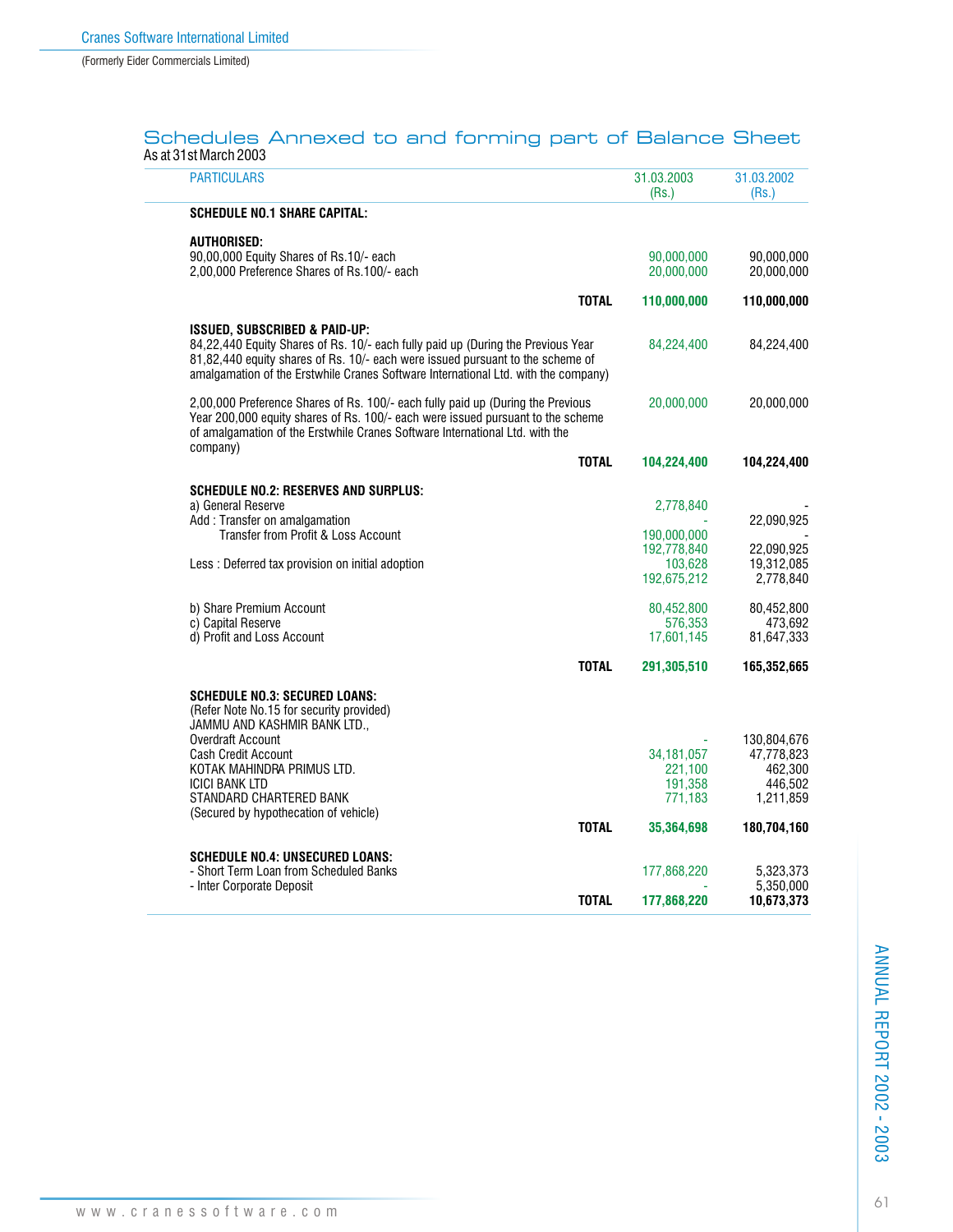| c         |
|-----------|
| ہ<br>ہ    |
|           |
| I         |
| ı         |
| ť         |
| i         |
| $\mathbf$ |
| ť         |
|           |
|           |
| ť<br>Ξ    |
| Ó         |
|           |
| с<br>r    |
|           |
|           |
|           |
|           |
|           |
|           |
|           |
| ¢         |
|           |

62

| ļ |
|---|
|   |
|   |
|   |
|   |

|                      |                        |                                                               |            |                           |            |                                       |                                     |                          |                                  | Figs. In Rs.        |
|----------------------|------------------------|---------------------------------------------------------------|------------|---------------------------|------------|---------------------------------------|-------------------------------------|--------------------------|----------------------------------|---------------------|
| PARTICULARS          | Cost as on<br>1.4.2002 | Additions/Transfers Deletions/Transfers<br><b>GROSS BLOCK</b> |            | 31.03.2003<br>Total as on | 1.4.2002   | DEPRECIATION BLOCK<br>For the<br>Year | Withdrawn/Transfers<br>Depreciation | 31.03.2003<br>Total upto | NET BLOCK<br>As on<br>31.03.2003 | As on<br>31.03.2002 |
| <b>AND</b>           | 26,305,037             |                                                               |            | 26,305,037                |            |                                       |                                     |                          | 26,305,037                       | 26,305,037          |
| FURNITURE & FIXTURES | 16,195,111             | 1,014,617                                                     |            | 17,209,728                | 2,754,954  | 1,115,686                             |                                     | 3,870,640                | 13,339,087                       | 13,440,157          |
| <b>COMPUTERS</b>     | 60,156,479             | 3,361,891                                                     | 23,749,648 | 39,768,722                | 20,069,061 | 6,184,171                             | (3,722,178)                         | 29,975,410               | 9,793,312                        | 43,809,596          |
| COMPUTER SOFTWARE    | 118,917,752            | 273,640,194                                                   | 2,968,626  | 389,589,320               | 24,213,471 | 41,853,025                            | 3,722,178                           | 62,344,318               | 327,245,002                      | 90,969,411          |
| PLANT & MACHINERY    | 11,138,276             | 2,012,491                                                     |            | 13,150,767                | 1,065,781  | 626,236                               |                                     | 1,692,017                | 11,458,751                       | 10,085,187          |
| <b>VEHICLE</b>       | 4,701,457              |                                                               |            | 4,701,457                 | 599,891    | 446,477                               |                                     | 1,046,368                | 3,655,089                        | 4,101,566           |
| <b>TOTAL</b>         | 237,414,112            | 280,029,193                                                   | 26,718,274 | 490,725,031               | 48,703,158 | 50,225,595                            |                                     | 98,928,753               | 391.796.278                      | 188,710,954         |
| PREVIOUS YEAR        |                        | 239,273,301                                                   | 1,859,189  | 237,414,112               |            | 45,854,696                            | 874,413                             | 48.703.158               | 188,710,954                      |                     |
|                      |                        |                                                               |            |                           |            |                                       |                                     |                          |                                  |                     |

## Cranes Software International Limited (Formerly Eider Commercials Limited)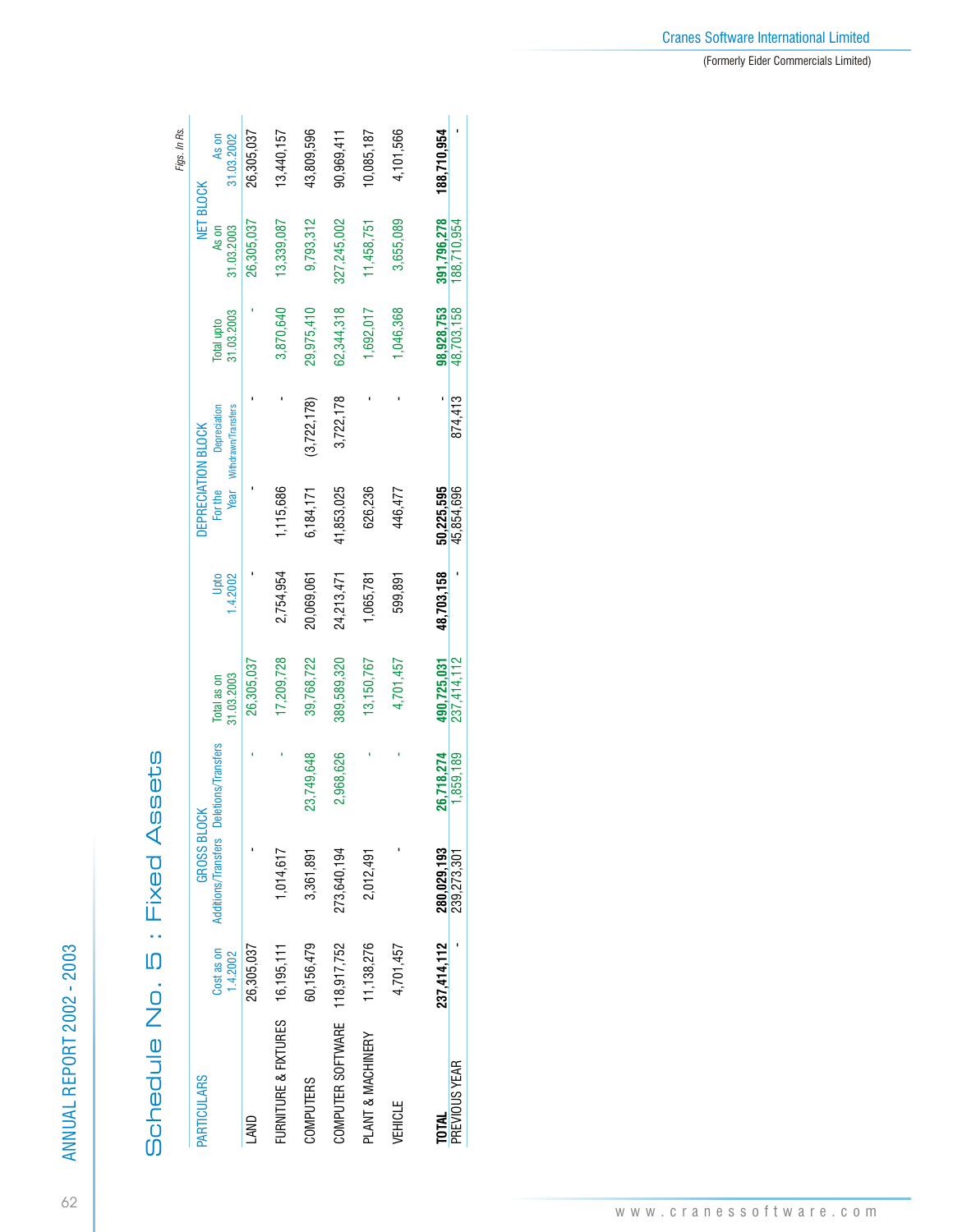## Schedules Annexed to and forming part of Balance Sheet As at 31st March 2003

| <b>PARTICULARS</b>                                                                          |              | 31.03.2003<br>(Rs.)      | 31.03.2002<br>(Rs.)        |
|---------------------------------------------------------------------------------------------|--------------|--------------------------|----------------------------|
| <b>SCHEDULE NO.6: INVESTMENTS:</b>                                                          |              |                          |                            |
| <b>Government Security</b>                                                                  | <b>TOTAL</b> | 5,000<br>5,000           | 5,000<br>5,000             |
| <b>SCHEDULE NO.7: INVENTORIES:</b>                                                          |              |                          |                            |
| (Valued at lower of cost or market value, as valued and certified by the<br>management)     |              |                          |                            |
| Stock - in - trade                                                                          | <b>TOTAL</b> | 73,352,125<br>73.352.125 | 22,683,000<br>22,683,000   |
|                                                                                             |              |                          |                            |
| <b>SCHEDULE NO.8:SUNDRY DEBTORS:</b><br>(Unsecured - Considered Good)                       |              |                          |                            |
| - Outstanding for more than six months<br>- Others                                          |              | 4,595,499<br>272,146,782 | 57,705,446<br>128,548,678  |
|                                                                                             | <b>TOTAL</b> | 276,742,281              | 186,254,124                |
| <b>SCHEDULE NO.9: CASH AND BANK BALANCES:</b>                                               |              |                          |                            |
| Balances with Scheduled Banks in:<br>- Current Account                                      |              | 1.719.326                | 3,366,244                  |
| - Deposit Account                                                                           |              | 2,307,144<br>4,026,470   | 126,315,147<br>129,681,390 |
| - Cash on Hand                                                                              | <b>TOTAL</b> | 5,345,842<br>9,372,312   | 2,985,674<br>132.667.064   |
| SCHEDULE NO.10: LOANS AND ADVANCES:                                                         |              |                          |                            |
| (unsecured, considered good)                                                                |              |                          |                            |
| Advances recoverable in cash or in kind or for value to be received<br>Deposits             |              | 44,133,085<br>11,565,636 | 20,632,670<br>10,558,527   |
|                                                                                             | <b>TOTAL</b> | 55,698,721               | 31,191,197                 |
| <b>SCHEDULE NO.11: CURRENT LIABILITIES &amp; PROVISIONS:</b><br><b>CURRENT LIABILITIES:</b> |              |                          |                            |
| <b>Sundry Creditors</b>                                                                     |              | 68,147,589               | 58,631,427                 |
| <b>Directors Current Account</b>                                                            | <b>TOTAL</b> | 254,393<br>68,401,982    | 58,631,427                 |
| <b>PROVISIONS:</b>                                                                          |              |                          |                            |
| - Income Tax<br>- Gratuity                                                                  |              | 34,158,000<br>942,837    | 11,624,200<br>518,254      |
| - Preference Dividend<br>- Dividend Tax                                                     |              | 2.400.000                |                            |
| - Proposed Equity Dividend                                                                  |              | 307,500<br>10,106,928    |                            |
| - Dividend Tax                                                                              | <b>TOTAL</b> | 1,294,950<br>49,210,215  | 12,142,454                 |
| <b>SCHEDULE NO.12: MISCELLANEOUS EXPENDITURE</b>                                            |              |                          |                            |
| (To the extent not written off or adjusted)<br><b>Preliminary Expenses</b>                  |              | 110,000                  | 427,857                    |
| <b>Amalgamation Expenses</b>                                                                |              | 2,724,900                | 1,396,406                  |
| <b>Deferred Revenue Expenditures</b>                                                        |              | 4,596,763<br>7,431,663   | 5,745,954<br>7,570,217     |
| Less: 1/5th written off                                                                     | <b>TOTAL</b> | 1,777,527<br>5,654,136   | 1,856,329<br>5,713,888     |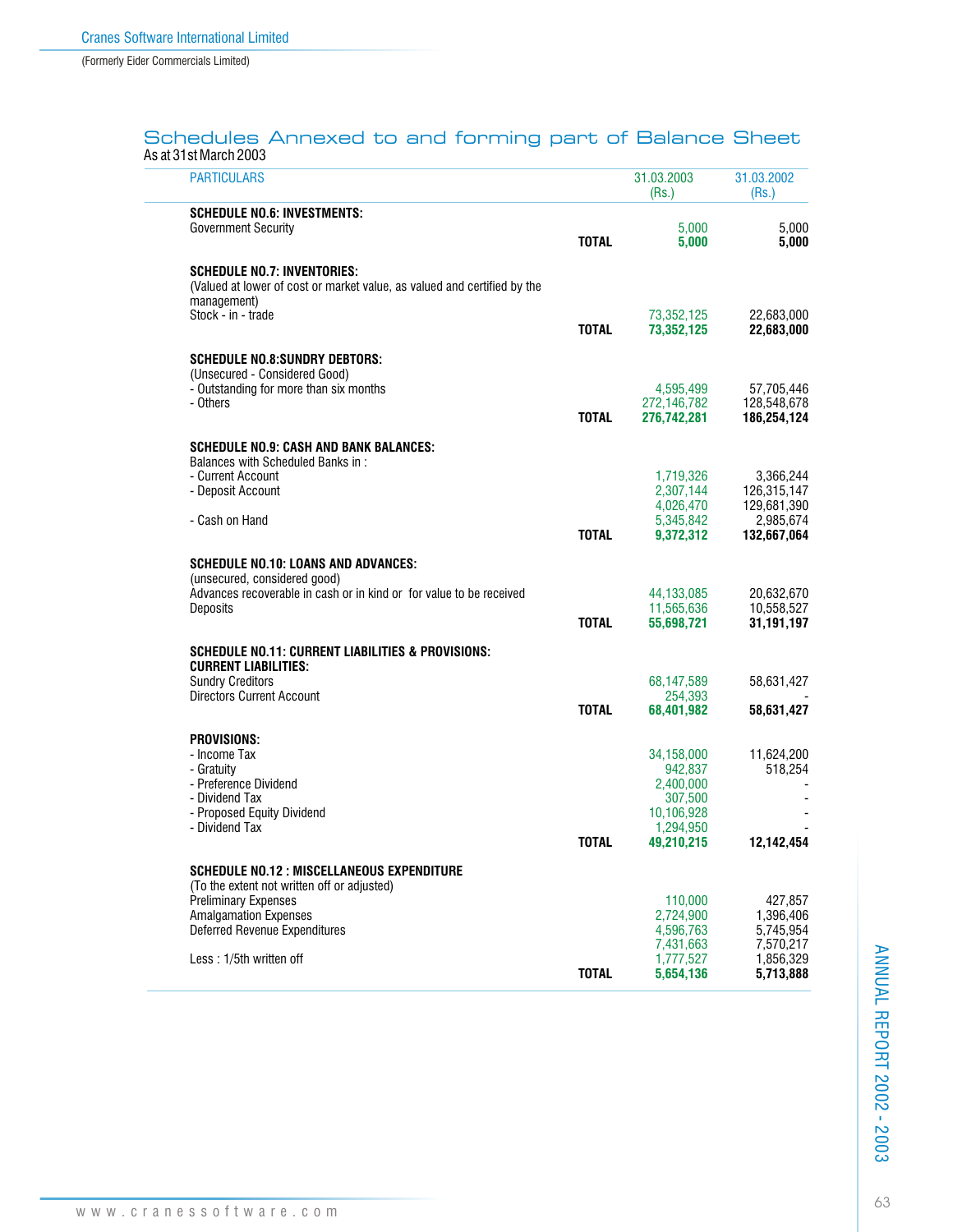# Schedules forming part of Profit & Loss Account

For the Year Ended 31st March 2003

| <b>PARTICULARS</b>                                          |              | 31.03.2003<br>(Rs.)       | 31.03.2002<br>(Rs.)       |
|-------------------------------------------------------------|--------------|---------------------------|---------------------------|
| <b>SCHEDULE - 13: SALES:</b><br>Software Sales & Services:  |              |                           |                           |
| Sales:<br>Exports                                           |              | 464,288,402               | 86,861,312                |
| Domestic                                                    |              | 131,273,093               | 200,618,718               |
|                                                             |              | 595,561,495               | 287,480,030               |
| Software Training                                           | <b>TOTAL</b> | 14,571,845<br>610,133,340 | 48,764,749<br>336,244,779 |
|                                                             |              |                           |                           |
| <b>SCHEDULE -14: OTHER INCOME:</b>                          |              |                           |                           |
| <b>Exchange Fluctuation</b><br>Miscellaneous Income         |              | 3,888,144<br>1,512,459    | 3,361,577                 |
|                                                             | <b>TOTAL</b> | 5,400,603                 | 3,361,577                 |
| SCHEDULE -15: COST OF GOODS SOLD:                           |              |                           |                           |
| <b>Opening Stock</b>                                        |              | 22,683,000                | 7,000,386                 |
| ADD: Purchases                                              |              | 167,898,528               | 86,531,317                |
| ADD: Direct Expenses:                                       |              | 2,830,444<br>193,411,972  | 3,048,778                 |
| <b>LESS: Closing Stock</b>                                  |              | 73,352,125                | 96,580,481<br>22,683,000  |
|                                                             | <b>TOTAL</b> | 120,059,847               | 73,897,481                |
| <b>SCHEDULE -16: PERSONNEL EXPENSES:</b>                    |              |                           |                           |
| Salaries                                                    |              | 71,489,618                | 36,985,110                |
| Deputation                                                  |              | 2,531,503                 |                           |
| Gratuity<br>E.S.I Contribution                              |              | 521,906<br>91,202         | 150,424                   |
| P.F. Contribution                                           |              | 2,849,149                 | 97,443<br>2,517,006       |
| <b>Staff Welfare</b>                                        |              | 1,210,518                 | 1,989,497                 |
| Subsistence Allowance                                       |              | 1,929,416                 |                           |
|                                                             | <b>TOTAL</b> | 80,623,312                | 41,739,480                |
| SCHEDULE -17: ADMINISTRATIVE EXPENSES:                      |              |                           |                           |
| <b>Auditors Remuneration</b>                                |              | 372,100                   | 102,900                   |
| <b>General Expenses</b><br><b>Sales Commission</b>          |              | 30,730,334<br>5,111,536   | 25,268,697<br>11,424,041  |
| Insurance                                                   |              | 291,035                   | 60,348                    |
| <b>Office Rent</b>                                          |              | 12,309,689                | 10,153,459                |
| Rates and Taxes                                             |              | 755,387                   | 365,357                   |
| <b>Remuneration to Directors</b>                            |              | 3,493,500                 | 2,472,000                 |
| Loss on Sale of Car<br>Loss on Sale of Invesment            |              |                           | 185,229<br>94,400         |
| <b>Travelling and Conveyance</b>                            |              | 11,580,247                | 10,747,032                |
| Repairs & Maintenance                                       |              | 814,970                   | 279,719                   |
| Preliminary expenses written off                            |              | 1,777,527                 | 5,527,792                 |
| <b>Directors Sitting Fees</b><br><b>Consultancy Charges</b> |              | 71,000<br>17,110,719      | 12,000<br>5,398,661       |
| Advertisement                                               |              | 4,672,448                 |                           |
| <b>Technical Consultancy</b>                                |              | 22,751,801                |                           |
|                                                             | <b>TOTAL</b> | 111,842,293               | 72,091,633                |
| <b>SCHEDULE -18: INTEREST &amp; FINANCIAL CHARGES (NET)</b> |              |                           |                           |
| Interest on Fixed Loan                                      |              | 321,961                   | 3,198,204                 |
| Interest - Others                                           |              | 55,822,615                | 20,321,196                |
| Less: Interest received on Fixed Deposit                    |              | 56,144,576<br>22,880,959  | 23,519,400<br>13,556,077  |
| (TDS - Rs.4,788,632)                                        |              |                           |                           |
|                                                             | <b>TOTAL</b> | 33,263,617                | 9,963,322                 |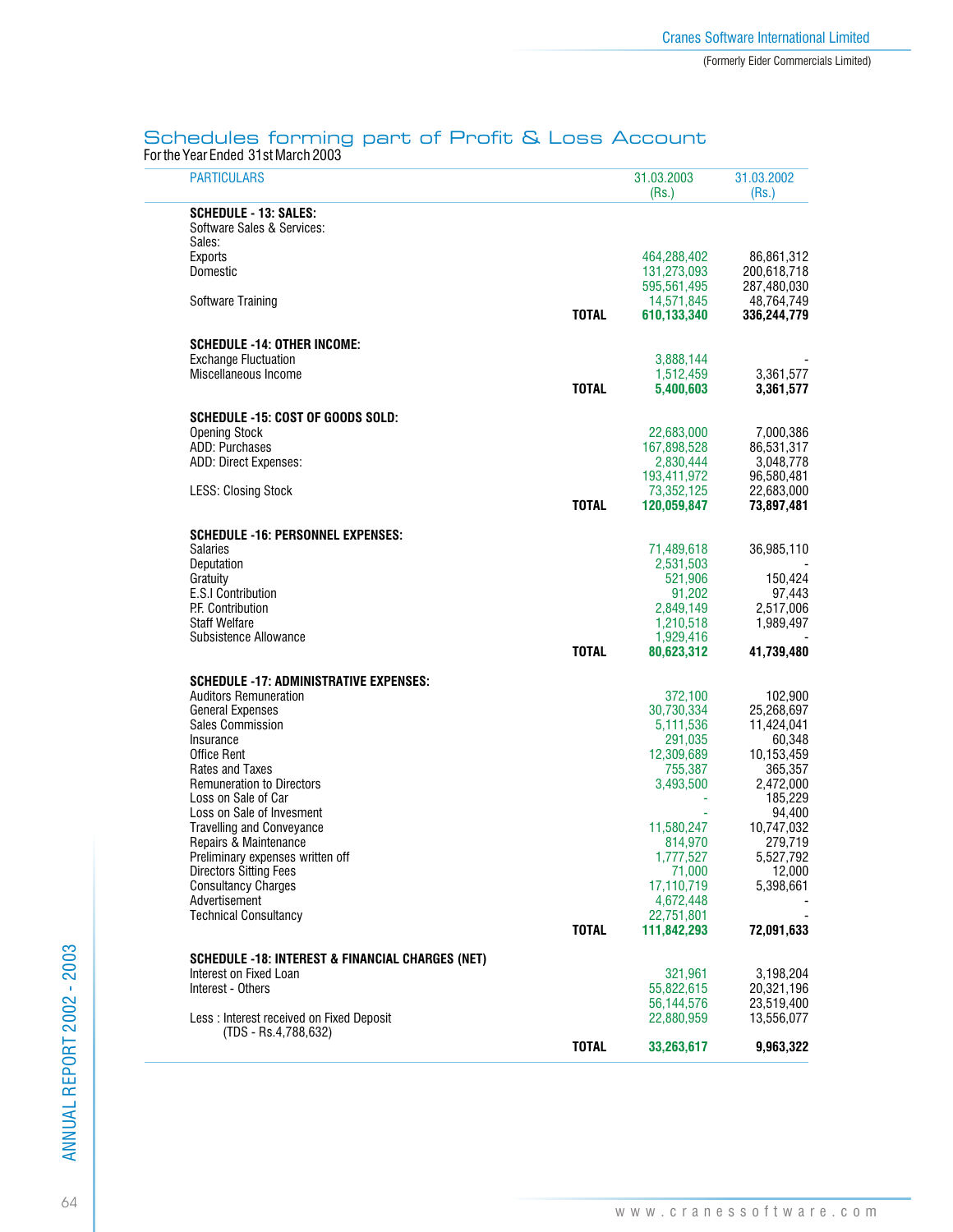## Schedule No. 19 :- Notes to Accounts and Significant Accounting Policies to the Consolidated Accounts

### **I. Significant Accounting Policies to the Consolidated Accounts :-**

## 1. Basis of Consolidation :

The consolidated financial statements of M/s.Cranes Software International Limited and its subsidiary are prepared under historical cost convention in accordance with the generally accepted accounting principles applicable in India and the Accounting Standard 21 on Consolidation of Financial Statements issued by the Institute of Chartered Accountants of India.

The financial statements of the Company, its subsidiary company have been combined on a line by line basis, by adding back together the book value of like items of assets, liabilities, income and expenses, after fully eliminating intra-group balances and intra-group transactions and resulting unrealized profits & losses on stocks.

The consolidated financial statements have been prepared using uniform accounting policies for like transactions and other events in similar circumstances and are presented to the extent possible, in the same manner as the company's separate financial statements.

The translation of foreign currencies into Indian Rupees (reporting currency) is per formed for monetary items using the current exchange rates in effect at the Balance sheet date, for revenues, cost and expenses using the simple average of the average monthly rates prevailing during the reporting period. For non monetary items, exchange rate at the date of the transaction has been adopted.

### 2. Revenue Recognition:

- i) Sale is recognized on delivery of goods to the Customer.
- ii) Software Development is recognized on the basis of achievement of prescribed milestone as relevant to each contract or proportionate completion method.
- iii) Technical Service Contract is recognized over the period of the contract.

### 3. Fixed Assets :

Fixed Assets are reflected at historical cost less accumulated depreciation.

- 4. Depreciation :
	- i) Depreciation has been provided on straight line method at the rates prescribed under Schedule XIV of the Companies Act, 1956 on a pro-rata basis corresponding to the date of installation.
	- ii) Depreciation on assets costing less than Rs. 5000/- is written off in the year of purchase irrespective of the date of installation.
	- iii) Depreciation on assets of foreign subsidiary has been provided on straight line method at the rate corresponding to useful life of the assets.

### 5. Inventories :

- i) Software products are valued at lower of the cost or market value.
- ii) Software products developed/being developed are valued at estimated cost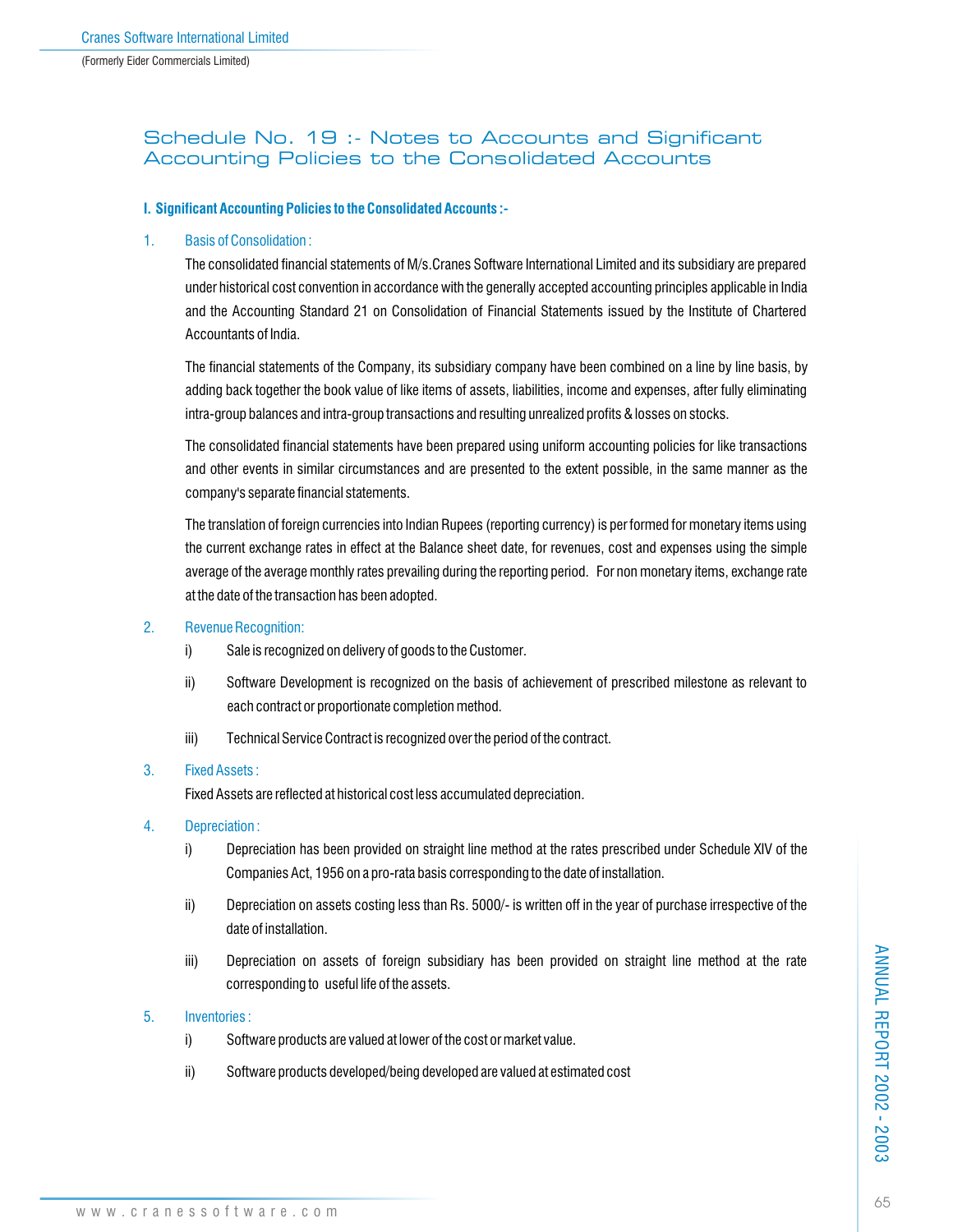## 6. Exchange Fluctuation :

- i) Foreign currency transactions are accounted at the exchange rates prevailing at the date of the transaction.
- ii) Gains and Losses resulting from the settlement of foreign currency transaction and from the translation of Monetary assets and liabilities denominated in foreign currencies restated at the year end rate, are recognized in the Profit and Loss account.
- iii) Exchange differences relating to Fixed Assets are adjusted in the cost of the asset.

## 7. Research And Development:

The Company in association with the Centre for Sponsored Schemes and Projects of Indian Institute of Science, Bangalore is in the process of setting up a designing and testing laboratory over a period of three years. The intellectual property rights and patents for technologies and products developed by the lab will be jointly owned by the Indian Institute of Science and the Company. At the end of this process the company will be identifying a fabrication facility for commercial exploitation. Payments made to the institution in respect of the aforesaid activity is capitalized under the head "Capital Work in Progress" and will be written off over the useful life of the intellectual right after the commencement of commercial usage of the same.

## 8. Employees Retirement Benefits

- i) Provident Fund remittances to the Government are charged against the revenue on accrual basis.
- ii) Gratuity liability is determined on the assumption that the eligible employees are retiring at the end of every year.

## 9. Deferred Tax

- i) Deferred tax is recognized, subject to the consideration of prudence in respect of deferred tax assets on timing difference being the difference between taxable income and accounting income that originate in one period and are capable of reversal in one or more subsequent periods.
- ii) Recognition of deferred tax assets for unabsorbed capital Losses: Deferred Tax assets are recognized on unabsorbed capital losses only if it is reasonably certain that such deferred tax assets can be realized against future taxable capital gains.

## 10. Recognition of deferred tax assets for unabsorbed capital losses

Deferred Tax assets are recognized on unabsorbed capital loses only if it is reasonably certain that such deferred tax assets can be realized against future taxable capital gains.

## 11. Leases :

i) Finance Lease:

In respect of assets taken on finance lease, the same is capitalized at their cash price and the same is depreciated over the shorter of the estimated useful life of the asset or the lease term.

ii) Operating Lease:

Rent paid under operating leases are recognized as an expense in the income statement on a straight line basis over the lease term.

## 12. Treatment of Contingent Liabilities

Contingent liabilities not provided for are reflected in Notes to Accounts.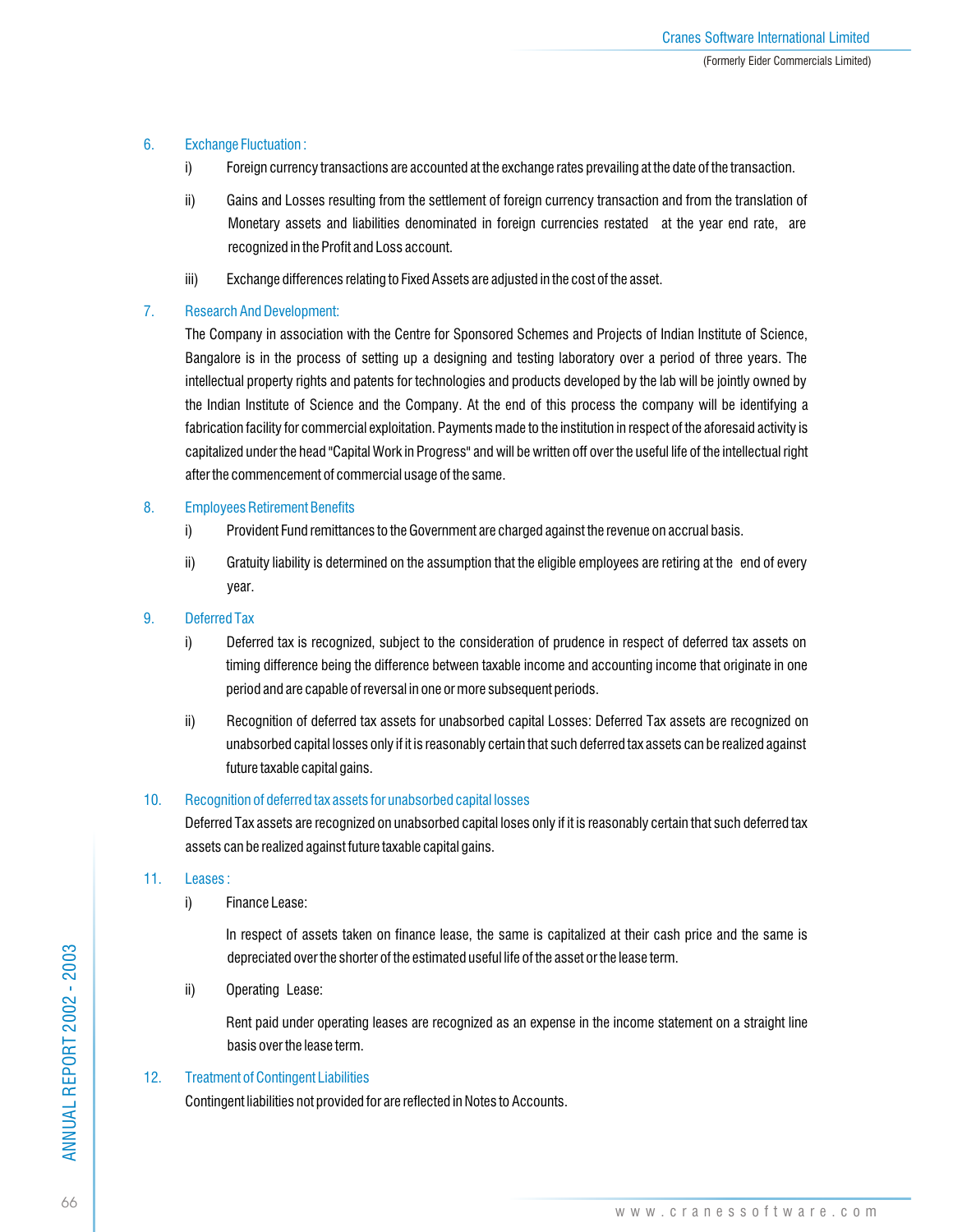## **II. Notes on Accounts to Consolidated Financial Statements :-**

1. The subsidiary company considered in the consolidated financial statements and their reporting dates are as under :

Companies having same reporting dates as that of Parent Company

| <b>Name of Company</b>           | <b>Country of incorporation</b> | % of voting power held | Reporting date as at |
|----------------------------------|---------------------------------|------------------------|----------------------|
| Systat Software, Inc.,           | United States of America        | 100%                   | 31.03.2003           |
| Systat Software Asia Pacific Ltd | India                           | 100%                   | 31.03.2003           |

- 2. During the period under review, the parent company has invested in its new subsidiary Systat Software Asia Pacific Ltd, India. The subsidiary has been set up with 100% interest costing the parent company Rs.5 lacs and additional investment of Rs.12.12 Crores in Systat Sof tware, Inc. The said subsidiar y's products are primarily used by the organizations to integrate and analyse data in the process of formulating strategies more effectively. This process is commonly known as "data mining" or "data analysis using advanced analytical techniques".
- 3. Estimated amount of contracts remaining to be executed on capital works and not provided for is Rs. 2,002,500/-
- 4. Bank guarantees outstanding is Rs. 1,756,235 (previous year Rs. 1,327,555).

| 5. | Directors Remuneration.                             |            | 2002-03<br>(Rs.) | 2001-02<br>(Rs.) |
|----|-----------------------------------------------------|------------|------------------|------------------|
|    | <b>Managing Director</b>                            | Salary     | 668,484          | 437,500          |
|    |                                                     | Allowances | 669,516          | 437,500          |
|    |                                                     | (a)        | 1,338,000        | 875,000          |
|    | Wholetime directors                                 | Salary     | 1,077,072        | 798,500          |
|    |                                                     | Allowances | 1,078,428        | 798,500          |
|    |                                                     | (b)        | 2,155,500        | 1,597,000        |
|    | <b>Total Managerial remuneration</b>                | $(a+b)$    | 3,493,500        | 2,472,000        |
| 6. | Value of imports calculated on CIF basis            |            |                  |                  |
|    | Capital Goods:                                      |            | 24,651,554       | 36,293,383       |
|    | <b>Trading Goods:</b>                               |            | 162,713,804      | 86,147,916       |
| 7. | Earnings in Foreign Currency - FOB value of Exports |            | 350,240,764      | 86,861,312       |
| 8. | <b>Expenditure incurred in Foreign Currency</b>     |            | 64,844,716       | 1,497,822        |

9. a) Exchange fluctuation capitalized to the fixed assets during the year is Rs. 183,140/- (previous year Rs.122,959/-)

- b) The Net Exchange differences credited in the Profit & Loss account on account of revenue for the period Rs.3,888,144/- (Previous year Rs.1,067,814/-)
- 10. In the opinion of the Board of Directors, all the current assets, Loans and advances have at least the value as stated in the Balance Sheet if realized in the ordinary course of the Business.
- 11. Deferred revenue expenditure and amalgamation expenses are written off over a period of 5 years.
- 12. The Company is dealing with computer software which is not liable for excise duty.
- 13. There are no amounts outstanding to small scale industrial undertaking as ascer tained by the Management.
- 14. Previous year figures have been regrouped and reclassified wherever necessary. The previous year was for a period of 18 months and hence the figures are not comparable.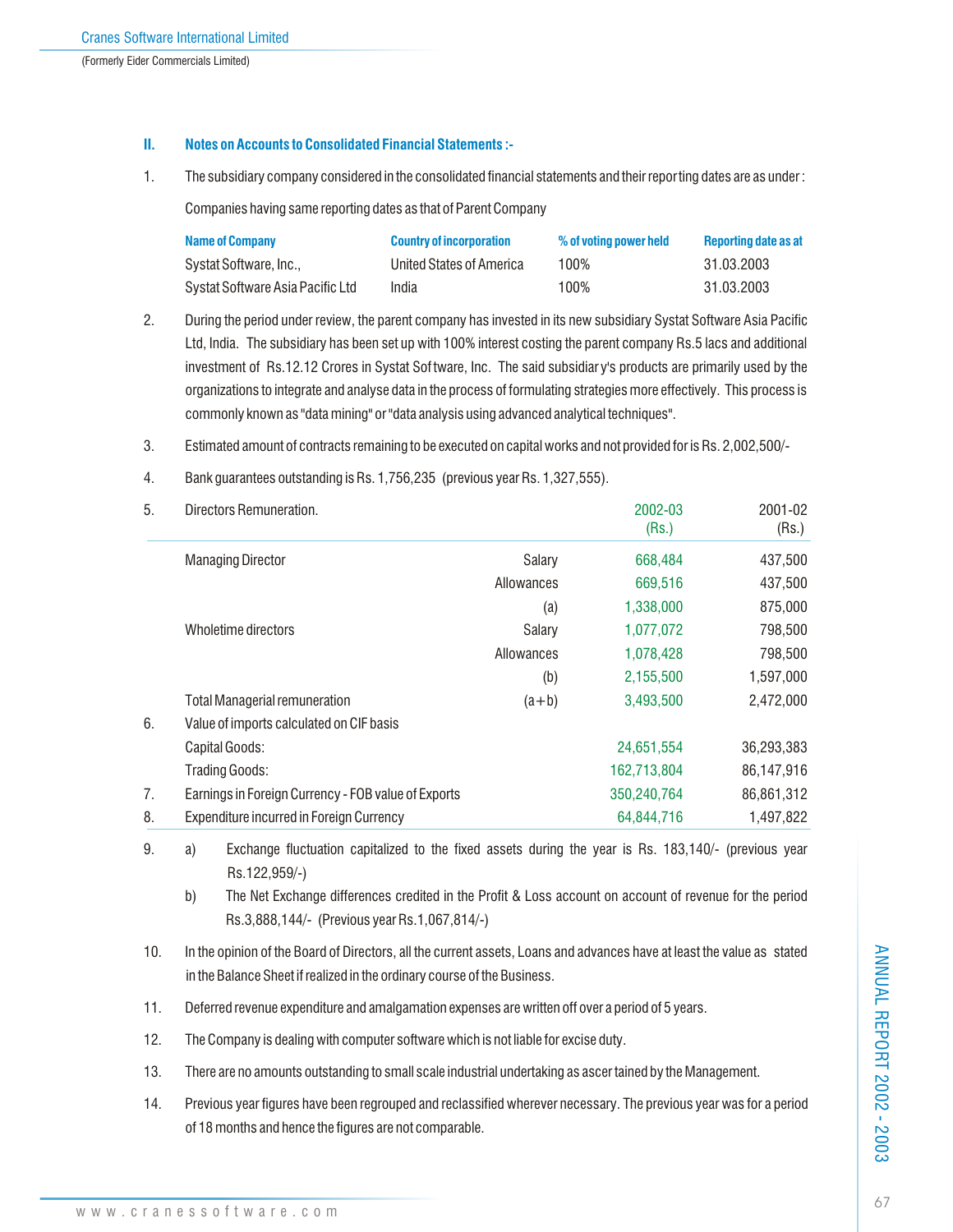- 15. a) Cash credit account is secured by hypothecation of stocks of consumer software, book debts and document of title of goods. Both the above loans mentioned in the balance sheet are guaranteed by directors and or collaterally secured by property at Frazer Town, Bangalore.
	- b) Creditors for finance are secured by hypothecation of vehicles.

## 16. Earnings per Share

The following reflects the income and share data used in the computation of Basic Earnings per share:

|                            |                    |                                                                 | 2002-03                              |                                           | 2001-02                                         |
|----------------------------|--------------------|-----------------------------------------------------------------|--------------------------------------|-------------------------------------------|-------------------------------------------------|
|                            | 1.                 | Net Profit after preference dividend - Rs.                      | 137,355,690                          |                                           | 77,729,133                                      |
|                            | 2.                 | Weighted average number of ordinary share - Nos.                | 8,422,440                            |                                           | 8,422,440                                       |
|                            | 3.                 | Basic earning per share - Rs.                                   | 16.31                                |                                           | 9.23                                            |
| 17.                        |                    | <b>Segment Reporting</b>                                        |                                      |                                           |                                                 |
|                            |                    | i) Primary Segment Information:                                 |                                      |                                           |                                                 |
|                            |                    | <b>Business Segment</b>                                         |                                      |                                           |                                                 |
| <b>SI</b><br><b>Number</b> |                    | <b>Particulars</b>                                              |                                      |                                           | Rs. in Lakhs<br><b>Year ended</b><br>31.03.2003 |
| 1.                         |                    | <b>Segment Revenue:</b>                                         |                                      |                                           |                                                 |
|                            |                    | a) Product Division                                             |                                      |                                           | 5,880.81                                        |
|                            |                    | b) Training Division                                            |                                      |                                           | 220.53                                          |
|                            | <b>Net Sales</b>   |                                                                 |                                      |                                           | 6,101.34                                        |
|                            |                    | Add : Other unallocable Income                                  |                                      |                                           | 54.00                                           |
|                            |                    | <b>Total Income</b>                                             |                                      |                                           | 6,155.34                                        |
| $\mathbf{2}$               |                    | <b>Segment Results</b>                                          |                                      |                                           |                                                 |
|                            |                    | Profit $(+)/$ Loss(-) before tax and interest from each segment |                                      |                                           |                                                 |
|                            |                    | a) Product Division                                             |                                      |                                           | 2,403.84                                        |
|                            |                    | b) Training Division                                            |                                      |                                           | 123.99                                          |
|                            |                    |                                                                 |                                      | <b>Total</b>                              | 2,527.83                                        |
|                            |                    | Less: i) Interest                                               |                                      |                                           | 332.64                                          |
|                            |                    | ii) Other unallocable expenditure net off unallocable income    |                                      |                                           |                                                 |
|                            |                    |                                                                 | <b>Total Profit Before Tax</b>       |                                           | 2,195.19                                        |
| $\mathbf 3$                |                    | <b>Capital Employed (Segment assets - Segment liabilities)</b>  |                                      |                                           |                                                 |
|                            |                    | a) Product Division                                             |                                      |                                           | 3,139.52                                        |
|                            |                    | b) Training Division                                            |                                      |                                           | 135.43                                          |
|                            |                    |                                                                 |                                      | <b>Total</b>                              | 3,274.95                                        |
|                            |                    | ii) Secondary Segment Information:                              |                                      |                                           |                                                 |
|                            |                    | Geographical Segment                                            |                                      |                                           | Rs. in Lakhs                                    |
|                            | <b>Particulars</b> |                                                                 | <b>Domestic</b><br><b>Operations</b> | <b>International</b><br><b>Operations</b> | <b>Total</b>                                    |
|                            |                    | Segment Revenue                                                 | 1,397.23                             | 4,704.11                                  | 6,101.34                                        |
|                            |                    | Carrying amount of segment assets                               | 1,782.75                             | 1,874.23                                  | 3,656.98                                        |

Additions to Fixed and intangible assets

2,562.80

-

2,562.80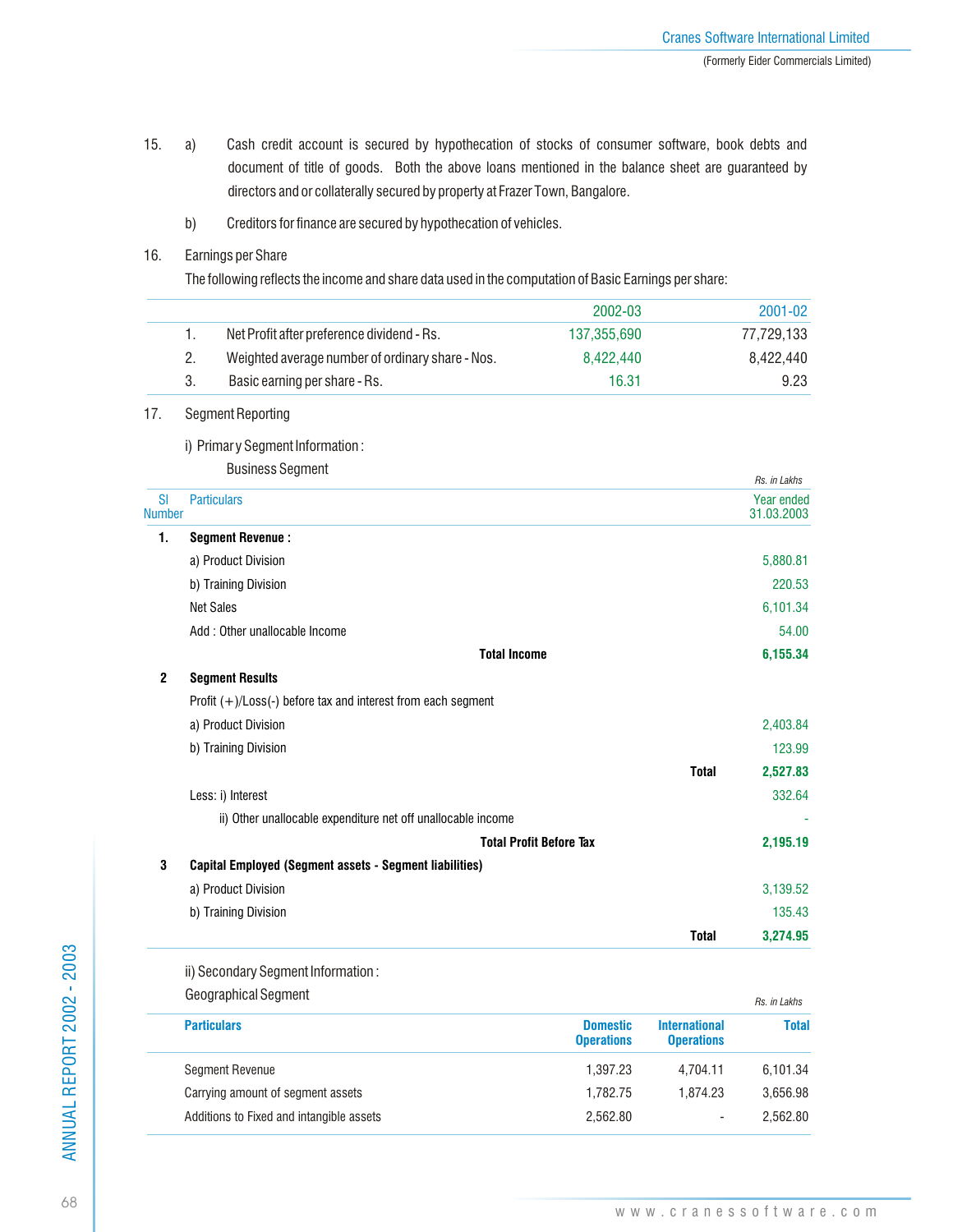## 18. Deferred Tax.

- a) Reserves and Surplus include deferred tax liabilities of Rs.103,628/-
- b) Deferred tax at the year end are attributable to the following

| Deferred tax asset                                  | Amount     |
|-----------------------------------------------------|------------|
|                                                     | (Rs.)      |
| Carry forward capital loss<br>a)                    | 33,756     |
| Expenses allowable for tax purposes when paid<br>b) | 1,634,708  |
| Deferred tax liability                              |            |
| Depreciation<br>a)                                  | 90,651,225 |
| Expenses yet to be written off in the books<br>b)   | 2.169.567  |
| Net taken to Balance Sheet (liability)              | 91,152,328 |

Deferred tax of Rs.52,910,024 for the year ended 31st March 2003, is show separately in the Profit & Loss Account for the year ended 31st March 2003.

## **US Operations:**

Deferred tax asset

a) Carry forward business loss Rs.1,296,465

19. Related party Disclosures as ascer tained by the management:

| <b>Particulars</b>                        | <b>Subsidiaries</b> | <b>Associates</b> | <b>Key</b><br><b>Management</b><br><b>Personnel</b> | <b>Relatives of</b><br><b>Key</b><br><b>Management</b><br><b>Personnel</b> | <b>Total Related</b><br><b>Parties</b> |
|-------------------------------------------|---------------------|-------------------|-----------------------------------------------------|----------------------------------------------------------------------------|----------------------------------------|
|                                           | (Rs.)               | (Rs.)             | (Rs.)                                               | (Rs.)                                                                      | (Rs.)                                  |
| Purchases of Goods/services/software      | 81,518,516          |                   |                                                     |                                                                            | 81,518,516                             |
| Purchase of consumables and others        |                     | 5,075             |                                                     |                                                                            | 5,075                                  |
| Sales of Goods                            | 81,518,516          |                   |                                                     |                                                                            | 81,518,516                             |
| <b>Purchase of Fixed Assets</b>           |                     |                   |                                                     |                                                                            |                                        |
| Investment in Subsidiary                  |                     |                   |                                                     |                                                                            |                                        |
| Sale of Fixed Assets                      |                     |                   |                                                     |                                                                            |                                        |
| Rendering of Services                     |                     |                   | 11,563,200                                          |                                                                            | 11,563,200                             |
| <b>Receiving of Services</b>              |                     | 717,956           |                                                     |                                                                            | 717,956                                |
| Agency arrangements                       |                     |                   |                                                     |                                                                            |                                        |
| Leasing or hire purchase arrangements     |                     |                   |                                                     |                                                                            |                                        |
| Transfer of research and development      |                     |                   |                                                     |                                                                            |                                        |
| License agreements                        |                     |                   |                                                     |                                                                            |                                        |
| Finance (including loans and equity       |                     |                   | 2,375,000                                           |                                                                            | 2,375,000                              |
| contributions in cash or kind)            |                     |                   |                                                     |                                                                            |                                        |
| Loans/advances/equity contributions given |                     | 9,767,100         |                                                     |                                                                            | 9,767,100                              |
| Loans/advances/equity contributions taken |                     | 9,797,100         |                                                     |                                                                            | 9,797,100                              |
| Guarantees and collaterals                |                     |                   |                                                     |                                                                            |                                        |
| Management contracts including for        |                     |                   |                                                     |                                                                            |                                        |
| deputation of employees                   |                     |                   |                                                     |                                                                            |                                        |
| <b>Directors Remuneration</b>             |                     |                   | 3,493,500                                           |                                                                            | 3,493,500                              |
| Balance as on 31,03,03 receivable         | 140,107,950         |                   |                                                     |                                                                            | 140,107,950                            |
| Balance as on 31.03.03 payable            |                     |                   | 254,393                                             |                                                                            | 254,393                                |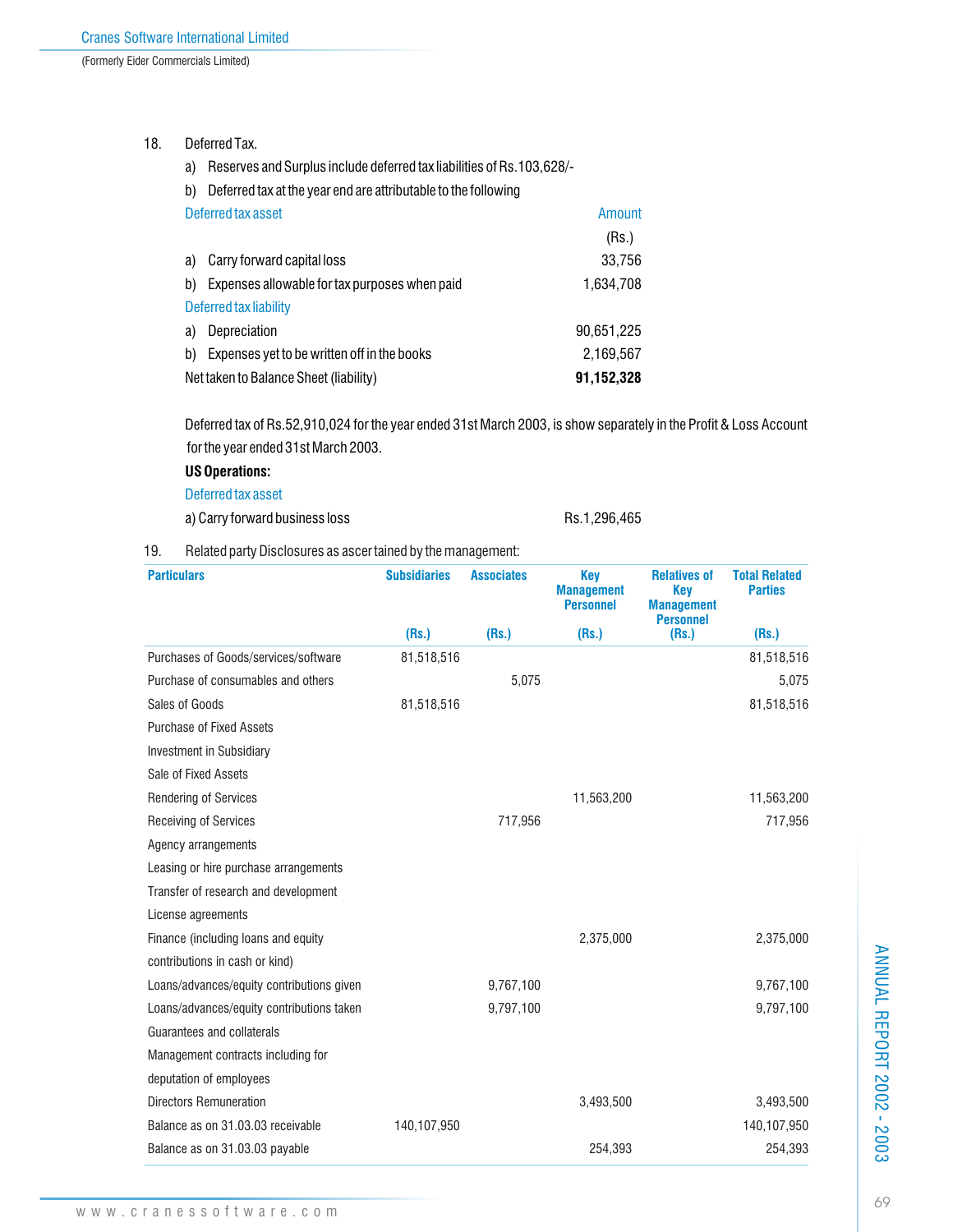| _____ |
|-------|

Names of related parties and description of relationship:

| <b>Holding Company</b>                | Nil                                               |
|---------------------------------------|---------------------------------------------------|
| <b>Subsidiaries</b>                   | 1. Systat Software, Inc., US                      |
|                                       | 2. Systat Software Asia Pacific Limited           |
|                                       | 3. Systat Software, UK, Ltd.                      |
| Key Management Personnel              | Mr. Asif Khader                                   |
|                                       | Mr. Mukkaram Jan                                  |
|                                       | Mr. Mueed Khader                                  |
|                                       | Mr. Richard Gall                                  |
|                                       | Mr. Ron Brown                                     |
| Relatives of Key Management Personnel | Nil                                               |
| <b>Other Related Parties</b>          | Jansons Telecom Private Limited                   |
|                                       | Jansons Land and Property Development Pvt Limited |
|                                       | <b>Cranes Consulting Private Limited</b>          |
|                                       | Orca Infotech Private Limited                     |
|                                       | <b>SPSS South Asia Private Limited</b>            |
|                                       | Sameesha Technologies                             |
|                                       | Jansons                                           |
|                                       | Keysoft Solutions Private Limited.                |

In respect of the above parties, there is no provision for doubtful debts as on 31st March 2003 and no amount has been written off/written back during the year in respect of debts due from/to them.

As per our report of even date For and on behalf of the Board For S.Janardhan & Associates Chartered Accountants

**Balakrishna S. Bhat Asif Khader Mukkaram Jan Parasuram B**<br>Partner Maraging Director Director Company Secretion

*Partner Managing Director Director Company Secretary*

Place : Bangalore Date : 11.06.2003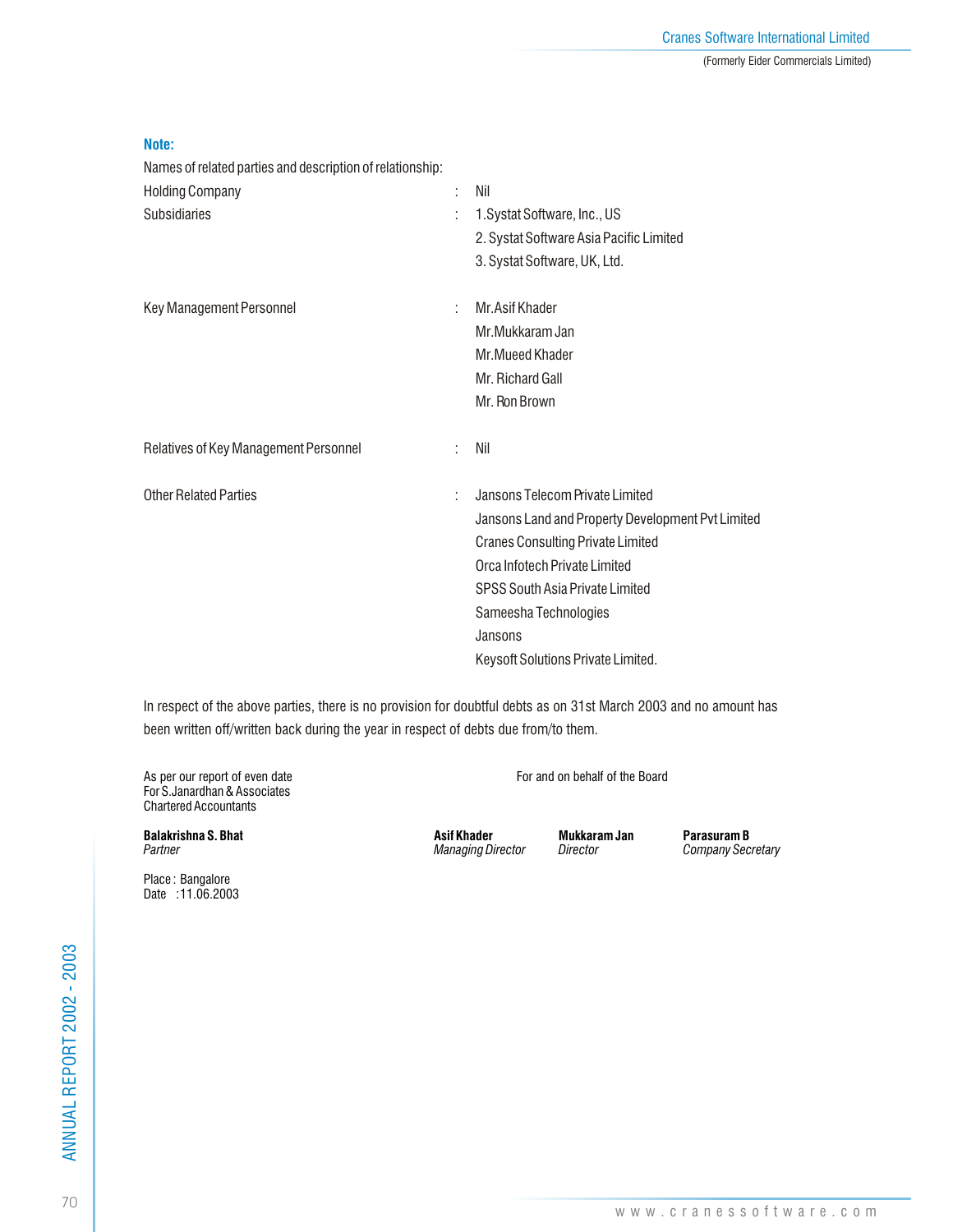## Cash Flow Statement - Consolidated

| <b>PARTICULARS</b>                                  | 31.03.2003<br>(Rs.) |
|-----------------------------------------------------|---------------------|
| Profit before tax                                   | 219,519,279         |
| <b>Adjustments for</b>                              |                     |
| Depreciation                                        | 50,225,595          |
| Interest receipts (Net)                             | 33,263,617          |
| Miscellaneous expenditure written off               | 1,777,527           |
| OPERATING PROFIT BEFORE WORKING CAPITAL CHANGES     | 304,786,018         |
| Adjustments for                                     |                     |
| Inventories                                         | (50,669,125)        |
| <b>Debtors</b>                                      | (90, 488, 157)      |
| Loans and advances                                  | (14,823,625)        |
| Provision                                           | 424,583             |
| Liabilities excluding Interest accrued and dividend | 9,771,855           |
| <b>NET CHANGES IN WORKING CAPITAL</b>               | (145, 784, 469)     |
| <b>CASH GENERATED FROM OPERATION</b>                | 159,001,549         |
| Interest paid                                       | (56, 144, 576)      |
| Interest receipts                                   | 24,439,497          |
| Direct taxes paid                                   | (15, 110, 446)      |
| NET CASH FROM OPERATING ACTIVITIES (A)              | 112,186,024         |
| <b>CASH FLOW FROM INVESTMENT ACTIVITIES</b>         |                     |
| Purchase of fixed assets                            | (253, 310, 918)     |
| Increase in deferred revenue expenditure            | (1,717,775)         |
| Increase in capital work in progress                | (2,306,500)         |
| NET CASH USED IN INVESTMENT ACTIVITIES (B)          | (257, 335, 193)     |
| <b>CASH FLOW FROM FINANCIAL ACTIVITIES</b>          |                     |
| Net Increase/(Decrease) in borrowings               | (145, 339, 462)     |
| <b>Unsecured Loans</b>                              | 167, 193, 879       |
| <b>CASH GENERATED FROM FINANCING ACTIVITIES (C)</b> | 21,854,417          |
| NET INCREASE IN CASH AND CASH EQUIVALENTS (A+B+C)   | (123, 294, 752)     |
| Opening Balance - Cash & Cash equivalents           | 132,667,064         |
| Closing balance - Cash & Cash Equivalents           | 9,372,312           |

For and on behalf of the Board

|      | Place: Bangalore |
|------|------------------|
| Date | :11.06.2003      |

**Asif Khader Mukkaram Jan Parasuram B.**<br>Managing Director Director Company Secretion

 $Company$  Secretary

## Auditor's Certificate

We have verified the above cash flow statement of Cranes Software International Ltd (formerly Eider Commercials Ltd) derived from the Audited Financial Statements for the year ended 31st March, 2003 and found the same to be drawn in accordance therewith and also with the requirement of clause 32 of the Listing Agreement with Stock Exchanges

For S.Janardhan & Associates Chartered Accountants

Place : Bangalore **Balakrishna. S. Bhat** Date : 11.06.2003 *Partner*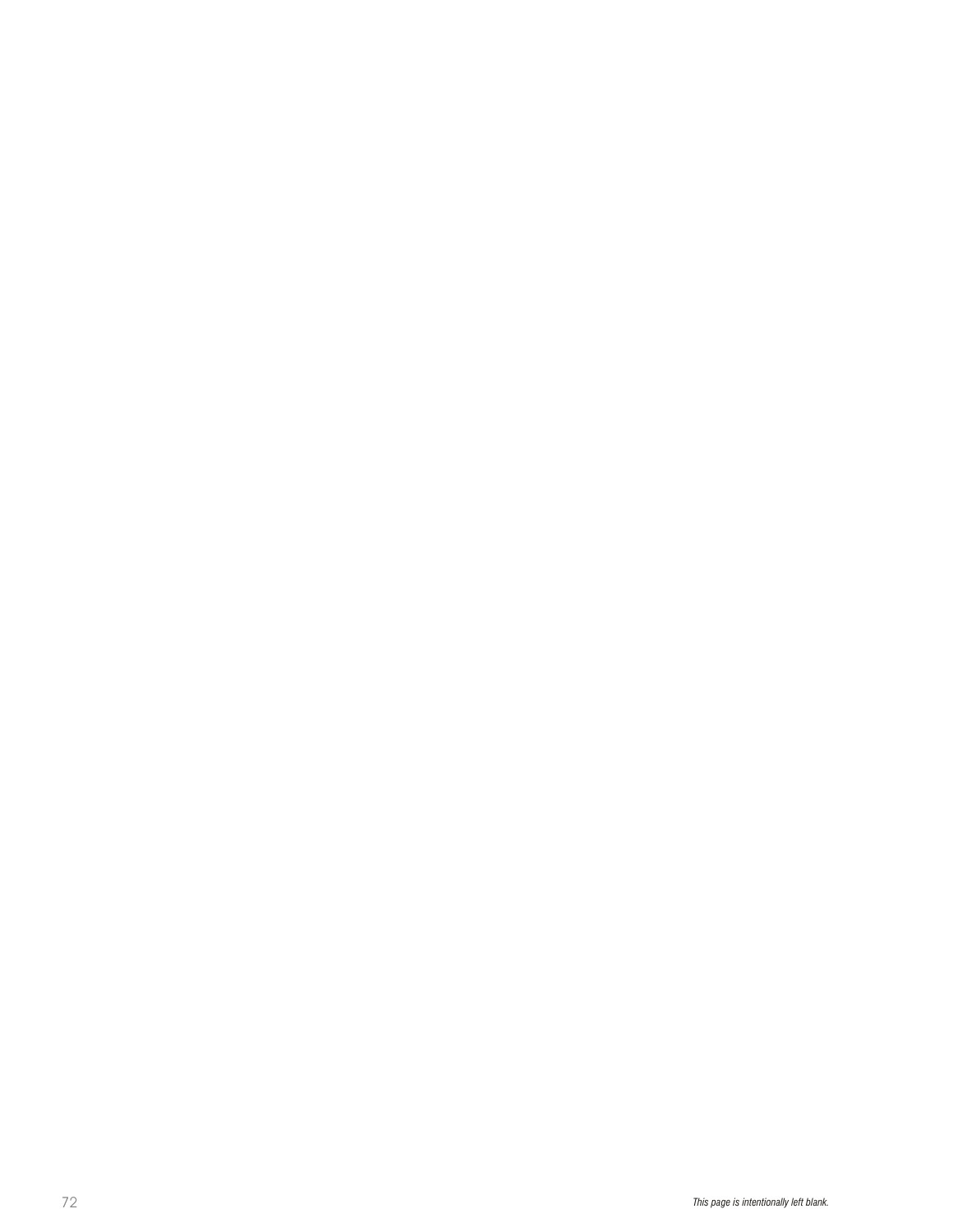# Systat Software Asia Pacific Limited

FINANCIAL STATEMENTS FOR 2002 - 03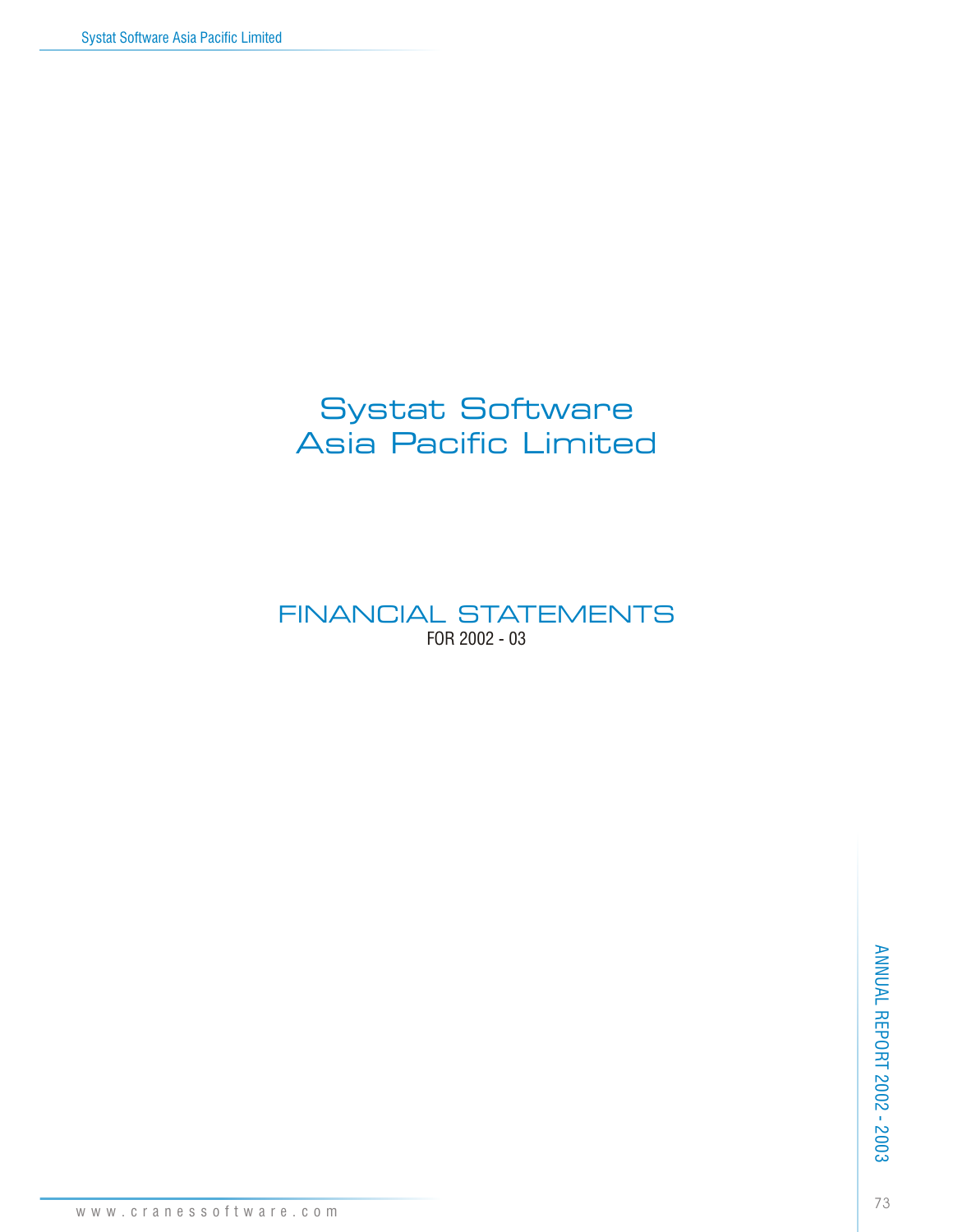*(Rs. in lakhs)*

# DIRECTORS' REPORT

Your Directors are pleased to present their Second annual report together with the accounts for the year ended March 31, 2003.

| <b>Financial Performance</b> |
|------------------------------|
|                              |

|                                    | 2002-03 | $2001 - 02$ |
|------------------------------------|---------|-------------|
| Sales and Operating Revenues       | 418.44  | 30.65       |
| Profit before tax                  | 14.71   | 1.13        |
| Provision for tax                  | 4.68    | 0.10        |
| Profit after tax                   | 10.04   | 1.03        |
| Surplus brought forward            | 1.03    |             |
| Profit available for appropriation | 11.07   | 1.03        |

### **Review of operations**

Your company has made good progress during the year and is confident of performing well in the years to come. With a view to conserve profits, your directors have not recommended any dividends for the year under review. The company became a wholly owned subsidiary of M/s Cranes Software International Ltd. during the year under review and the name of the company was changed to Systat Software Asia Pacific Ltd. and to this effect a fresh incorporation certificate consequent to the change of name has been obtained from the Registrar of Companies, Karnataka, Bangalore.

### **Deposits**

Your company has not accepted deposits from the public during the current year

### **Directorate**

Mr. Asif Khader retires by rotation and being eligible offer himself for re-election.

### **Conservation of energy**

Since the Company is carrying out the service activities, energy consumption is ver y marginal and hence the impact on cost is not material.

### **Research & Development Activities.**

The Company does not have a Research and Development Department and has not absorbed any technology.

### **Foreign Exchange Earnings and Outgo**

Foreign exchange earned (FOB) during 2002-03 is Rs.73.77 lakhs and foreign exchange outgo is Rs.542.02 lakhs during the year.

### **Employees**

Your directors wish to register their deep & sincere appreciation for the services rendered by the employees of your company.

The particulars of employees as per Section 217 (2A) of the Companies Act 1956, read with the Companies (Particulars of Employees), 1975 are not applicable since none of the employees earn remuneration exceeding the amounts specified therein.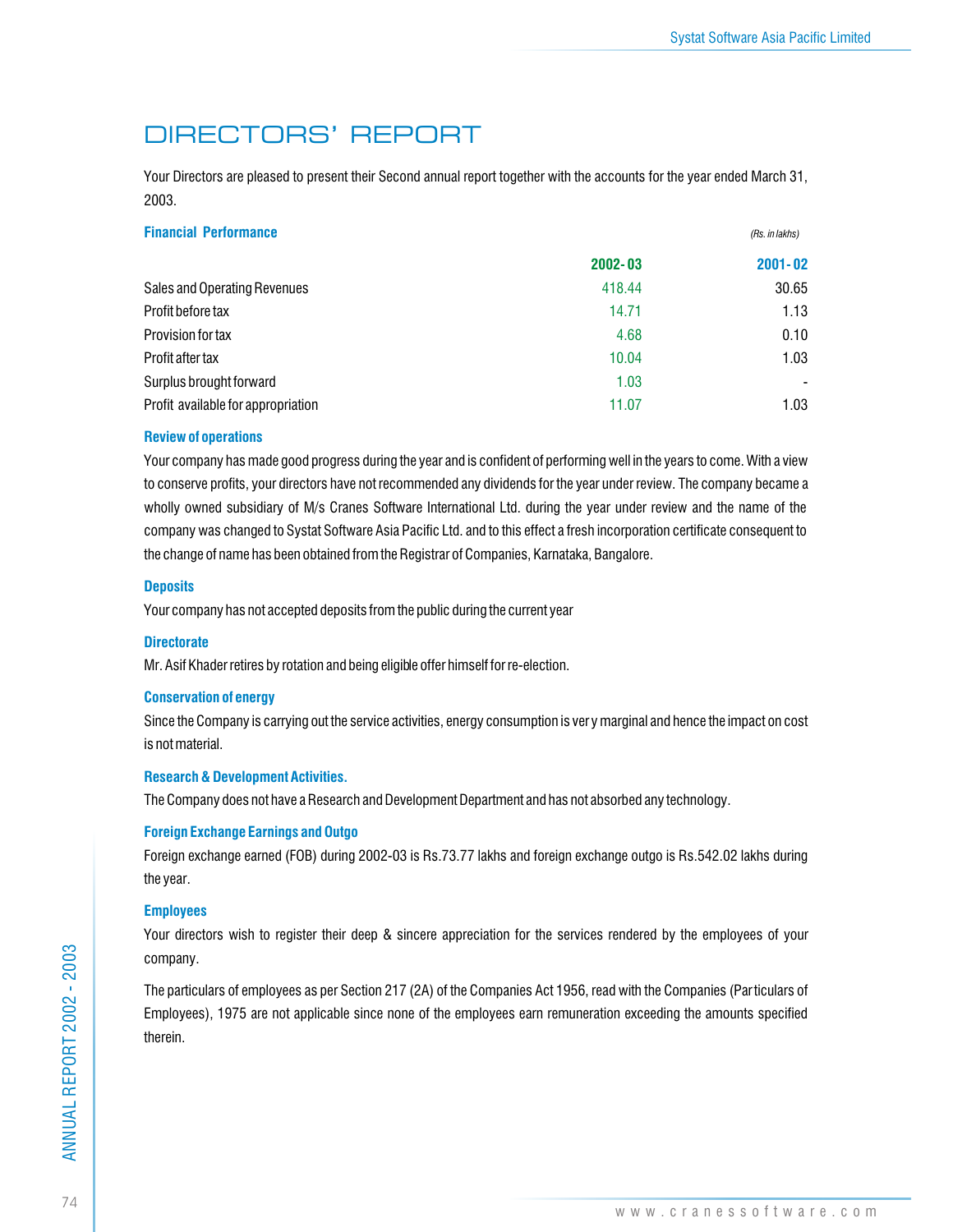### **Directors' Responsibility Statement**

Pursuant to Section 217(2AA) of the Companies Act 1956, the directors hereby confirm that they have

- i. Followed the applicable accounting standards in the preparation of the annual accounts;
- ii Selected such accounting policies and applied them consistently and made judgments and estimates that were reasonable and prudent so as to give a true and fair view of the state of affairs of the Company at the end of the financial year and of the profits of the company for the year under review;
- iii. Taken proper and sufficient care for the maintenance of adequate accounting records in accordance with the provisions of the Companies Act 1956, for safeguarding the assets of the company and detecting fraud and other irregularities;
- iv. Prepared the accounts for the financial year on a 'going concern' basis.

### **Auditors**

The company's auditors Messrs. Janardhan & Associates, Chartered Accountants, retire at the ensuing annual general meeting and are eligible for reappointment. The declaration under Section 224(1)(B) of the Companies Act 1956 has been received from them.

For and on behalf of the Board

Bangalore 11.06.2003

*Director Director*

Asif Khader **Mukkaram Jan**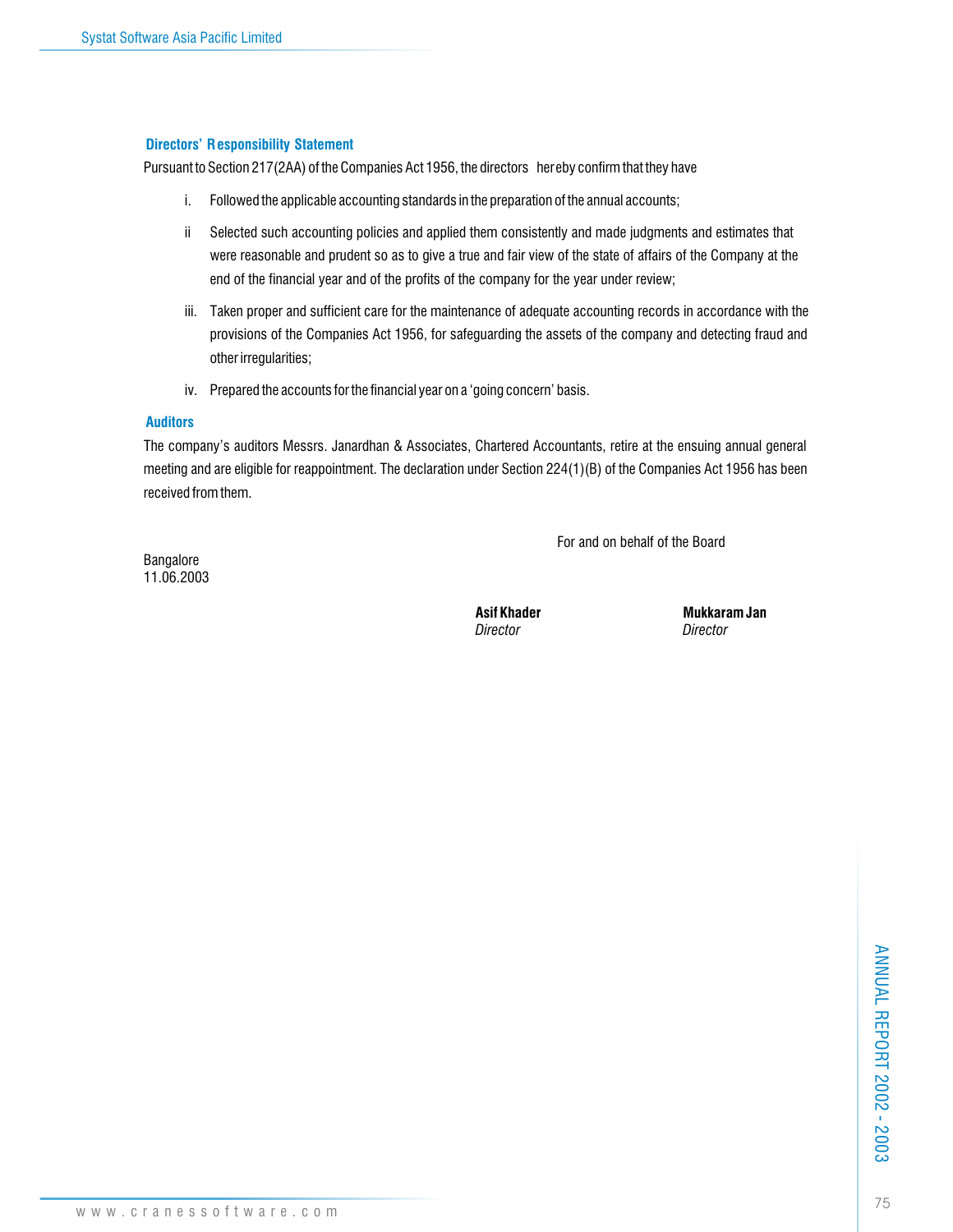### Auditor's Report

We have audited the attached Balance Sheet of M/S.SYSTAT SOFTWARE ASIA PACIFIC LIMITED, BANGALORE as at 31st March 2003, and also the Profit and Loss Account and the Cash Flow Statement for the year ended on that date annexed thereto. These financial statements are the responsibility of the Company's management. Our responsibility is to express an opinion on these financial statements based on our audit.

We conducted our audit in accordance with the auditing standards generally accepted in India. These standards require that we plan and perform the audit to obtain reasonable assurance about whether the financial statements are free of material misstatement. An audit includes examining, on a test basis, evidence supporting the amounts and disclosures in the financial statements. An audit also includes assessing the accounting principles used and significant estimates made by management, as well as evaluating the overall financial statement presentation. We believe that our audit provides a reasonable basis for our opinion.

As required by the Manufacturing and Other Companies (Auditor's Repor t) Order, 1988 issued by the Central Government of India in terms of sub-section (4A) of section 227 of the Companies Act, 1956, we enclose in the Annexure a statement on the matters specified in paragraphs 4 and 5 of the said Order.

Further to our comments in the Annexure referred to above, we repor t that:

- i) We have obtained all the information and explanations which, to the best of our knowledge and belief, were necessary for the purposes of our audit;
- ii) In our opinion, proper books of account, as required by law, have been kept by the company so far as appears from our examination of those books;
- iii) The Balance Sheet, Profit and Loss Account and Cash Flow Statement dealt with by this report are in agreement with the books of account;
- iv) In our opinion, the Balance Sheet, Profit and Loss Account and Cash Flow Statement dealt with by this report comply with the accounting standards referred to in sub-section (3C) of section 211 of the Companies Act, 1956;
- v) On the basis of written representations received from the Directors as on 31st March 2003 and taken on record by the Board of Directors, we report that none of the Directors is disqualified as on 31st March 2003 from being appointed as Director in terms of clause (g) of sub-section (1) of section 274 of the Companies Act, 1956;
- vi) In our opinion and to the best of our information and according to the explanations given to us, the said accounts give the information required by the Companies Act, 1956, in the manner so required and give a true and fair view in conformity with the accounting principles generally accepted in India:
	- (a) in the case of the Balance Sheet, of the state of affairs of the Company as at 31st March 2003;
	- (b) in the case of the Profit and Loss Account, of the Profit for the year ended on that date; and
	- (c) in the case of the Cash Flow Statement, of the cash flows for the year ended on that date.

**For S.Janardhan and Associates Chartered Accountants**

Bangalore **Balakrishna. S. Bhat** Membership No.202976

11.06.2003 *Partner*

ANNUAL REPORT 2002 - 2003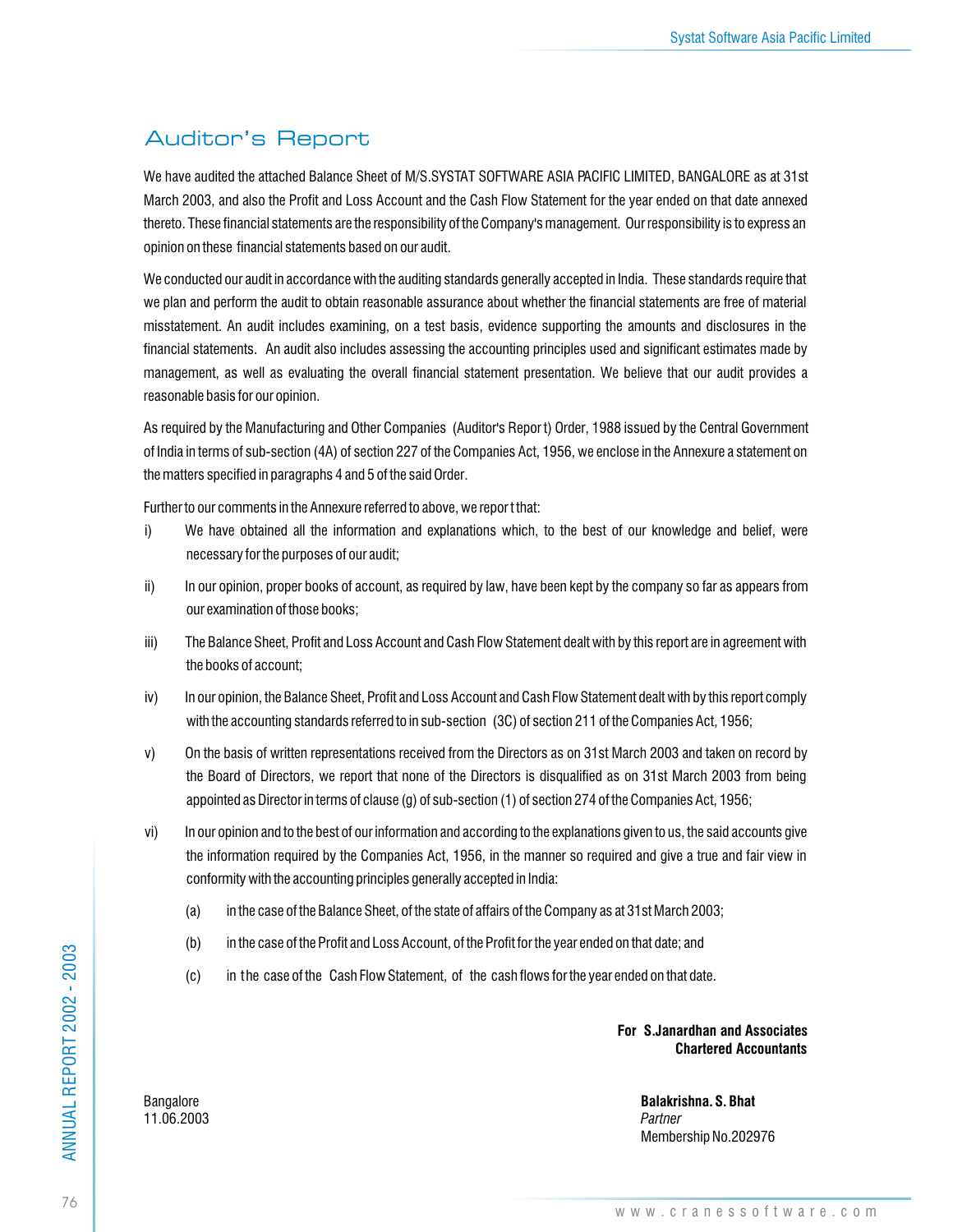### Annexure to the Auditor's Report

(Referred to in paragraph 1 of our report of even date)

- 1. The Company has maintained proper records showing full particulars including quantitative details and situation of fixed assets. All the assets have been, physically verified by the management during the year and no discrepancies were noticed on such verification.
- 2. None of the fixed assets have been revalued during the year.
- 3. Physical verification of goods has been conducted during the year and at the end of the year by the management. In our opinion, the frequency of verification is reasonable.
- 4. The procedure of physical verification of goods followed by the management is reasonable and adequate in relation to the size of the Company and nature of its business.
- 5. The discrepancies noticed on physical verification of stocks as compared to book records were not material and have been properly dealt with in the book of accounts.
- 6. On the basis of our examination of stock of inventory, we are of the opinion that the valuation of stocks is fair and proper in accordance with normally accepted accounting principles.
- 7. The terms and conditions on which interest free unsecured loans are obtained from the company, firms and other parties listed in the register maintained under section 301 of the Companies Act, 1956 and/or from the Companies under the same management as defined under section 370(1-B) of the Companies Act, 1956 are not prima-facie prejudicial to the interest of the Company.
- 8. The Company has not granted any loans, secured or unsecured to companies, firms or other parties listed in the register maintained under section 301 of the Companies Act, 1956 and/or to the Companies under same management as defined under sub-section (1B) of section 370 of the Companies Act, 1956.
- 9. The Company has not granted any loans or advances in the nature of loans.
- 10. In our opinion and according to the information and explanations given to us, there are adequate internal control procedures commensurate with the size of the Company and the nature of its business with regard to purchase of goods including components, plant and machinery, equipments and other assets and for the sale of goods.
- 11. In our opinion and according to the information and explanations given to us, the transactions of purchase and sale of goods made in pursuance of contract or arrangements entered in the registers maintained under section 301 of the Companies Act, 1956, as aggregating during the year to Rs.50,000/- or more in respect of each party, have been made at the prices which are reasonable having regard to the prevailing market prices for such goods.
- 12. As explained to us, the Company has a regular procedure for determination of unserviceable or damaged goods. However, during the year under reference, no goods were damaged or have become unserviceable.
- 13. The Company has not accepted any deposits from the public.
- 14. Since the Company does not manufacture any products, there is no scrap or by-product.
- 15. The Company's paid-up capital as at the commencement of the financial year is less than Rs.25 lakhs and this being the second year of the Company's formation, the provisions of para 4A(xv) of the order, are not applicable.
- 16. The Central Government has not prescribed maintenance of cost records as required under Section 209(1)(d) of the Companies Act, 1956.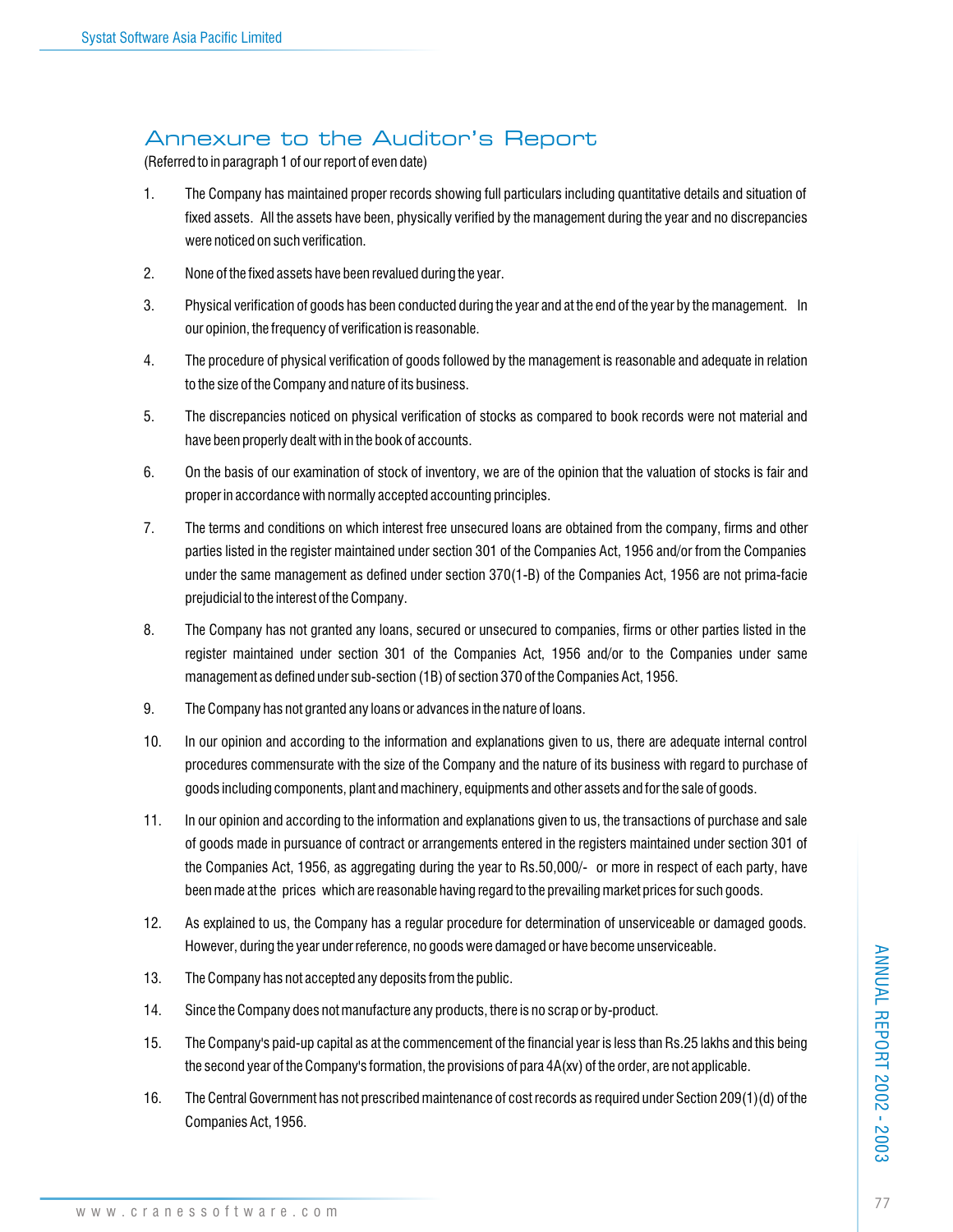- 17. According to the information and explanations given to us, the provisions of Provident Fund and the Employees State Insurance Act, are not applicable to the Company.
- 18. According to the information and explanations given to us, there are no undisputed amounts payable in respect of Income-tax, Wealth-tax, Sales-tax, Custom duty and Excise duty were outstanding as on 31st March, 2003 for a period of more than six months from the date they become payable.
- 19. According to the information and explanations given to us, no personal expenses of employees or directors have been charged to revenue accounts other than those payable under contractual obligations or in accordance with generally accepted business practices.
- 20. The Company is not a Sick Industrial Company within the meaning of Clause (o) of sub-section (1) of Section 3 of the Sick Industrial Companies (Special Provisions) Act, 1985.
- 21. According to the information and explanations given to us, there are no damaged goods during the year and hence the provisions of para  $4(c)$ (ii) of the order, is not applicable.
- 22. The Company has reasonable system of recording receipts, issues and consumption of material and stores and allocation material consumed to the relative jobs, commensurate with its size and nature of its business.
- 23. The Company has reasonable system of allocating man-hours utilised to the relative jobs commensurate with the size and nature of its Business.
- 24. There is a reasonable system of authorisation of proper levels and an adequate system of internal control commensurate with the size of the Company and the nature of its business on issue of stores and allocation of stores and labour to jobs.

### **For S.Janardhan and Associates Chartered Accountants**

11.06.2003 *Partner*

Bangalore **Balakrishna. S. Bhat** Membership No.202976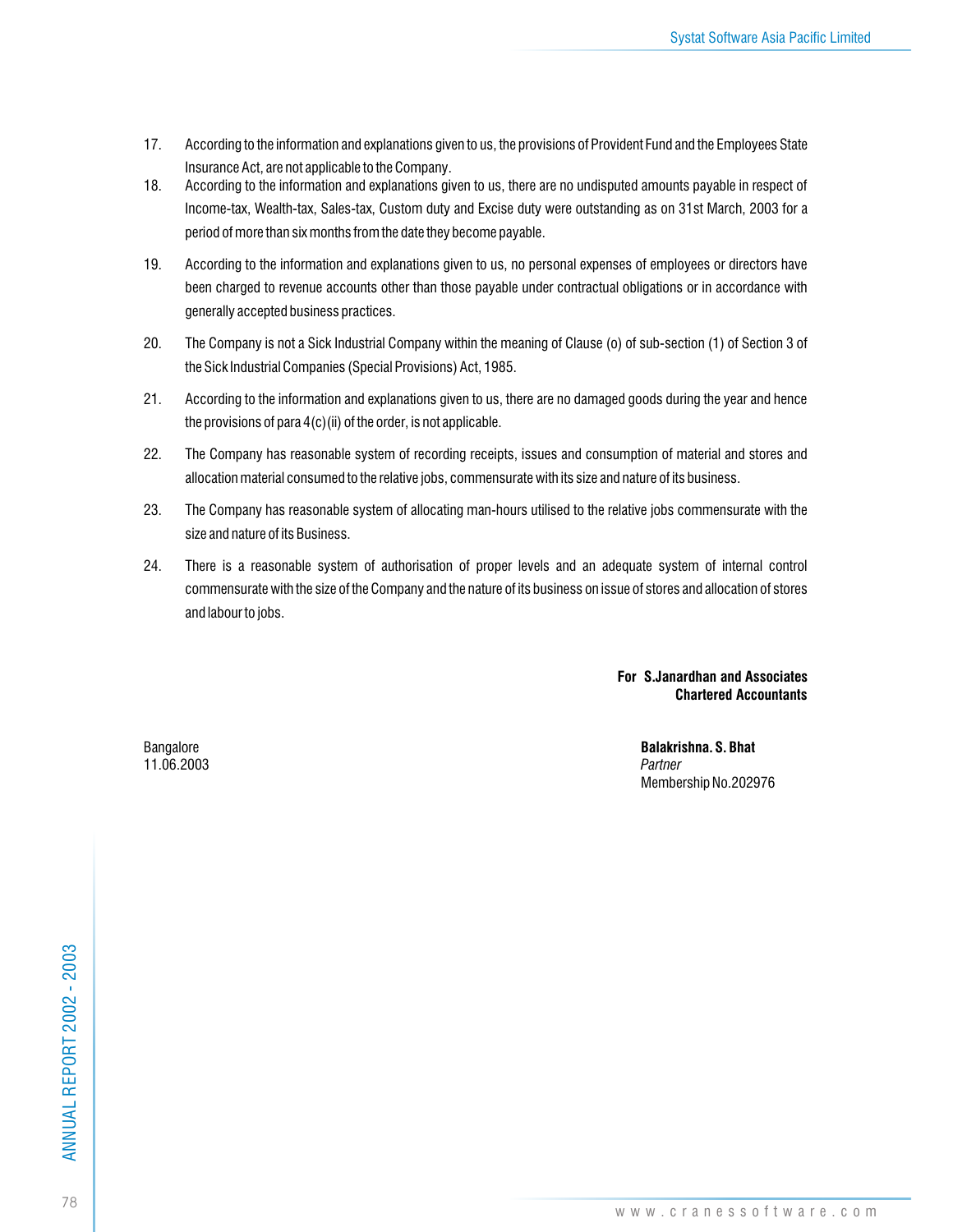### Balance Sheet

As at 31st March 2003

|   | <b>PARTICULARS</b>                                                              | SCH.<br><b>No</b>                  | 31.03.2003<br>(Rs.)    | 31.03.2002<br>(Rs.) |
|---|---------------------------------------------------------------------------------|------------------------------------|------------------------|---------------------|
| I | <b>Sources of Funds</b>                                                         |                                    |                        |                     |
|   | Shareholders' funds:                                                            |                                    |                        |                     |
|   | Capital<br>(a)                                                                  | 1                                  | 500,000                | 100,000             |
|   | Share application money pending allotment<br>(b)<br>Reserves and surplus<br>(c) | $\overline{c}$                     | 3,300,000<br>1,002,850 | 102,661             |
|   |                                                                                 |                                    | 4,802,850              | 202,661             |
|   | Loan funds:                                                                     |                                    |                        |                     |
|   | (a) Secured loans                                                               |                                    |                        |                     |
|   | <b>Unsecured loans</b><br>(b)                                                   | 3                                  | 38,998,500             |                     |
|   |                                                                                 |                                    | 38,998,500             |                     |
|   |                                                                                 | <b>TOTAL</b>                       | 43,801,350             | 202,661             |
| Ш | <b>Application of Funds</b>                                                     |                                    |                        |                     |
|   | 1) Fixed assets                                                                 | 4                                  |                        |                     |
|   | (a) Gross block                                                                 |                                    | 3,511,008              | 1,898,791           |
|   | (b) Less: Depreciation                                                          |                                    | 300,770                | 21,603              |
|   | Net Block<br>(c)                                                                |                                    | 3,210,238              | 1,877,188           |
|   | 2) Investments                                                                  |                                    |                        |                     |
|   | 3) Current assets, loans and advances                                           |                                    |                        |                     |
|   | (a) Inventories                                                                 | 5                                  | 22,341,882             | 85,000              |
|   | Sundry debtors<br>(b)                                                           | $\boldsymbol{6}$<br>$\overline{7}$ | 20,963,732             | 43,548              |
|   | (c) Cash and bank balances<br>Loans and advances<br>(d)                         | 8                                  | 832,872<br>6,354,988   | 8,818<br>270,000    |
|   |                                                                                 |                                    | 50,493,474             | 407,366             |
|   | Less:                                                                           |                                    |                        |                     |
|   | Current liabilities and provisions                                              | 9                                  |                        |                     |
|   | (a) Current liabilities                                                         |                                    | 9,403,730              | 2,181,893           |
|   | (b) Provisions                                                                  |                                    | 138,000<br>9,541,730   | 10,000<br>2,191,893 |
|   |                                                                                 |                                    |                        |                     |
|   | Net current assets                                                              |                                    | 40,951,744             | (1,784,527)         |
|   | 4) Deferred Tax Liability                                                       |                                    | (443, 132)             |                     |
|   | 5) Miscellaneous Expenditure                                                    | 10                                 | 82,500                 | 110,000             |
|   | (to the extent not written off or adjusted)                                     |                                    |                        |                     |
|   |                                                                                 | <b>TOTAL</b>                       | 43,801,350             | 202,661             |

The schedule numbers 1 to 10 and notes on accounts (Schedule No. 15) form an intergral part of balance sheet

For and on behalf of the Board  $\qquad \qquad$  Subject to our report of even date For S.Janardhan & Associates Chartered Accountants

Place : Bangalore **Asif Khader Mukkaram Jan Balakrishna. S. Bhat** Date : 11.06.2003 *Director Director Partner*

**ANNUAL REPORT 2002 - 2003** 79ANNUAL REPORT 2002 - 2003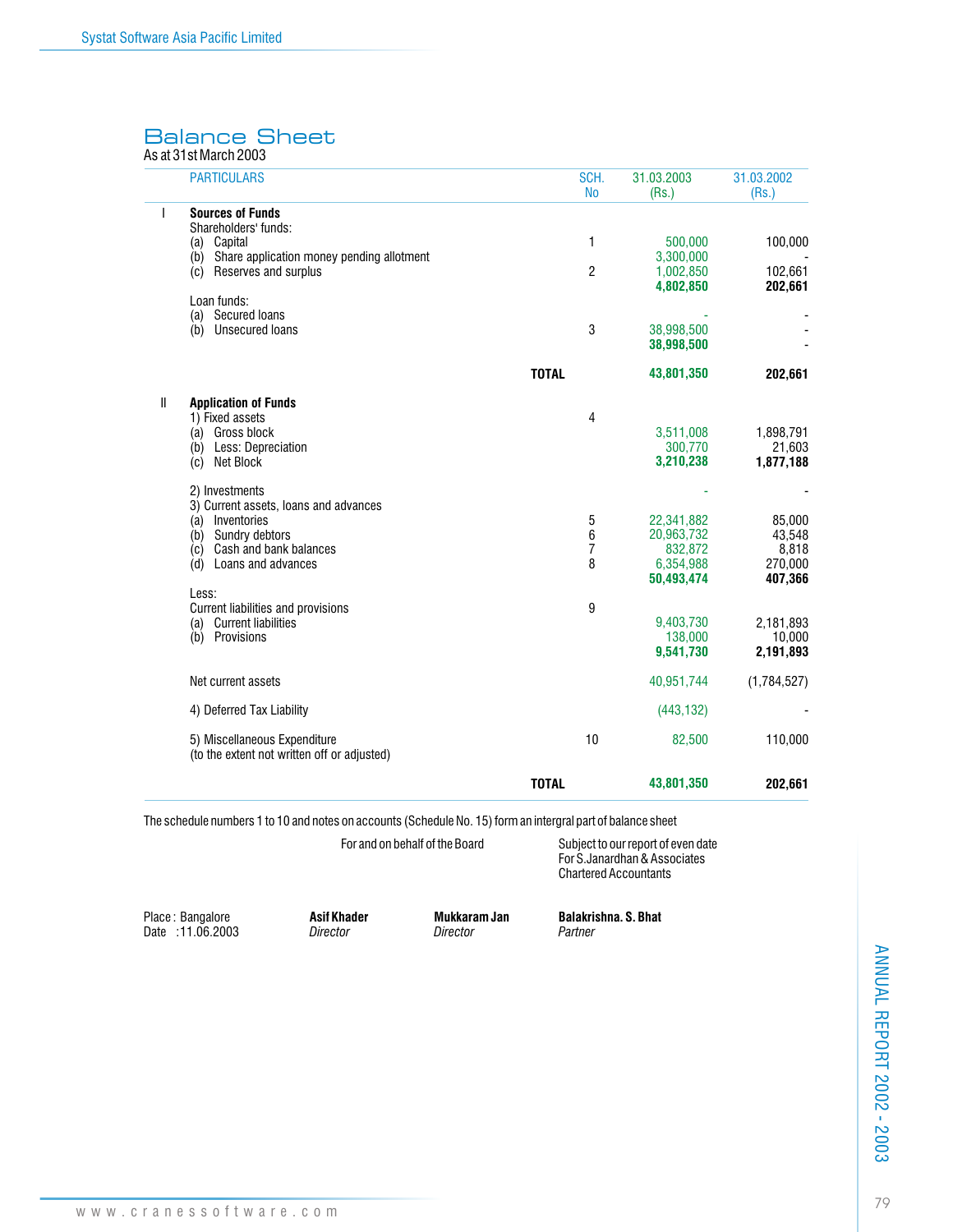### Profit & Loss Account

For the Year Ended 31st March 2003

|   | <b>PARTICULARS</b>                                                                                         |              | SCH.<br><b>No</b> | 31.03.2003<br>(Rs.)                                           | 31.03.2002<br>(Rs.)                                    |
|---|------------------------------------------------------------------------------------------------------------|--------------|-------------------|---------------------------------------------------------------|--------------------------------------------------------|
|   | INCOME:<br>Sales and services                                                                              |              | 11                | 41,844,087                                                    | 3,064,822                                              |
|   |                                                                                                            | <b>TOTAL</b> |                   | 41,844,087                                                    | 3,064,822                                              |
| Ш | <b>EXPENDITURE:</b><br>Cost of goods sold<br>Personnel expenses<br>Administrative expenses<br>Depreciation | <b>TOTAL</b> | 12<br>13<br>14    | 32,020,228<br>3,377,013<br>4,696,358<br>279,167<br>40,372,766 | 333,359<br>416,977<br>2,180,222<br>21,603<br>2,952,161 |
|   | Net profit / (loss) before tax<br>Less: Provision for taxation<br>Provision for deferred tax               |              |                   | 1,471,321<br>128,000<br>339,504<br>1,003,817                  | 112,661<br>10.000<br>102,661                           |
|   | Add: Balance brought forward from previous year<br>Balance carried to balance sheet                        |              |                   | 102.661<br>1,106,478                                          | 102,661                                                |
|   | Earnings per share                                                                                         |              |                   | 20.07                                                         | 10.26                                                  |

The Schedule Nos. 11 to 14 and notes on accounts (Schedule no. 15) form an integral part of profit and loss account

For and on behalf of the Board Subject to our report of even date For S.Janardhan & Associates Chartered Accountants

Place: Bangalore **Asif Khader Mukkaram Jan Balakrishna. S. Bhat Date** : 11.06.2003 *Director Director Director Partner* Date : 11.06.2003 *Director Director Partner*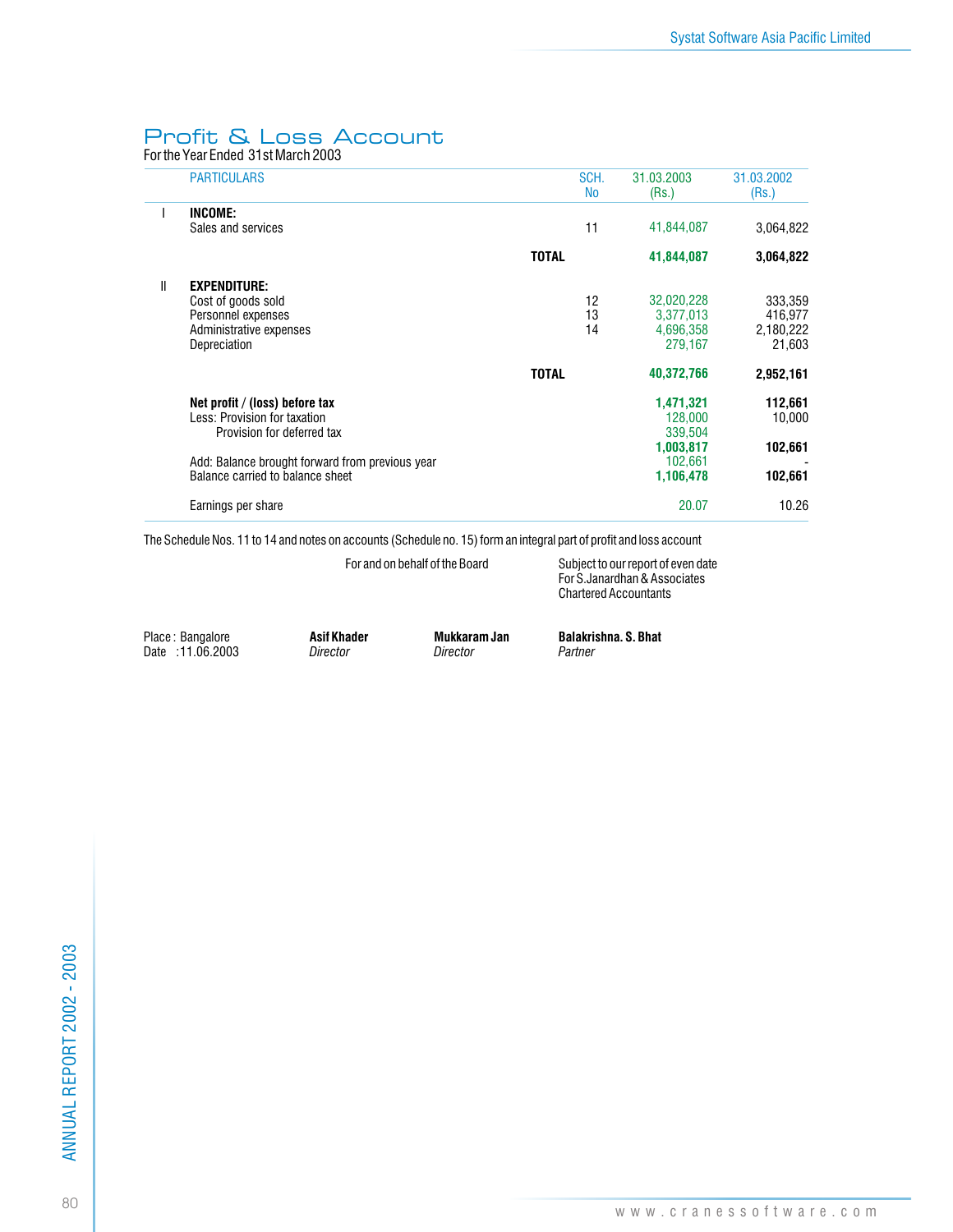### Schedules annexed to and forming part of Balance Sheet As at 31st March 2003

| <b>PARTICULARS</b>                                                                             | 31.03.2003<br>(Rs.) | 31.03.2002<br>(Rs.) |
|------------------------------------------------------------------------------------------------|---------------------|---------------------|
| <b>Schedule 1: Share Capital</b>                                                               |                     |                     |
| <b>Authorised</b>                                                                              |                     |                     |
| 500,000 Equity shares of Rs.10/- each<br>(Previous year 500,000 equity shares of Rs.10/- each) |                     | 5,000,000           |
| Issued, subscribed and paid up                                                                 | 5,000,000           |                     |
| 50,000 Equity shares of Rs.10/- each                                                           | 500,000             | 100,000             |
| (Previous year 10,000 equity shares of Rs.10/- each)                                           |                     |                     |
|                                                                                                | 500,000             | 100,000             |
| <b>Schedule 2: Reserves and Surplus</b>                                                        |                     |                     |
| Surplus in profit and loss account                                                             | 1,106,478           | 102,661             |
| Less: Deferred tax liability on initial adoption                                               | 103.628             |                     |
| <b>Schedule 3: Unsecured loans</b>                                                             | 1,002,850           | 102,661             |
| Loans from holding company                                                                     | 38,998,500          |                     |
|                                                                                                | 38,998,500          |                     |
| <b>Schedule 5: Inventories</b>                                                                 |                     |                     |
| (Valued at lower of cost or net realisable value, as valued and                                |                     |                     |
| certified by the management)                                                                   |                     |                     |
| Trading goods: Software                                                                        | 22,341,882          | 85,000              |
|                                                                                                | 22,341,882          | 85,000              |
| <b>Schedule 6: Sundry debtors</b>                                                              |                     |                     |
| (Unsecured, considered good)<br>Outstanding for more than six months                           |                     |                     |
| Other debts                                                                                    | 20,963,732          | 43,548              |
|                                                                                                | 20,963,732          | 43,548              |
| <b>Schedule 7: Cash and bank balances</b>                                                      |                     |                     |
| Balances with Scheduled banks in                                                               |                     |                     |
| - Current account                                                                              | 827.150             | 8.352               |
| Cash on hand                                                                                   | 5,722<br>832,872    | 466<br>8,818        |
| Schedule 8: Loans and advances                                                                 |                     |                     |
| (Unsecured, considered good)                                                                   |                     |                     |
| Advances recoverable in cash or in kind or for value to be received                            | 3,194,988           |                     |
| Deposits                                                                                       | 3,160,000           | 270,000             |
|                                                                                                | 6,354,988           | 270,000             |
| Schedule 9: Current liabilities and provisions                                                 |                     |                     |
| a) Current liabilities                                                                         |                     |                     |
| - Directors' current account<br>- Sundry creditors                                             | 9,403,730           | 18,604<br>2,163,289 |
|                                                                                                | 9,403,730           | 2,181,893           |
| b) Provisions                                                                                  |                     |                     |
| - for taxation                                                                                 | 138,000             | 10,000              |
|                                                                                                | 138,000             | 10,000              |
|                                                                                                | 9,541,730           | 2,191,893           |
| <b>Schedule 10: Miscellanous Expenditure</b>                                                   |                     |                     |
| Preliminary expenses                                                                           | 110,000             | 137,500             |
| Less: 1/5th Written off                                                                        | 27,500<br>82,500    | 27,500<br>110,000   |
|                                                                                                |                     |                     |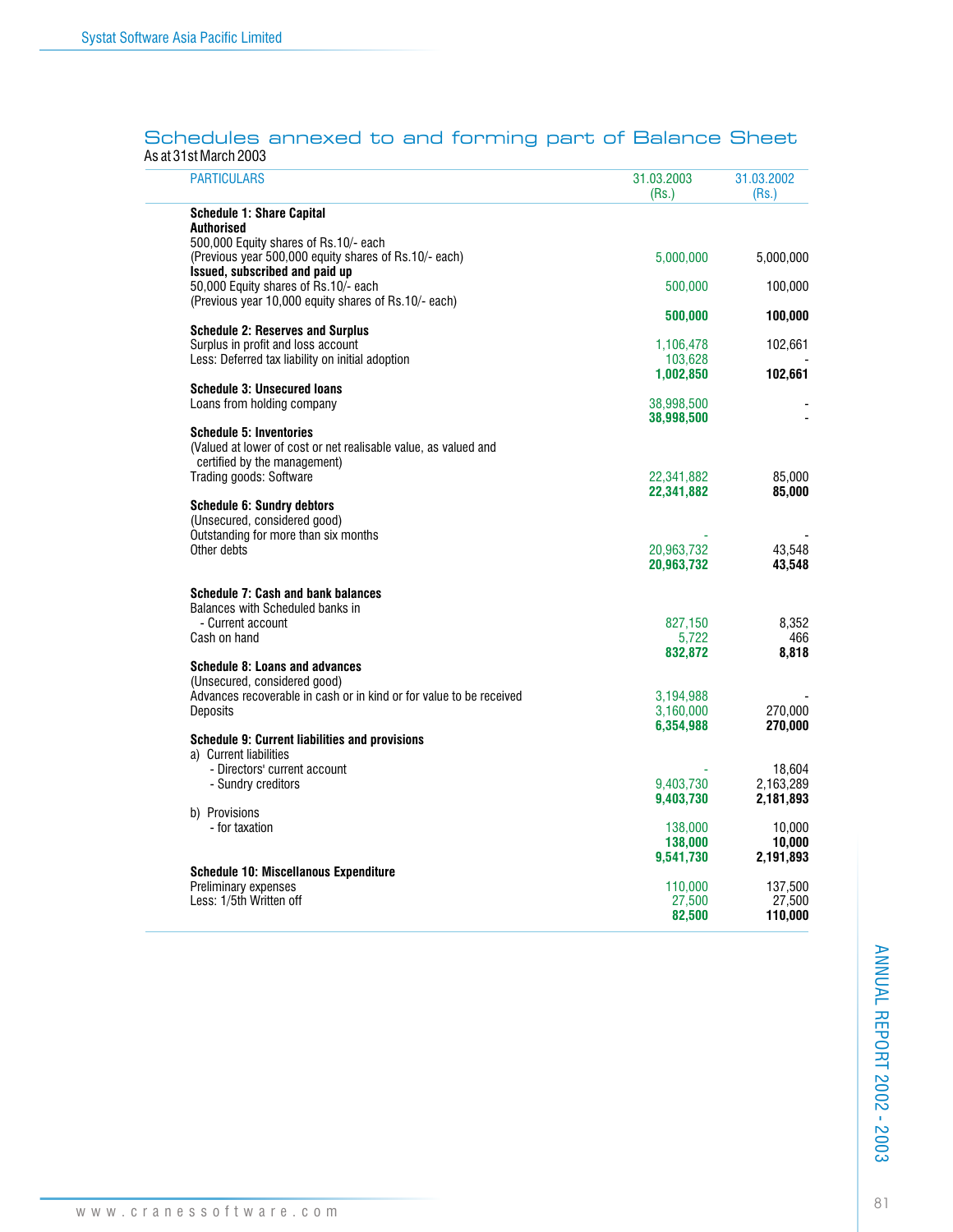| <b>PARTICULARS</b>       |                        | <b>GROSS BLOCK</b> |                          |                    | DEPRECIATION BLOCK |                    | NET BLOCK           |                     |  |
|--------------------------|------------------------|--------------------|--------------------------|--------------------|--------------------|--------------------|---------------------|---------------------|--|
|                          | Cost as on<br>1.4.2002 | <b>Additions</b>   | 31.03.2003<br>Cost as on | 31.03.2002<br>Upto | For the year       | 31.03.2003<br>Upto | 31.03.2003<br>As at | 31.03.2002<br>As at |  |
| Electrical Installations | 8,325                  |                    | 8,325                    | 34                 | 395                | 429                | 7,896               | 8,291               |  |
| Office Equipment         | 5,800                  |                    | 5,800                    | 99                 | 276                | 375                | 5,425               | 5,701               |  |
| Furniture and Fixtures   |                        | 6,293              | 6,293                    |                    | <b>Fac</b>         | 291                | 6,002               |                     |  |
| Computers                | 238,450                | 1,380,700          | ,619,150                 | 13,630             | 49,632             | 63,262             | ,455,888            | 224,820             |  |
| Computer Software        | 176,000                | 225,224            | 401,224                  | 5,926              | 58,738             | 64,664             | 336,560             | 170,074             |  |
| Networking System        | 1,470,216              |                    | ,470,216                 | 1,914              | 69,835             | 71,749             | ,398,467            | 1,468,302           |  |
| Total                    | 1,898,791              | 1,612,217          | 3,511,008                | 21,603             | 279,167            | 300,770            | 3,210,238           | 1,877,188           |  |
| Previous year            |                        | 1,898,791          | ,898,791                 |                    | 21,603             | 21,603             | ,877,188            |                     |  |

4 : Fixed Assets Schedule No. 4 : Fixed Assets Schedule No. Systat Software Asia Pacific Limited

ANNUAL REPORT 2002 - 2003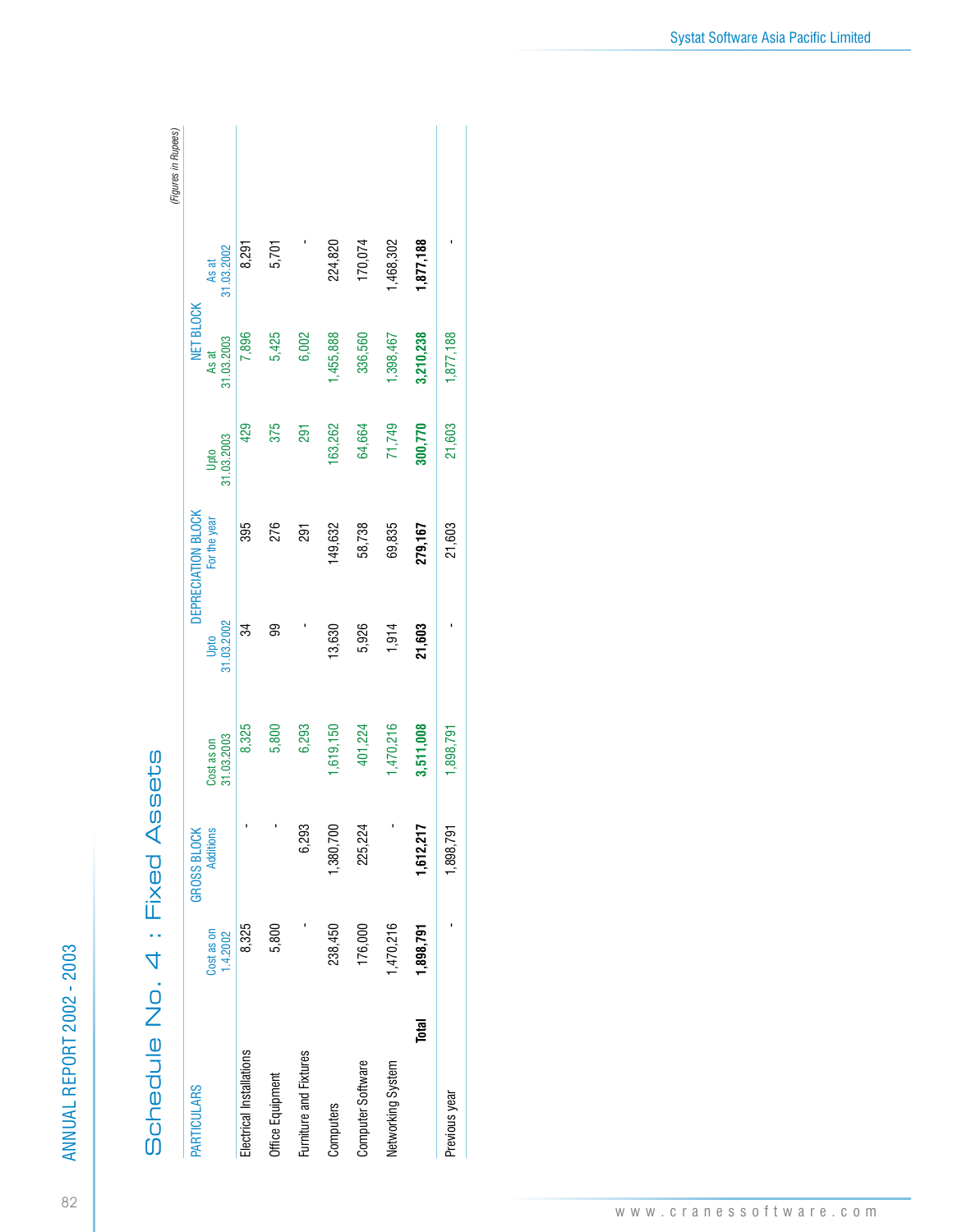### Schedules annexed to and forming part of Profit & Loss Account

For the year ended 31st March 2003

| <b>PARTICULARS</b>                          | 31.03.2003<br>(Rs.) | 31.03.2002<br>(Rs.) |
|---------------------------------------------|---------------------|---------------------|
| <b>Schedule 11: Sales and services</b>      |                     |                     |
| Sale of software                            | 35,632,392          | 3,064,822           |
| Technical service charges (TDS - Rs.5,644)  | 6,211,695           |                     |
|                                             | 41.844.087          | 3,064,822           |
| Schedule 12: Cost of goods sold             |                     |                     |
| Opening stock                               | 85.000              |                     |
| Add: Purchases                              | 54,201,772          | 69,989              |
|                                             | 54,286,772          | 69,989              |
| Add: Direct expenses                        |                     |                     |
| - Clearing charges                          |                     | 347,372             |
| - Exchange fluctuation                      | 75.338              | 998                 |
|                                             | 54,362,110          | 418,359             |
| Less: Closing stock                         | 22,341,882          | 85,000              |
|                                             | 32.020.228          | 333,359             |
| <b>Schedule 13: Personnel expenses</b>      |                     |                     |
| <b>Salaries</b>                             | 791.301             | 339,916             |
| Deputation fees                             | 2,531,503           |                     |
| Staff welfare                               | 54.209              | 77,061              |
|                                             | 3,377,013           | 416.977             |
| <b>Schedule 14: Administrative expenses</b> |                     |                     |
| Audit fee                                   | 26,200              | 5,250               |
| Electricity charges                         | 103,342             | 432,642             |
| <b>Travelling and Conveyance</b>            | 1,095,991           | 320,877             |
| Repairs and office maintenance              | 192.421             | 68,517              |
| Printing and stationery                     | 390.396             | 129,498             |
| Rent                                        | 1,205,531           | 129,839             |
| General expenses                            | 1,654,977           | 1,066,099           |
| Preliminary expenses written off            | 27,500              | 27,500              |
|                                             | 4,696,358           | 2,180,222           |

#### **Signatures to Schedules 1 to 14**

For and on behalf of the Board Subject to our report of even date For S.Janardhan & Associates Chartered Accountants

Place : Bangalore **Asif Khader Mukkaram Jan Balakrishna. S. Bhat** Date : 11.06.2003 *Director Director Partner*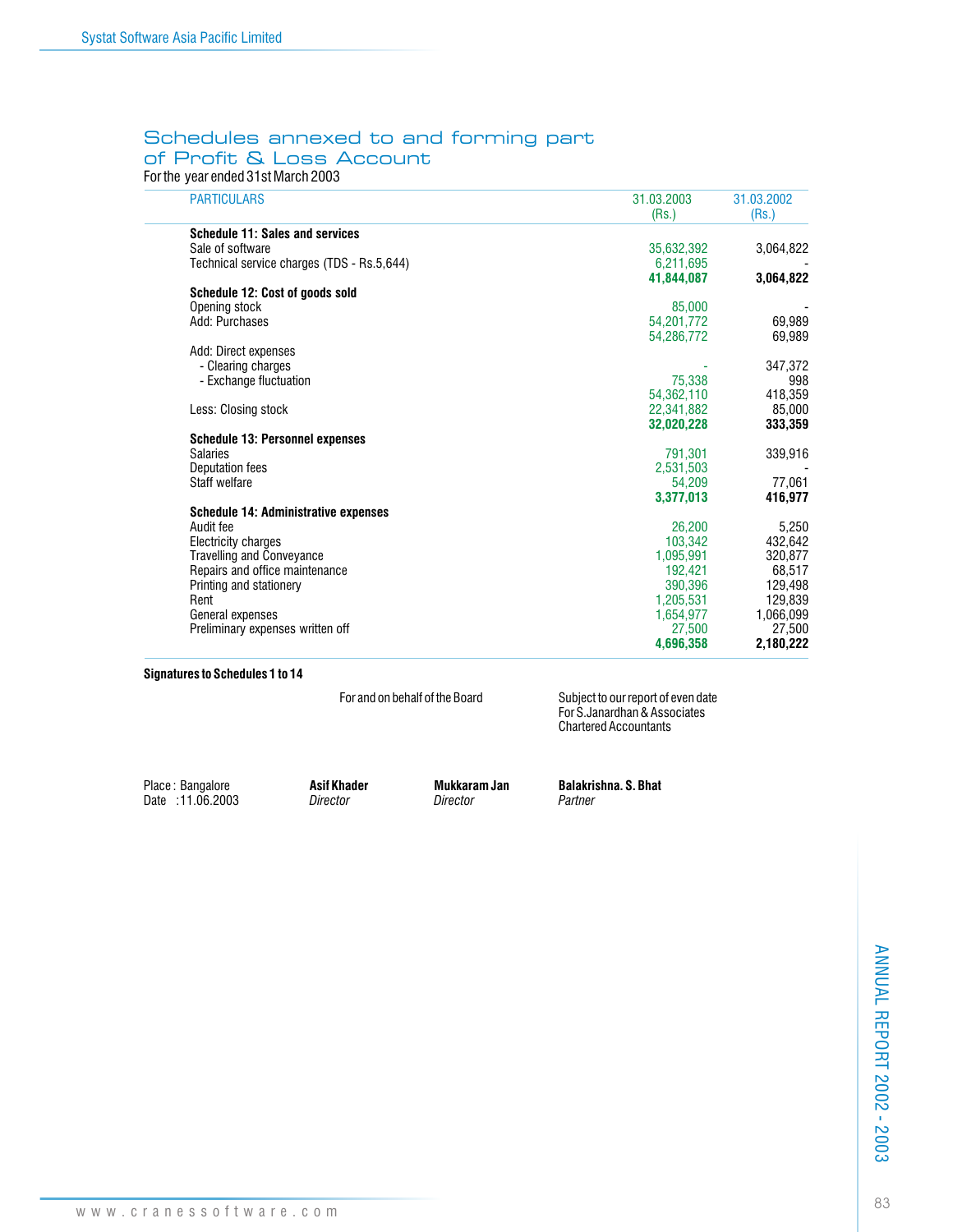### SCHEDULE NO. 15: - NOTES TO ACCOUNTS AND SIGNIFICANT ACCOUNTING POLICIES. .

### **I. Significant Accounting Policies: -**

### a) Basis of Accounting

Accrual system of accounting is followed except for those associated with significant uncertainty and are in accordance with the Accounting Standards referred in sub-section (3C) of Section 211 of the Companies Act, 1956.

b) Income Recognition

Revenue from sales is recognized only after the delivery of goods.

c) Fixed Assets

Fixed Assets are stated at historical cost of acquisition less accumulated depreciation.

- d) Depreciation
	- (i) Depreciation has been provided on straight line method at the rates prescribed under Schedule XIV of the Companies Act, 1956, on a pro-rata basis corresponding to the date of installation.
	- (ii) Depreciation on assets costing less than Rs.5000 is written off in the year of purchase irrespective of the date of installation.
- e) Inventory

Inventory is valued at lower of cost or net realizable value on FIFO basis.

- f) Exchange Fluctuation
	- (i) Foreign currency transactions are accounted at the exchange rates prevailing on the date of the transaction.
	- (ii) Gains and losses resulting from the settlement of foreign currency transaction and from the translation of monetary assets and liabilities denominated in foreign currencies at the year - end restated as at the yearend rate, are recognized in profit and loss account.

### g) Deferred Tax

- (i) Deferred tax is recognized, subject to the consideration of prudence on timing differences being the difference between taxable income and accounting income that originate in one period and are capable of reversal in one or more subsequent periods.
- (ii) This being the first year of adoption of deferred tax, provision for earlier years has been made and appropriately disclosed.

### **II. Notes on Accounts: -**

- 1. The value of imports calculated on CIF basis Rs. 54,201,772/- (Previous year Rs. 117,361/-)
- 2. Earnings in foreign currency FOB value of exports Rs. 7,377,713/- (Previous year Rs. 44,546/-)
- 3. Expenditure incurred in foreign currency Rs. 49,162,294/- (Previous year Nil)
- 4. Earnings in foreign currency Rs. 4,158,502/- (Previous year Nil)
- 5. There are no amounts outstanding to small-scale industrial undertakings as ascer tained by the Management.
- 6. Previous year figures have been regrouped and reclassified wherever necessary. The previous year was for a period of six months and hence the figures are not comparable.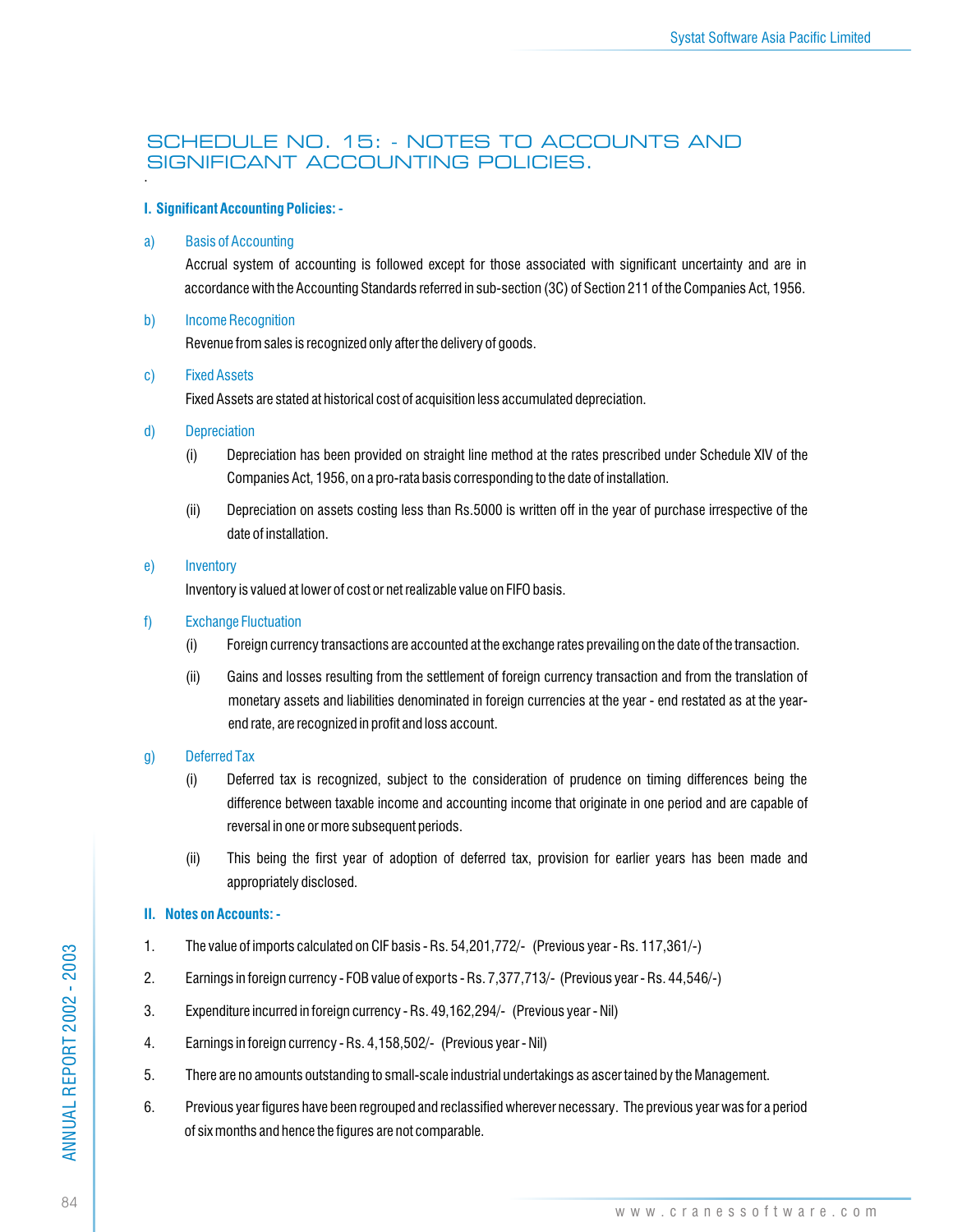7. Debtors include Rs.19,555,278/- due from companies under the same management.

Systat Software, Inc., USA - Rs.15,471,023/-

Systat Software UK Ltd. - Rs.4,084,255/-

8. The company is trading in different types of statistical software. Quantitative particulars required under 4C of Part II of Schedule VI are furnished below.

| <b>Description</b>                    | <b>Opening stock</b> | <b>Receipts</b> | <b>Issues</b> | <b>Closing stock</b> |
|---------------------------------------|----------------------|-----------------|---------------|----------------------|
| SYSTAT version 10.2 (100 user)        |                      | 110             | 108           | 3                    |
| PeakFit version 4.11 (100 user)       | -                    | 4               | 3             |                      |
| PeakFit upgrade                       |                      | 30              | 22            | 9                    |
| TableCurve 2D version 5.01 (100 user) | 4                    | 35              | 35            | 4                    |
| TableCurve 3D version 4.0 (100 user)  | ხ                    | 40              | 39            | 6                    |
| AutoSignal (100 user)                 |                      | 20              | 18            |                      |
|                                       |                      |                 |               |                      |

9. In the opinion of the Board of Directors, the current assets, loans and advances have realizable value at least to the extent stated in the Balance Sheet and realizable in the ordinary course of the business.

| 10. |       | Auditors remuneration is for | 31.3.2003<br>(Rs.) | 31.3.2002<br>$\mathsf{Rs}$ |
|-----|-------|------------------------------|--------------------|----------------------------|
|     | (i)   | Statutory audit              | 15,000             | 5,000                      |
|     | (ii)  | Service tax                  | 1,200              | 250                        |
|     | (iii) | <b>Certification fees</b>    | 1,050              |                            |
|     | (iv)  | Other services               | 10,000             |                            |
|     |       |                              | 27,250             | 5,250                      |

### 11. Deferred tax liability

- (i) Deferred tax liability of Rs. 103,628/- on account of initial adoption has been charged to Reserves and Surplus.
- (ii) Deferred Tax Liability as at the year-end, attributable to Depreciation Rs. 339,504/-. Deferred tax of Rs. 339,504/- for the year ended 31st March 2003 is shown separately in the Profit and Loss Account.
- 12. Earnings per share: Calculation of EPS Basic

| a) Net profit after deferred tax | Rs. 1.003.817 |
|----------------------------------|---------------|
| b) Total number of equity shares | 50.000        |
| c) Earnings per share            | Rs. 20.07     |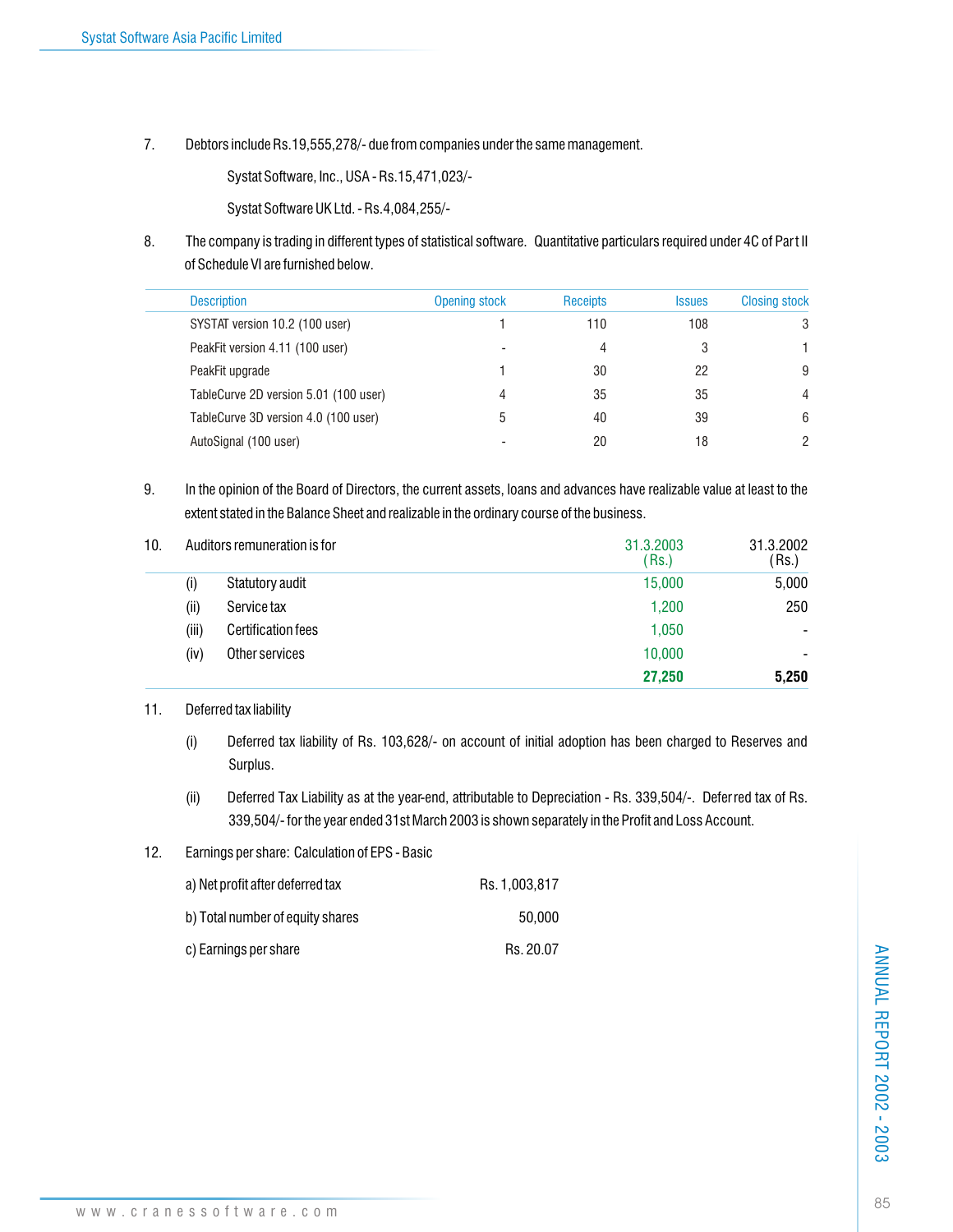| <b>Particulars</b>                   | <b>Holding Company</b> | <b>Associates</b> | <b>Total Related</b><br><b>Parties</b> |
|--------------------------------------|------------------------|-------------------|----------------------------------------|
|                                      | (Rs.)                  | (Rs.)             | (Rs.)                                  |
| Issued and subscribed share capital  | 500.000                |                   | 500.000                                |
| Share application money received     | 3.300.000              |                   | 3,300,000                              |
| Unsecured loans                      | 38,998,500             |                   | 38,998,500                             |
| Purchases of Goods/services/software |                        | 54,201,772        | 54,201,772                             |
| Sales of Goods                       | 27.190.004             |                   | 27,190,004                             |
| <b>Rendering of Services</b>         |                        | 6.157.945         | 6,157,945                              |
| <b>Receiving of Services</b>         |                        | 1,392,672         | 1,392,672                              |
| Balance as on 31,03,03 receivable    |                        | 19.666.010        | 19,666,010                             |
| Balance as on 31.03.03 payable       | 38.998.500             |                   | 38.998.500                             |

### 13. Related party disclosures as ascer tained by the management:

### **Note:**

Names of related parties and description of relationship:

| <b>Holding Company</b>   |    | Cranes Software International Ltd. |
|--------------------------|----|------------------------------------|
| Key Management Personnel | ÷. | Mr.Asif Khader                     |
|                          |    | Mr.Mueed Khader                    |
|                          |    | Mr.Mukkaram Jan                    |
|                          |    |                                    |
|                          |    |                                    |

Associates : Orca Infotech Private Limited Systat Software UK Ltd. Systat Software Inc. USA Jansons Telecom Private Limited Cranes Consulting Private Limited Sameesha Technologies SPSS South Asia Private Limited Keysoft Solutions Private Limited.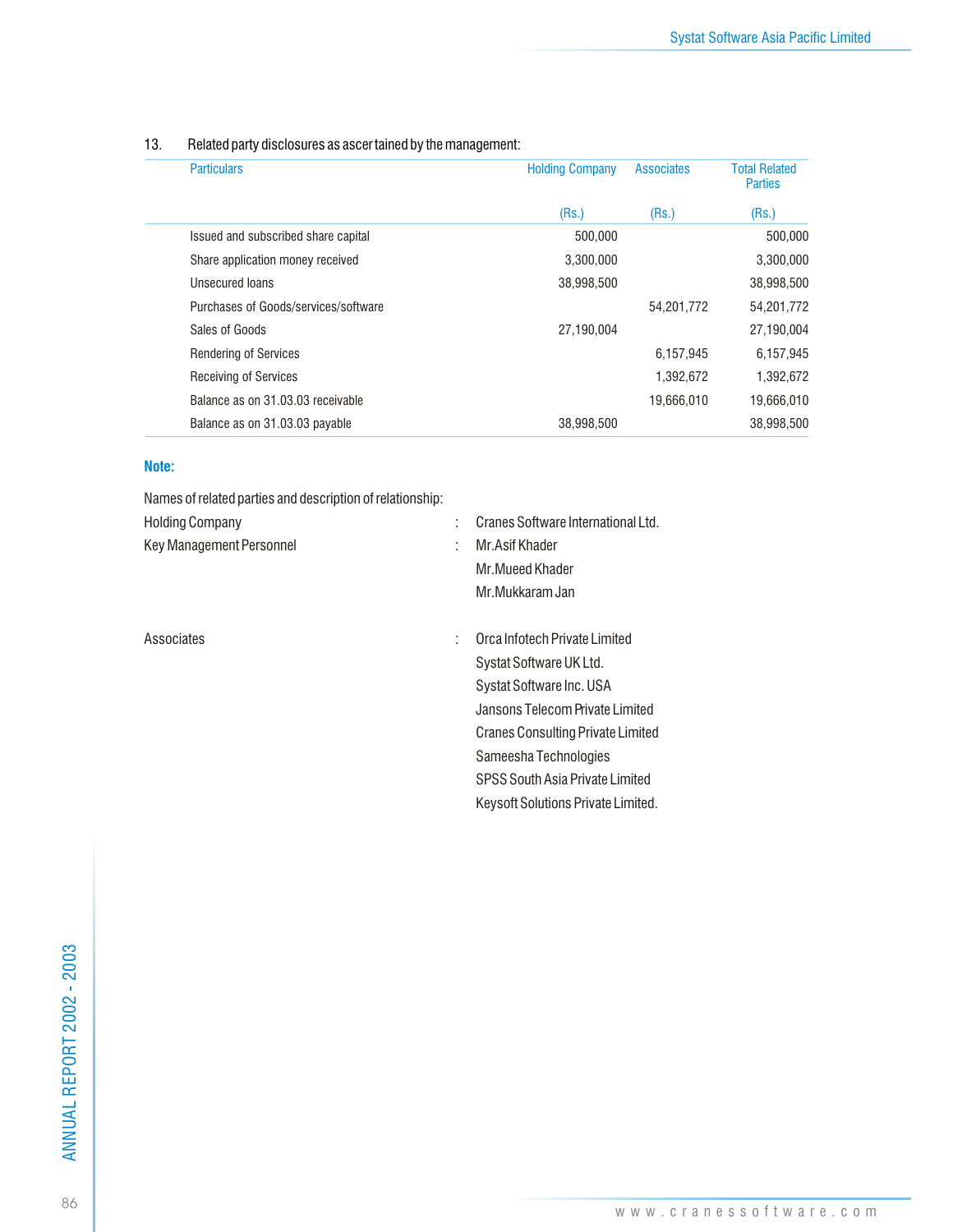### Segment Reporting

i) Primary Segment Information :

|                        | I) Primary Segment Information:                                    |              | Rs. in Lakhs |
|------------------------|--------------------------------------------------------------------|--------------|--------------|
| <b>SI</b><br><b>No</b> | <b>Particulars</b>                                                 |              | 31.03.03     |
| 1.                     | <b>Segment Revenue:</b>                                            |              |              |
|                        | a) Product Division                                                |              | 418.44       |
|                        | Total                                                              |              | 418.44       |
|                        | Less: Inter segment Revenue                                        |              | ٠            |
|                        | <b>Net Sales</b>                                                   |              | 418.44       |
|                        | Add: Other unallocable Income                                      |              |              |
|                        | <b>Total Income</b>                                                |              | 418.44       |
| $\mathbf{2}$           | <b>Segment Results</b>                                             |              |              |
|                        | Profit $(+)/$ Loss $(-)$ before tax and interest from each segment |              |              |
|                        | a) Product Division                                                |              | 20.97        |
|                        | Total                                                              |              | 20.97        |
|                        | Less: i) Interest                                                  |              | 6.26         |
|                        | ii) Other unallocable expenditure net off unallocable income       |              |              |
|                        | <b>Total Profit Before Tax</b>                                     |              | 14.71        |
| 3                      | Capital Employed (Segment assets - Segment liabilities)            |              |              |
|                        | a) Product Division                                                |              | 786.85       |
|                        |                                                                    | <b>Total</b> | 786.85       |

### ii) Secondary Segment Information :

| <b>Geographical Segment</b>              |                                      |                                           | Rs. in Lakhs |
|------------------------------------------|--------------------------------------|-------------------------------------------|--------------|
| <b>Particulars</b>                       | <b>Domestic</b><br><b>Operations</b> | <b>International</b><br><b>Operations</b> | <b>Total</b> |
| <b>Segment Revenue</b>                   | 283.08                               | 135.35                                    | 418.44       |
| Carrying amount of segment assets        | 591.60                               | 93.19                                     | 684.79       |
| Additions to Fixed and intangible assets | 1.43                                 | 14.81                                     | 16.24        |

| For and on behalf of the Board |  |  |
|--------------------------------|--|--|
|                                |  |  |

For and on behalf of the Board **As per our report of even date** For S.Janardhan & Associates Chartered Accountants

Place: Bangalore<br>Date: 11.06.2003

Place : Bangalore **Asif Khader Mukkaram Jan Balakrishna. S. Bhat**

**ANNUAL REPORT 2002 - 2003** 87ANNUAL REPORT 2002 - 2003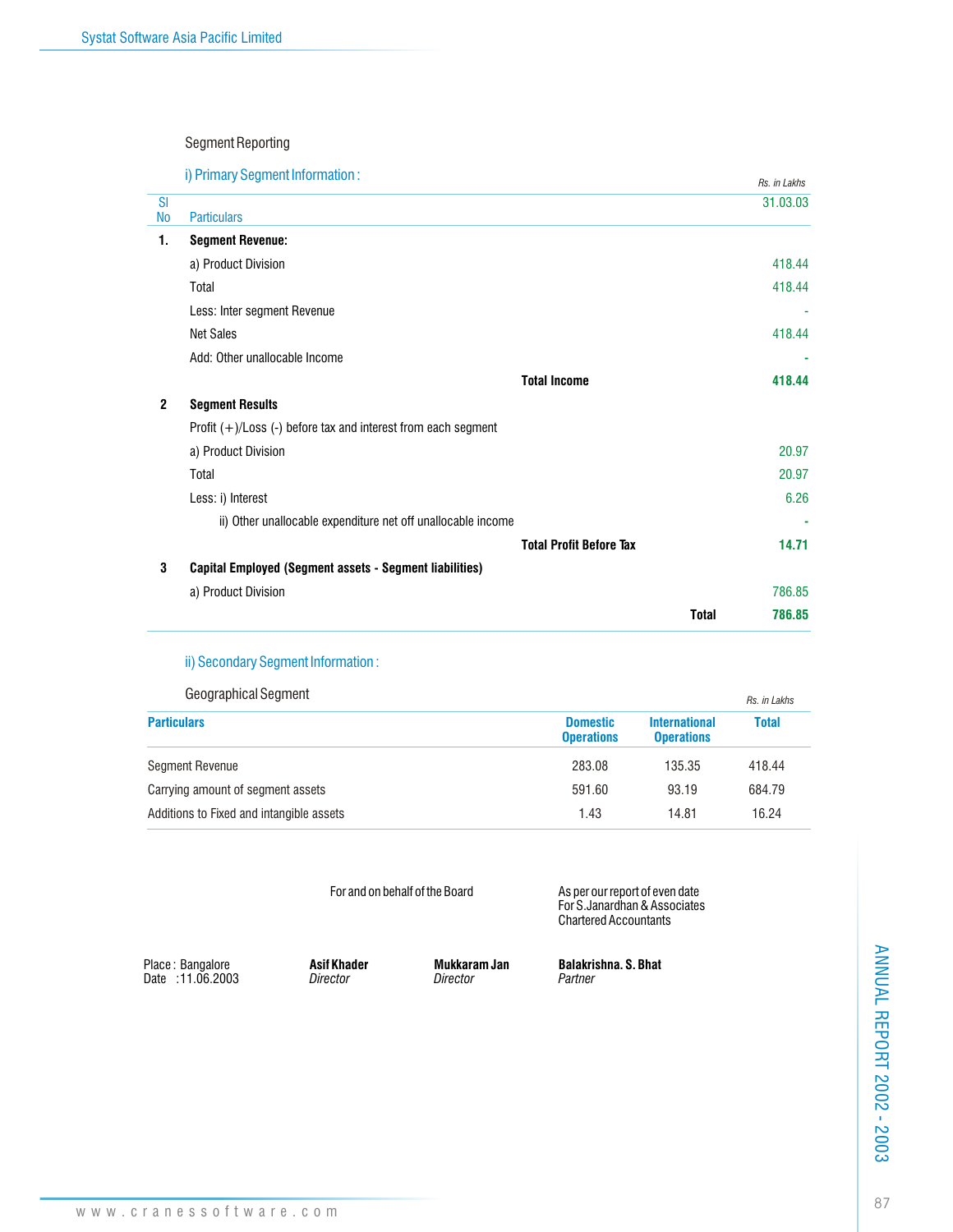### Balance Sheet Abstract and Company's General Business Profile

I. Registration Details

| Registration No.      |                           |  |  |  |  |  |  |  |  |  |  |
|-----------------------|---------------------------|--|--|--|--|--|--|--|--|--|--|
| 2 9 6 5 2             |                           |  |  |  |  |  |  |  |  |  |  |
|                       | <b>Balance Sheet Date</b> |  |  |  |  |  |  |  |  |  |  |
|                       |                           |  |  |  |  |  |  |  |  |  |  |
| Month<br>Date<br>Year |                           |  |  |  |  |  |  |  |  |  |  |

State Code  $\boxed{0}$  8

II. Capital raised during the year (Amount in Rs. Thousands)

| <b>Public Issue</b> |  | Rights Issue             |
|---------------------|--|--------------------------|
|                     |  |                          |
| Bonus Issue         |  | <b>Private Placement</b> |
|                     |  |                          |

| Public Issue |  |  |  | Rights Issue             |
|--------------|--|--|--|--------------------------|
|              |  |  |  |                          |
| Bonus Issue  |  |  |  | <b>Private Placement</b> |
|              |  |  |  |                          |
|              |  |  |  |                          |

Reserves & Surplus

 $\frac{360}{1000}$ 

8 3 9 9 8

4 3 8 0 1

**Unsecured Loans** 

III. Position of mobilisation and deployment of funds (Amount in Rs. Thousands) **Total Assets** 

|                         |                  | 4 <sup>1</sup> |  | 380   |  |  |  |  |  |  |  |  |
|-------------------------|------------------|----------------|--|-------|--|--|--|--|--|--|--|--|
| <b>Sources of funds</b> |                  |                |  |       |  |  |  |  |  |  |  |  |
|                         | Paid up Capital* |                |  |       |  |  |  |  |  |  |  |  |
|                         |                  |                |  | 38000 |  |  |  |  |  |  |  |  |
| Secured Loans           |                  |                |  |       |  |  |  |  |  |  |  |  |
|                         |                  |                |  |       |  |  |  |  |  |  |  |  |

(\* Includes share application money pending allotment)



|                   |  | Investments |  |  |  |  |  |  |  |  |  |  |
|-------------------|--|-------------|--|--|--|--|--|--|--|--|--|--|
|                   |  |             |  |  |  |  |  |  |  |  |  |  |
| Misc. Expenditure |  |             |  |  |  |  |  |  |  |  |  |  |
|                   |  |             |  |  |  |  |  |  |  |  |  |  |

\*\* Includes deferred tax liability IV. Performance of Company (Amount in Rs. Thousands)

| Turnover                | Total expenditure     |  |  |  |  |  |  |  |
|-------------------------|-----------------------|--|--|--|--|--|--|--|
|                         |                       |  |  |  |  |  |  |  |
| Profit/Loss before tax  | Profit/Loss after tax |  |  |  |  |  |  |  |
|                         |                       |  |  |  |  |  |  |  |
| Earning nor charo in Re | Nividand rata %       |  |  |  |  |  |  |  |

|          | Performance of Company (Amount in RS. Thousands). |                   |
|----------|---------------------------------------------------|-------------------|
| Turnover |                                                   | Total expenditure |
|          | $4$ 1 8 4 4                                       | 40373             |

|  | Profit/Loss before tax   |  |  | Profit/Loss after tax |  |
|--|--------------------------|--|--|-----------------------|--|
|  |                          |  |  |                       |  |
|  | Earning per share in Rs. |  |  | Dividend rate %       |  |
|  |                          |  |  |                       |  |

V. Generic names of three principal products Item Code # (ITC Code)

Product Description

| cts/services of company (as per monetary terms) |  |  |  |  |  |  |  |  |  |  |  |  |  |  |
|-------------------------------------------------|--|--|--|--|--|--|--|--|--|--|--|--|--|--|
|                                                 |  |  |  |  |  |  |  |  |  |  |  |  |  |  |
|                                                 |  |  |  |  |  |  |  |  |  |  |  |  |  |  |
|                                                 |  |  |  |  |  |  |  |  |  |  |  |  |  |  |

For and on behalf of the Board Subject to our report of even date For S.Janardhan & Associates Chartered Accountants

Date : 11.06.2003 *Director Director Partner*

Place : Bangalore **Asif Khader Mukkaram Jan Balakrishna. S. Bhat**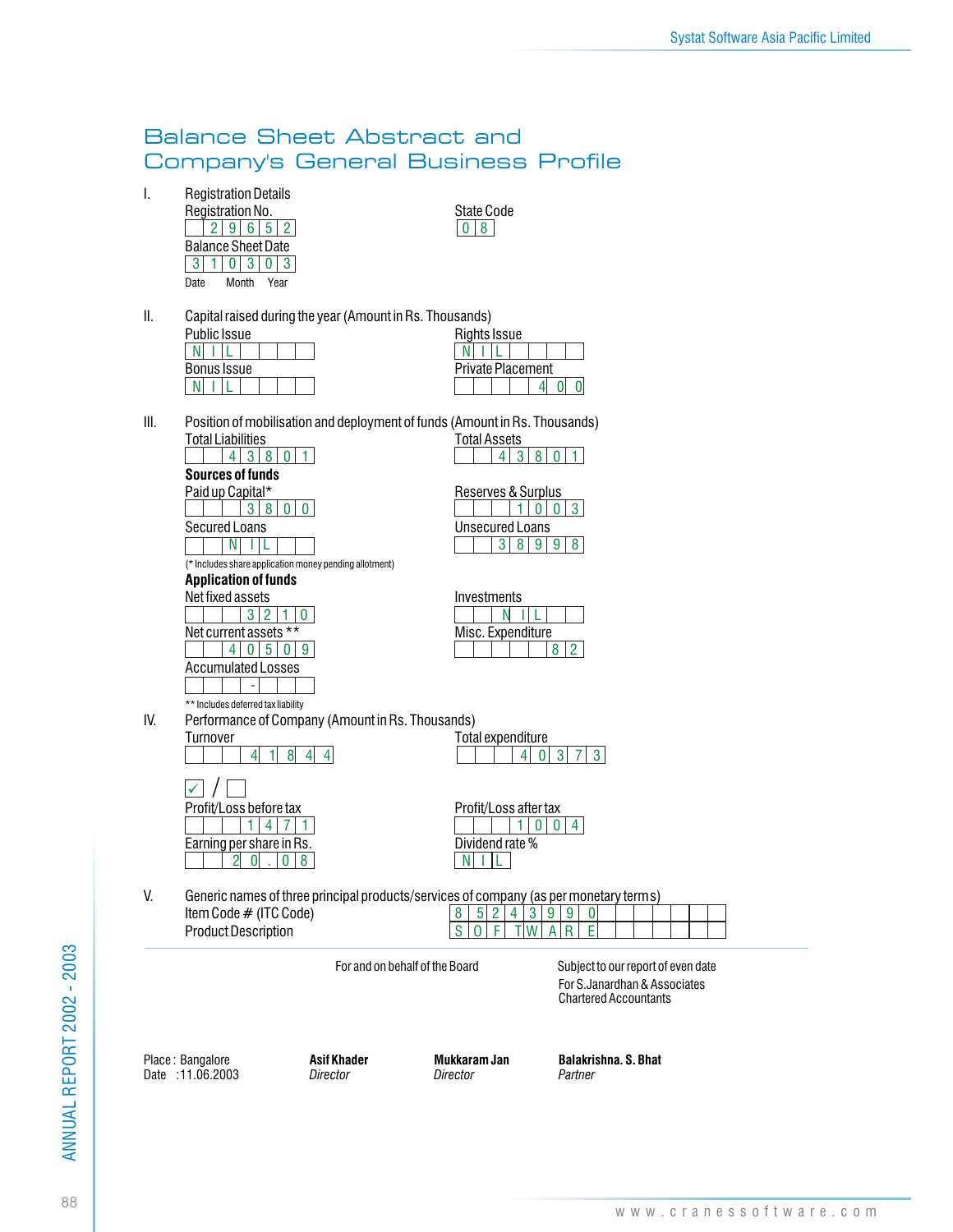### Statement of Cash Flows

For the year ended 31st March 2003

| <b>PARTICULARS</b>                        |                                                 | 31.03.2003<br>(Rs.)            | 31.03.2003<br>(Rs.)                                                                                 |                  |
|-------------------------------------------|-------------------------------------------------|--------------------------------|-----------------------------------------------------------------------------------------------------|------------------|
|                                           | Cash flows from operating activities            |                                |                                                                                                     |                  |
| Net profit                                |                                                 |                                | 1,343,321                                                                                           |                  |
| Add:                                      |                                                 |                                |                                                                                                     |                  |
| Depreciation                              |                                                 |                                | 279,167                                                                                             |                  |
| Preliminary expenses written off          |                                                 |                                | 27,500                                                                                              |                  |
|                                           | Operating profit before working capital changes |                                | 1,649,988                                                                                           |                  |
| Adjustments for working capital           |                                                 |                                |                                                                                                     |                  |
| Increase in inventory                     |                                                 |                                | (22, 256, 882)                                                                                      |                  |
| Increase in debtors                       |                                                 |                                | (20, 920, 184)                                                                                      |                  |
| Increase in loans and advances            |                                                 |                                | (6,094,904)                                                                                         |                  |
| Increase in current liabilities           |                                                 |                                | 7,221,837                                                                                           |                  |
| Cash generated from operations<br>Add:    |                                                 |                                | (40, 400, 145)                                                                                      |                  |
| Provision for income tax                  |                                                 |                                | 137,916                                                                                             |                  |
| <b>Net cash from Operating Activities</b> |                                                 |                                |                                                                                                     | (40, 262, 229)   |
|                                           | Cash flows from investing activities            |                                |                                                                                                     |                  |
| Purchase of fixed assets                  |                                                 |                                | (1,612,217)                                                                                         |                  |
| <b>Net cash from Investing Activities</b> |                                                 |                                |                                                                                                     | (1,612,217)      |
|                                           | Cash flows from financing activities            |                                |                                                                                                     |                  |
| Increase in Share Capital                 |                                                 |                                | 400,000                                                                                             |                  |
| Share application money received          |                                                 |                                | 3,300,000                                                                                           |                  |
| Increase in Unsecured Loans               |                                                 |                                | 38,998,500                                                                                          |                  |
| <b>Net cash from Financing Activities</b> |                                                 |                                |                                                                                                     | 42,698,500       |
| Opening cash and cash equivalents         | Net increase in Cash and Cash Equivalents       |                                |                                                                                                     | 824,054<br>8,818 |
| Closing cash and cash equivalents         |                                                 |                                |                                                                                                     | 832,872          |
|                                           |                                                 | For and on behalf of the Board | Subject to our report of even date<br>For S. Janardhan & Associates<br><b>Chartered Accountants</b> |                  |
| Place: Bangalore<br>Date: 11.06.2003      | <b>Asif Khader</b><br>Director                  | Mukkaram Jan<br>Director       | <b>Balakrishna, S. Bhat</b><br>Partner                                                              |                  |

**ANNUAL REPORT 2002 - 2003** 89ANNUAL REPORT 2002 - 2003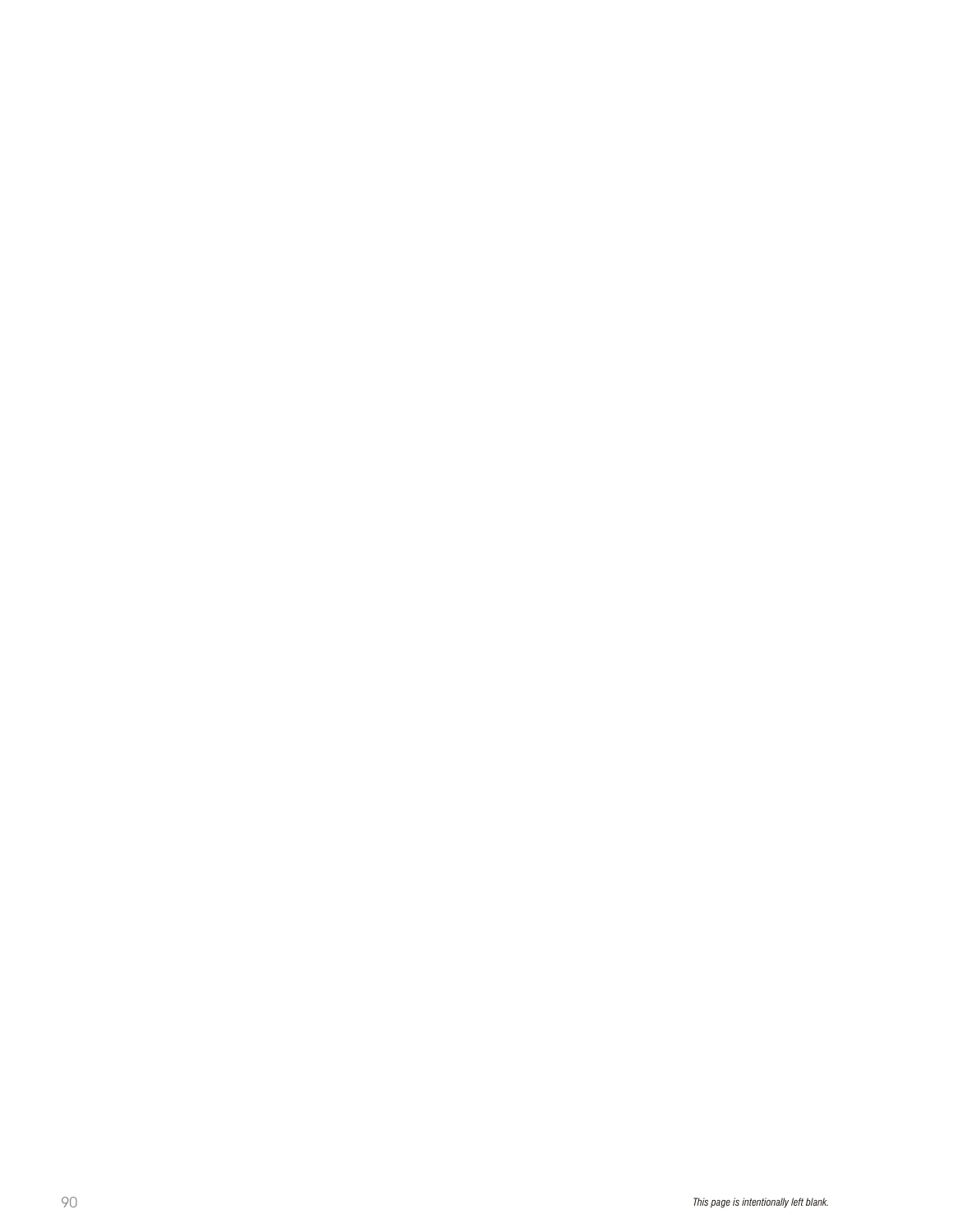# Systat Software, Inc.

FINANCIAL STATEMENTS FOR 2002 - 03

www.cranessoftware.com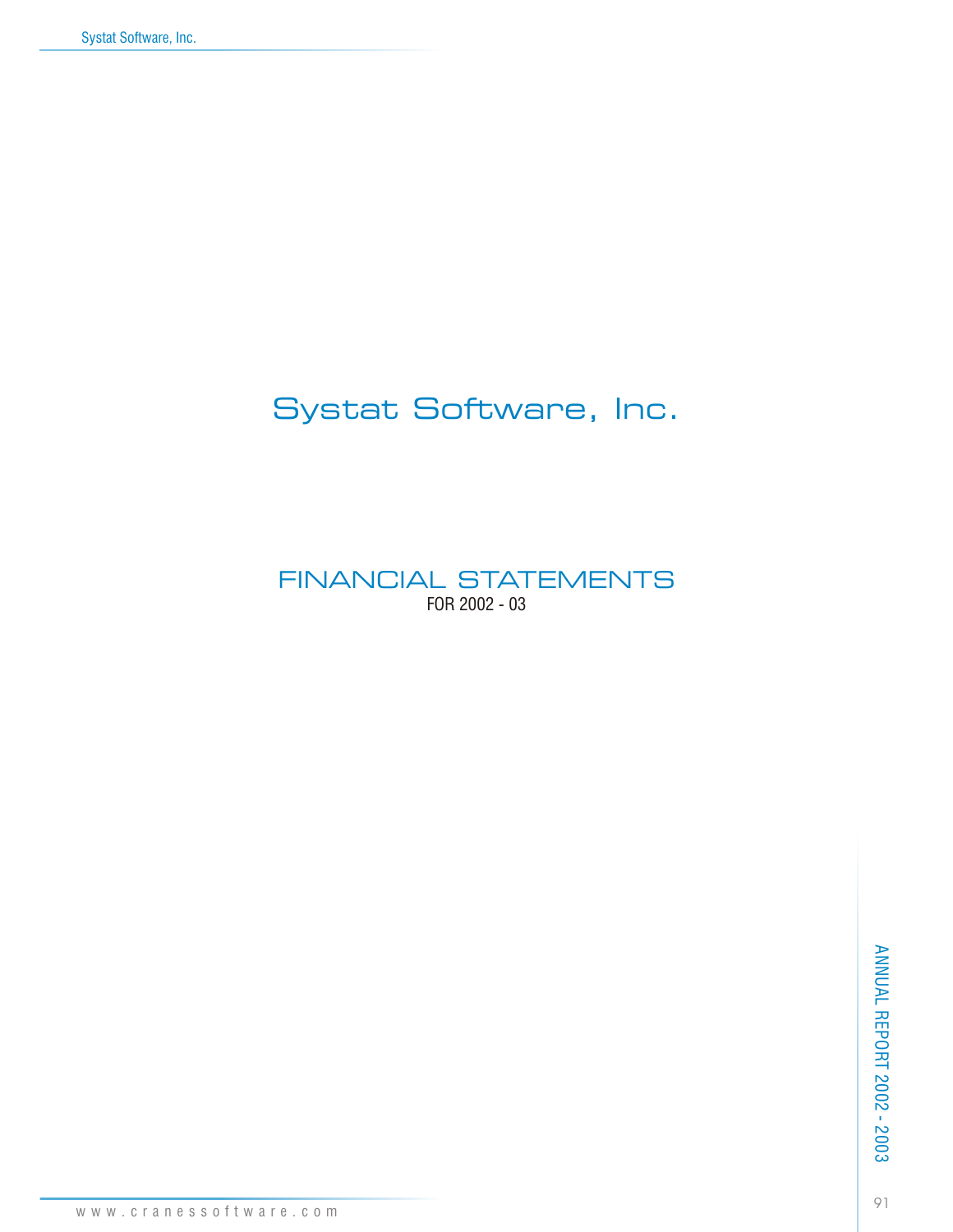# REPORT OF DIRECTORS

### **Financial Results**

|                        | US\$      |
|------------------------|-----------|
| Sales                  | 2,176,439 |
| Profit/Loss Before Tax | (41, 746) |
| Net Profit/Loss        | (36, 158) |

### **Operations**

Systat Software, Inc. is a wholly owned subsidiary of Cranes Software International Ltd., India. The Company's products are primarily used by organizations to integrate and analyze operational data in the process of formulating strategies more effectively. This process is commonly known as "data mining" or "data analysis using advanced analytical techniques". Analytical solutions include products and services sold for customer relationship management, business intelligence and general-purpose statistical analysis.

### **Directorate**

The Directorate remained unchanged during the year.

### **Share Capital**

Cranes Software International Limited holds the entire common stock of 807,500 shares of \$ 1 each.

For and on behalf of the Board

**Richard. H. Gall Mukkaram Jan Asif Khader**

**Secretary**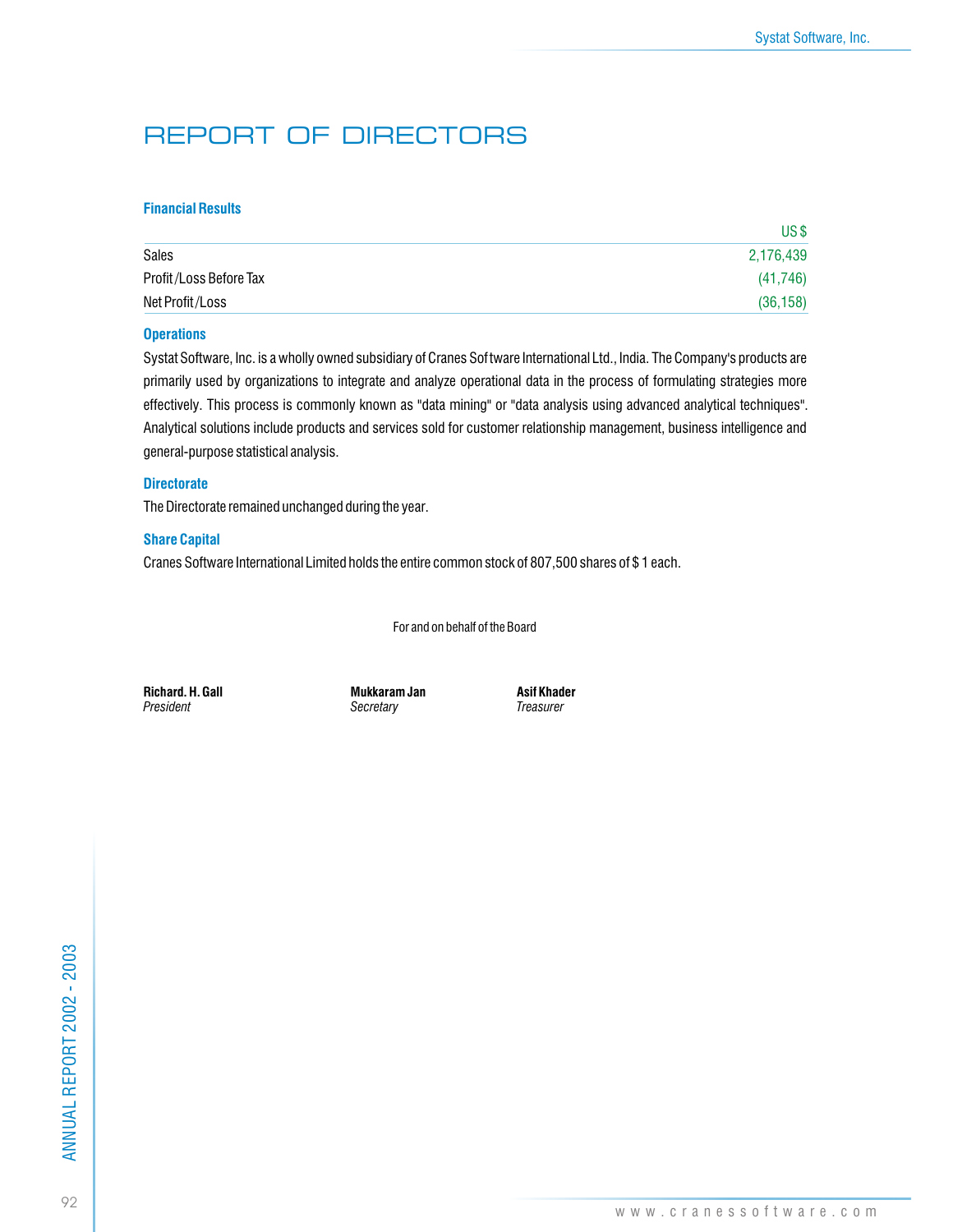# Independent Auditor's Report

To the Board of Directors and Stockholders' of Systat Software, Inc.

We have audited the consolidated balance sheet of Sysat Software, Inc., as of March 31,2003 and the related statements of income, retained earnings and cash flows for the year then ended. These financial statements are the responsibility of the company's management. Our responsibility is to express an opinion on these financial statements based on our audit.

We did not audit the financial statements of the Systat Software(UK) Limited, a wholly owned subsidiary, whose statements reflect total revenue and earnings of \$ 1,166,688 and \$ 31,536 respectively for the year ended March 31, 2003. Those statements were audited by other auditors, whose report has been furnished to us. Our opinion, insofar as it relates to the amounts included for the Systat Software(UK) Limited, is based solely on the report of the other auditors.

We conducted our audit in accordance with auditing standards generally accepted in the United States of America. Those standards require that we plan and perform the audit to obtain reasonable assurance about whether the consolidated financial statements are free of material misstatement. An audit includes examining, on a test basis, evidence supporting the amounts and disclosures in the consolidated financial statements. An audit also includes assessing the accounting principles used and significant estimates made by management, as well as evaluating the overall financial statement presentation. We believe that our audits and the report of other auditors provide a reasonable basis for our opinion.

In our opinion, based on our audit and the report of the other auditors, the consolidated financial statements referred to above present fairly, in all material respects, the financial position of Systat Software, Inc., at March 31, 2003 and the results of its operations and its cash flows for the year then ended, in conformity with generally accepted accounting principles generally accepted in the United States of America.

**Subra. E. Ramanan, CPA**

Fremont, California

May 16, 2003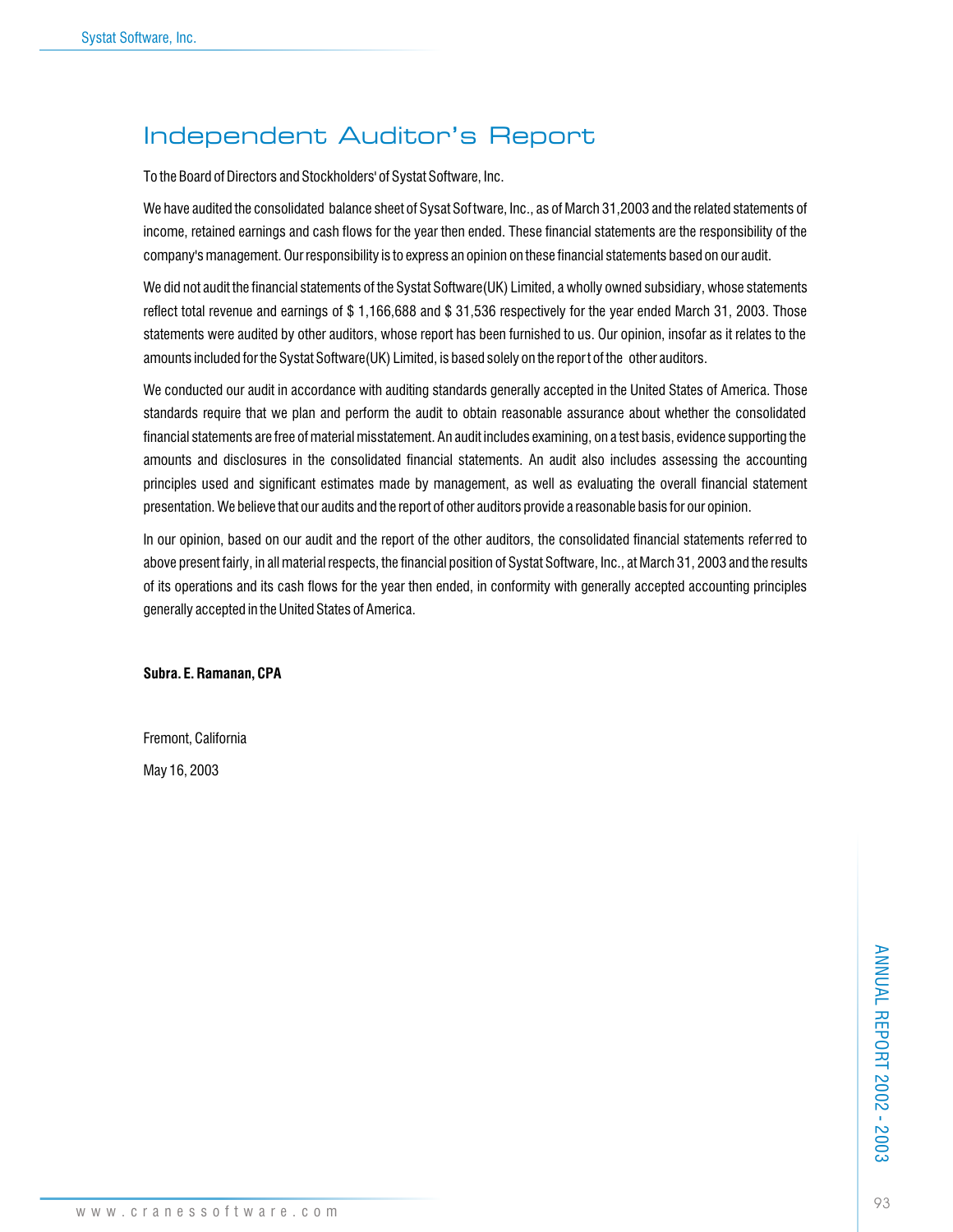### Balance Sheet - US Operations

As at 31st March 2003

| <b>PARTICULARS</b>                                                                                                      | 31.03.2003<br>(USS) | 31.03.2002<br>(USS) |
|-------------------------------------------------------------------------------------------------------------------------|---------------------|---------------------|
| <b>ASSETS</b>                                                                                                           |                     |                     |
| <b>Current Assets:</b>                                                                                                  |                     |                     |
| Cash and cash equivalents                                                                                               | 80.922              | 60.245              |
| Accounts receivable, net                                                                                                | 103,531             | 21,444              |
| Inter-co receivables                                                                                                    | 882,100             |                     |
| Inventory                                                                                                               | 50,960              |                     |
| Prepaid expenses and other current assets                                                                               | 66,807              | 124,000             |
| Deferred tax asset                                                                                                      | 27.294              | 20,906              |
| <b>Total current assets</b>                                                                                             | 1,211,614           | 226,595             |
| Property and equipment, net                                                                                             | 85,455              | 13,545              |
| Intangible assets                                                                                                       | 2,233,043           | 411,049             |
| Investments                                                                                                             | 145                 |                     |
| <b>Total assets</b>                                                                                                     | 3.530.257           | 651,189             |
| <b>LIABILITIES &amp; SHAREHOLDERS' EQUITY</b><br><b>Current Liabilities:</b>                                            |                     |                     |
| Accounts payable                                                                                                        | 124,608             | 5,000               |
| S/T portion of L/T liabilities                                                                                          | 2,359               | 3,682               |
| <b>Accrued liabilities</b>                                                                                              | 44.942              | 267,076             |
| Inter-company payables                                                                                                  | 519,624             |                     |
| <b>Total current liabilities</b>                                                                                        | 691.533             | 275,758             |
| <b>Long Term Liabilities</b><br>Shareholders' Equity:                                                                   | 5,465               | 6,014               |
| Common stock: \$1.00 par value; 2,000,000 shares authorized; 807,500<br>shares issued and outstanding at March 31, 2003 | 807,500             | 390,000             |
| Additional paid in capital                                                                                              | 2,087,500           |                     |
| Retained earnings                                                                                                       | (61, 741)           | (20, 583)           |
| Total shareholders' equity                                                                                              | 2,833,259           | 369,417             |
| <b>Total liabilities and shareholders' equity</b>                                                                       | 3,530,257           | 651,189             |

Per our report attached For and on behalf of the Board

**Subra. E. Ramanan, CPA Richard. H. Gall Mukkaram Jan Asif Khader** 16.05.2003 *President Secretary Treasurer*

*The accompanying notes are an integral part of these financial statements.*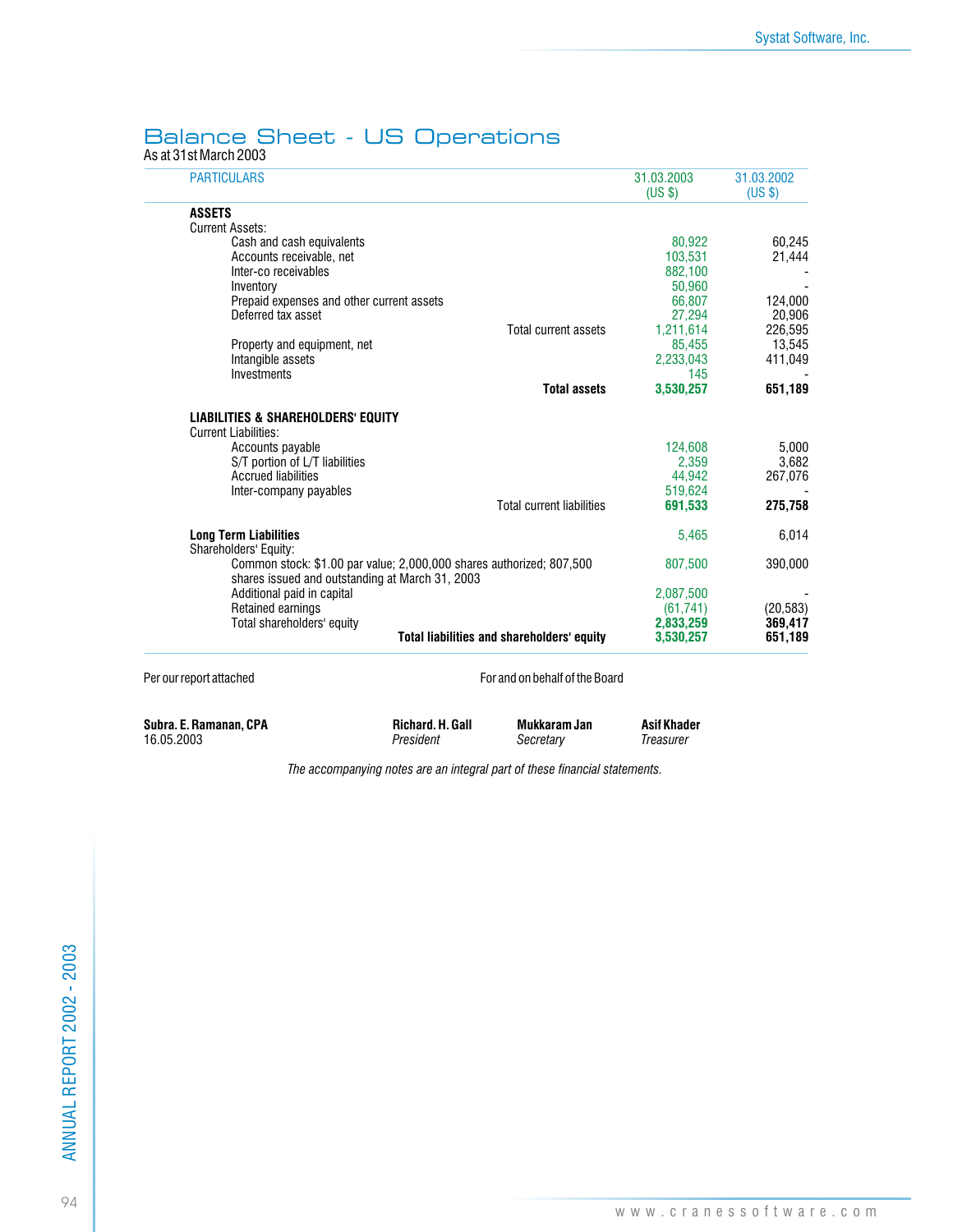### Profit & Loss Account (Statement of Operations) - US Operations

### For the Year Ended 31st March 2003

|                                | <b>PARTICULARS</b>                                                                                               | 31.03.2003<br>(US \$)             | 31.03.2002<br>(US \$)        |
|--------------------------------|------------------------------------------------------------------------------------------------------------------|-----------------------------------|------------------------------|
| <b>Revenue</b><br><b>Sales</b> |                                                                                                                  | 2,176,439                         | 194,315                      |
|                                | Cost of revenue                                                                                                  | 161,714                           |                              |
|                                | Gross profit                                                                                                     | 2,014,725                         | 194,315                      |
|                                | <b>Operating Expenes:</b><br>Personnel expenses<br>Sales, general and administrative<br>Total operating expenses | 823,169<br>1,233,310<br>2,056,479 | 71,181<br>244,893<br>316,074 |
|                                | Profit/(Loss) from operations                                                                                    | (41, 754)                         | (121, 759)                   |
|                                | Other income (expense)                                                                                           | 8                                 | 60,000                       |
|                                | Profit before income tax                                                                                         | (41,746)                          | (61, 759)                    |
|                                | Income tax                                                                                                       | 5,588                             | 20,906                       |
|                                | Net Profit/(Loss)                                                                                                | (36, 158)                         | (40, 853)                    |

Per our report attached For and on behalf of the Board

| Subra. E. Ramanan, CPA | Richard, H. Gall | Mukkaram Jan | <b>Asif Khad</b> |
|------------------------|------------------|--------------|------------------|
| 16.05.2003             | President        | Secretary    | Treasurer        |

**Richard. H. Gall Mukkaram Jan Asif Khader**<br>President Secretary Treasurer

*The accompanying notes are an integral part of these financial statements.*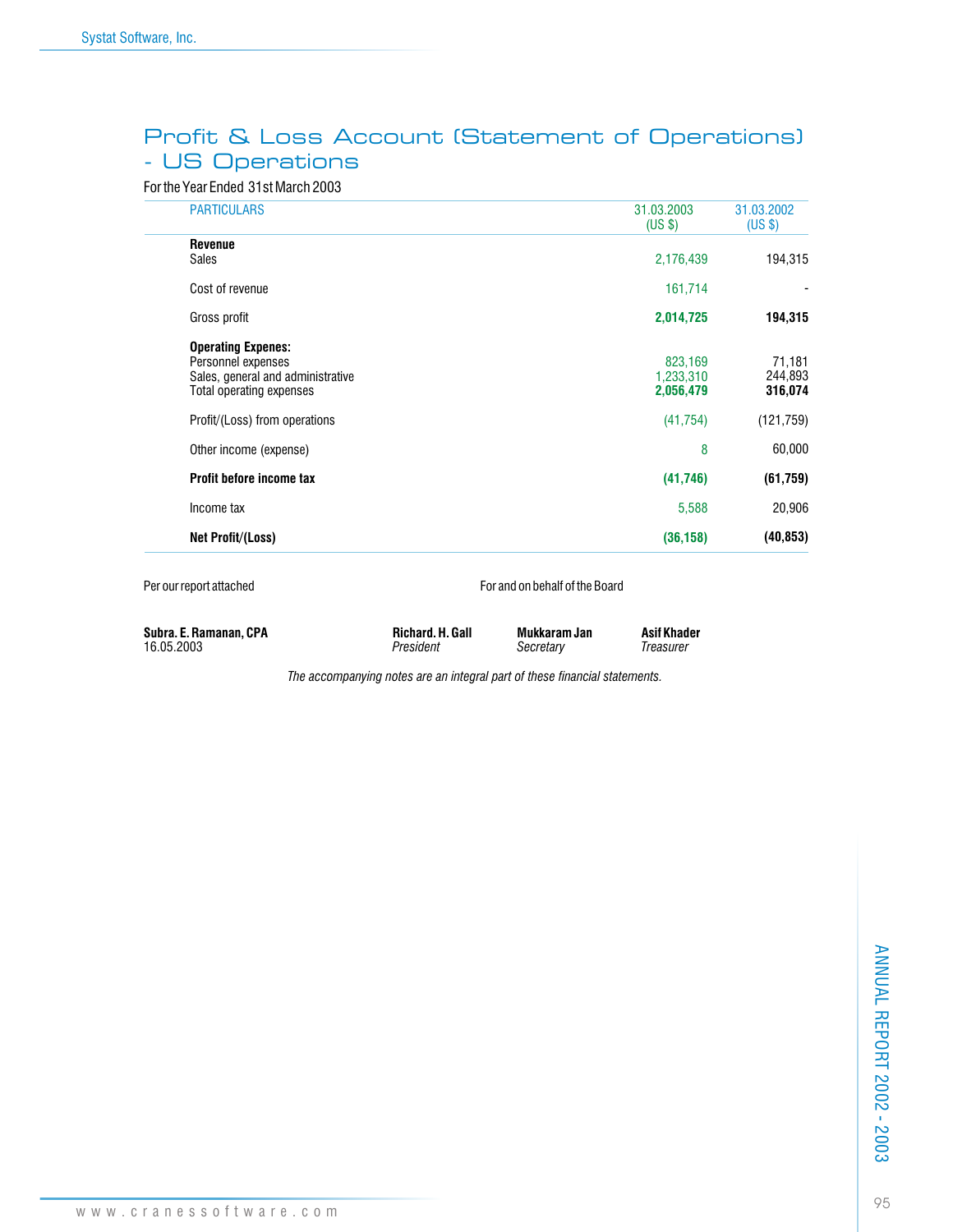### Cash Flow Statement - US Operations

For the Year Ended 31st March 2003

| <b>PARTICULARS</b>                                                                      | 31.03.2003<br>(US \$) | 31.03.2002<br>(US \$) |
|-----------------------------------------------------------------------------------------|-----------------------|-----------------------|
| Cash flows from operating activities:                                                   |                       |                       |
| Net profit (loss)                                                                       | (36, 158)             | (40, 853)             |
| Adjustments to reconcile net profit (loss) to net cash<br>used in operating activities: |                       |                       |
| Increase in deferred tax asset                                                          | (6,388)               | (20, 906)             |
| Depreciation and amortization                                                           | 435,765               | 77,897                |
| Prior period adjustments                                                                | (5,000)               | 20,270                |
| Changes in current assets and liabilities:                                              |                       |                       |
| Accounts receivable                                                                     | (82,087)              | (21, 444)             |
| Accounts receivable-inter co                                                            | (882, 100)            |                       |
| Prepaid expenses and other current assets                                               | 57,193                | (124,000)             |
| Inventory                                                                               | (50, 960)             |                       |
| Accounts payable                                                                        | 119,608               | 5,000                 |
| Accounts payable - inter co                                                             | 519,624               |                       |
| <b>Accrued liabilities</b>                                                              | (222, 134)            | 257,056               |
| ST portion of LT liabilities                                                            | (1,323)               | 3,682                 |
| Long term liabilities                                                                   | (549)                 | 6,014                 |
| Net cash used in operating activities                                                   | (154, 509)            | 162,716               |
| Cash flows from investing activities:                                                   |                       |                       |
| Purchase of property and equipment                                                      | (79,669)              | (4,581)               |
| Purchase of software & development                                                      | (2, 250, 000)         | (487, 890)            |
| <b>Investment in Subsidiary</b>                                                         | (145)                 |                       |
| Net cash used in investing activities                                                   | (2,329,814)           | (492, 471)            |
| Cash flows from financing activities:                                                   |                       |                       |
| Proceeds from issuance of stock                                                         | 417,500               | 390,000               |
| Proceeds from additional paid in capital                                                | 2,087,500             |                       |
|                                                                                         | 2.505.000             | 390,000               |
| Net increase in cash and cash equivalents                                               | 20,677                | 60,245                |
| Cash and cash equivalents at beginning of year                                          | 60,245                |                       |
| Cash and cash equivalents at end of year                                                | 80,922                | 60,245                |

Per our report attached For and on behalf of the Board

**Subra. E. Ramanan, CPA Richard. H. Gall Mukkaram Jan Asif Khader** 16.05.2003 **Richard Asif Khader** *President Secretary Treasurer* 16.05.2003 *President Secretary Treasurer*

*The accompanying notes are an integral part of these financial statements.*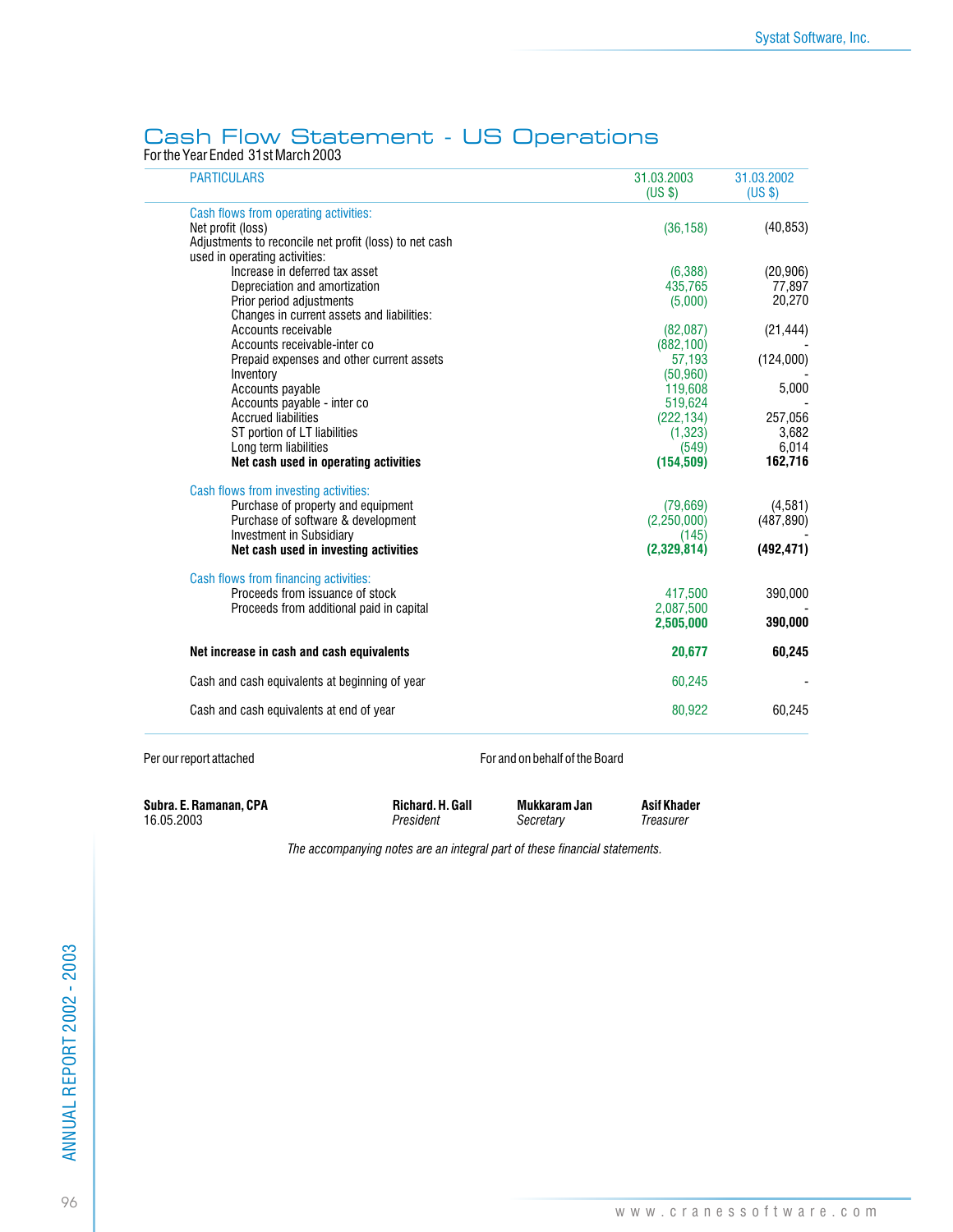## Notes to Financial Statements

#### **Note 1. Summary of significant accounting policies**

#### The company

Systat Software, Inc., ("Systat" or the company) was incorporated on September 18, 2000 as a Delaware Corporation, and was subsequently qualified and authorized to transact intrastate business in the state of California on October 12, 2001. Systat is a wholly owned subsidiary of Cranes Software International Limited ("CSIL" or "Cranes"), located in India. The company's products are primarily used by organizations to integrate and analyze operational data in the process of formulating strategies more effectively. This process is commonly known as "data mining" or "data analysis using advanced analytical techniques". Analytical solutions include products and services sold for customer relationship management, business intelligence and general-purpose statistical analysis.

The company acquired marketing and other rights under various agreements to own, use, modify, enhance and sell certain software products primarily from two companies namely, AISN and SPSS. The company's research & development activities and core technology are managed by Cranes and Systat (Asia Pacific) located in India.

Systat formed a wholly owned subsidiary in the United Kingdom on June 11, 2002, named Systat Software (UK) Limited. The primary purpose of this wholly owned subsidiary is to market and distribute software products in Europe.

The company is fully owned and managed by Cranes Software International Limited, Bangalore, India. Accordingly, the company's future success or failure is largely dependent upon the management decisions of, and continued support by the parent company. The U.S. office functions as a sales outfit to sell in the United States. All sales overseas are channeled through the affiliated entities; namely Systat Software (UK) Limited and Systat (Asia Pacific), Bangalore, India.

### Use of estimates

The preparation of financial statements in conformity with generally accepted accounting principles in the United States requires management to make estimates and assumptions that affect the reported amounts of assets & liabilities and disclosures of contingent assets & liabilities at the date of the financial statements and the reported amounts of revenue and expenses during the reported period. Actual results could differ from those estimates.

#### Revenue recognition

The company applies AICPA Statement of Position ("SOP") 97-2, Software Revenue Recognition, which specifies the criteria that must be met prior to Systat recognizing revenues from software sales. Systat primarily recognizes revenue from sale of software products and product licenses, net of an allowance for estimated returns and cancellations. Revenue from sale of software products and product license agreements is recognized upon product delivery and customer acceptance. Systat recognizes revenue once the risk of ownership has been passed on to the end users or distributors.

#### Software development and acquisition costs

Software development and acquisition costs incurred by Systat in connection with the company's long-term development projects are capitalized in accordance with Statement of Financial Accounting Standards ("SFAS") No. 86, *Accounting for the costs of computer Software to Be Sold, Leased, or Otherwise Marketed.* Systat reviews capitalized software development costs each period and, if necessary, reduces the carrying value of each product to its net realizable value. Research and development costs will be charged to expense when incurred.

#### Cash equivalents

The company considers all highly liquid investments with an original maturity of three months or less to be cash equivalents. The company deposits cash and cash equivalents with high credit quality financial institutions.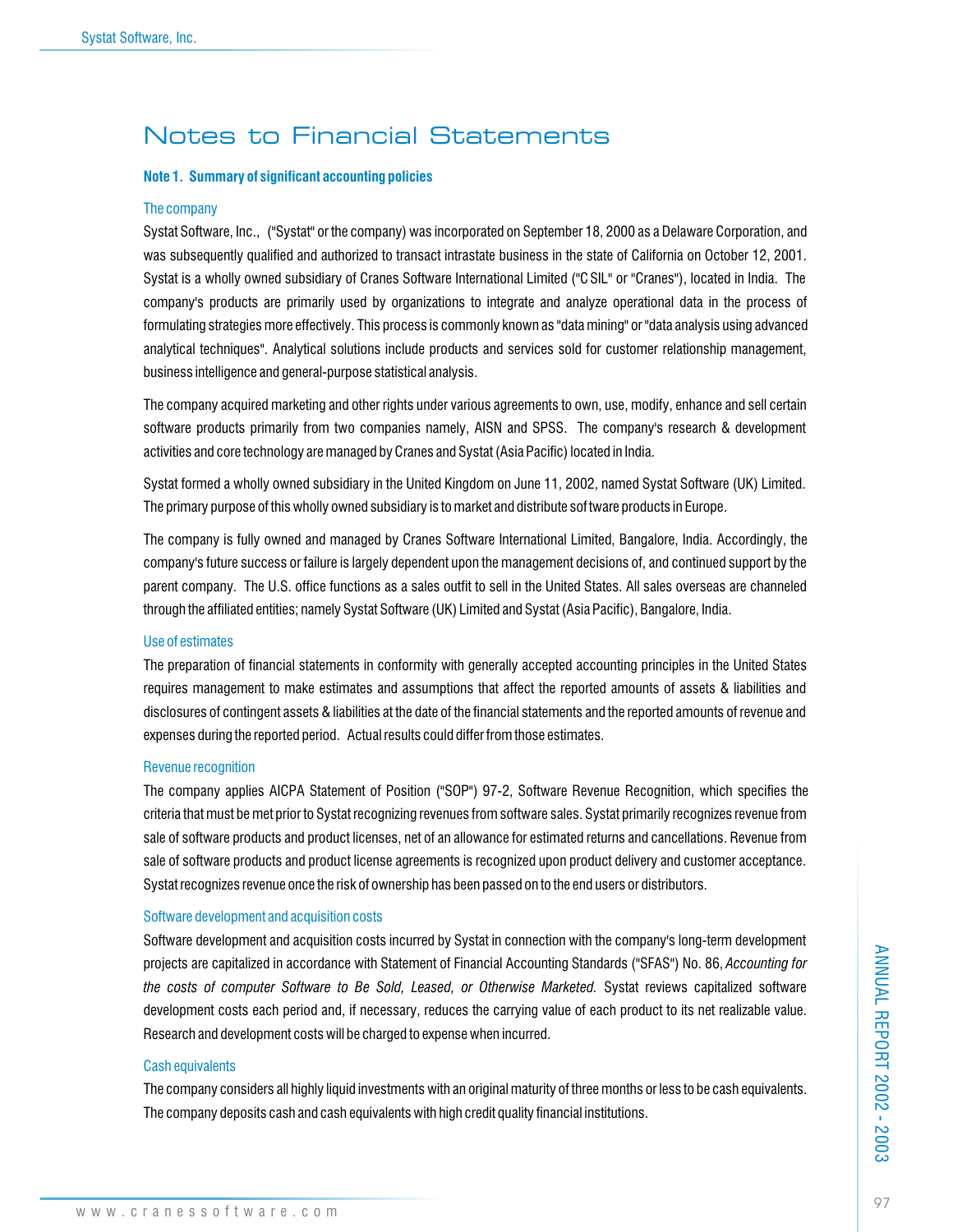### Concentration of credit risk

Financial instruments that potentially subject the company to concentration of credit risk consist principally of trade accounts receivable. The company performs ongoing credit evaluations of its customers' financial condition, and the risk of loss with respect to its accounts receivable is further mitigated by the fact that the company's customer base is comprised of well-established companies. The company provides reserves for credit losses which, to date, have not been significant.

### Property and equipment

Property and equipment are carried at cost less accumulated depreciation. Depreciation is provided over the estimated useful lives of the related assets. Maintenance and repairs are charged to operations when incurred. Renewals and betterments of a nature considered to materially extend the useful lives of the assets are capitalized. When assets are retired or otherwise disposed of, the assets and related allowances for depreciation and amortization are eliminated from the accounts and any resulting gain or loss is reflected in income.

| <b>Description</b>      | <b>Useful Life</b>              | <b>Method</b> |
|-------------------------|---------------------------------|---------------|
| Computers and equipment | $3 - 5$ years                   | Straight line |
| Leasehold improvements  | Shorter of 5 years or remaining | Straight line |
|                         | Lease term                      |               |
| Software                | 3-7 years                       | Straight line |
| Furniture & fittings    | 7 vears                         | Straight line |

### Stock-based compensation

The company does not have a stock-based compensation plan currently in place. However, should the company adopt a stock based compensation plan in the future, the stock option grants would be accounted for in accordance with APB No. 25 " Accounting for Stock Issued to Employees". The company would account for stock- based compensation to nonemployees in accordance with SFAS No.123 "Accounting for Stock Based Compensation."

### Income Taxes

The company accounts for income tax pursuant to SFAS No. 109, "Accounting for Income taxes" SFAS No. 109 requires recognition of deferred tax liabilities and assets for the expected future tax consequences of temporary differences between the book and tax basis of assets and liabilities. Under this method deferred tax assets and liabilities are determined using the current applicable enacted tax rates and provisions of the enacted tax law.

### Common Stock

As of March 31, 2003 the company had issued an aggregate of 807,500 shares of common stock with par value of \$1.00 each. The company received \$2,087,500 as additional paid-in capital during the year from the parent company.

### Lease Commitments

The company leases various equipment under non-cancelable leases, which expire on various dates through 2006. The future minimum lease payments under these commitments are as follows:

| 2003/2004 | \$2.359 |
|-----------|---------|
| 2004/2005 | \$2.798 |
| 2005/2006 | \$2,667 |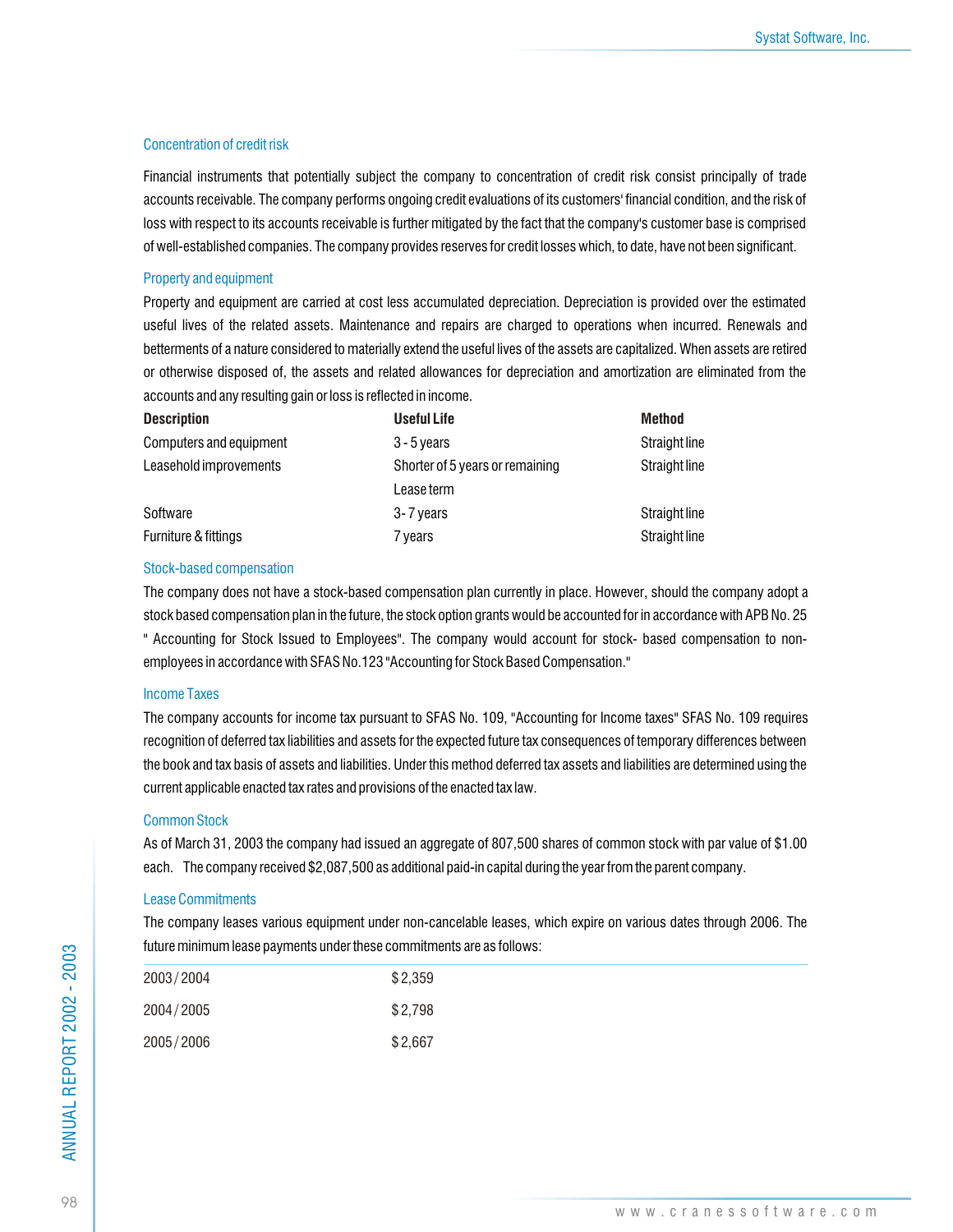### Acquired Software Products

The company acquired marketing and other rights to own, use, modify, enhance and sell certain product lines primarily from two major software companies, AISN and SPSS. These product lines, considered to be long-lived assets, are amor tized over 3 - 7 years. Long-lived assets are reviewed for impairment whenever events or changes in circumstances indicate that the carrying amount should be evaluated. Factors leading to impairment include a combination of historical losses, anticipated future losses and inadequate cash flow. The assessment of recoverability is based on management's estimate. The management has determined that as of March 31, 2003, there has been no impairment in the carrying values of longlived assets

### Note 2. Trade accounts receivable

Trade accounts receivable consists of balances due from account holders, net of a provision for estimated returns as follows.

|                                     | March 31, 2003 | March 31, 2002           |
|-------------------------------------|----------------|--------------------------|
| Accounts Receivable - Trade         | \$106.377      | \$21.444                 |
| Less: Reserve for estimated returns | \$ (2,846)     | $\overline{\phantom{0}}$ |
| Accounts Receivable - Trade (net)   | \$103.531      | \$21.444                 |

### Note 3. Inter-company receivable

The balance shown is the amount due from Systat Software (UK) Limited.

|                                           | March 31, 2003 | March 31, 2002 |
|-------------------------------------------|----------------|----------------|
| Balance due from Systat Software (UK) Ltd | \$882,100      |                |

### Note 4. Inventory

The inventory as of March 31, 2003 was valued at cost or net realizable value whichever is lower. The inventory cost includes the cost of software replication, manuals and other related costs incurred in the process of making the software available for sale, excluding the amortization of the acquired software product costs.

Management has determined that all inventory shown on the balance sheet are recoverable for the value shown. The inventory is held at a third party software replication and fulfillment center.

### Note 5. Prepaid expenses and other current assets

Included in prepaid expenses and other current assets are the prepaid insurance, prepaid consulting fee to Richard Gall, and refundable deposits as follows

|                     | March 31, 2003 | March 31, 2002 |
|---------------------|----------------|----------------|
| Prepaid expenses    | 5,625          |                |
| Prepaid insurance   | 655            |                |
| Refundable deposits | 10,527         | 2,400          |
| Prepaid rent        | ۰              | 1,600          |
| Prepaid consulting  | 50,000         | 120,000        |
| Total               | 66,807         | 124,000        |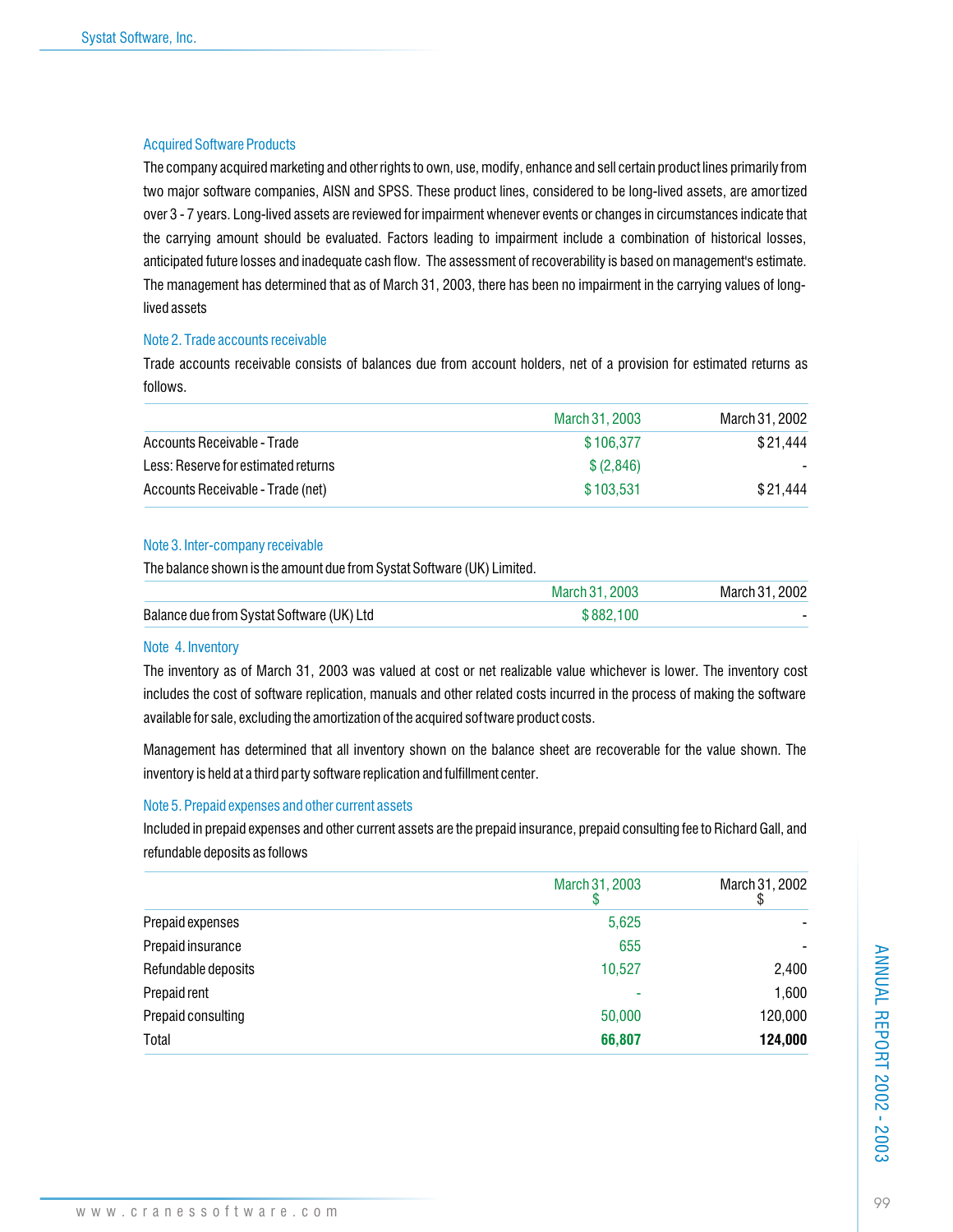### Note 6. Deferred tax asset

Based on the current applicable enacted tax rates and provisions of the enacted tax law, the company has determined the deferred tax asset as follows:

|                                                           | March 31, 2003 | March 31, 2002 |
|-----------------------------------------------------------|----------------|----------------|
| Deferred tax benefit/liabilities arising from:            |                |                |
| Difference between book & tax depreciation & amortization | (50, 413)      |                |
| Net operating loss carry over                             | 77.707         | 20.906         |
| Deferred tax benefit, net                                 | 27.294         | 20,906         |

### Note 7. Property and equipment, net

Property and equipment consist of the following as of March 31, 2003.

|                         |                |                |                          |                 |                |                                                     |                  | Figs. In US \$  |
|-------------------------|----------------|----------------|--------------------------|-----------------|----------------|-----------------------------------------------------|------------------|-----------------|
|                         | Apr 1,<br>2002 | Additions      | Cost<br><b>Disposals</b> | Mar 31.<br>2003 | Apr 1,<br>2002 | <b>Accumulated depreciation</b><br><b>Additions</b> | <b>Disposals</b> | Mar 31,<br>2003 |
| LHI                     | 1,565          | $\blacksquare$ | -                        | 1,565           | 262            | 1303                                                |                  | 1,565           |
| Equipment               | 10,343         | 2118           | -                        | 12,461          | 650            | 3,004                                               |                  | 3,654           |
| Software                | 2,693          | 66,262         | $\overline{\phantom{a}}$ | 68,955          | 144            | 1,839                                               | $\blacksquare$   | 1,983           |
| Furniture<br>& Fixtures | -              | 11.289         | -                        | 11.289          | $\blacksquare$ | 1,613                                               |                  | 1613            |
| <b>Total</b>            | 14.601         | 79,669         | ۰                        | 94,270          | 1,056          | 7,759                                               | ۰                | 8,815           |

### Note 8. Intangible assets

As of March 31, 2003, the company had the following intangible assets as a result of various purchase and consulting agreements entered into between Systat, AISN and SPSS.

|                                                          |                          |                          |                          |                 |                          |                                                     |                  | Figs. In US \$  |
|----------------------------------------------------------|--------------------------|--------------------------|--------------------------|-----------------|--------------------------|-----------------------------------------------------|------------------|-----------------|
|                                                          | Apr 1,<br>2002           | <b>Additions</b>         | Cost<br><b>Disposals</b> | Mar 31.<br>2003 | Apr 1,<br>2002           | <b>Accumulated amortization</b><br><b>Additions</b> | <b>Disposals</b> | Mar 31,<br>2003 |
| AISN Auto<br>Signal                                      | 90,000                   |                          | -                        | 90,000          | 20.000                   | 18,000                                              |                  | 38,000          |
| <b>TC 2D; TC</b><br>3D; PeakFit<br><b>SPSS</b><br>Systat | 397.890                  | $\overline{\phantom{0}}$ | 60.050                   | 337,840         | 56.841                   | 64,897                                              | (8,579)          | 113,159         |
| Software                                                 | $\overline{\phantom{0}}$ | 2,310,050                |                          | $-2,310,050$    | $\overline{\phantom{a}}$ | 353,688                                             | -                | 353,688         |
| <b>Total</b>                                             | 487,890                  | 2.310.050                | 60.050                   | 2.737.890       | 76,841                   | 436,585                                             | (8,579)          | 504,847         |

On March 8, 2001, the company acquired AISN Software Products Tablecurve 2D, Tablecurve 3D and PeakFit for a payment of \$281,590. All source codes in these product lines were transferred to Systat free of all licenses and claims with the exception of; (a) the one-time license that accompany the software development tools with which these products are written, and (b) the SPSS software licensing system. Under the purchase agreement, AISN retains the use of the software technology in Tablecurve 2D, Tablecurve 3D and PeakFit for use in future AISN ventures, services and related business opportunities subject to the following restriction. AISN shall not re-create the "existing products" from the retained technology for a period of five (5) years from the date of the purchase agreement.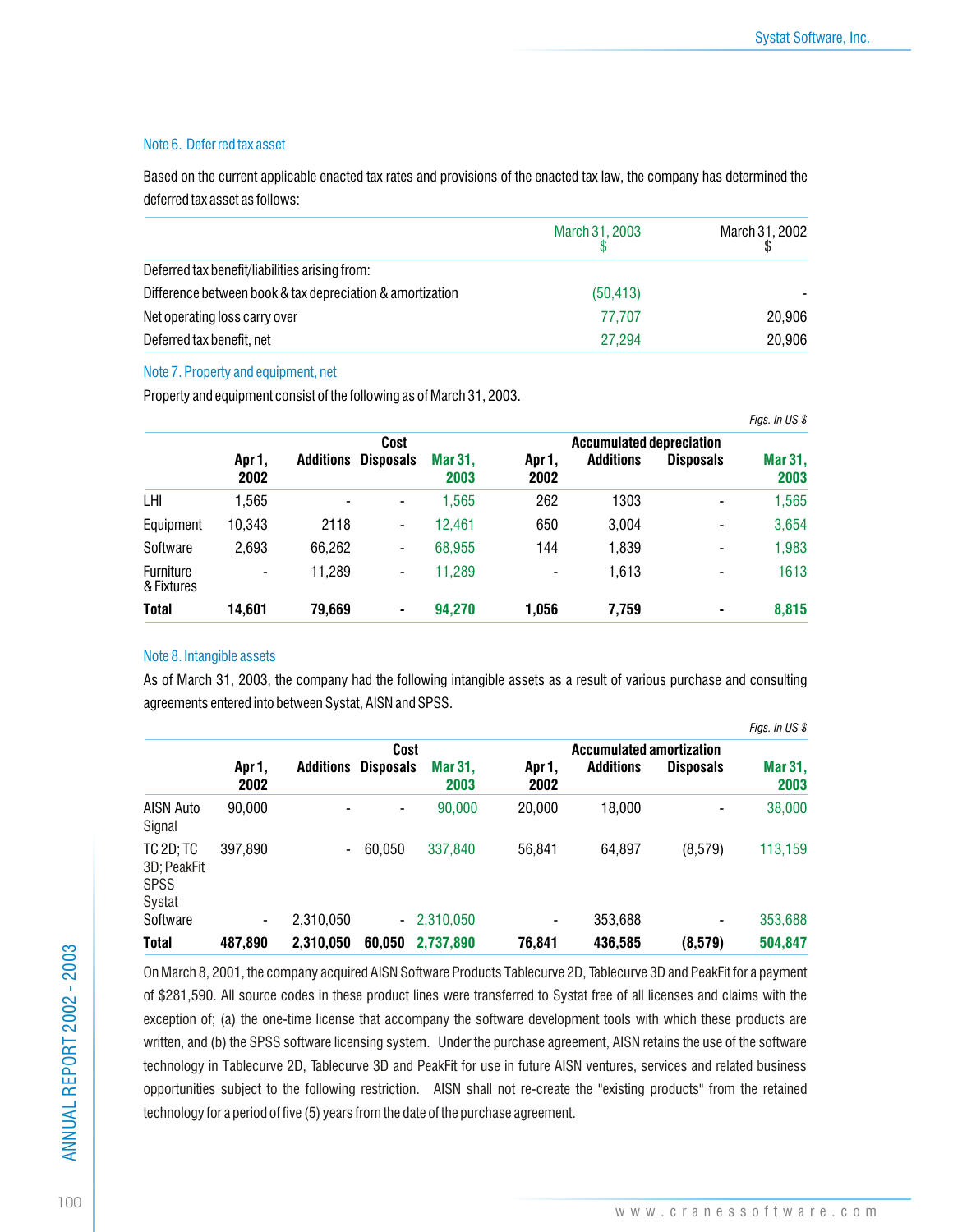On July 29, 2001, Systat and AISN signed the "AutoSignal" Marketing Agreement. This agreement outlines the responsibilities of AISN in producing and maintaining AutoSignal and responsibilities of Systat in marketing and technically supporting AutoSignal within specific markets.

On December 29, 2000, CSIL entered into a distribution agreement with SPSS Inc., to distribute SPSS SYSTAT software products. The distribution agreement between CSIL and SPSS provided for a Purchase Agreement Option whereby CSIL could purchase the software source, and all associated assets, including but not limited to any associated trademarks or copyrights for an additional price of \$250,000 under the terms of a subsequent agreement to be signed by the parties. However, until April 1, 2002, CSIL was not fully operational in the U.S., to take over the marketing of Systat software products, and therefore, entered into a consulting agreement with SPSS whereby SPSS would continue to sell Systat licenses and pay royalties to CSIL. By April 1, 2002, CSIL, through its wholly owned subsidiary, Systat Software, Inc, commenced selling of Systat Software products in the United States. Subsequent to forming the wholly owned subsidiary in the U.S., CSIL elected to pay SPSS through its U.S., subsidiary.

Final purchase agreement and bill of sale between SPSS and SSI for the transfer of ownership and marketing rights of Systat Products was signed on January 24, 2003. The company elected to capitalize and amortize payments totaling \$2,250,000 made to SPSS as software acquisition costs.

### Note 9. Accrued liabilities

|                                   | March 31, 2003<br>ა | March 31, 2002<br>\$ |
|-----------------------------------|---------------------|----------------------|
| AISN (AutoSignal) Cont #3 payable | 11,994              | 90,000               |
| Accrued expenses                  | 11,925              | 3,157                |
| Payroll Taxes Payable             | 4,182               |                      |
| Sales Tax Payable                 | 2,224               |                      |
| Advance payable                   |                     | 5,000                |
| AISN (Products) Cont#1 payable    |                     | 140,794              |
| AISN (Ron Brown) Cont#2 payable   |                     | 28,125               |
| Accrued Vacation & Sick pay       | 14,617              |                      |
| <b>Total</b>                      | 44,942              | 267,076              |

### Note 10. Inter-company payable

This represents the balance owed to Systat Software Asia Pacific for the developmental and support expenses incurred in India and to Cranes Software International Limited for payments made on behalf of the company.

|                                       | March 31, 2003 | March 31, 2002 |
|---------------------------------------|----------------|----------------|
| Systat Software, (Asia Pacific)       | 370.624        |                |
| Cranes Software International Limited | 149,000        |                |
| <b>Total</b>                          | 519,624        | -              |

Note 11. Retained earnings

The company's retained earnings are as follows:

|                             | March 31, 2003 | March 31, 2002 |
|-----------------------------|----------------|----------------|
| Beginning retained earnings | (20, 583)      | 20,270         |
| Net profit (loss)           | (36, 158)      | (40, 853)      |
| Prior period adjustment     | (5,000)        |                |
| Ending retained earnings    | (61, 741)      | (20, 583)      |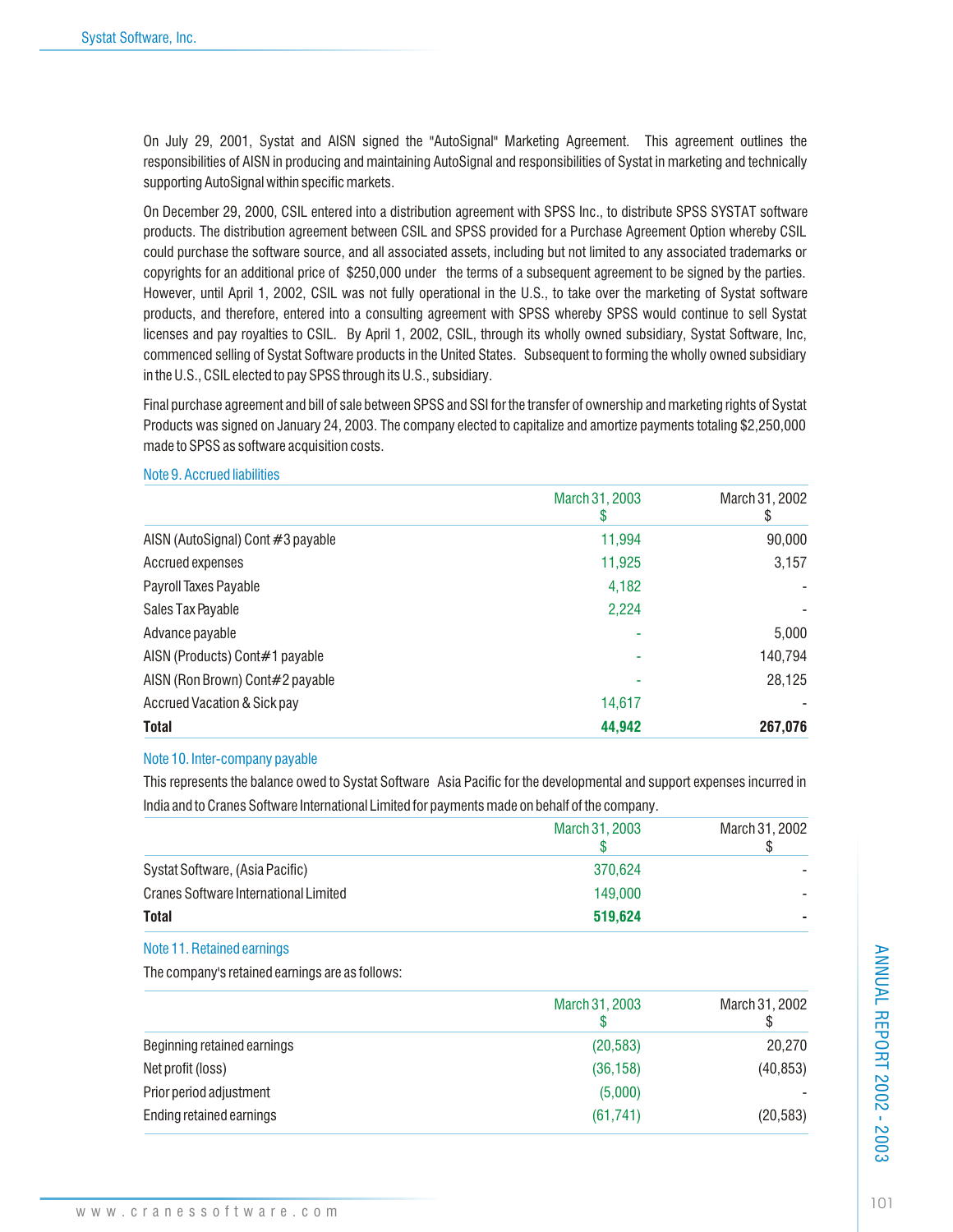### Note 12. Revenue

The sales revenue for the year ended March 31, 2003 consists of the following :

|                                                                           | March 31, 2003<br>\$ | March 31, 2002<br>\$ |
|---------------------------------------------------------------------------|----------------------|----------------------|
| AISN (AutoSignal)                                                         | 12,301               |                      |
| AISN (TableCurve 2D,                                                      | 304,656              | 194,315              |
| TableCurve 3D, PeakFit)                                                   |                      |                      |
| SPSS Systat Software                                                      | 886,317              |                      |
| Royalty Income                                                            | 86                   |                      |
| <b>Freight Recovered</b>                                                  | 12,183               |                      |
| Systat Software (UK) Limited                                              | 840,693              |                      |
| Systat Software (Asia Pacific) Limited                                    | 123,049              |                      |
| Sales Returns, allowances & discounts                                     | (2,846)              |                      |
| <b>TOTAL INCOME</b>                                                       | 2,176,439            | 194,315              |
| Note 13. Sales, general and administrative expenses                       |                      |                      |
| The following consists of the sales, general and administrative expenses. |                      |                      |
| Audit fee                                                                 | 5,000                |                      |
| Outside services                                                          | 4,689                | 1,749                |
| Operating supplies                                                        |                      | 175                  |
| Small tools                                                               | 422                  |                      |
| Freight, postage and delivery                                             | 66,452               | 108                  |
| Internet/Website                                                          | 17,444               |                      |
| Rent                                                                      | 91,836               | 69,874               |
| Equipment rental                                                          | 286                  |                      |
| <b>Utilities</b>                                                          | 1,680                |                      |
| Telephone                                                                 | 21,886               | 3,282                |
| Repairs and maintenance                                                   | 2,698                |                      |
| Advertising and promotion                                                 | 78,622               | 10,103               |
| Insurance                                                                 | 3,781                |                      |
| Travel and lodging                                                        | 41,776               | 61,721               |
| Property tax & other taxes                                                |                      | 2,648                |
| Permits & license                                                         | 536                  | 516                  |
| Credit card merchant fees                                                 | 14,269               |                      |
| Interest & finance charges                                                | 2,306                | 290                  |
| <b>Bank charges</b>                                                       | 1,613                | 321                  |
| Legal and professional fees                                               | 9,708                |                      |
| Sales commissions                                                         | 68,935               | 14,694               |
| Office expenses                                                           | 4,237                | 1,515                |
| Amortization                                                              | 428,006              | 76,841               |
| Depreciation                                                              | 7,759                | 1,056                |
| Professional development                                                  | 319                  |                      |
| Technical consultancy                                                     | 359,050              |                      |
| Total                                                                     | 1,233,310            | 244,893              |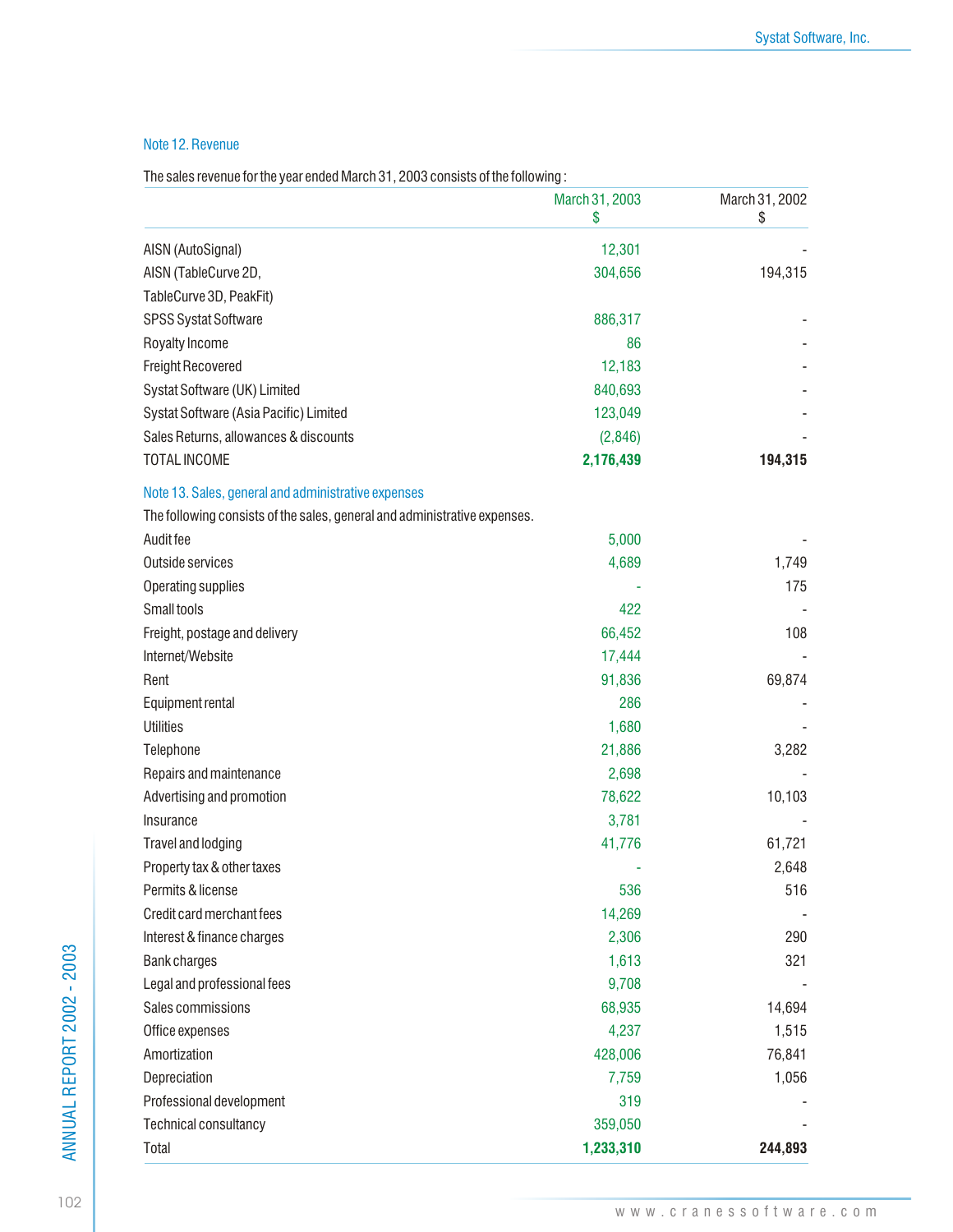### Note 14. Related party transactions

Richard Gall, the President and CEO of Systat Software, Inc., serves as a consultant to the company. Richard Gall also serves on the board of directors of CSIL. Richard Gall was paid an advance payment of \$170,000 for consulting of which \$120,000 has been expensed in the fiscal year ended March 31, 2003. The balance \$50,000 is shown as prepaid consulting as of March 31, 2003.

Ron Brown, the President, CEO and the sole shareholder of AISN, also serves on the board of directors of CSIL. Systat acquired the rights to own, modify and enhance certain product lines from AISN for a total consideration of \$427,850 In addition, Ron Brown was paid \$120,000 as consulting fee in the year ended March 31, 2003.

Inter-co sales to Systat Software (UK) Limited and Systat Asia Pacific amounted to \$840,693 and \$123,049 respectively.

### Note 15. Subsequent events

On March 31, 2003, The Jammu and Kashmir Bank Limited in Bangalore, approved a bank loan equivalent to US \$ 2,000,000 for working capital in favor of 'Systat Software, Inc.' for a period of one year subject to renewal thereafter.

The board of directors and shareholders of Systat Software, Inc., approved the pledge and collateralization of all of the business assets of the company including but not limited to: furniture and fixtures, equipment, contract rights, accounts receivable, leasehold improvements, inventory, proceeds of the same or similar type now and hereafter acquired by the company and all insurance policies covering the described collateral wherever now and hereafter located except as may be used by the company to repair or replace items of collateral for which insurance proceeds are payable.

Per our report attached For and on behalf of the Board

**Subra. E. Ramanan, CPA Richard. H. Gall Mukkaram Jan Asif Khader**<br>16.05.2003 *President President Secretary Treasurer* 16.05.2003 *President Secretary Treasurer*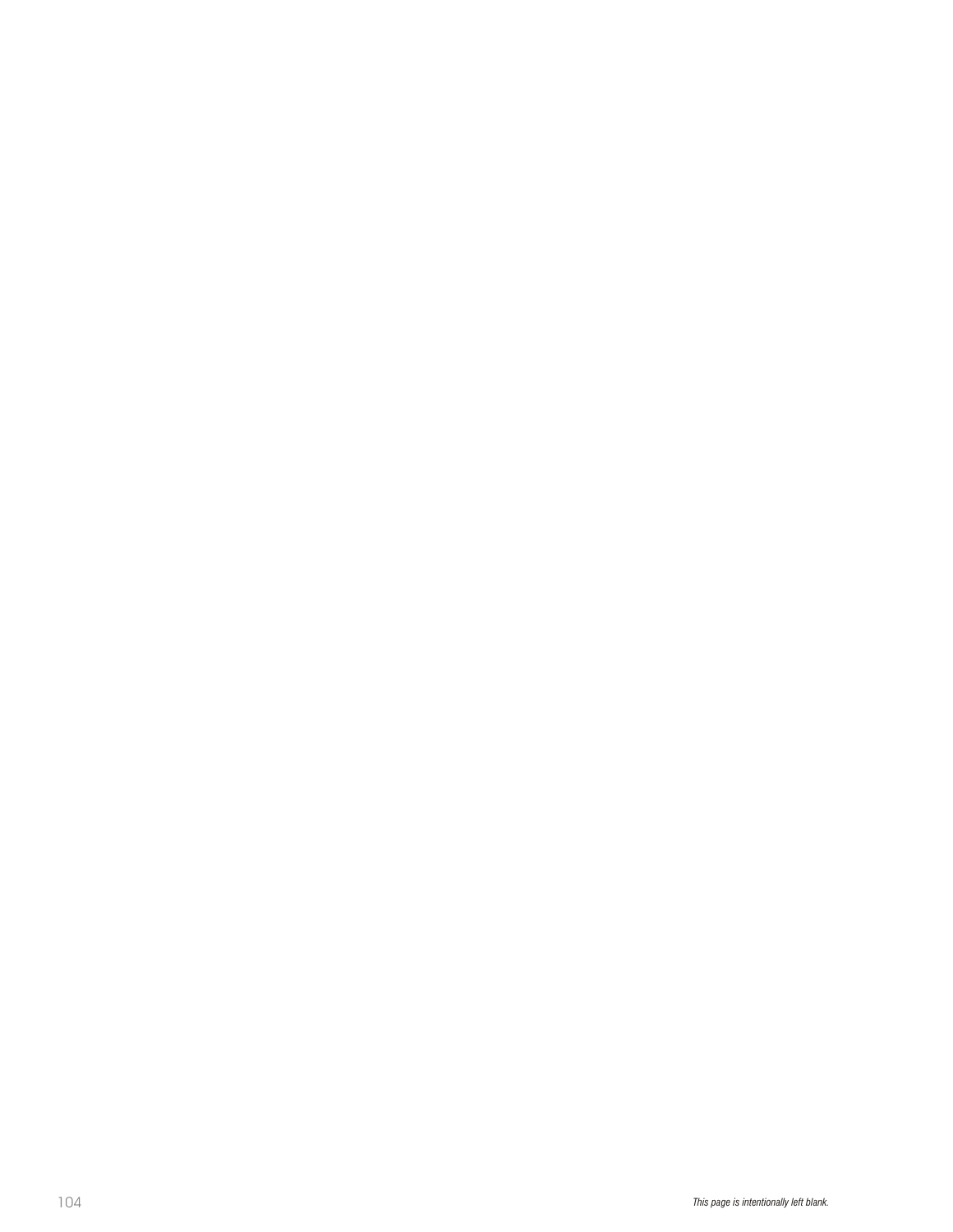# Systat Software UK Limited

FINANCIAL STATEMENTS FOR 2002 - 03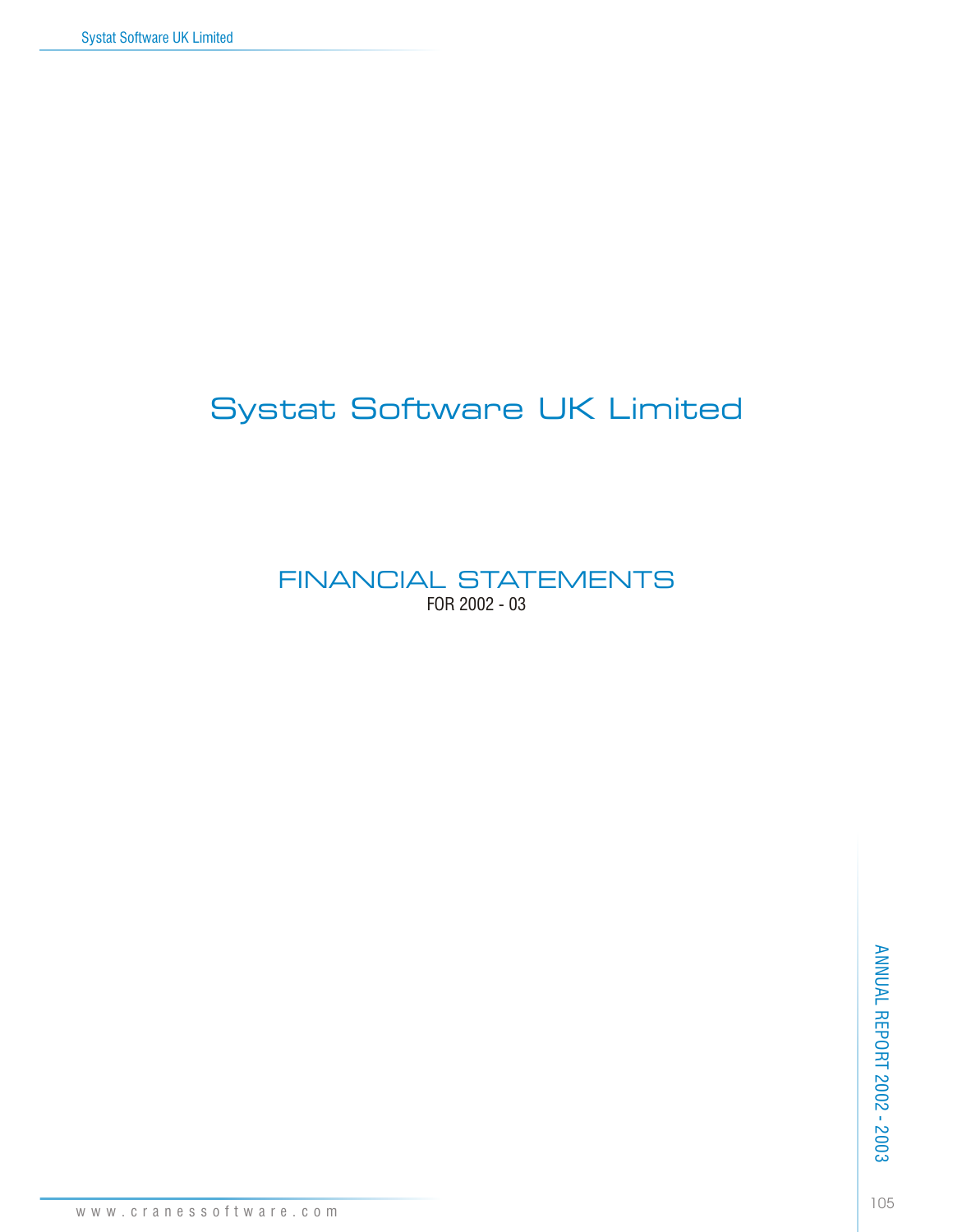# DIRECTORS' REPORT

The Director have pleasure in presenting the first annual report along with the audited financial statements of the company for the year ended 31st March 2003..

### **Principal Activities and Business Review**

The principal activity of the company during the year was Software retailing. The company is the sole supplier of Systat Products in the whole of UK and Europe. The company's products are mainly used in statistical analysis, relationship management,simulation applications. The products mainly help in formulation of strategies more effectively.

### **Results and Dividends**

The financial results for the year under review is as follows :

| <b>Particulars</b>      | Year ended<br>31st March, 2003<br>(Figs in E) |
|-------------------------|-----------------------------------------------|
| Turnover                | 754,804                                       |
| Gross Profit            | 124,881                                       |
| <b>Operating Profit</b> | 24,967                                        |
| Tax                     | (4,993)                                       |
| Profit after Tax        | 19,974                                        |

with a view to conserve funds for future the Board of directors have not recommended a dividend. The company has made profits in the very first year of operation and its sales performance of the products is increasing. The company expects to post better results in the coming years.

### **The Director and his interests in shares of the company**

The company is a wholly owned subsidiary of Systat Inc. USA. The Board of directors are appointed by the shareholders, viz Systat Software, Inc. USA.

The director who served the company during the year together with his beneficial interests in shares of the company was as follows:

|                         | <b>Ordinary Shares of £1 each</b> |                        |  |
|-------------------------|-----------------------------------|------------------------|--|
|                         | At 31 March 2003                  | <b>At 1 April 2002</b> |  |
| Inc SYSTAT SOFTWARE INC | 100                               | 100                    |  |

### **Director's Responsibilities**

Company law requires the director to prepare financial statements for each financial year which give a true and fair view of the state of affairs of the company at the end of the year and of the profit or loss for the year then ended.

In preparing those financial statements, the director is required to select suitable accounting policies, as described herein in the notes and then apply them on a consistent basis, making judgements and estimates that are prudent and reasonable. The director may also prepare the financial statements on the going concern basis unless it is inappropriate to presume that the company will continue in business.

The director is responsible for keeping proper accounting records which disclose with reasonable accuracy at any time the financial position of the company and to enable him to ensure that the financial statements comply with the Companies Act 1985. The director is also responsible for safeguarding the assets of the company and hence for taking reasonable steps for the prevention and detection of fraud and other irregularities.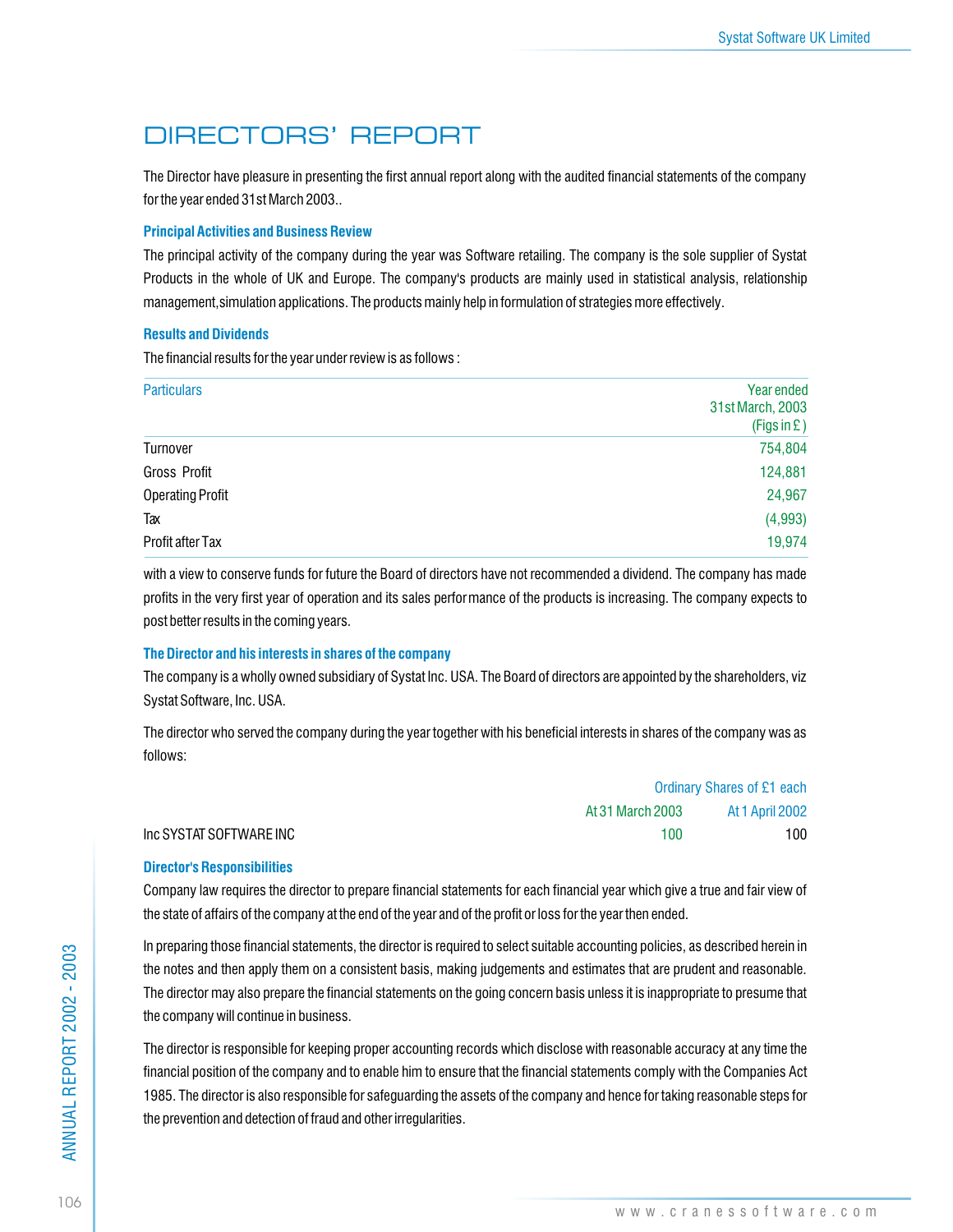### **Acknowledgements:**

The directors wish to place on the record appreciation for the dedicated service of its staff at all levels in the organisation. Your directors also wish to thank the customers, bankers, government for their continued support during the year.

### **Auditors**

The auditors, Tamsons, are deemed to be reappointed in accordance with section 386 of the Companies Act 1985 by virtue of an elective resolution passed by the members on 15-05-03.

Registered office: The Systat Software UK Limited

23 Vista Centre 50 Salisbury Road Hounslow Middlesex TW4 6JQ

**Asif Khader** *Director*

Approved by the directors on 15.05.2003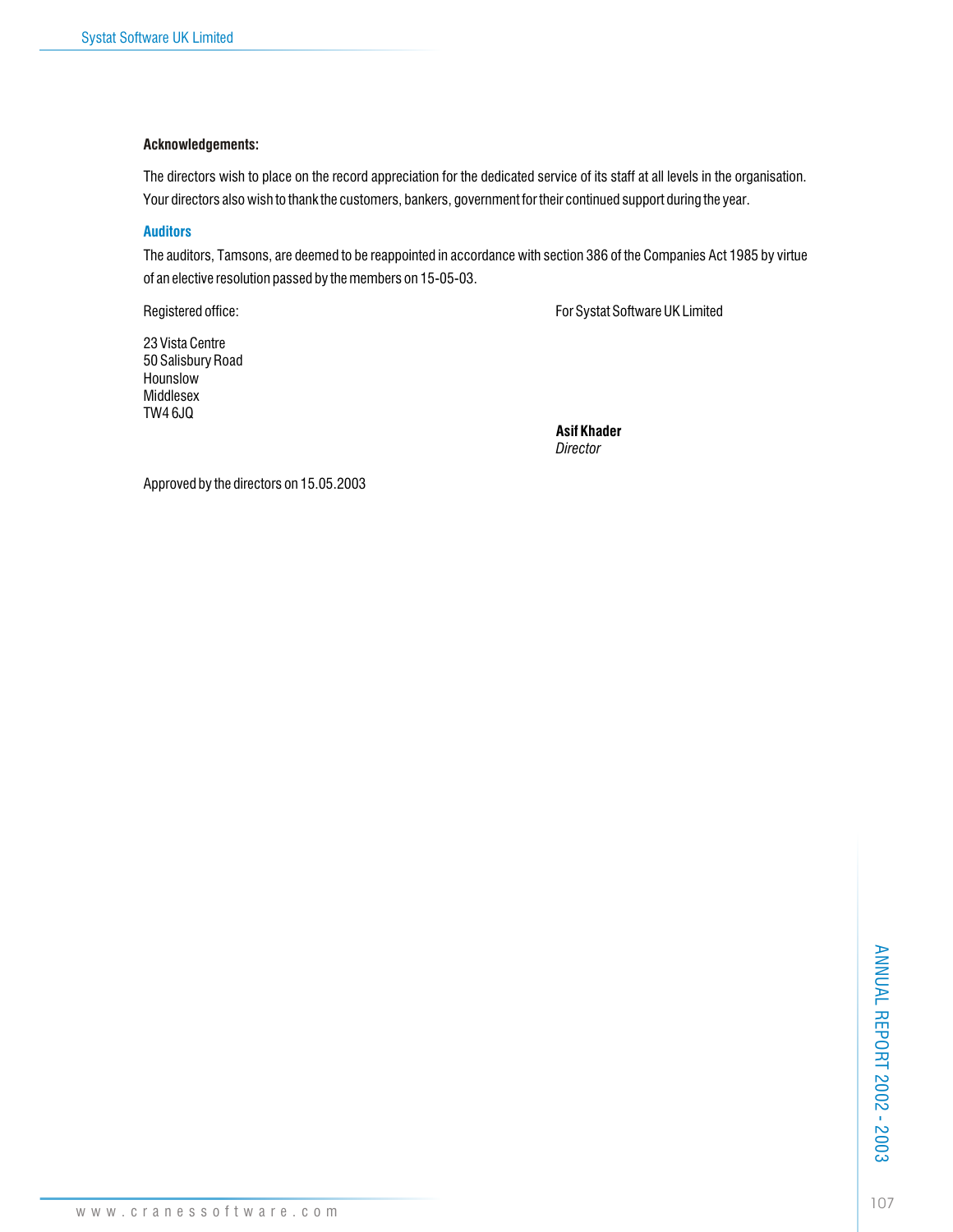## Independent Auditors' Report to the Shareholder

For the year ended 31st March 2003

We have audited the financial statements enclosed which have been prepared in accordance with the Financial Reporting Standard for Smaller Entities (effective March 2000), under the historical cost convention and accounting policies set out thereon.

### **Respective Responsibilities of the Directors and the Auditors**

As described in the Directors' report, the company's director is responsible for the preparation of the financial statements in accordance with applicable law and United Kingdom Accounting Standards.

It is our responsibility to audit the financial statements in accordance with relevant legal and regulatory requirements and United Kingdom Auditing Standards.

We report to you our opinion as to whether the financial statements give a true and fair view and are properly prepared in accordance with the Companies Act 1985. We also report to you if, in our opinion, the director's report is not consistent with the financial statements, if the company has not kept proper accounting records, if we have not received all the information and explanations we require for our audit, or if information specified by law regarding director's remuneration and transactions with the company is not disclosed.

We read the director's report and consider the implications for our report if we become aware of any apparent misstatements within it.

### **Basis of Audit Opinion**

We conducted our audit in accordance with United Kingdom Auditing Standards issued by the Auditing Practices Board. An audit includes examination, on a test basis, of evidence relevant to the amounts and disclosures in the financial statements. It also includes an assessment of the significant estimates and judgements made by the directors in the preparation of the financial statements, and of whether the accounting policies are appropriate to the company's circumstances, consistently applied and adequately disclosed.

We planned and performed our audit so as to obtain all the information and explanations which we considered necessary in order to provide us with sufficient evidence to give reasonable assurance that the financial statements are free from material misstatement, whether caused by fraud or other irregularity or error. In forming our opinion we also evaluated the overall adequacy of the presentation of information in the financial statements.

### **Opinion**

With reference to the above, we report that :

- 1. We have obtained all the information and explanations, which to the best of our knowledge and belief were necessary for the purpose of our audit;
- 2. In our opinion, proper books of accounts, as required by the law, have been kept by the company, so far as appears from our examination of those books;
- 3. The Balance Sheet and Profit & Loss Account dealt with by this report are in agreement with the books of accounts and returns;
- 4. In our opinion, the Balance Sheet and Profit & Loss Account dealt by this report comply with the Accounting Standards.
- 5. In our opinion and to the best of our information and to the explanations given to us, the said Accounts give the information required, by the Act, in the manner so required, give a true and fair view in conformity with the accounting principles generally accepted in the U.K.;
	- a) In the case of the Balance Sheet, of the state of affairs of the company as at 31st March 2003; and
	- b) In the case of the Profit & Loss Account, of the profit of the Company for the year ended on that date.

TW3 4AS

177 Kingsley Road **TAMSONS T. Sivanandaraja** Hounslow *Registered Auditors FCCA, ACMA* Middlesex, TW3 4AS *Chartered Certified Accountants*

Date : 15th May, 2003.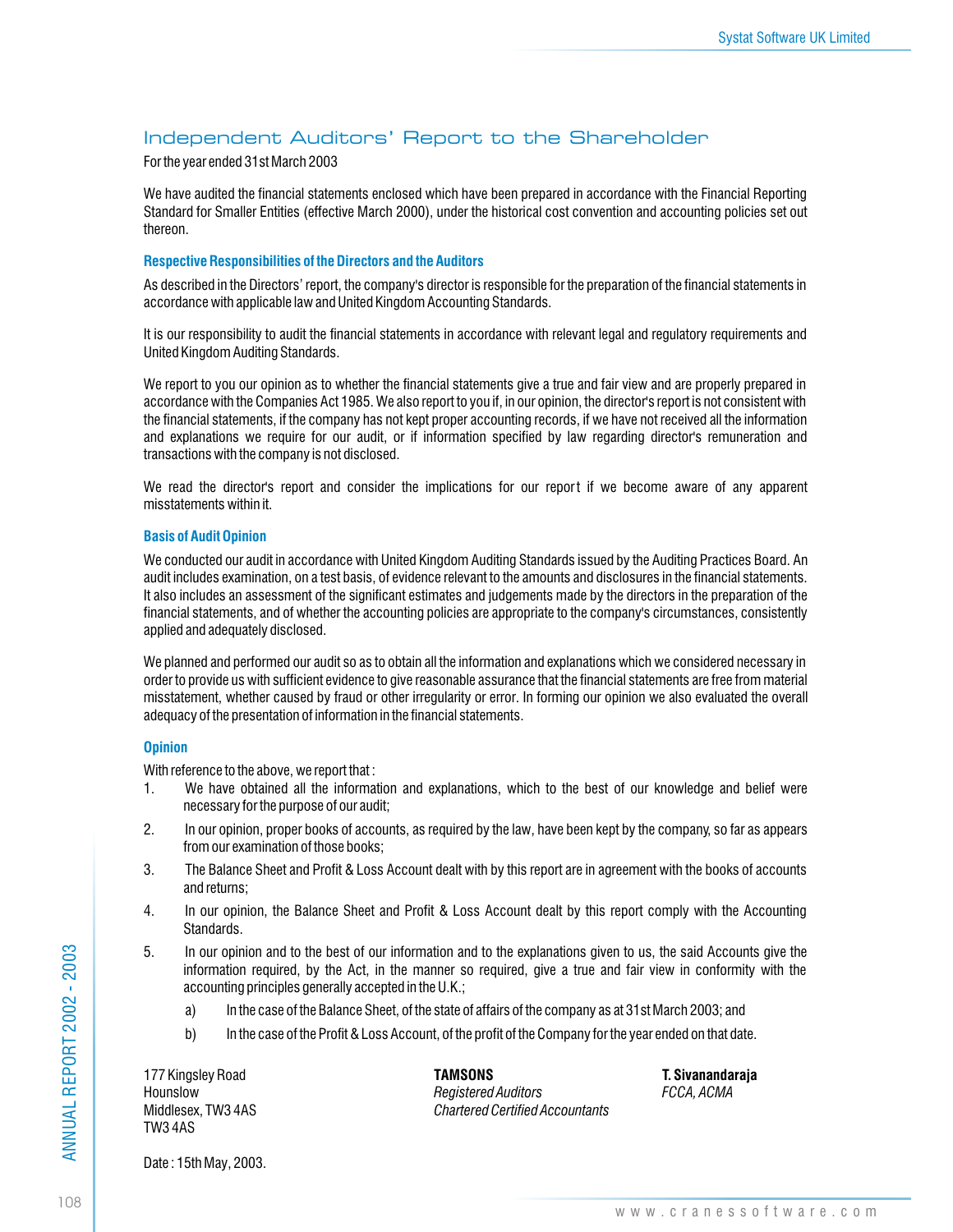# Profit & Loss Account

## Year ended 31st March 2003

|                                               | <b>Note</b> | 2003<br>£ |
|-----------------------------------------------|-------------|-----------|
|                                               |             |           |
| <b>Turnover</b>                               | 2           | 754,804   |
| Cost of sales                                 |             | 629,923   |
| <b>Gross Profit</b>                           |             | 124,881   |
| Distribution costs                            |             | 9,961     |
| Administrative expenses                       |             | 89,953    |
| <b>Operating Profit</b>                       | 3           | 24,967    |
| Tax on profit on ordinary activities          | 5           | (4,993)   |
| <b>Retained Profit For The Financial Year</b> |             | 19,974    |

# Balance Sheet

As at 31st March 2003

|                                                                                    |                                | <b>Note</b> | 2003<br>£    | 2003<br>£                       |
|------------------------------------------------------------------------------------|--------------------------------|-------------|--------------|---------------------------------|
| <b>Current Assets</b>                                                              |                                |             |              |                                 |
| <b>Stocks</b>                                                                      |                                | 6           | 1,650        |                                 |
| <b>Debtors</b>                                                                     |                                | 7           | 621,525      |                                 |
| Cash at bank                                                                       |                                |             | 17,770       |                                 |
|                                                                                    |                                |             | 640,945      |                                 |
| <b>Creditors:</b> Amounts falling due within one year                              |                                | 8           | (19, 392)    |                                 |
| <b>Net Current Assets</b>                                                          |                                |             |              | 621,553                         |
| <b>Total Assets Less Current Liabilities</b>                                       |                                |             |              | 621,553                         |
| Creditors: Amounts falling due after more than one year                            |                                | 9           |              | (601, 479)                      |
|                                                                                    |                                |             |              | 20,074                          |
| <b>Capital And Reserves</b>                                                        |                                |             |              |                                 |
| Called-up equity share capital                                                     |                                | 11          |              | 100 <sub>1</sub>                |
| <b>Profit and Loss Account</b>                                                     |                                |             |              | 19,974                          |
| <b>Shareholder's Funds</b>                                                         |                                |             |              | 20,074                          |
| These financial statements were approved and signed by the directors on 15.05.2003 |                                |             |              |                                 |
| As per report of even date                                                         | For Systat Software UK Limited |             |              |                                 |
| T. Sivanandaraja<br>FCCA, ACMA                                                     | <b>Asif Khader</b><br>Director | Director    | Mukkaram Jan | <b>Mueed Khader</b><br>Director |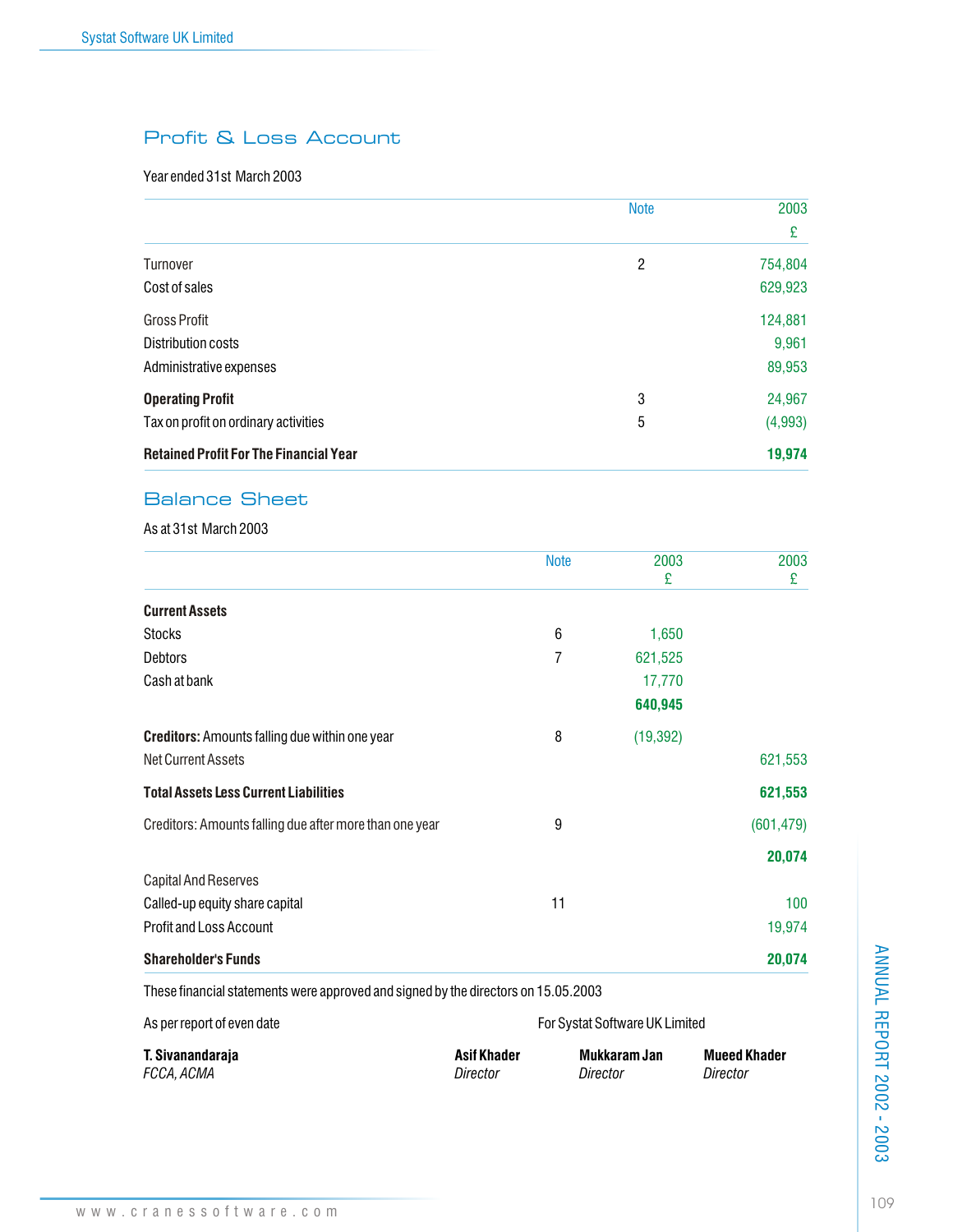# Cash Flow Statement

Year ended 31st March 2003

|                                                                                 | 2003<br>£  | 2003<br>£  |
|---------------------------------------------------------------------------------|------------|------------|
| Net Cash Outflow From Operating Activities                                      |            | (583, 809) |
| Cash Outflow Before Financing                                                   |            | (583, 809) |
| Financing                                                                       |            |            |
| Issue of equity share capital                                                   | 100        |            |
| Net inflow from other long-term creditors                                       | 601,479    |            |
| <b>Net Cash Inflow From Financing</b>                                           |            | 601,579    |
| <b>Increase In Cash</b>                                                         |            | 17,770     |
| Reconciliation Of Operating Profit To Net Cash Inflow From Operating Activities |            |            |
| Operating profit                                                                |            | 24,967     |
| Increase in stocks                                                              |            | (1,650)    |
| Increase in debtors                                                             |            | (621, 525) |
| Increase in creditors                                                           |            | 14,399     |
| Net cash outflow from operating activities                                      |            | (583, 809) |
| <b>Reconciliation Of Net Cash Flow To Movement In Net Debt</b>                  |            |            |
| Increase in cash in the period                                                  | 17,770     |            |
| Net cash inflow from other long-term creditors                                  | (601, 479) |            |
|                                                                                 |            | (583, 709) |
| Change in net debt                                                              |            | (583, 709) |
| Net debt at 31 March 2003                                                       |            | (583, 709) |

### **ANALYSIS OF CHANGES IN NET DEBT**

|                          | At 1 Apr 2002<br>£ | <b>Cashflows</b><br>£ | At 31 Mar 2003<br>£ |
|--------------------------|--------------------|-----------------------|---------------------|
| Net cash:                |                    |                       |                     |
| Cash in hand and at bank | $\blacksquare$     | 17,770                | 17,770              |
| Debt:                    |                    |                       |                     |
| Debt due after 1 year    | $\blacksquare$     | (601, 479)            | (601, 479)          |
| <b>Net debt</b>          |                    | (583, 709)            | (583, 709)          |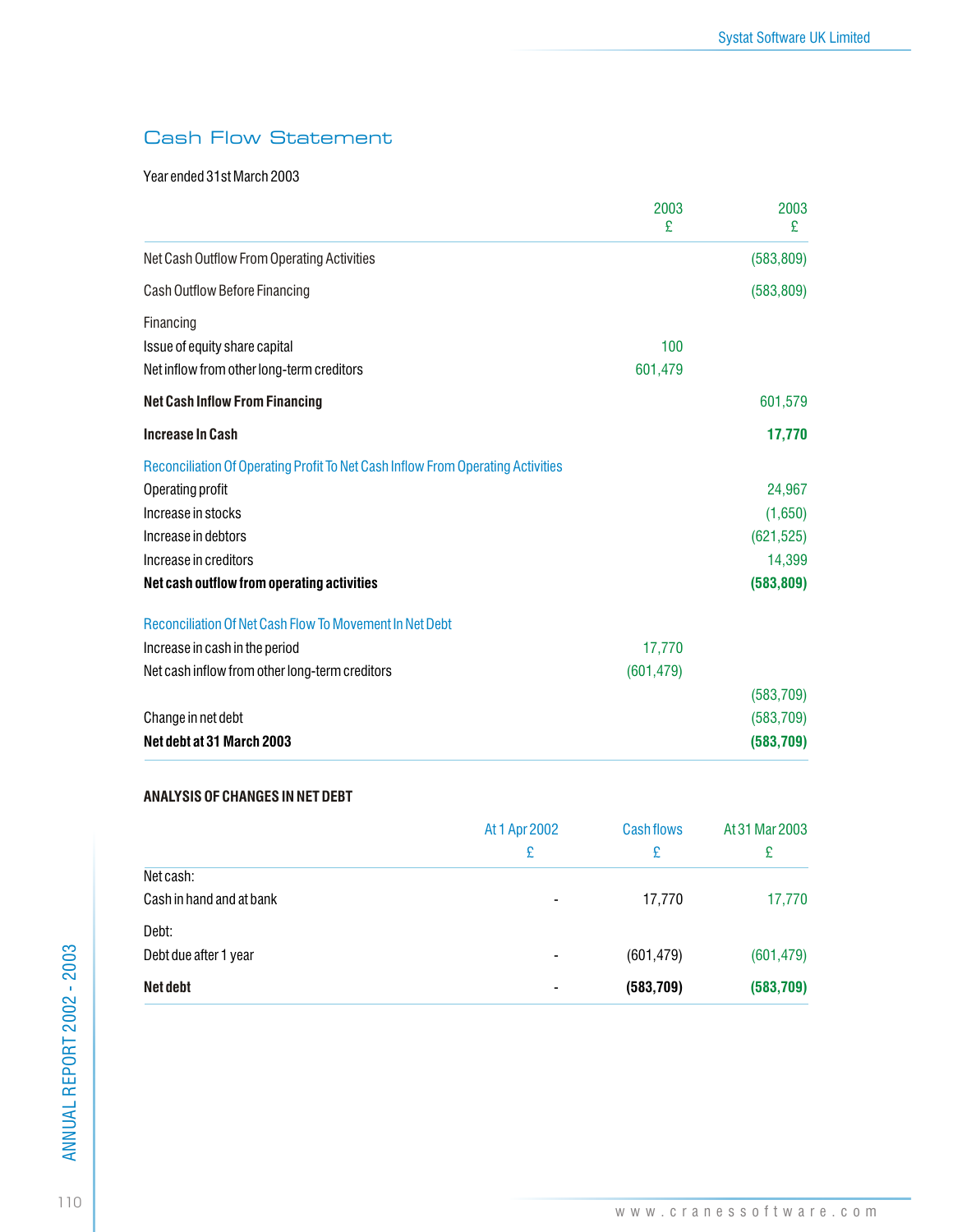### Year ended 31 March 2003 Notes to the Financial Statements

| 1. | <b>Accounting Policies</b><br><b>Basis of accounting</b>                                                                                                                                                                                                                                                                                                                                   |                            |
|----|--------------------------------------------------------------------------------------------------------------------------------------------------------------------------------------------------------------------------------------------------------------------------------------------------------------------------------------------------------------------------------------------|----------------------------|
|    | The financial statements have been prepared under the historical cost convention, and in<br>accordance with the Financial Reporting Standard for Smaller Entities (effective March 2000).                                                                                                                                                                                                  |                            |
|    | <b>Turnover</b><br>The turnover shown in the profit and loss account represents amounts invoiced during the year.                                                                                                                                                                                                                                                                          |                            |
|    | <b>Stocks</b><br>Stock valued at 30% of sales value                                                                                                                                                                                                                                                                                                                                        |                            |
|    | <b>Foreign currencies</b><br>Assets and liabilities in foreign currencies are translated into sterling at the rates of exchange<br>ruling at the balance sheet date. Transactions in foreign currencies are translated into sterling at<br>the rate of exchange ruling at the date of the transaction. Exchange differences are taken into<br>account in arriving at the operating profit. |                            |
| 2. | <b>Turnover</b><br>The turnover and profit before tax are attributable to the one principal activity of the company.<br>An analysis of turnover is given below:<br><b>United Kingdom</b><br>Turnover includes sales at different currencies converted at rate prevailing on 31.03.2003                                                                                                     | 754,804                    |
| 3. | <b>Operating Profit</b><br>Operating profit is stated after charging:<br>Director's emoluments                                                                                                                                                                                                                                                                                             |                            |
| 4. | <b>Particulars of Employees</b><br>The aggregate payroll costs of the above were:<br>Wages and salaries<br>Social security costs                                                                                                                                                                                                                                                           | 9,085<br>2,431<br>11,516   |
| 5. | <b>Tax on Profit on Ordinary Activities</b><br>Corporation Tax based on the results for the year at -%<br>Corporation tax calculated at 30%                                                                                                                                                                                                                                                | 4,993                      |
| 6. | <b>Stocks</b><br><b>Stock</b>                                                                                                                                                                                                                                                                                                                                                              | 1,650                      |
| 7. | <b>Debtors</b><br>Trade debtors<br>Other debtors                                                                                                                                                                                                                                                                                                                                           | 26,196<br>595,329          |
| 8. | <b>Creditors:</b> Amounts falling due within one year<br><b>Corporation Tax</b><br>Other creditors                                                                                                                                                                                                                                                                                         | 621,525<br>4,993<br>14,399 |
| 9. | <b>Creditors:</b> Amounts falling due after more than one year<br>Other creditors                                                                                                                                                                                                                                                                                                          | 19,392<br>601,479          |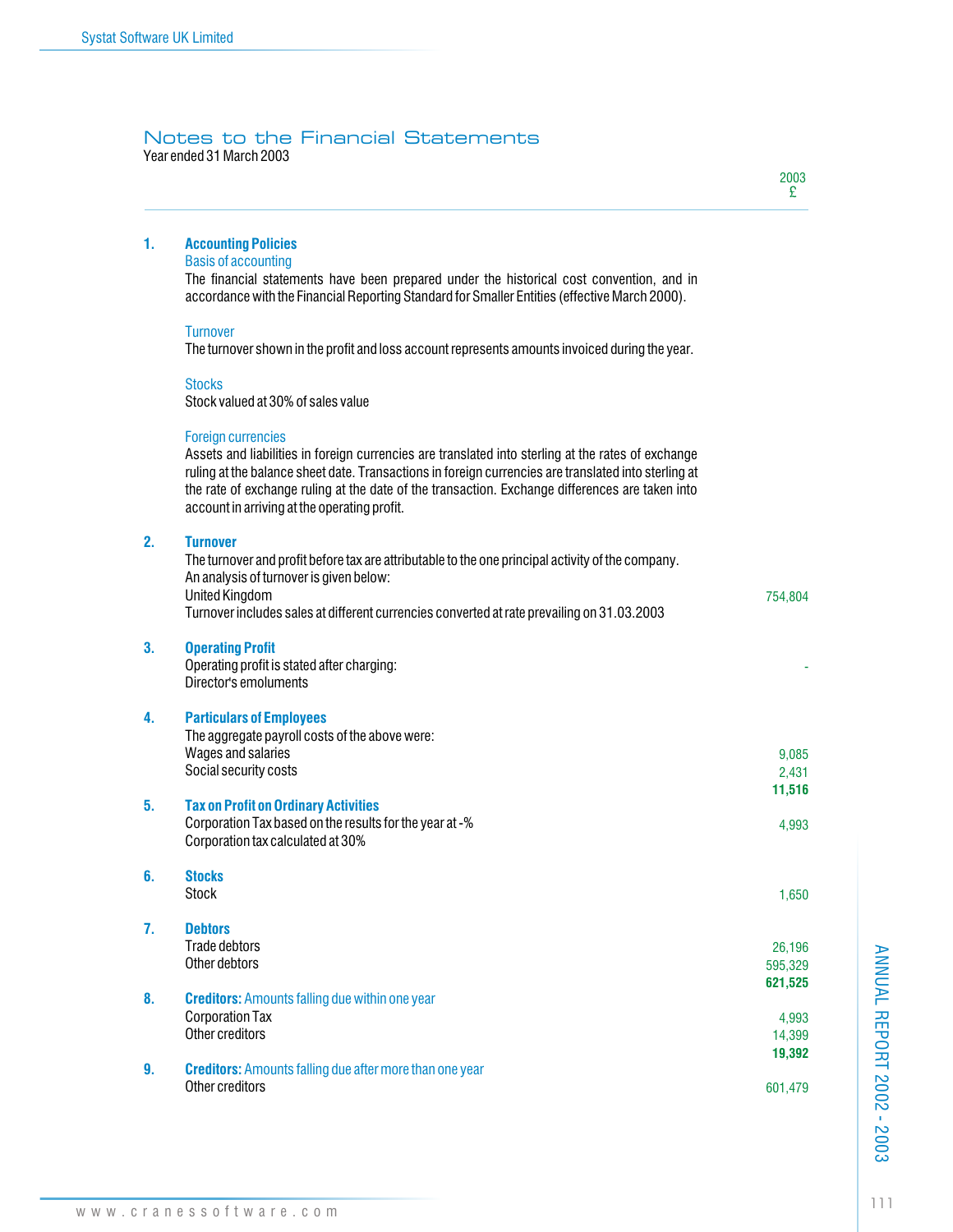2003 £

# **10. Related Party Transactions**

No transactions with related parties were under taken such as are required to be disclosed under Financial Reporting Standard 8.

## **11. Share Capital**

100 Authorised share capital: 100 Ordinary shares of £1.00 each Allotted, called up and fully paid:

Issue of ordinary shares

100